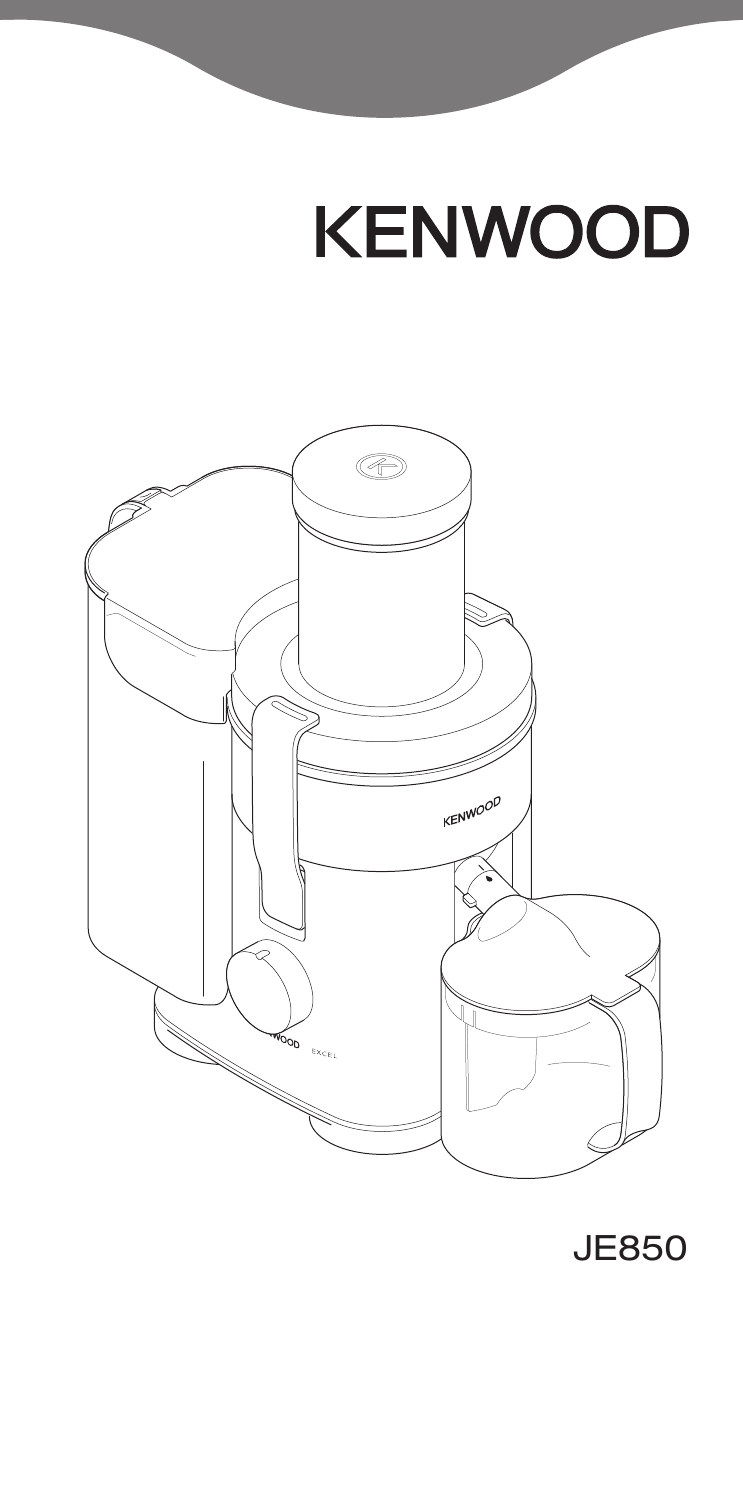| <b>English</b>    | $2 - 7$     |
|-------------------|-------------|
| <b>Nederlands</b> | $8 - 13$    |
| Français          | $14 - 21$   |
| <b>Deutsch</b>    | $22 - 27$   |
| <b>Italiano</b>   | $28 - 33$   |
| Português         | $34 - 40$   |
| <b>Español</b>    | $41 - 47$   |
| <b>Dansk</b>      | $48 - 53$   |
| <b>Svenska</b>    | $54 - 59$   |
| <b>Norsk</b>      | $60 - 65$   |
| <b>Suomi</b>      | $66 - 71$   |
| <b>Türkçe</b>     | $72 - 77$   |
| Česky             | 78 - 83     |
| <b>Magyar</b>     | $84 - 91$   |
| <b>Polski</b>     | $92 - 99$   |
| Русский           | $100 - 107$ |
| Ελληνικά          | $108 - 115$ |
| Slovenčina        | 116 - 121   |
| Українська        | 122 - 129   |
| عربى              | $140 - 14.$ |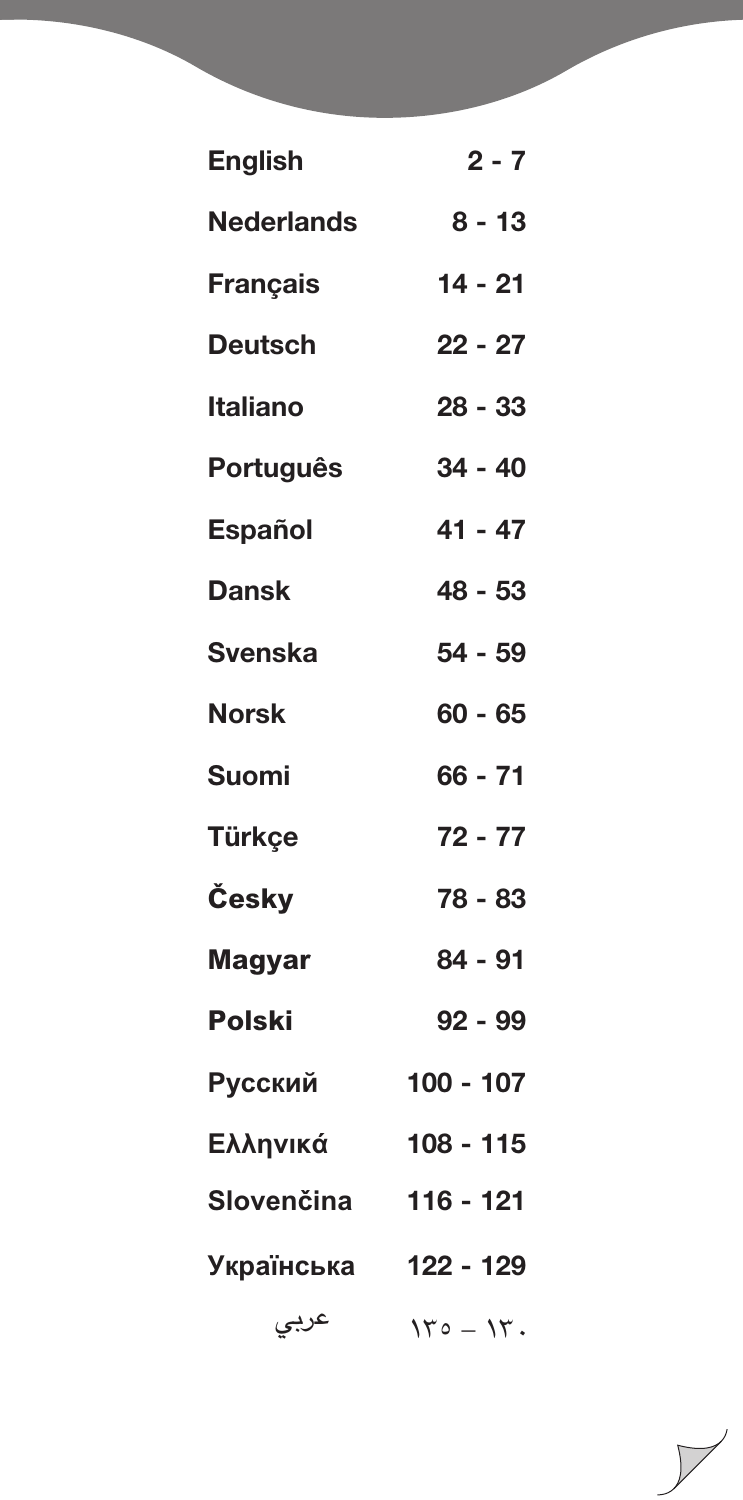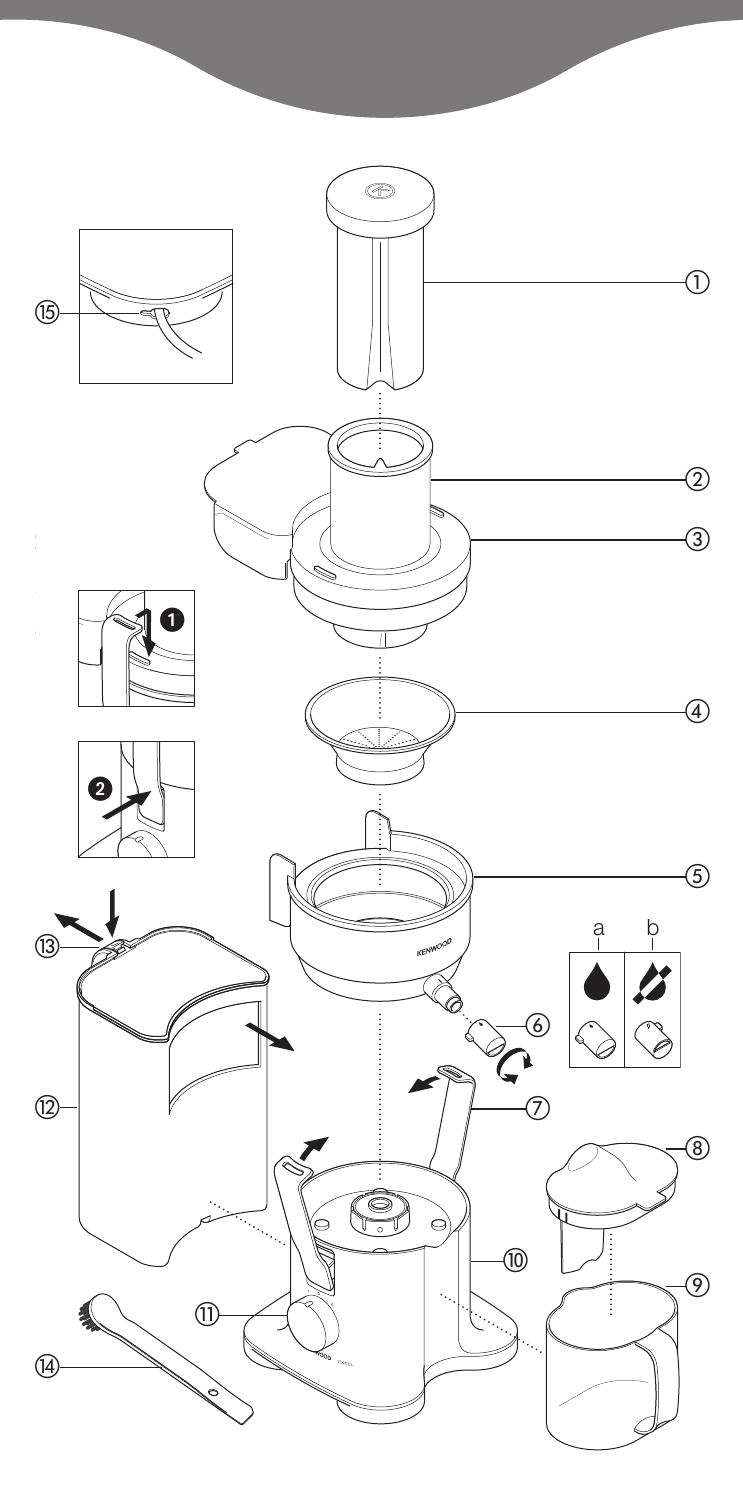# **English**

### **before using your Kenwood appliance**

- **●** Read these instructions carefully and retain for future reference.
- **●** Remove all packaging and any labels.

# safety

- **● Do not** use the juicer if the filter is damaged.
- **●** The cutting blades on the base of the filter are very sharp, take care when handling and cleaning the filter.
- **●** Never put the motor unit, cord or plug in water – you could get an electric shock.
- **●** Switch off and unplug:
	- **●** before fitting or removing parts
	- **●** before cleaning
	- **●** after use.
- **●** Never use a damaged juicer. Get it checked or repaired: see 'Service and customer care'.
- **●** Only use the pusher supplied. Never put your fingers in the feed tube. Unplug and take the juicer apart before unblocking the feed tube.
- **●** Before removing the lid, switch off and wait for the filter to stop.
- **●** Never let the cord touch hot surfaces or hang down where a child could grab it.
- **●** Don't touch moving parts.
- **●** Never leave the juicer on unattended.
- **●** This appliance is not intended for use by persons (including children) with reduced physical, sensory or mental capabilities, or lack of experience and knowledge, unless they have been given supervision or instruction concerning use of the appliance by a person responsible for their safety.
- **●** Children should be supervised to ensure that they do not play with the appliance.

**●** Only use the appliance for its intended domestic use. Kenwood will not accept any liability if the appliance is subject to improper use, or failure to comply with these instructions.

### **before plugging in**

- **●** Make sure your electricity supply is the same as the one shown on the underside of your juicer.
- **●** This appliance conforms to EC directive 2004/108/EC on Electromagnetic Compatibility and EC regulation no. 1935/2004 of 27/10/2004 on materials intended for contact with food.

### **before using for the first time**

- 1 Remove all packaging.
- 2 Wash the parts: see 'care and cleaning'.

## key

- 11 pusher
- extra large feed tube
- $\Omega$  lid
- 4 filter
- (5) filter holder
- anti-drip spout
- interlock latches
- (8) lid with foam separator
- (9) juice jug
- (10) power unit
- on/off speed control
- (12) pulp collector
- (13) pulp collector catch
- (4) filter brush
- (15) cord storage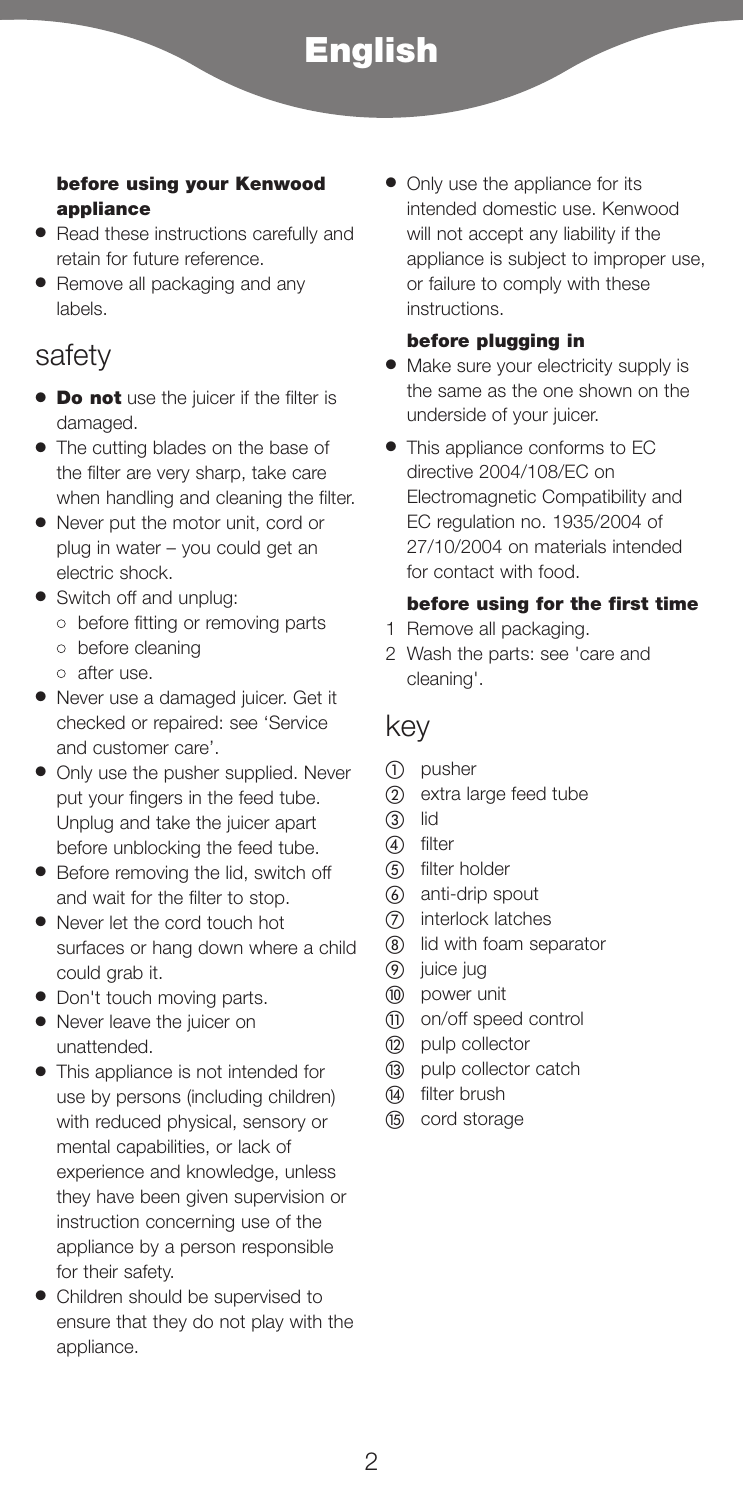# using your juicer

### **assembly and use**

- 1 Fit the filter holder  $(5)$ .
- 2 Fit the filter  $\overline{a}$  inside the filter holder.
- 3 Fit the lid. Lock the lid by clipping the top of the latches  $\bigcirc$  to the lid. Then snap the bottom of the latches <sup>o</sup>into place.
- 4 Slide the pulp collector into position.
- **● Your juicer will not operate if either the pulp collector or lid are not fitted correctly.**
- $5$  Fit the anti-drip spout  $(6)$  to the filter holder and turn to the juicing position **uppermost**.

 $a \triangle$  = juicing position

 $b \nvert$  = anti-drip position.

- 6 Put the juice jug under the outlet. The foam separator in the jug ensures that the juice is free from foam.
- 7 Use the recommended usage chart as a guide for juicing different fruits and vegetables.
- 8 Switch on (ii) and feed the food items down with the pusher – ensuring the groove in the pusher aligns with the notch on the inside of the feed tube.
- 9 After adding the last piece of food; allow the juicer to continue to run to help clear the juice from the filter/filter holder. The time will vary depending on the fruit type and thickness of the juice extracted.
- 10Switch off and wait until the filter has stopped and the final flow of juice has reduced to a few slow drips. Then turn the spout so that the anti-drip position  $\mathcal I$  is uppermost before removing the jug.
- **●** When juicing hard foods we recommend a maximum quantity of 2Kg with a maximum operating time of 2 minutes. Some very hard foods may make your juicer slow down or stop. If this happens switch off and unblock the filter.

**●** Switch off and clear the pulp collector regularly during use. **Always unplug after use.**

### **note:**

- **●** Vitamins degrade for maximum benefit the sooner you drink your juice, the more vitamins you'll get.
- **●** If you need to store the juice for a few hours put it in the fridge. It will keep better if you add a few drops of lemon juice.
- **●** Don't drink more than three 230mls (8 fl.oz.) glasses of juice a day unless you're used to it.
- **●** Dilute juice for children with an equal amount of water.
- **●** Juice from dark green (broccoli, spinach etc) or dark red (beetroot, red cabbage etc) vegetables is extremely strong, so always dilute it.
- **●** Fruit juice is high in Fructose (fruit sugar), so people with diabetes or low blood sugar should avoid drinking too much.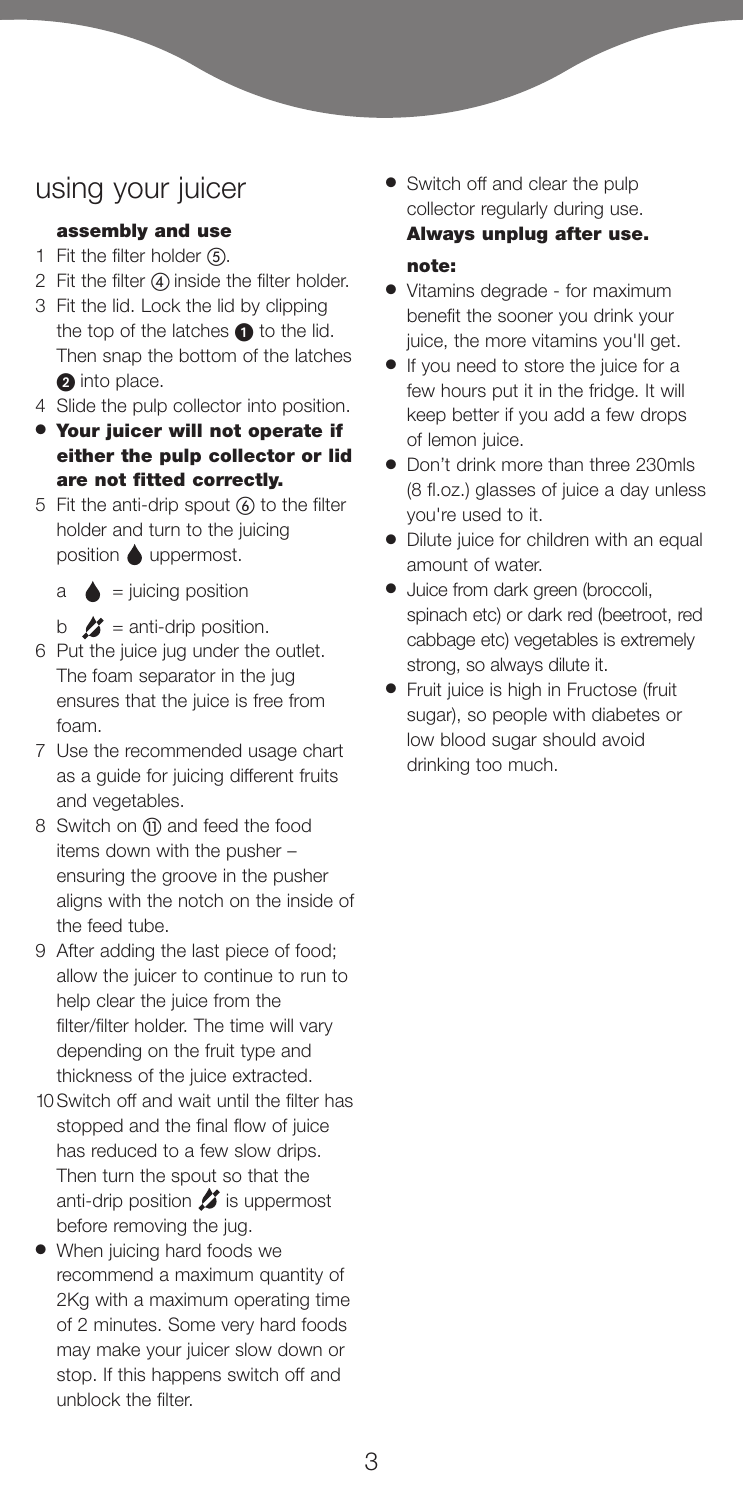# recommended usage chart

- **● Wash all fruit and vegetable thoroughly before juicing.**
- **● Use Speed 2 for harder food items.**
- **● Use Speed 1 for softer food items.**
- **● To maximise juice extraction place small quantities at a time in the feed tube and push down slowly.**
- **● For best results fruits such as bananas, mangoes and soft berries are best processed using a blender.**

| <b>Fruit/Vegetable</b>                               | <b>Preparation</b>                                                                                                                                                         | <b>Recommended Hints &amp; Tips</b><br><b>Speed</b> |                                                                                                                                        |
|------------------------------------------------------|----------------------------------------------------------------------------------------------------------------------------------------------------------------------------|-----------------------------------------------------|----------------------------------------------------------------------------------------------------------------------------------------|
| Apples & Pears                                       | Juice whole                                                                                                                                                                | $\mathfrak{p}$                                      | To maximise juice extraction                                                                                                           |
| Root Vegetables -<br>Carrots                         | Juice whole                                                                                                                                                                | $\overline{2}$                                      | hard foods are best juiced<br>when at room temperature.                                                                                |
| Pineapple                                            | Take 1 large pineapple<br>and remove the leaves<br>and stalk by slicing off the<br>top and base. Cut the<br>unpeeled and uncored<br>pineapple into lengthwise<br>quarters. | $\overline{2}$                                      | Process for approximately<br>20 seconds. To prevent<br>the filter from clogging<br>clean the filter after<br>every large pineapple.    |
| Grapes                                               | Remove stalks                                                                                                                                                              | $\mathbf{1}$                                        | Process small handfuls<br>at a time to maximise juice<br>extraction.                                                                   |
| Tomatoes                                             | Juice whole                                                                                                                                                                | $\mathbf{1}$                                        | A thick pulpy juice will<br>be produced rather than a<br>smooth juice.                                                                 |
| Stone Fruits -<br>Peaches.<br>Nectarines, Plums      | Cut in half and<br>remove stone                                                                                                                                            | 1                                                   |                                                                                                                                        |
| Mangoes                                              | Remove tough skin and<br>stones                                                                                                                                            | 1                                                   | The juice produced will<br>be very thick, so to<br>increase the flow rate best<br>combined with other fruits.                          |
| Melons                                               | Remove tough skin                                                                                                                                                          | $\mathbf{1}$                                        | Feed slowly to maximise<br>juice extraction.                                                                                           |
| Kiwi Fruits                                          | Juice whole                                                                                                                                                                | 1                                                   |                                                                                                                                        |
| Strawberries                                         | Remove leaves<br>Juice whole                                                                                                                                               | $\overline{1}$                                      | Feed small handfuls at a                                                                                                               |
| Soft berries -<br>Raspberries,<br>Blackberries etc.  | Juice whole                                                                                                                                                                | $\mathbf{1}$                                        | time and juice with other<br>fruits to maximise juice<br>extraction.                                                                   |
| Harder Berries -<br>Blueberries.<br>Cranberries etc. | Juice whole                                                                                                                                                                | $\mathbf{1}$                                        |                                                                                                                                        |
| Beetroot (Raw)                                       | Remove leaves and<br>peel                                                                                                                                                  | $\overline{2}$                                      | Best flavour if peeled<br>and leaves removed.                                                                                          |
| Leaf Vegetables<br>Spinach, cabbage<br>etc.          | Remove hard core, Cut<br>to fit feed tube. Wrap<br>leaves together to form<br>a bundle.                                                                                    | 2                                                   | Juice extraction will be<br>very low so best juiced<br>with other fruits or vegetables.                                                |
| Celery                                               | Juice whole                                                                                                                                                                | $\overline{c}$                                      |                                                                                                                                        |
| Cucumber                                             | Juice whole                                                                                                                                                                | 1                                                   | Feed slowly to maximise<br>juice extraction.                                                                                           |
| Citrus Fruit -<br>Oranges,<br>Grapefruits            | Peel and remove<br>white pith                                                                                                                                              | 1                                                   | Removing the pith will<br>produce a better flavour.<br>For best results Kenwood<br>Citrus Juicers are<br>recommended for citrus fruit. |

4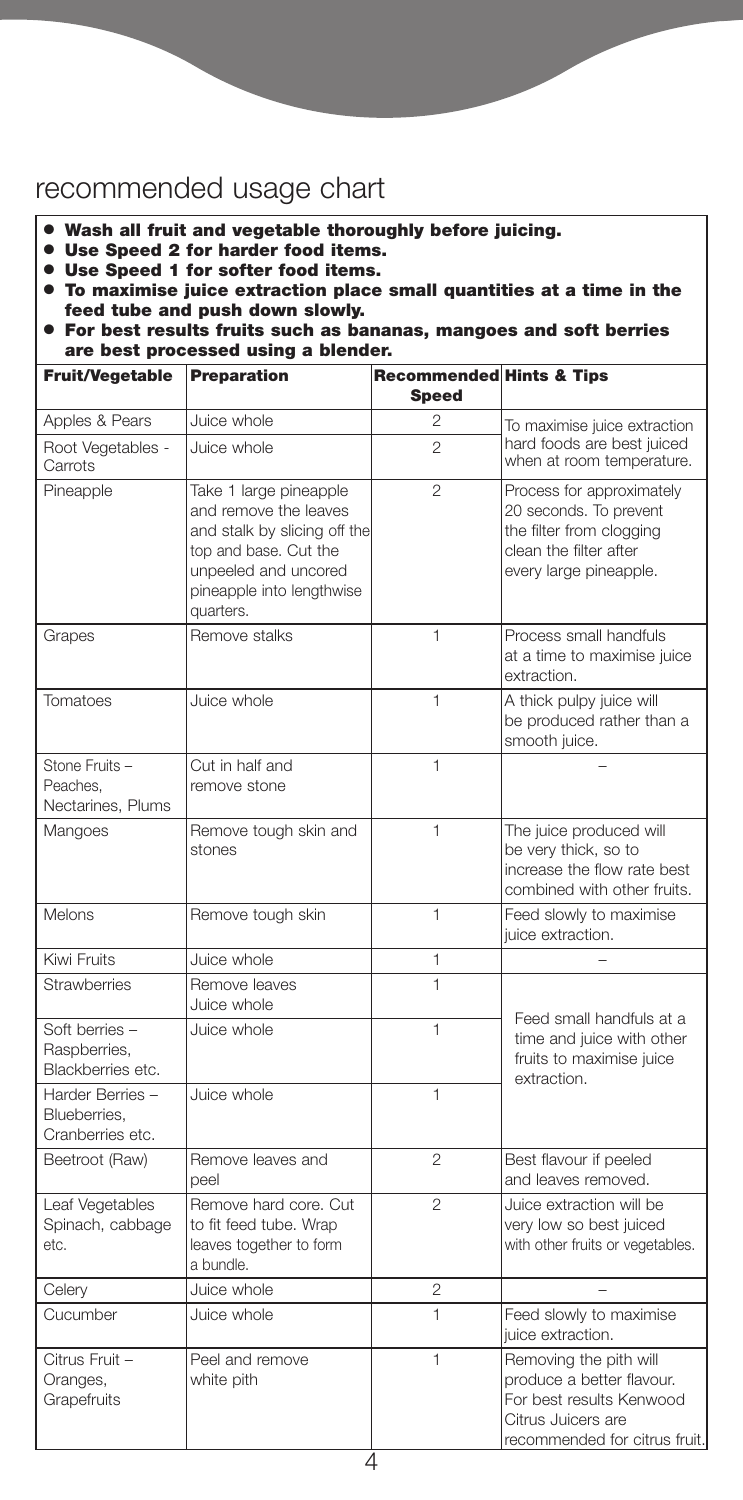# to take your juicer apart

- 1 Remove the pulp collector by pressing the pulp collector catch (i3) and sliding the collector out.
- 2 Unlatch the lid and lift off.
- 3 Remove the filter and filter holder together. Then separate for cleaning.

# care and cleaning

- **●** Before cleaning, unplug your juicer.
- **●** If the filter is too tight to remove, wait a few minutes until it loosens up.
- **●** Some foods, eg carrot, will discolour the plastic. Rubbing with a cloth dipped in vegetable oil helps remove discolouring.

### **motor unit**

- **●** Wipe with a damp cloth, then dry.
- **●** Do not immerse in water.
- **●** Store excess cord in the storage area at the back of the power unit (15).

#### **filter**

- **●** Clean using the brush supplied. Note: Use the flat end of the brush to remove pulp from the lid.
- **● Check the filter regularly for signs of damage. Do not use if the filter is damaged. Refer to "service and customer care"**

#### **other parts**

**●** Wash in hot soapy water, then dry.

**●** Alternatively they are dishwasher safe and can be washed on the top rack of your dishwasher. Avoid placing items on the bottom rack directly over the heating element. A short low temperature (Maximum 50°C) programme is recommended.

# service and customer care

- **●** If the cord is damaged it must, for safety reasons, be replaced by KENWOOD or an authorised KENWOOD repairer.
- **● If you experience any problems with the operation of your juicer, before calling for assistance refer to the troubleshooting guide.**

If you need help with:

- **●** using your juicer or
- **●** servicing or repairs
- **●** Contact the shop where you bought your juicer.
- **●** Designed and engineered by Kenwood in the UK.
- **●** Made in China.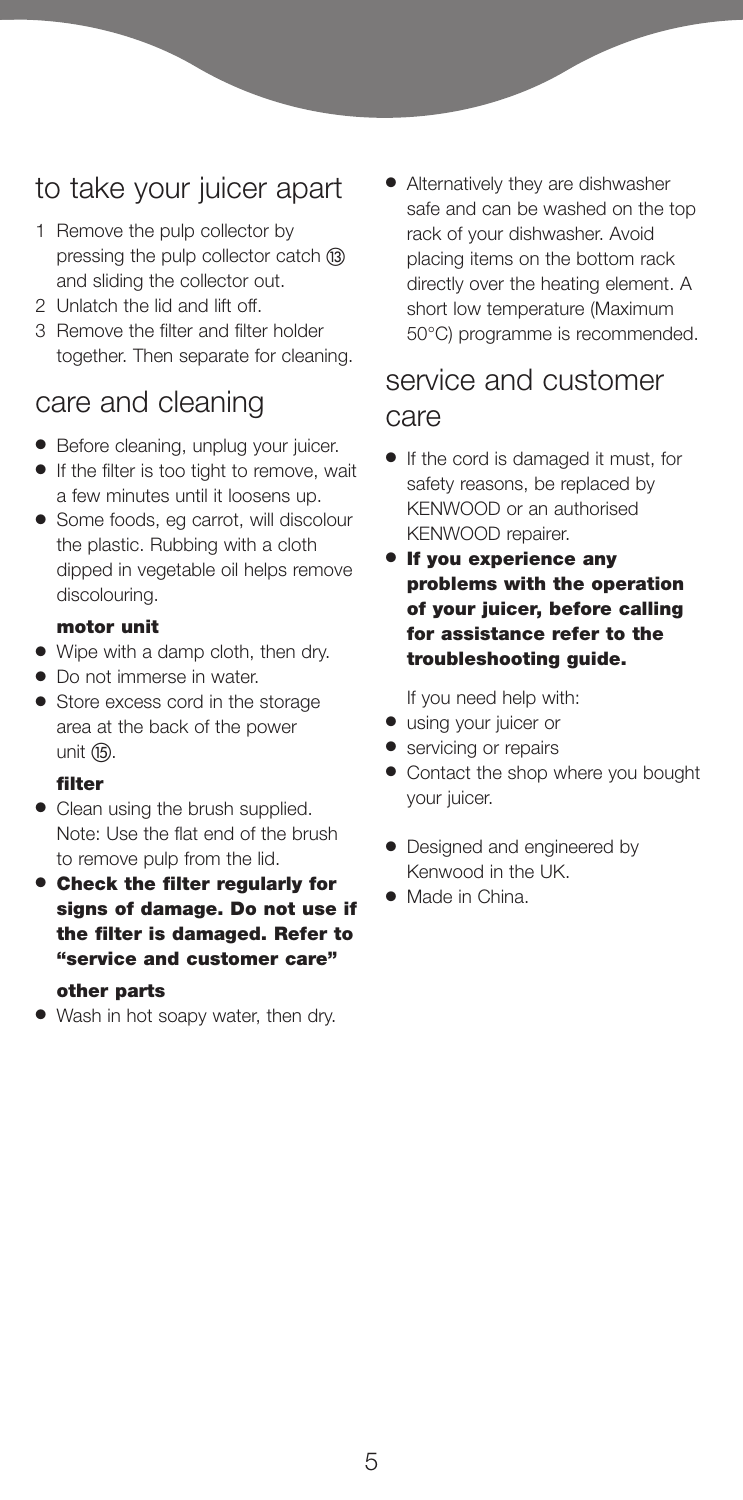# troubleshooting guide

| <b>Problem</b>                                                          | <b>Cause and Solution</b>                                                                                                                                                                                                                                                                                                                     |
|-------------------------------------------------------------------------|-----------------------------------------------------------------------------------------------------------------------------------------------------------------------------------------------------------------------------------------------------------------------------------------------------------------------------------------------|
| The juicer will not operate                                             | Juicer not plugged in.<br>Juicer not assembled correctly. Check that:<br>○ Lid latches are correcting locked in place.<br>o Pulp collector is in place and latched<br>correctly.                                                                                                                                                              |
| Motor appears to slow or<br>stop during use                             | • Refer to the recommended usage chart to<br>check that you are using the correct speed.<br>If processing hard or fibrous foods, check<br>that the pulp collector is not full and that<br>there is not a build up of pulp on or around<br>the filter.<br>Switch off and unplug, then empty the<br>pulp collector and clean the filter/holder. |
| Pulp too wet and low juice<br>extraction                                | • Use a slower juicing action and process<br>small quantities at a time.<br>Clean filter if processing very fibrous foods.<br>• Refer to the recommended usage chart to<br>check that you are using the correct speed.                                                                                                                        |
| Juice leaking between lid<br>and pulp collector                         | • Wrong speed used. Refer to the<br>recommended usage chart.<br>Food pushed down feed tube too fast. Use<br>a slower action.<br>• Check pulp collector is latched correctly.                                                                                                                                                                  |
| Anti-drip spout dripping                                                | • Ensure the majority of juice has exited the<br>spout before turning to the anti-drip<br>position.                                                                                                                                                                                                                                           |
| Pulp falls onto the work surface<br>when removing the pulp<br>collector | • Use a slower action when removing the<br>collector and make sure you slide it along<br>the underside of the lid to wipe the pulp<br>into the collector.<br>Clear the pulp collector regularly to prevent<br>an excessive build up of pulp on the lid<br>and bowl chute.                                                                     |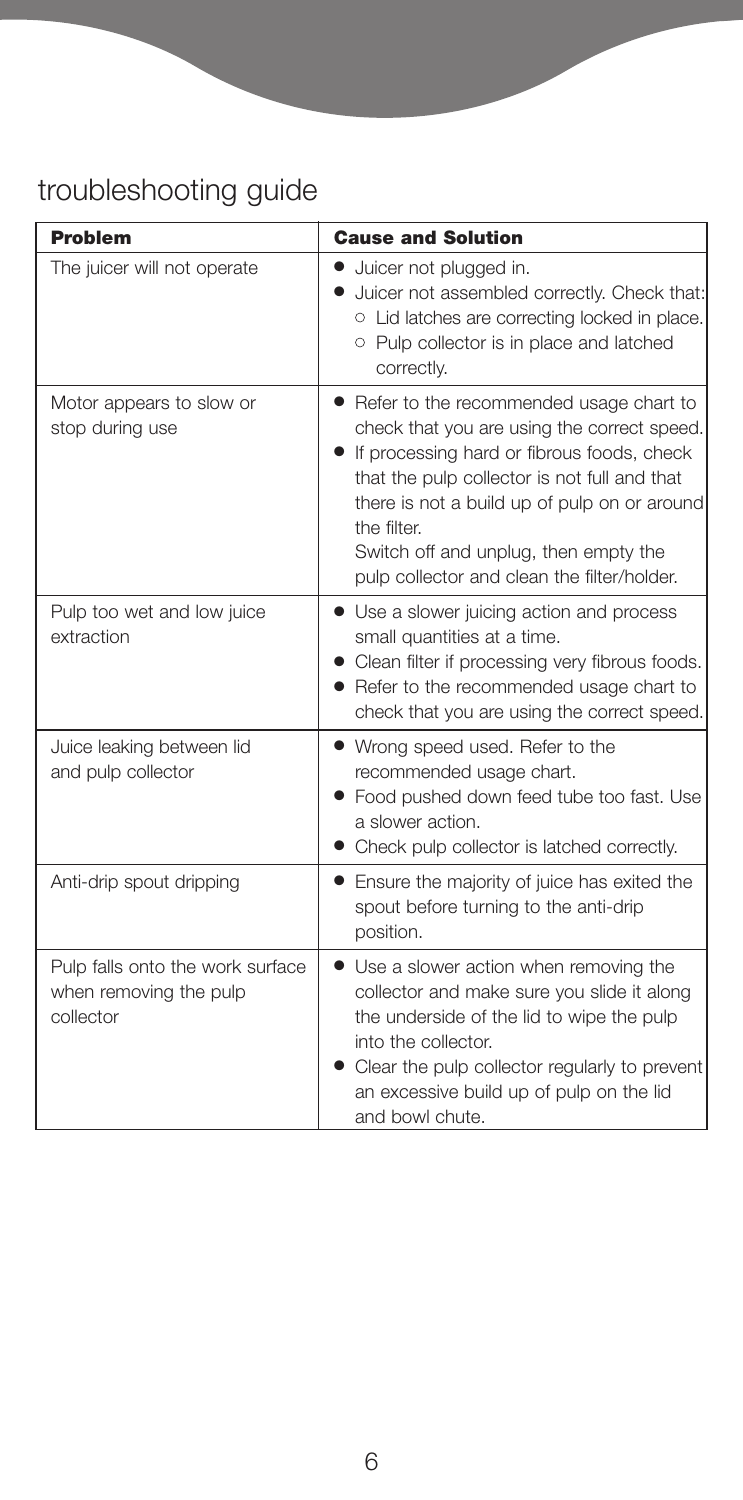

### **IMPORTANT INFORMATION FOR CORRECT DISPOSAL OF THE PRODUCT IN ACCORDANCE WITH EC DIRECTIVE 2002/96/EC.**

At the end of its working life, the product must not be disposed of as urban waste.

It must be taken to a special local authority differentiated waste collection centre or to a dealer providing this service.

Disposing of a household appliance separately avoids possible negative consequences for the environment and health deriving from inappropriate disposal and enables the constituent materials to be recovered to obtain significant savings in energy and resources. As a reminder of the need to dispose of household appliances separately, the product is marked with a crossed-out wheeled dustbin.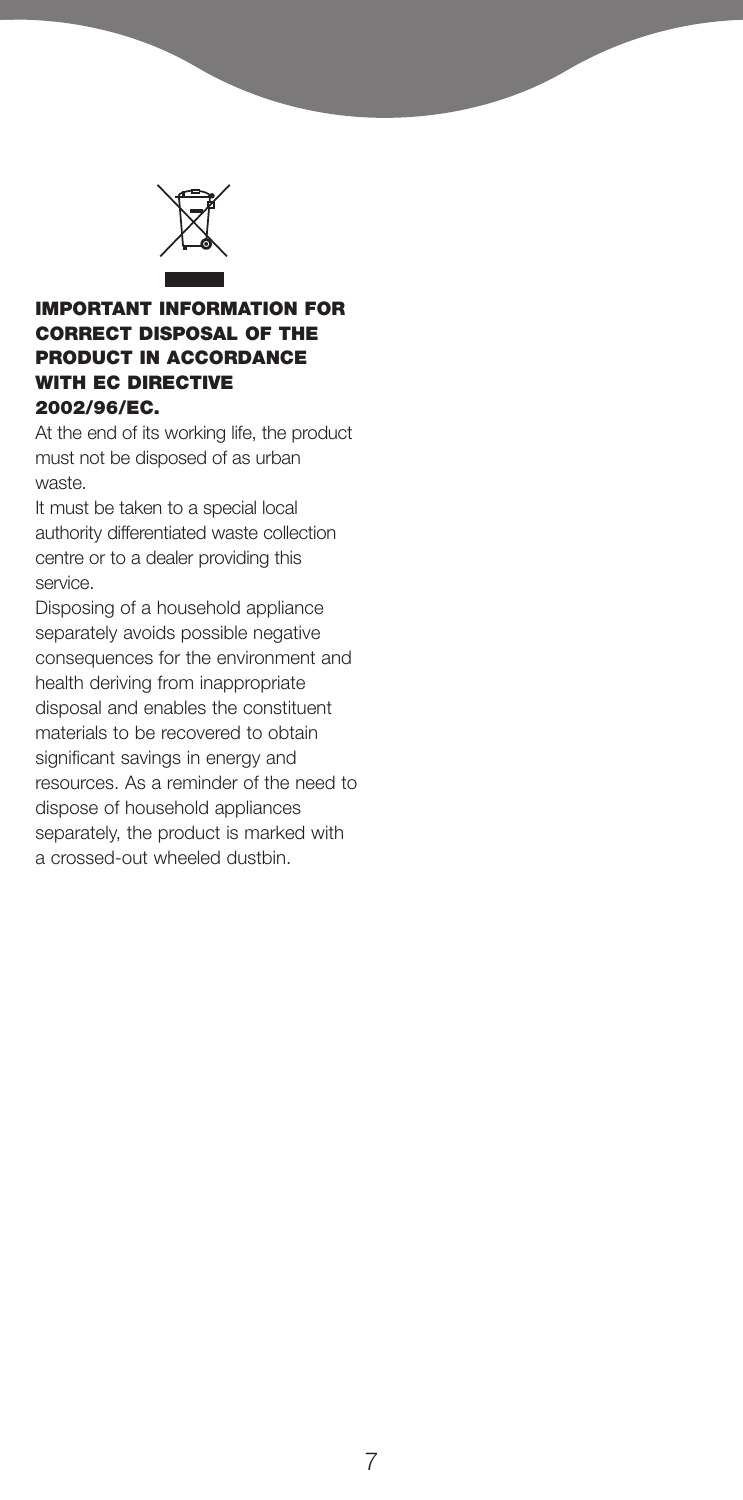### **Vouw voor het lezen a.u.b. de voorpagina met illustraties uit**

### **voordat u uw Kenwoodapparaat gebruikt:**

- **●** Lees deze instructies zorgvuldig door en bewaar ze voor toekomstig gebruik.
- **●** Verwijder alle verpakking en labels.

# veiligheid

- **●** De sapcentrifuge **niet** gebruiken als het filter beschadigd is.
- **●** De snijbladen onderaan het filter zijn erg scherp; pas op wanneer u het filter hanteert en reinigt.
- **●** Dompel het motorblok, het snoer of de stekker nooit onder in water – u zou een elektrische schok kunnen krijgen.
- **●** Zet het apparaat uit en haal de stekker uit het stopcontact.
	- **●** vóór u onderdelen monteert of verwijdert
	- **●** vóór de reiniging
	- **●** na het gebruik.
- **●** Gebruik nooit een beschadigde sapcentrifuge. Laat hem nakijken of repareren: zie Onderhoud en klantenservice.
- **●** Gebruik alleen de meegeleverde duwer. Steek uw vingers nooit in de vulopening. Haal de stekker uit het stopcontact en neem de sapcentrifuge uit elkaar voordat u een blokkering uit de vulopening probeert te verwijderen.
- **●** Voordat u het deksel verwijdert, schakelt u het apparaat uit en wacht tot het filter is gestopt.
- **●** Laat het snoer nooit in aanraking komen met hete oppervlakken en laat het niet naar beneden hangen waar een kind erbij kan.
- **●** Raak de bewegende delen niet aan.
- **●** Laat de sapcentrifuge nooit onbeheerd aanstaan.
- **●** Dit apparaat is niet bedoeld voor gebruik door personen (inclusief kinderen) met verminderde lichamelijke, zintuiglijke of geestelijke vermogens of gebrek aan ervaring en kennis, tenzij ze toezicht of

instructies over het gebruik van het apparaat hebben gekregen van de persoon die verantwoordelijk is voor hun veiligheid.

- **●** Op kinderen moet toezicht gehouden worden om er zeker van te zijn dat ze niet met het apparaat spelen.
- **●** Gebruik het apparaat alleen voor het huishoudelijke gebruik waarvoor het is bedoeld. Kenwood kan niet aansprakelijk worden gesteld in het geval dat het apparaat niet correct is gebruikt, of waar deze instructies niet worden opgevolgd.

### **vóór u de stekker in het stopcontact steekt**

- **●** Zorg dat de elektriciteitsvoorziening dezelfde spanning heeft als op de onderkant van de sapcentrifuge wordt aangegeven.
- **●** Dit apparaat voldoet aan de ECrichtlijn 2004/108/EC betreffende de elektromagnetische compatibiliteit en EC-bepaling 1935/2004 van 27/10/2004 betreffende materialen die bestemd zijn voor contact met voedsel.

### **vóór het eerste gebruik**

- 1 Verwijder al het verpakkingsmateriaal.
- 2 Was de onderdelen: zie Onderhoud en reiniging.

# legenda

- duwer
- extra grote vulopening
- (3) deksel
- (4) filter
- (5) filterhouder
- tuit met druppelstop
- vergrendelingshaken
- deksel met schuimseparator
- (9) sapkan
- motorblok
- aan/uit-snelheidsknop
- (12) pulpcontainer
- pulpcontainervergrendeling
- (4) filterborstel
- (6) opbergruimte snoer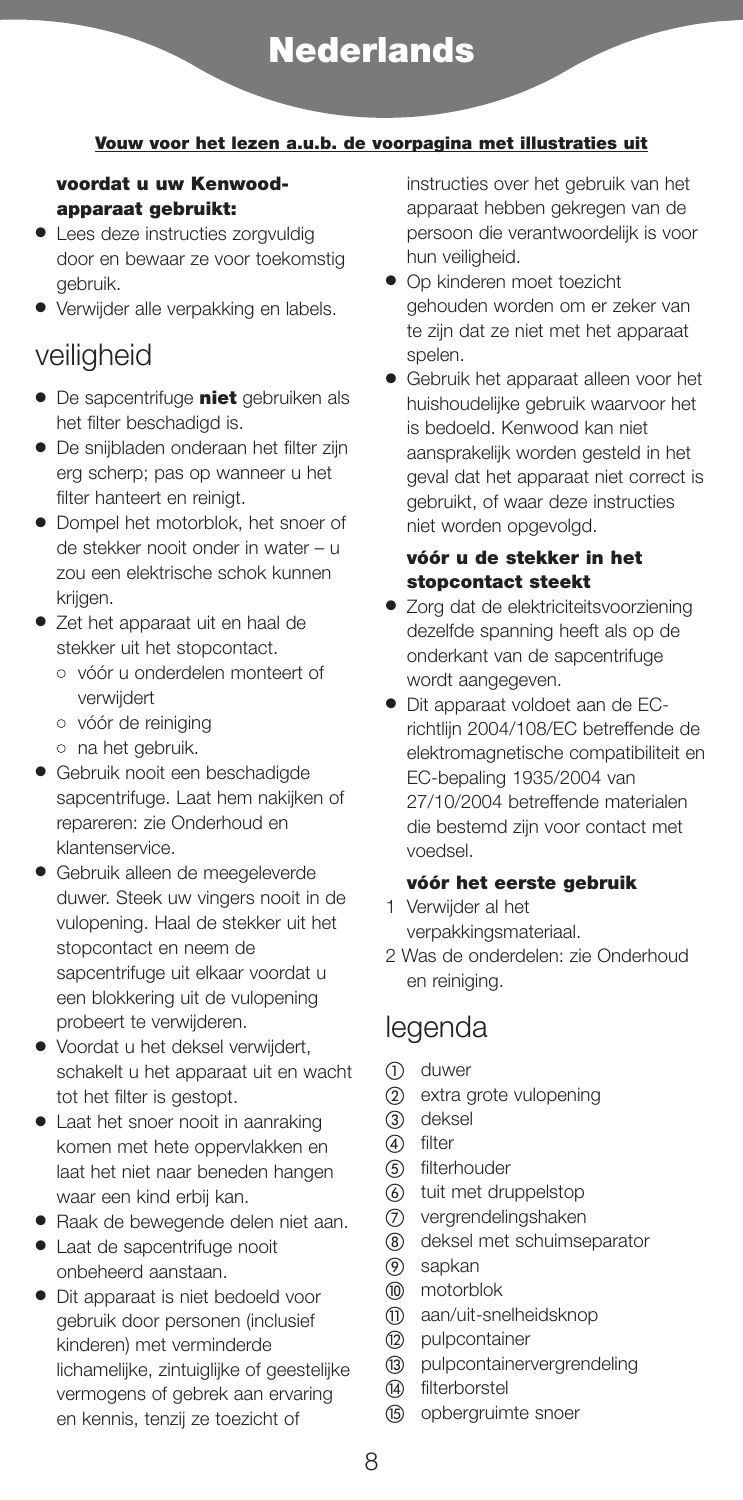# uw sapcentrifuge gebruiken

### **montage en gebruik**

- 1 Zet de filterhouder (5) op het apparaat.
- 2 Zet het filter (4) in de filterhouder.
- 3 Zet het deksel op het apparaat. Vergrendel het deksel door de bovenkant van de haken @ op het deksel te klemmen. Klik de onderkant van de klemmen vervolgens @ op hun plaats.
- 4 Schuif de pulpcontainer op zijn plaats.
- **● Uw sapcentrifuge werkt niet als de pulpcontainer of het deksel niet goed zijn bevestigd.**
- 5 Zet de tuit met druppelstop (6) op de filterhouder en draai hem zo dat de sappositie **a** zich bovenaan bevindt.
	- $a \bullet =$ sappositie
	- $b \quad \bullet$  = druppelstoppositie.
- 6 Zet de sapkan onder de uitloop. De schuimseparator in de kan zorgt dat het sap geen schuim bevat.
- 7 Gebruik de tabel voor aanbevolen gebruik als leidraad voor het verwerken van verschillende fruit- en groentesoorten.
- 8 Zet het apparaat aan (11) en voer de voedingswaren met de duwer in de vulopening – zorg er hierbij voor dat de duwer en de inkeping aan de binnenkant van de vulopening zijn uitgelijnd.
- 9 Nadat het laatste stuk fruit/groente is toegevoegd, laat u de sapcentrifuge draaien om het sap uit het filter / de filterhouder te laten lopen. Afhankelijk van het type fruit of groente en de dikte van het sap moet u het apparaat korter of langer laten draaien.
- 10 Schakel het apparaat uit en wacht tot het filter is gestopt en het laatste beetje sap druppelsgewijs uit de uitloop komt.

Voordat u de kan verwijdert, draait u de tuit vervolgens zo dat de druppelstoppositie **Z** zich bovenaan bevindt.

- **●** Bij het gebruik van harde ingrediënten raden we u aan maximaal 2 kg gedurende maximaal 2 minuten te verwerken. Sommige erg harde ingrediënten kunnen uw sapcentrifuge vertragen of stoppen. Als dat gebeurt, schakelt u het apparaat uit en reinigt het filter.
- **●** Schakel het apparaat uit en reinig de pulpcontainer regelmatig tijdens het gebruik. **Trek na gebruik altijd de stekker uit het stopcontact.**

### **NB:**

- **●** Vitaminen verliezen hun kracht u krijgt de meeste vitaminen uit uw sap als u het vlug na bereiding drinkt.
- **●** Als u het sap een paar uur moet bewaren, doet u dit het best in de koelkast. Het blijft langer goed als u er een paar druppels citroensap aan toevoegt.
- **●** Drink niet meer dan drie glazen sap van 230 ml per dag, tenzij u daaraan gewend bent.
- **●** Voor kinderen verdunt u het sap met een gelijke hoeveelheid water.
- **●** Sap van donkergroene (broccoli, spinazie, enz.) of donkerrode (bieten, rode kool, enz.) groenten is erg sterk van smaak. U kunt het beter verdunnen.
- **●** Vruchtensap bevat veel fructose (vruchtensuiker); mensen met diabetes of een laag bloedsuikergehalte mogen er niet te veel van drinken.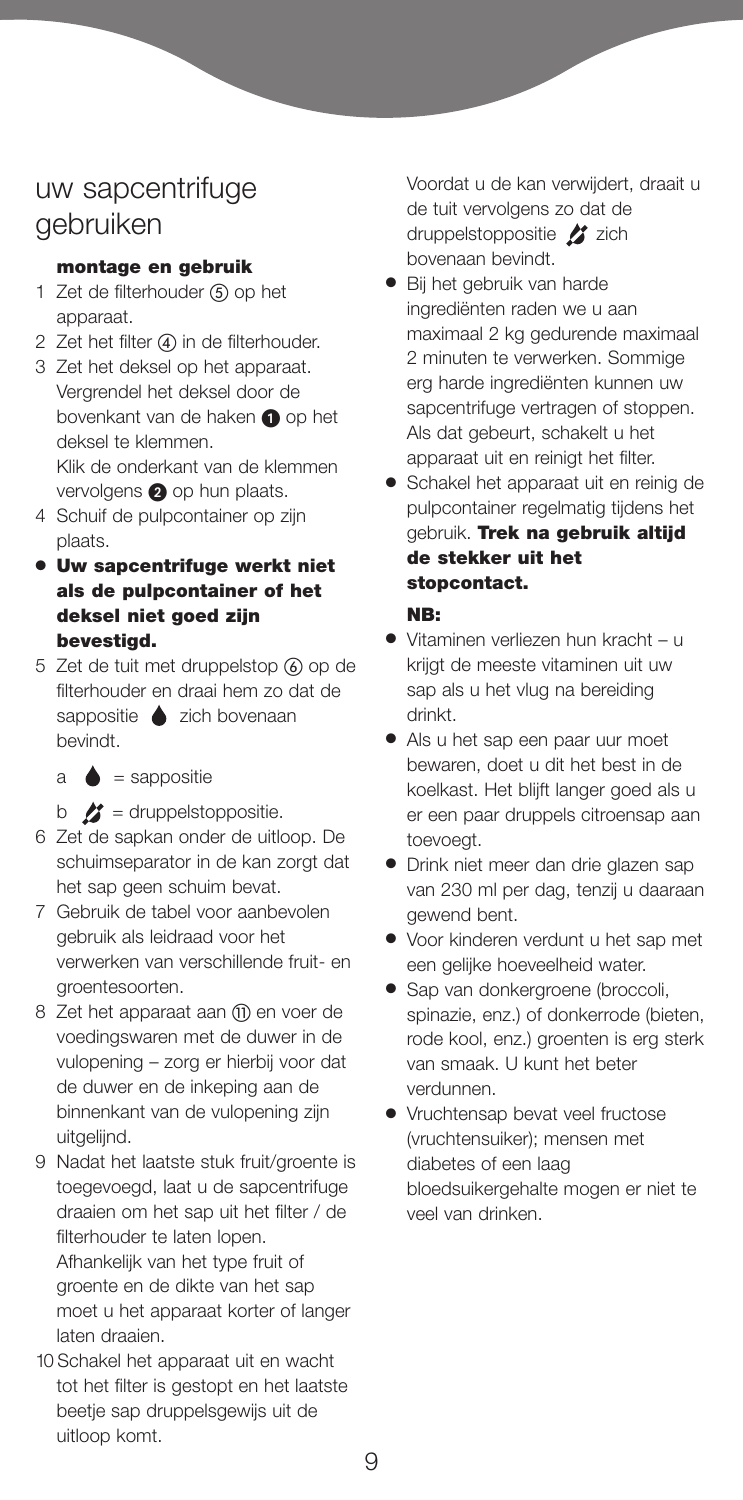# tabel voor aanbevolen gebruik

- **● Was alle fruit en groenten zorgvuldig voordat u ze verwerkt.**
- **● Gebruik snelheid 2 voor hardere ingrediënten.**
- **● Gebruik snelheid 1 voor zachtere ingrediënten.**
- **● Voor optimale sapextractie plaatst u kleine hoeveelheden tegelijkertijd in de vulopening en duwt u ze langzaam naar beneden.**
- **● Voor het beste resultaat kunt u fruit, zoals bananen, mango's en zachte bessen het best met een blender verwerken.**

| Fruit/groente                                       | <b>Voorbereiding</b><br><b>Snelheid</b>                                                                                                                                                 | Aanbevolen     | <b>Nuttige wenken</b>                                                                                                                   |  |
|-----------------------------------------------------|-----------------------------------------------------------------------------------------------------------------------------------------------------------------------------------------|----------------|-----------------------------------------------------------------------------------------------------------------------------------------|--|
| Appels en peren                                     | Heel verwerken                                                                                                                                                                          | 2              | Voor optimale sapextractie<br>kunnen harde ingrediënten<br>het best op kamertemperatuur<br>worden verwerkt.                             |  |
| Wortelgroenten                                      | Heel verwerken                                                                                                                                                                          | $\mathfrak{p}$ |                                                                                                                                         |  |
| Ananas                                              | Neem 1 grote ananas<br>en verwijder de bladeren<br>en steel door de boven-<br>en onderkant af te snijden.<br>Snij de ananas ongeschild<br>en niet uitgeboord in de<br>lengte in vieren. | $\overline{2}$ | Ongeveer 20 seconden<br>verwerken. Om te<br>voorkomen dat het filter<br>verstopt raakt, reinigt u het<br>filter na iedere grote ananas. |  |
| Druiven                                             | Stelen verwijderen                                                                                                                                                                      | 1              | Kleine handvol tegelijkertijd<br>verwerken om sapextractie<br>te optimaliseren.                                                         |  |
| Tomaten                                             | Heel verwerken                                                                                                                                                                          | 1              | Verwerking leidt tot dik,<br>pulpachtig sap (in plaats van<br>een glad sap).                                                            |  |
| Steenvruchten -<br>perziken, nectarines,<br>pruimen | Doormidden snijden en<br>pit verwijderen                                                                                                                                                | 1              |                                                                                                                                         |  |
| Mango's                                             | Taaie schil en pit<br>verwijderen                                                                                                                                                       | 1              | Het geproduceerde sap is<br>erg dik; voor dunner sap<br>dus met andere vruchten<br>combineren.                                          |  |
| Meloenen                                            | Taaie schil verwijderen                                                                                                                                                                 | 1              | Langzaam door vulopening<br>voeren om sapextractie te<br>optimaliseren.                                                                 |  |
| Kiwi's                                              | Heel verwerken                                                                                                                                                                          | 1              |                                                                                                                                         |  |
| Aardbeien                                           | Blad verwijderen<br>Heel verwerken                                                                                                                                                      | 1              |                                                                                                                                         |  |
| Zachte bessen -<br>frambozen,<br>bramen, enz.       | Heel verwerken                                                                                                                                                                          | 1              | Kleine handvol tegelijkertijd<br>en met ander fruit<br>verwerken om sapextractie                                                        |  |
| Hardere bessen -<br>bosbessen,<br>cranberry's, enz. | Heel verwerken                                                                                                                                                                          | $\mathbf{1}$   | te optimaliseren.                                                                                                                       |  |
| Bieten (rauw)                                       | Blad en schil<br>verwijderen                                                                                                                                                            | $\mathfrak{D}$ | Beste smaak indien schil en<br>blad zijn verwijderd.                                                                                    |  |
| Bladgroente<br>spinazie, kool,<br>enz.              | Harde kern verwijderen.<br>In stukken snijden<br>die in vulopening passen.<br><b>Blad bundelen</b>                                                                                      | $\mathfrak{p}$ | Produceren weinig sap; kan<br>best met andere vruchten of<br>groenten worden verwerkt.                                                  |  |
| Selderij                                            | Heel verwerken                                                                                                                                                                          | $\overline{c}$ |                                                                                                                                         |  |
| Komkommer                                           | Heel verwerken                                                                                                                                                                          | 1              | Langzaam door vulopening<br>voeren om sapextractie te<br>optimaliseren.                                                                 |  |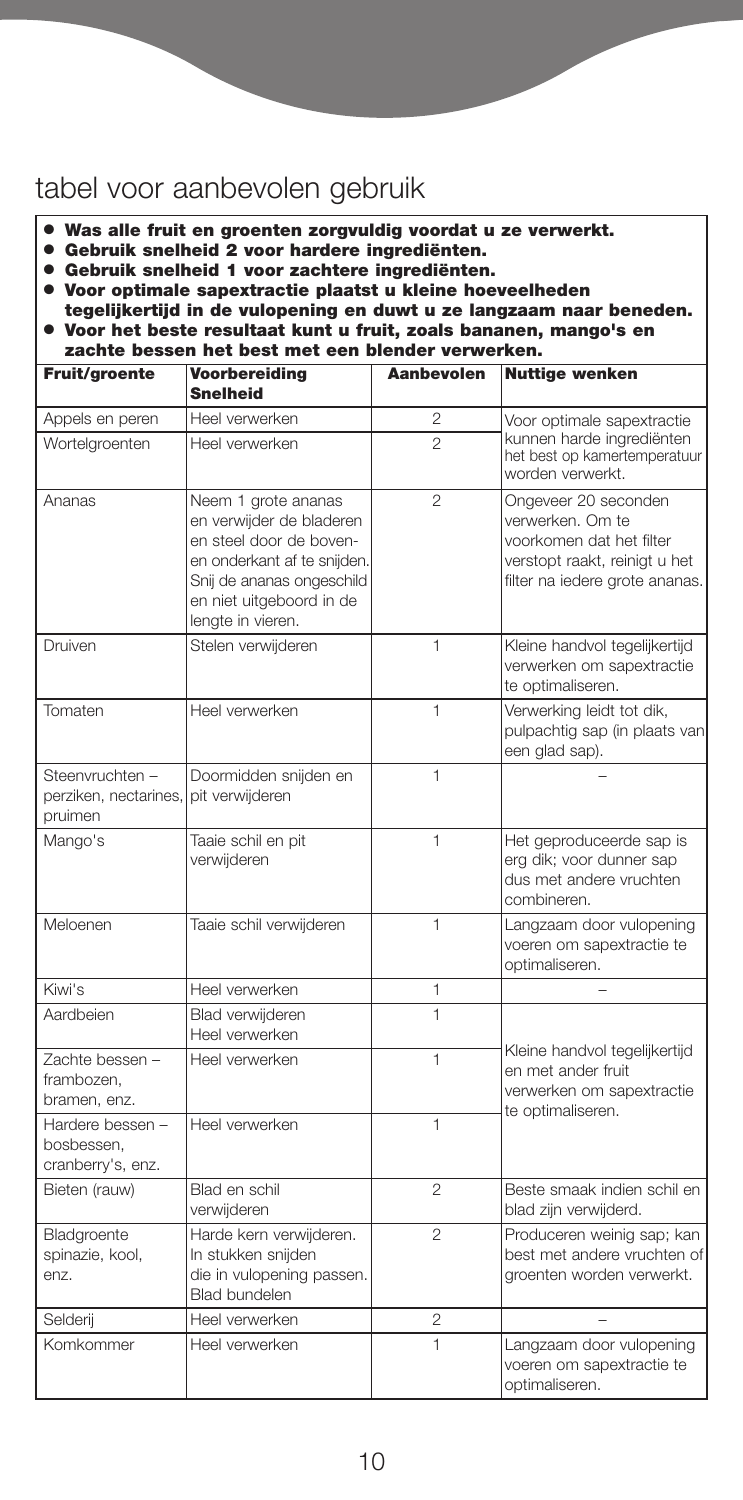| <b>Fruit/groente</b>                             | Voorbereiding<br><b>Snelheid</b>        | Aanbevolen | <b>Nuttige wenken</b>                                                                                                                                   |
|--------------------------------------------------|-----------------------------------------|------------|---------------------------------------------------------------------------------------------------------------------------------------------------------|
| Citrusvruchten -<br>sinaasappelen,<br>grapefruit | Schil en witte velletjes<br>verwijderen |            | Betere smaak als witte<br>velletjes zijn verwijderd.<br>Voor beste resultaat met<br>citrusfruit wordt gebruik van<br>Kenwood-citruspers<br>laanbevolen. |

# uw sapcentrifuge uit elkaar nemen

- 1 Verwijder de pulpcontainer door op de vergrendeling van de pulpcontainer (3) te drukken en de container uit het apparaat te schuiven.
- 2. Ontgrendel het deksel en haal het van het apparaat.
- 3 Verwijder het filter en de filterhouder tegelijkertijd. Haal ze voor de reiniging vervolgens uit elkaar.

# onderhoud en reiniging

- **●** Trek vóór de reiniging de stekker van het apparaat uit het stopcontact.
- **●** Als het filter te strak zit, wacht u enkele minuten tot het wat losser zit.
- **●** Sommige voedingsmiddelen, zoals wortelen, kunnen de kunststof verkleuren. U kunt de verkleuring verwijderen door een in plantaardige olie gedoopte doek over de verkleurde onderdelen te wrijven.

### **motorblok**

- **●** Met een vochtige doek afvegen en vervolgens drogen.
- **●** Niet in water onderdompelen.
- **●** Berg extra snoer in het bewaarcompartiment aan de achterkant van het motorblok op (i5).

### **filter**

**●** Met bijgeleverde borstel reinigen. NB: Gebruik het platte uiteinde van de borstel om pulp van het deksel te verwijderen.

**● Controleer regelmatig of het filter tekenen van beschadiging vertoont. Niet gebruiken als het filter beschadigd is. Raadpleeg Onderhoud en klantenservice.**

### **overige onderdelen**

- **●** In heet zeepsop wassen en vervolgens drogen.
- **●** U kunt deze artikelen ook op het bovenste rek van uw afwasmachine wassen. Plaats ze niet op het onderste rek net boven het verwarmingselement. Het wordt aanbevolen een programma met een lage temperatuur (maximaal 50 °C) te gebruiken.

# onderhoud en klantenservice

- **●** Als het snoer beschadigd is, moet het om veiligheidsredenen door KENWOOD of een door KENWOOD geautoriseerd reparatiebedrijf vervangen worden.
- **● Als u problemen hebt bij het gebruik van de sapcentrifuge, dient u de probleemoplossingsgids te raadplegen voordat u voor hulp belt.**

Als u hulp nodig hebt met:

- **●** het gebruik van uw apparaat of
- **●** onderhoud en reparatie kunt u contact opnemen met de winkel waar u het apparaat gekocht hebt.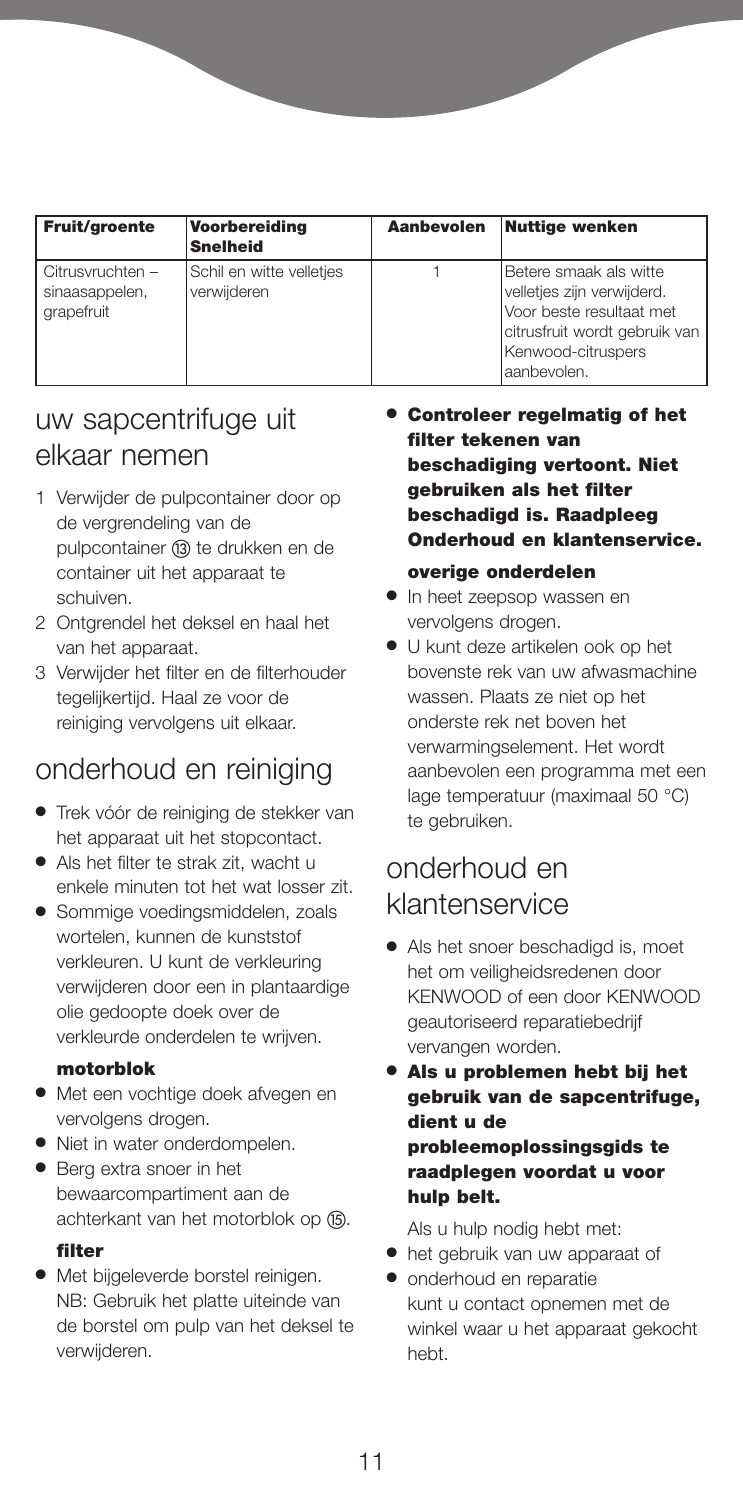# probleemoplossingsgids

| <b>Probleem</b>                                                               | Oorzaak en oplossing                                                                                                                                                                                                                                                                                                                                                                                                                 |
|-------------------------------------------------------------------------------|--------------------------------------------------------------------------------------------------------------------------------------------------------------------------------------------------------------------------------------------------------------------------------------------------------------------------------------------------------------------------------------------------------------------------------------|
| De sapcentrifuge werkt niet                                                   | · Sapcentrifuge niet aangesloten op<br>stopcontact.<br>• Sapcentrifuge niet goed gemonteerd.<br>Controleer of:<br>o de dekselklemmen goed op hun plaats<br>zijn vergrendeld.<br>o de pulpcontainer op zijn plaats zit en<br>juist is vergrendeld.                                                                                                                                                                                    |
| Motor lijkt tijdens het gebruik<br>langzamer te gaan draaien of te<br>stoppen | • Raadpleeg de tabel voor aanbevolen<br>gebruik pm te controleren of u de juiste<br>snelheid gebruikt.<br>• Bij de verwerking van harde of vezelachtige<br>voedingsmiddelen, dient u te controleren of<br>de pulpcontainer vol is en zich op en<br>rondom het filter geen pulp heeft<br>verzameld.<br>Schakel het apparaat uit en trek de stekker<br>uit het stopcontact. Leeg de pulpcontainer<br>en reinig het filter / de houder. |
| Pulp te nat en lage<br>sapopbrengst                                           | • Gebruiker een lagere verwerkingssnelheid<br>en verwerk kleinere hoeveelheden<br>tegelijkertijd.<br>• Reinig het filter als u vezelachtig fruit<br>verwerkt.<br>• Raadpleeg de tabel voor aanbevolen<br>gebruik om te controleren of u de juiste<br>snelheid gebruikt.                                                                                                                                                              |
| Sap lekt tussen het deksel en<br>de pulpcontainer                             | • Verkeerde snelheid gebruikt. Raadpleeg<br>de tabel voor aanbevolen gebruik.<br>· Ingrediënten te snel door vulopening<br>geduwd. Voer ingrediënten langzamer<br>door.<br>• Controleer of de pulpcontainer juist is<br>vergrendeld.                                                                                                                                                                                                 |
| Druppelstop druppelt                                                          | • Zorg dat het grootste deel van het<br>sap door de tuit is gelopen voordat u de<br>tuit in de druppelstoppositie draait.                                                                                                                                                                                                                                                                                                            |
| Pulp valt op het werkblad bij<br>het verwijderen van de<br>pulpcontainer      | • Verwijder de container langzamer en zorg<br>dat u hem langs de onderkant van het<br>deksel schuift, zodat de pulp in de<br>container wordt geveegd.<br>• Reinig de pulpcontainer regelmatig om te<br>voorkomen dat zich teveel pulp op het<br>deksel en rond de vulopening ophoopt.                                                                                                                                                |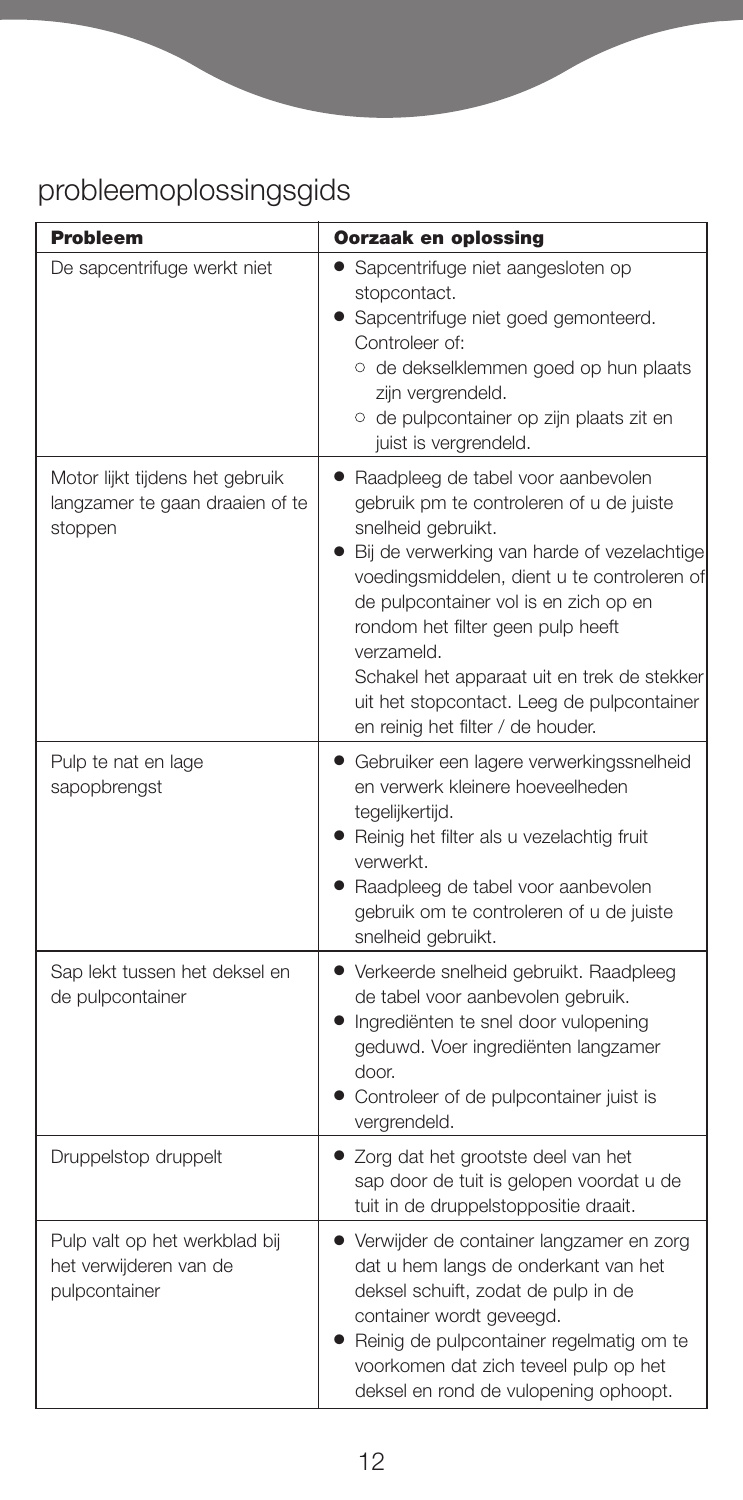- **●** Ontworpen en ontwikkeld door Kenwood in het VK.
- **●** Vervaardigd in China.



**BELANGRIJKE INFORMATIE VOOR DE CORRECTE VERWERKING VAN HET PRODUCT IN OVEREENSTEMMING MET DE EUROPESE RICHTLIJN 2002/96/EC**

Aan het einde van de levensduur van het product mag het niet samen met het gewone huishoudelijke afval worden verwerkt. Het moet naar een speciaal centrum voor gescheiden afvalinzameling van de gemeente worden gebracht, of naar een verkooppunt dat deze service verschaft. Het apart verwerken van een huishoudelijk apparaat voorkomt mogelijke gevolgen voor het milieu en de gezondheid die door een ongeschikte verwerking ontstaan en zorgt ervoor dat de materialen waaruit het apparaat bestaat, teruggewonnen kunnen worden om een aanmerkelijke besparing van energie en grondstoffen te verkrijgen. Om op de verplichting tot gescheiden verwerking van elektrische huishoudelijke apparatuur te wijzen, is op het product het symbool van een doorgekruiste vuilnisbak aangebracht.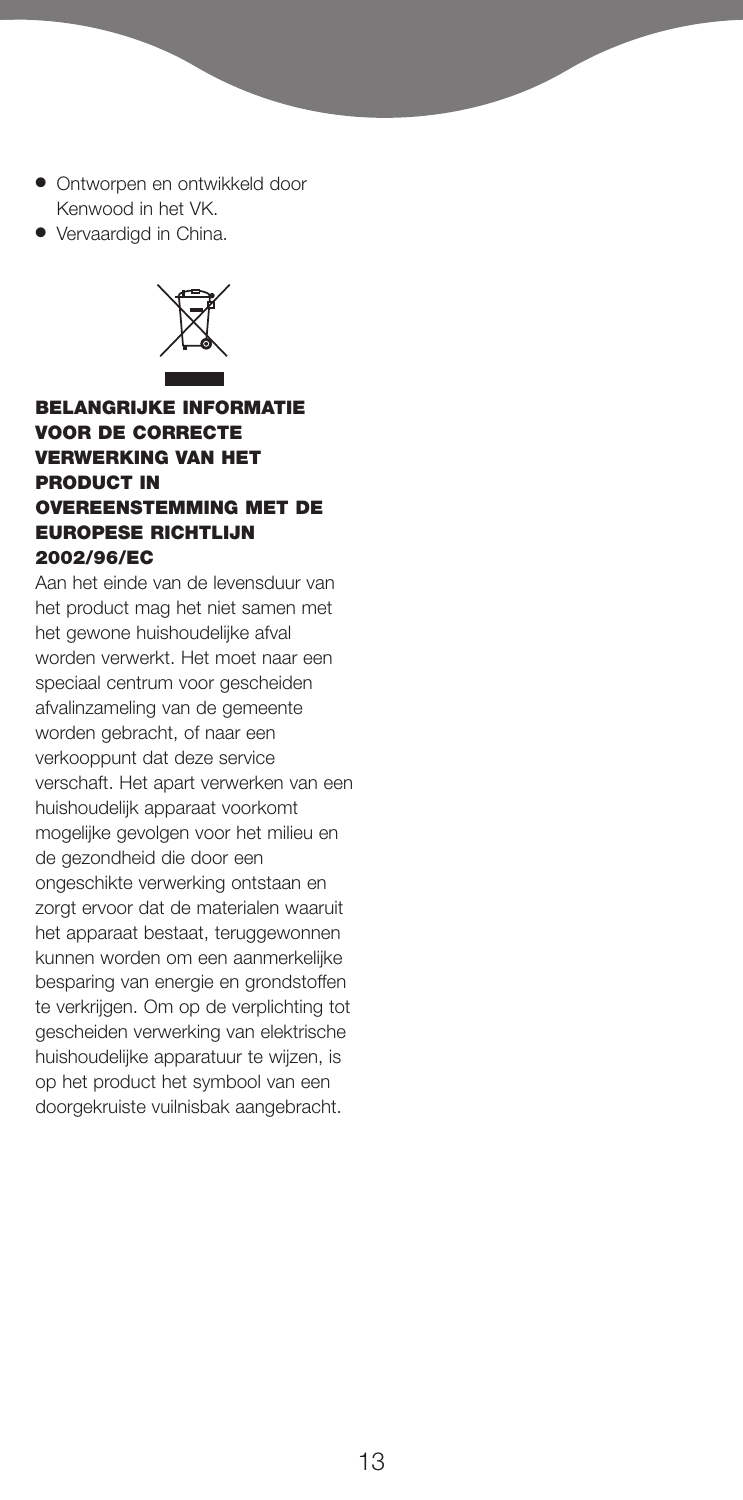# **Français**

### **Avant de lire, dépliez la première page pour voir les illustrations**

### **avant d'utiliser votre appareil Kenwood**

- **●** Lisez et conservez soigneusement ces instructions pour pouvoir vous y référer ultérieurement.
- **●** Retirez tous les éléments d'emballage et les étiquettes.

# sécurité

- **● N'utilisez pas** la centrifugeuse si le filtre est endommagé.
- **●** Les lames à la base du filtre sont très coupantes, faites très attention lorsque vous manipulez et nettoyez le filtre.
- **●** Ne mettez jamais le bloc moteur, le cordon d'alimentation ou la prise électrique dans l'eau – vous risqueriez alors de vous électrocuter.
- **●** Éteignez et débranchez :
	- **●** avant de mettre en place ou de retirer tout élément
	- **●** avant de nettoyer
	- **●** après utilisation.
- **●** N'utilisez jamais une centrifugeuse endommagée ou en mauvais état. Faites-la vérifier et réparer. Pour cela, reportez-vous à la rubrique "service après-vente".
- **●** Utilisez uniquement le poussoir fourni avec l'appareil. N'introduisez jamais vos doigts dans le tube d'alimentation. Débranchez l'appareil avant de retirer tout élément obstruant le tube d'alimentation.
- **●** Avant de retirer le couvercle, éteignez l'appareil et attendez l'immobilisation du filtre.
- **●** Ne laissez jamais le cordon d'alimentation au contact de surfaces chaudes. Ne laissez jamais le cordon pendre de telle façon qu'un enfant puisse s'en saisir.
- **●** Ne touchez pas les éléments mobiles de votre centrifugeuse lorsqu'elle est en marche.
- **●** Ne laissez jamais votre centrifugeuse fonctionner sans surveillance.
- **●** Cet appareil n'est pas destiné à être utilisé par des personnes (y compris des enfants) dont les capacités physiques, sensorielles ou mentales sont diminuées, ou qui ne disposent pas des connaissances ou de l'expérience nécessaires, à moins qu'elles n'aient été formées et encadrées pour l'utilisation de cet appareil par une personne responsable de leur sécurité.
- **●** Les enfants doivent être surveillés afin qu'ils ne puissent pas jouer avec cet appareil.
- **●** N'employez l'appareil qu'à la fin domestique prévue. Kenwood décline toute responsabilité dans les cas où l'appareil est utilisé incorrectement ou que les présentes instructions ne sont pas respectées.

### **avant de brancher l'appareil, assurez-vous que**

- **●** Le courant électrique que vous utilisez est le même que celui indiqué sous votre appareil.
- **●** Cet appareil est conforme à la directive 2004/108/CE de la CE sur la compatibilité électromagnétique, et au règlement 1935/2004 de la CE du 27/10/2004 sur les matériaux destinés au contact alimentaire.

### **avant d'utiliser votre appareil pour la première fois**

- 1 Retirez tous les emballages.
- 2 Lavez les différents éléments de l'appareil : reportez-vous à la notice sur le nettoyage et l'entretien.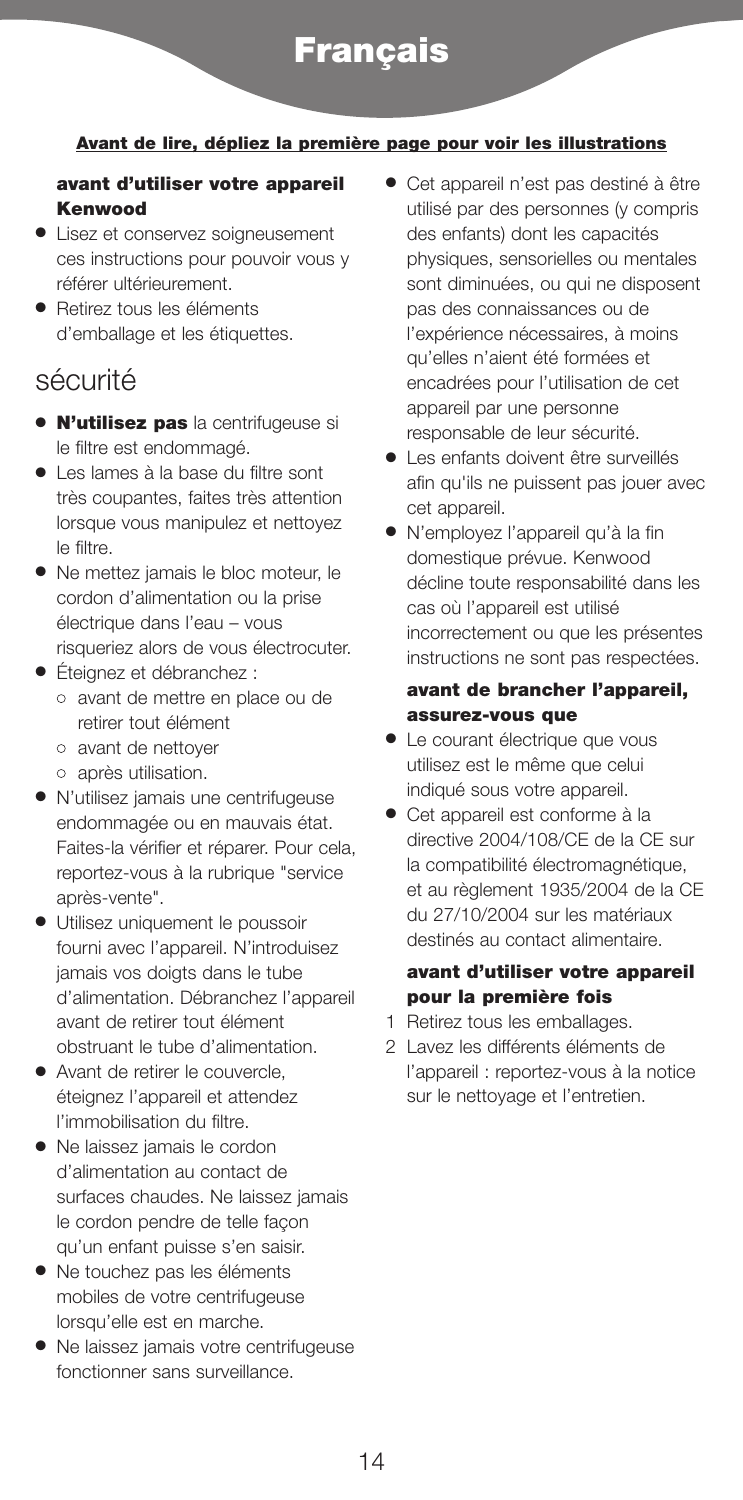# légende

- poussoir
- tube d'alimentation extra large
- (3) cuve
- 4) filtre
- support de filtre
- bec verseur anti-gouttes
- loquets de verrouillage
- cuve avec séparateur de mousse
- carafe à jus
- **10** bloc moteur
- réglage de vitesse marche / arrêt
- récupérateur de pulpe
- suspension pour récupérateur de pulpe
- brosse de nettoyage pour le filtre
- rangement du câble

# utilisation de votre centrifugeuse

#### **assemblage et utilisation**

- 1 Mettez en place le support pour filtre  $(5)$ .
- 2 Placez le filtre (4) à l'intérieur du support du filtre.
- 3 Mettez le couvercle en place. Verrouillez le filtre en clipant la partie supérieure des loquets  $\bigcirc$  sur le couvercle. Fermez ensuite les loquets  $\bigcirc$  d'un coup sec pour les mettre en place.
- 4 Mettez en place le récupérateur de pulpe.
- **● Votre centrifugeuse ne fonctionnera pas si le couvercle ou le récupérateur de pulpe n'est pas correctement mis en place.**
- 5 Fixez le bec verseur anti-gouttes sur le support de filtre et tournez sur la position la plus élevée pour réaliser des jus 
●

 $a \bullet$  = position pour réaliser des jus

 $b \nvert$  = position anti-gouttes.

6 Placez le pichet à jus sous l'orifice d'écoulement. Le séparateur de mousse situé dans le pichet vous garantit un jus sans mousse.

- 7 Utilisez le tableau des utilisations recommandées comme guide pour réaliser des jus variés à partir de différents fruits et légumes.
- 8 Allumez l'appareil (ii) et passez les aliments à l'aide du poussoir en vous assurant que le sillon du poussoir est aligné avec l'encoche à l'intérieur du tube d'alimentation.
- 9 Après l'insertion du dernier morceau de fruit ou de légume, laissez la centrifugeuse continuer de fonctionner pour permettre au jus restant de s'écouler du filtre / support de filtre. La durée de cette opération dépend du type de fruit et de l'épaisseur du jus extrait.
- 10Éteignez et attendez que le filtre soit totalement à l'arrêt et que l'écoulement du jus final se soit transformé en quelques gouttes lentes. Ensuite, tournez le bec verseur de sorte que la position antigouttes is soit la plus élevée avant de retirer le pichet.
- **●** Lorsque vous faites un jus à base d'aliments durs, nous vous recommandons d'utiliser une quantité maximale de 2 kg et d'utiliser l'appareil pendant 2 minutes maximum. Certains aliments très durs peuvent ralentir, voire arrêter votre centrifugeuse. Dans ce cas, éteignez votre appareil et déverrouillez le filtre.
- **●** Éteignez l'appareil et videz le récupérateur de pulpe régulièrement en cours d'utilisation. **Débranchez toujours après utilisation.**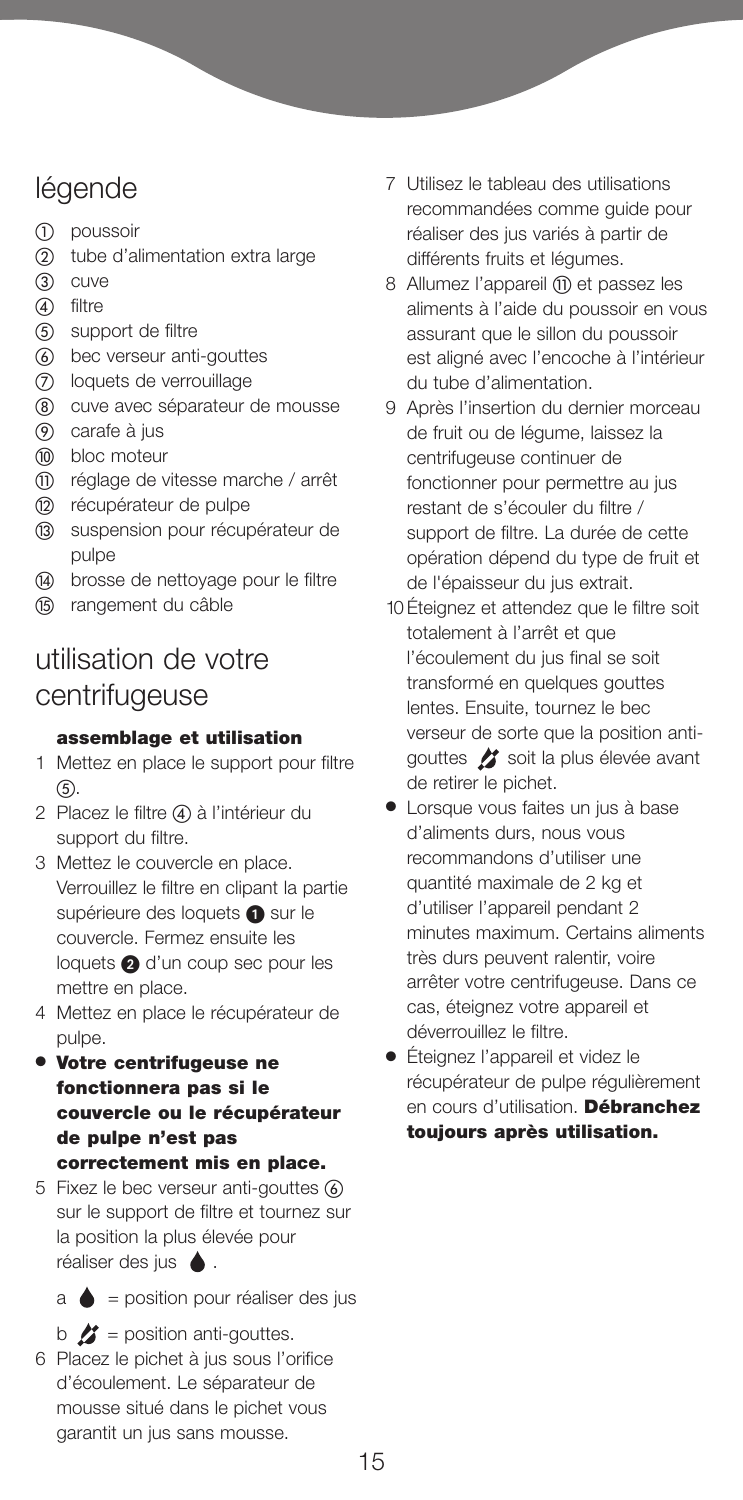#### **remarque :**

- **●** Les vitamines s'altèrent rapidement – pour un bénéfice optimal, buvez votre jus dès qu'il est prêt pour bénéficier d'une concentration maximale en vitamines.
- **●** Si vous devez conserver le jus préparé pendant quelques heures, privilégiez le réfrigérateur. Il se conservera mieux si vous y ajoutez quelques gouttes de jus de citron.
- **●** Ne buvez pas plus de 3 verres de 23 cl de jus par jour, à moins d'y être habitué(e).
- **●** Pour les enfants, diluez le jus dans une quantité équivalente d'eau.
- **●** Les jus produits à partir de légumes vert foncé (brocoli, épinards, etc.) ou rouge foncé (betterave, choux rouge, etc.) sont extrêmement forts. Veillez à toujours les diluer.
- **●** Les jus de fruits étant riches en fructose (sucre de fruit), il est déconseillé aux personnes diabétiques et hypoglycémiques d'en boire beaucoup.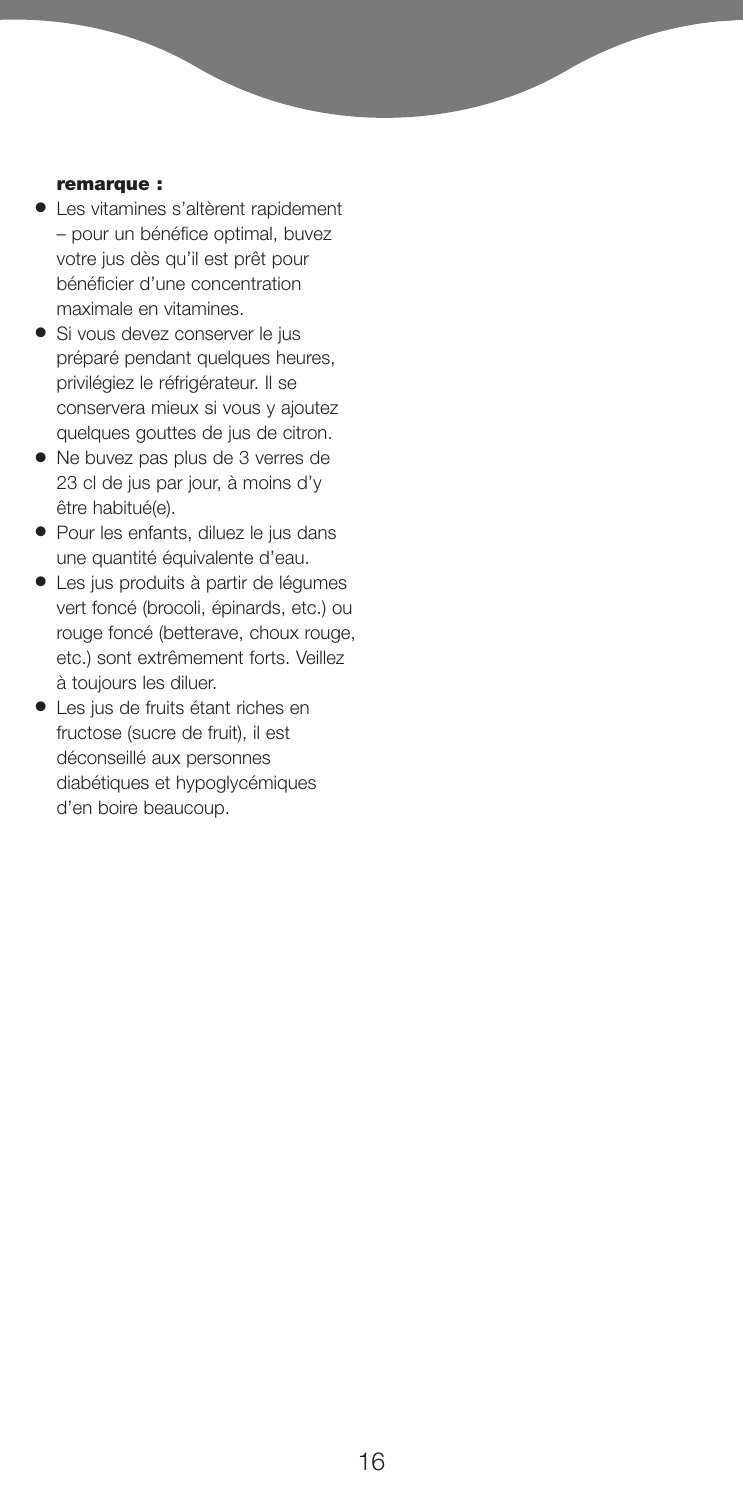# tableau des utilisations recommandées

- **● Lavez tous vos fruits et légumes avant de réaliser vos jus.**
- **● Pour les aliments plus durs, utilisez la Vitesse 2.**
- **● Pour les aliments plus mous, utilisez la Vitesse 1.**
- **● Pour optimiser l'extraction de jus, n'insérez que de petites quantités quantités à la fois dans le tube d'alimentation et appuyez doucement vers le bas.**
- **● Vous obtiendrez de meilleurs résultats avec des fruits tels que les bananes, les mangues ou les baies mûres si vous utilisez un mixeur afin de les transformer en jus.**

| Fruit / Légume                                                       | <b>Préparation</b>                                                                                                                                                                                                                      | <b>Vitesse</b><br>recommandée | <b>Conseils</b>                                                                                                                                               |
|----------------------------------------------------------------------|-----------------------------------------------------------------------------------------------------------------------------------------------------------------------------------------------------------------------------------------|-------------------------------|---------------------------------------------------------------------------------------------------------------------------------------------------------------|
| Pommes et Poires                                                     | Jus intégral                                                                                                                                                                                                                            | $\mathfrak{p}$                | Pour optimiser l'extraction                                                                                                                                   |
| Tubercules -<br>Carottes                                             | Jus intégral                                                                                                                                                                                                                            | $\overline{2}$                | de jus à partir d'aliments<br>durs, il est préférable<br>d'utiliser des fruits /<br>léqumes à température<br>ambiante.                                        |
| Ananas                                                               | Choisissez un gros<br>ananas et retirez les<br>feuilles, puis coupez la<br>tête et la base du fruit.<br>Découpez l'ananas en<br>quartiers de d'égale<br>dimension, sans pour<br>autant l'avoir épluché ni<br>vidé de sa trame centrale. | $\overline{2}$                | Travaillez pendant environ<br>20 secondes. Pour éviter au<br>filtre de se boucher.<br>nettoyez le filtre dès lors<br>que vous avez utilisé un<br>gros ananas. |
| Raisin                                                               | Retirez les pépins                                                                                                                                                                                                                      | 1                             | Travaillez par petites<br>poignées à chaque fois pour<br>optimiser l'extraction de jus.                                                                       |
| Tomates                                                              | Jus intégral                                                                                                                                                                                                                            | 1                             | Un jus à pulpe épaisse sera<br>obtenu plutôt qu'un jus<br>léger.                                                                                              |
| Fruits à noyaux -<br>Pêches, Nectarines,<br>Prunes                   | Découpez en deux et<br>retirez les noyaux.                                                                                                                                                                                              | $\mathbf{1}$                  |                                                                                                                                                               |
| Mangues                                                              | Retirez la peau et le<br>noyau.                                                                                                                                                                                                         | 1                             | Le jus produit sera très<br>épais ; pour augmenter la<br>quantité de jus, il est<br>préférable de mélanger les<br>mangues à d'autres fruits.                  |
| <b>Melons</b>                                                        | Retirez la peau épaisse                                                                                                                                                                                                                 | 1                             | Insérez lentement dans<br>l'appareil pour optimiser<br>l'extraction de jus.                                                                                   |
| <b>Kiwis</b>                                                         | Jus intégral                                                                                                                                                                                                                            | 1                             |                                                                                                                                                               |
| Fraises                                                              | Retirez les feuilles<br>Jus intégral                                                                                                                                                                                                    | 1                             | Insérez de petites poignées                                                                                                                                   |
| Baies mûres -<br>Framboises.<br>Mûres, etc.                          | Jus intégral                                                                                                                                                                                                                            | $\mathbf{1}$                  | dans l'appareil à la fois avec<br>d'autres fruits pour<br>optimiser l'extraction de jus.                                                                      |
| Baies plus dures -<br>Myrtilles, ou<br>Bleuets.<br>Canneberges, etc. | Jus intégral                                                                                                                                                                                                                            | 1                             |                                                                                                                                                               |
| Betteraves (crues)                                                   | Retirez les feuilles et<br>la peau                                                                                                                                                                                                      | $\mathfrak{p}$                | Les betteraves dégageront<br>toute leur saveur si vous<br>retirez la peau et les feuilles.                                                                    |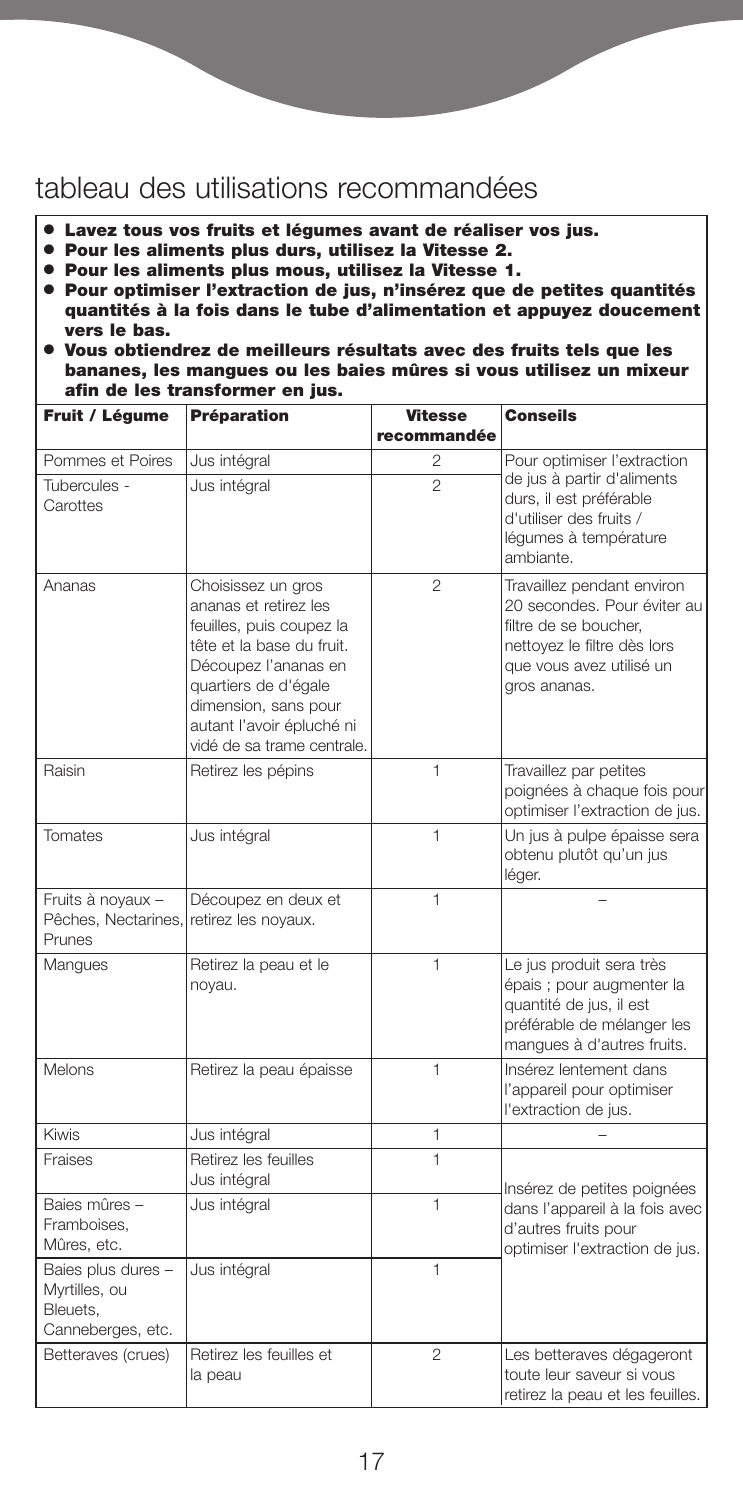| Fruit / Légume                                      | <b>Préparation</b>                                                                                                                                                                                 | <b>Vitesse</b><br>recommandée | <b>Conseils</b>                                                                                                                                                                                                           |
|-----------------------------------------------------|----------------------------------------------------------------------------------------------------------------------------------------------------------------------------------------------------|-------------------------------|---------------------------------------------------------------------------------------------------------------------------------------------------------------------------------------------------------------------------|
| Légumes avec<br>feuilles<br>Épinards, choux<br>etc. | Retirez la partie centrale<br>dure. Découpez en petits<br>morceaux pour insérer<br>dans le tube<br>d'alimentation de<br>l'appareil. Enroulez les<br>feuilles entre elles pour<br>former un paquet. | $\mathfrak{p}$                | L'extraction de jus sera très<br>lente ; il est donc préférable<br>de mélanger avec d'autres<br>fruits et/ou légumes.                                                                                                     |
| Céleri                                              | Jus intégral                                                                                                                                                                                       | $\mathcal{P}$                 |                                                                                                                                                                                                                           |
| Concombre                                           | Jus intégral                                                                                                                                                                                       |                               | Insérez lentement dans<br>l'appareil pour optimiser<br>l'extraction de jus.                                                                                                                                               |
| Agrumes-<br>Oranges,<br>Pamplemousses               | Épluchez et retirez la<br>peau blanche                                                                                                                                                             |                               | Le fait de retirer la peau<br>blanche permet d'obtenir<br>une saveur plus prononcée.<br>Pour obtenir de meilleurs<br>résultats avec les agrumes,<br>il est recommandé d'utiliser<br>les presse-agrumes<br>Kenwood Citrus. |

# démontage de votre centrifugeuse

- 1 Retirez le récupérateur de pulpe en appuyant sur suspension pour le récupérateur de pulpe dans l'eau. (3) et en le faisant glisser vers l'extérieur.
- 2 Soulevez les loquets de la cuve et sortez celle-ci.
- 3 Retirez le filtre et le support de filtre conjointement. Puis séparez-les pour le nettoyage.

# nettoyage et entretien

- **●** Débranchez votre centrifugeuse avant de la nettoyer.
- **●** Si le filtre est trop serré et qu'il vous est impossible de le retirer, attendez quelques minutes afin qu'il se relâche.
- **●** Certains aliments, comme la carotte, décolorent le plastique. Pour essayer de retirer cette coloration, vous pouvez frotter avec un chiffon que vous aurez préalablement trempé dans de l'huile végétale.

### **bloc moteur**

- **●** Essuyez à l'aide d'un chiffon humide, puis séchez.
- **●** N'immergez pas la centrifugeuse suspension pour le récupérateur de pulpe dans l'eau.
- **●** Rangez l'excédent de cordon dans la zone de stockage située à l'arrière du bloc d'alimentation (15).

### **filtre**

- **●** Nettoyez le filtre avec la brosse fournie. Remarque : utiliser la partie plate de la brosse pour retirer la pulpe de la cuve.
- **● Vérifiez le filtre régulièrement afin de déceler tout dommage apparent. N'utilisez pas l'appareil si le filtre est endommagé. Reportez-vous à la section "service aprèsvente".**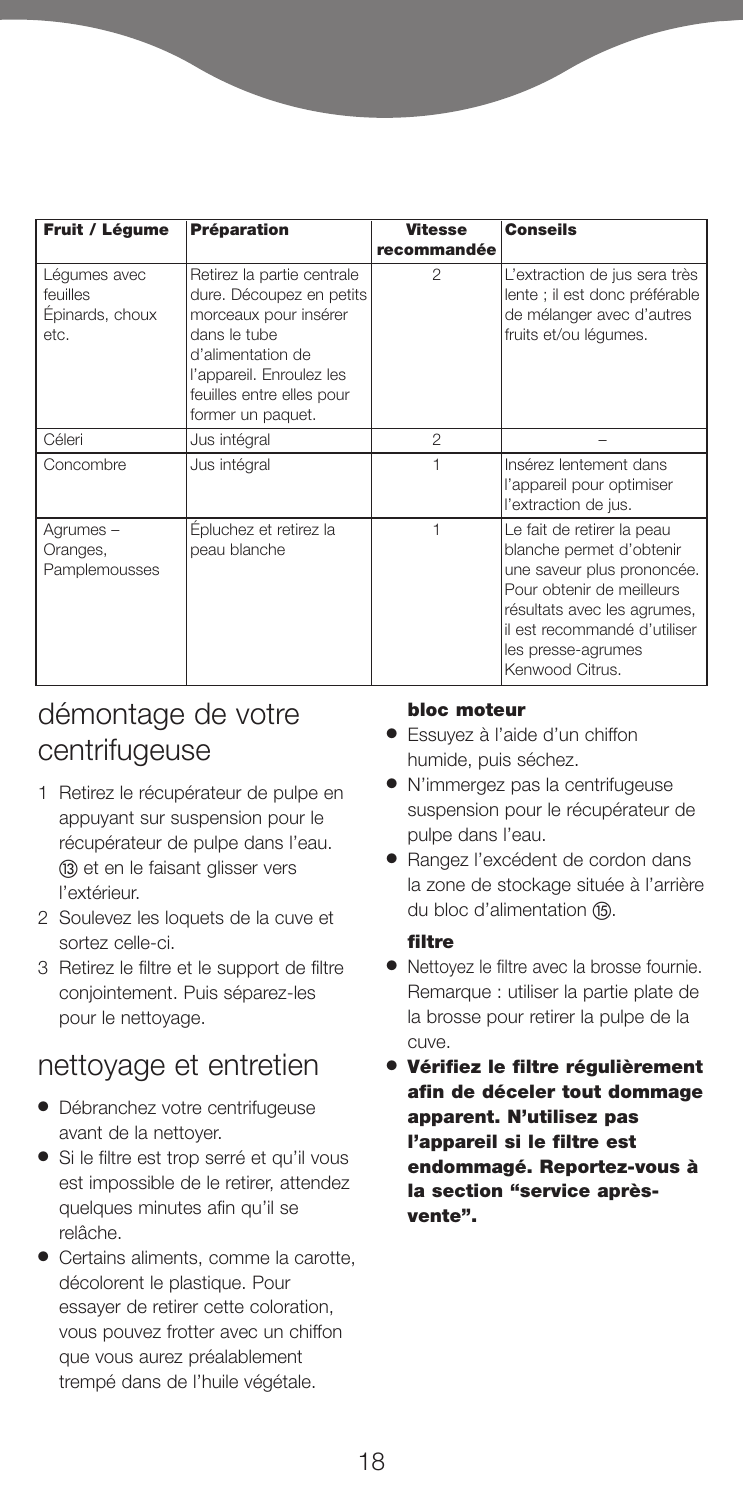#### **autres éléments**

- **●** Nettoyez -les dans de l'eau chaude savonneuse, puis séchez-les.
- **●** Ils peuvent aussi passer au lavevaisselle, sur le panier supérieur de votre votre machine.. Évitez de placer les éléments sur le panier inférieur de votre machine, juste au-dessus de l'élément chauffant. Un programme court à faible température (maximum 50°C) est recommandé.

### service après-vente

- **●** Si le cordon est endommagé, il doit être remplacé, pour des raisons de sécurité, par KENWOOD ou par un réparateur agréé KENWOOD.
- **● Si vous rencontrez des problèmes avec le fonctionnement de votre centrifugeuse, veuillez consulter le guide de dépannage avant de contacter notre service assistance.**

Si vous avez besoin d'aide concernant :

- **●** l'utilisation de votre appareil
- **●** l'entretien ou les réparations Contactez le magasin où vous avez acheté votre appareil.
- **●** Conçu et développé par Kenwood au Royaume-Uni.
- **●** Fabriqué en Chine.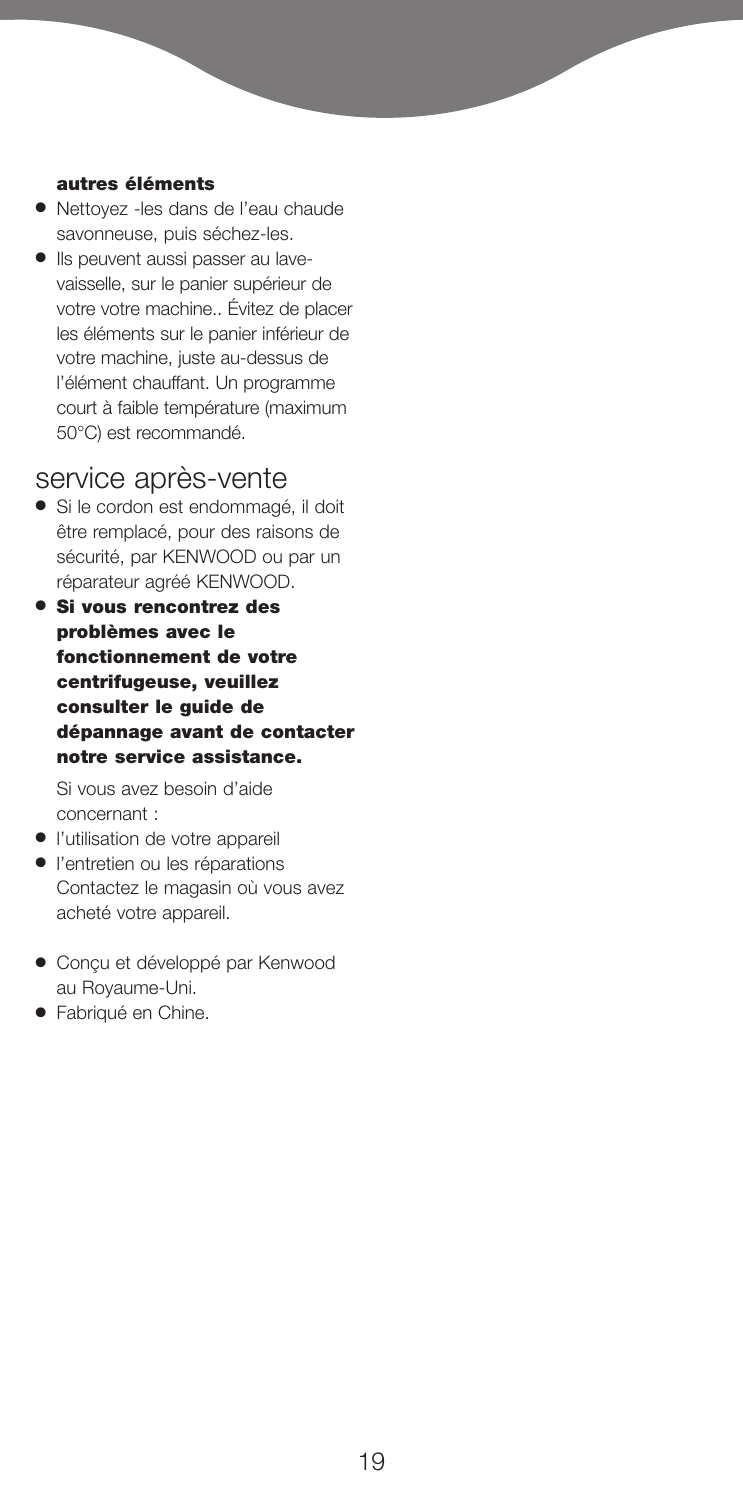# Guide de dépannage

| <b>Problème</b>                                                                                         | <b>Cause et Résolution</b>                                                                                                                                                                                                                                                                                                                                                                                                                          |
|---------------------------------------------------------------------------------------------------------|-----------------------------------------------------------------------------------------------------------------------------------------------------------------------------------------------------------------------------------------------------------------------------------------------------------------------------------------------------------------------------------------------------------------------------------------------------|
| La centrifugeuse ne fonctionne<br>pas.                                                                  | • La centrifugeuse n'est pas branchée.<br>• La centrifugeuse n'est pas montée<br>correctement. Vérifiez les points suivants :<br>o Les loquets du couvercle doivent<br>correctement positionnés et fermés.<br>O Le récupérateur de pulpe doit être en<br>place et correctement fixé.                                                                                                                                                                |
| Le moteur ralentit ou s'arrête<br>pendant l'utilisation.                                                | Reportez-vous au tableau des<br>$\bullet$<br>utilisations recommandées pour vous<br>assurer d'utiliser la vitesse appropriée.<br>• Si vous travaillez des aliments durs ou<br>fibreux, vérifiez que le récupérateur de<br>pulpe n'est pas rempli et qu'aucun amas<br>de pulpe ne s'est formé sur ou autour du<br>filtre.<br>Éteignez et débranchez votre appareil, puis<br>videz le récupérateur de pulpe, et nettoyez<br>le filtre / porte-filtre. |
| La pulpe est trop mouillée et la<br>quantité de jus extrait trop<br>petite.                             | · Utilisez un mode de fonctionnement plus<br>lent et insérez de plus petites quantité à la<br>fois.<br>• Nettoyez le filtre si vous travaillez des<br>aliments très fibreux.<br>• Reportez-vous au tableau des utilisations<br>recommandées pour vous assurer d'utiliser<br>la vitesse appropriée.                                                                                                                                                  |
| Le jus s'écoule entre le couvercle<br>et le récupérateur de pulpe.<br>Le bec verseur anti-gouttes fuit. | • Vous n'utilisez pas la bonne vitesse.<br>Reportez-vous au tableau des utilisations<br>recommandées.<br>Vous avez poussé trop rapidement les<br>aliments à travers le tube d'alimentation de<br>l'appareil. Insérez les aliments plus lentement.<br>• Vérifiez que le récupérateur est bien fixé.<br>• Vérifiez que la majeure partie du jus est<br>bien sortie du bec verseur avant de le                                                         |
| La pulpe tombe sur la surface<br>de travail lors du retrait du<br>récupérateur de pulpe.                | tourner sur la position anti-gouttes.<br>• Agissez plus lentement lorsque vous<br>retirez le récupérateur de pulpe et assurez-<br>vous de le faire glisser le long de la face<br>intérieure du couvercle pour enlever la<br>pulpe à l'intérieur du récupérateur de pulpe.<br>Nettoyez réqulièrement le récupérateur de<br>pulpe pour éviter tout amas excessif de<br>pulpe sur le couvercle et sur la glissière du<br>bol.                          |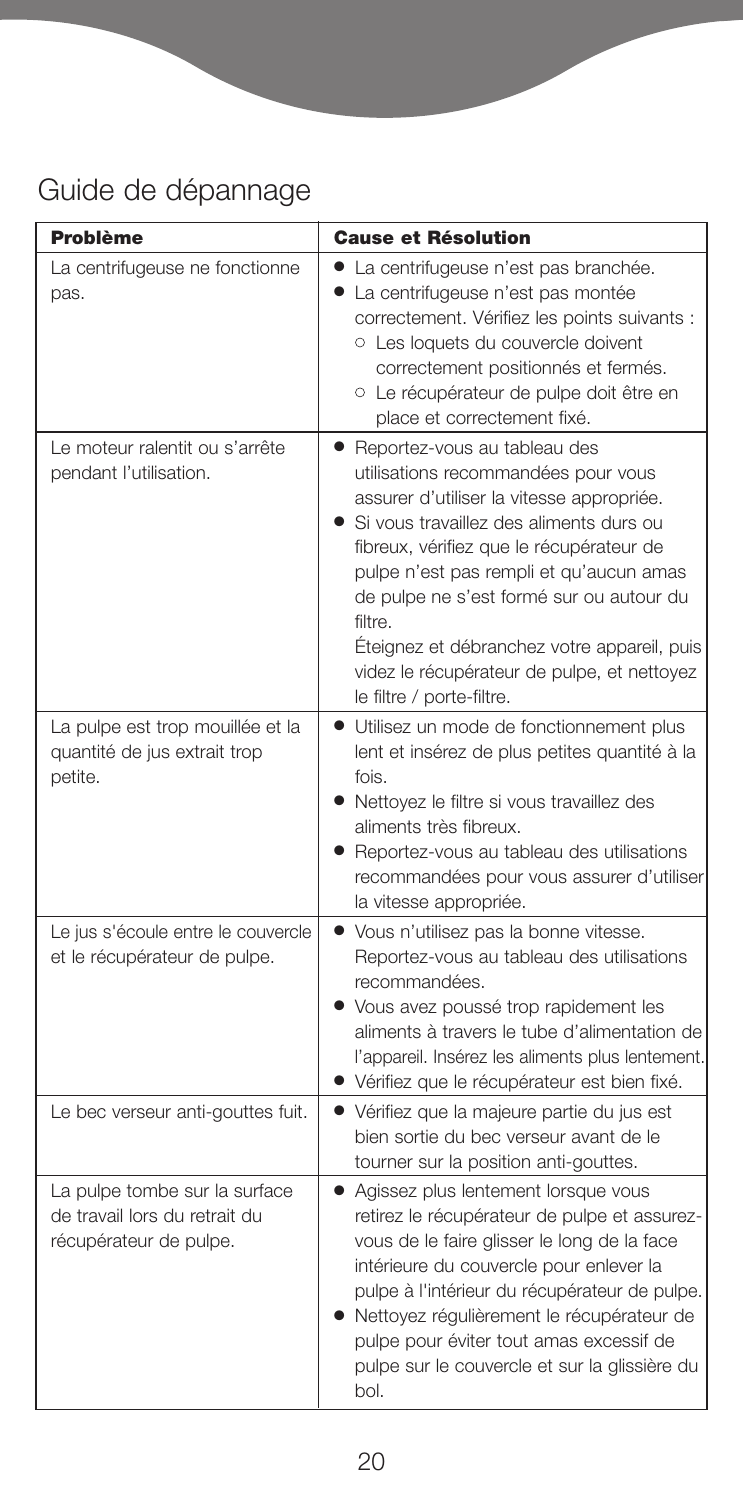

### **AVERTISSEMENTS POUR L'ÉLIMINATION CORRECTE DU PRODUIT CONFORMÉMENT AUX TERMES DE LA DIRECTIVE EUROPÉENNE 2002/96/CE.**

Au terme de son utilisation, le produit ne doit pas être éliminé avec les déchets urbains.

Le produit doit être remis à l'un des centres de collecte sélective prévus par l'administration communale ou auprès des revendeurs assurant ce service. Éliminer séparément un appareil électroménager permet d'éviter les retombées négatives pour l'environnement et la santé dérivant d'une élimination incorrecte, et permet de récupérer les matériaux qui le composent dans le but d'une économie importante en termes d'énergie et de ressources. Pour rappeler l'obligation d'éliminer séparément les appareils électroménagers, le produit porte le symbole d'un caisson à ordures barré.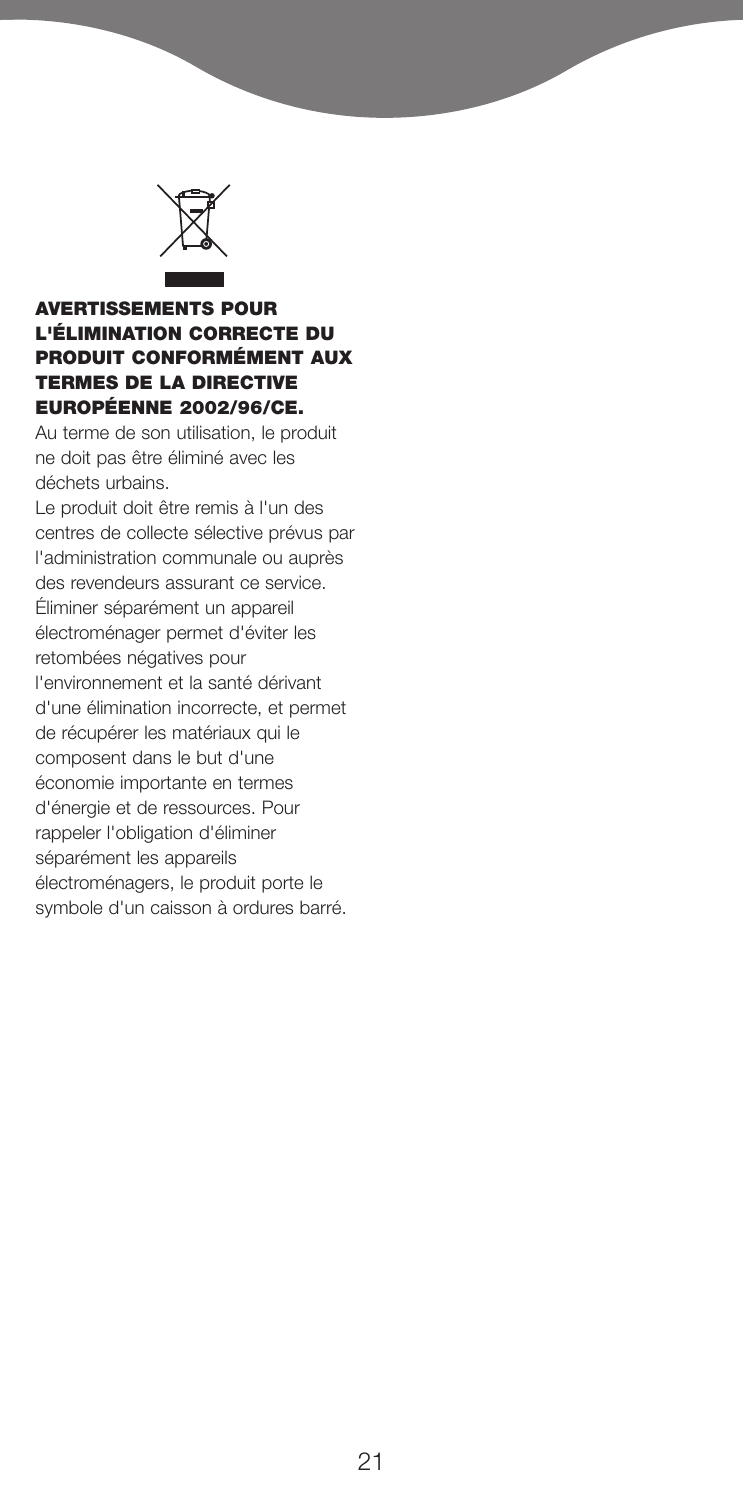### **Vor dem Lesen bitte die Titelseite mit den Illustrationen auseinanderfalten**

### **Vor Gebrauch Ihres Kenwood Geräts**

- **●** Lesen Sie diese Anleitungen sorgfältig durch und bewahren Sie sie zur späteren Bezugnahme auf.
- **●** Entfernen Sie sämtliche Verpackungen und Aufkleber.

# **Sicherheit**

- **●** Entsafter **nicht** verwenden, wenn der Filter beschädigt ist.
- **●** Vorsicht beim Handhaben und Reinigen des Filters: Die Klingen am Filterboden sind sehr scharf.
- **●** Antriebseinheit, Netzkabel oder Netzstecker nicht in Wasser tauchen - Sie könnten einen elektrischen Schlag erhalten.
- **●** Gerät ausschalten und den Netzstecker ziehen:
	- **●** vor dem Anbringen oder Abnehmen von Teilen,
	- **●** vor dem Reinigen,
	- **●** nach Gebrauch.
- **●** Den Entsafter niemals verwenden, wenn er beschädigt ist. Überprüfen oder reparieren lassen: siehe "Kundendienst und Service".
- **●** Nur den zum Gerät gehörigen Stopfer verwenden. Niemals den Finger in den Füllschacht stecken. Vor dem Entfernen von Verstopfungen im Füllschacht den Netzstecker ziehen und den Entsafter auseinandernehmen.
- **●** Vor Abnahme des Deckels den Entsafter ausschalten und warten, bis der Filter stillsteht.
- **●** Das Kabel niemals mit heißen Oberflächen in Berührung kommen oder herabhängen lassen, wo ein Kind danach greifen könnte.
- **●** Keine sich bewegenden Teile berühren.
- **●** Das Gerät niemals unbeaufsichtigt lassen, während es angeschaltet ist.
- **●** Dieses Gerät darf nicht von physisch oder geistig behinderten oder in ihren Bewegungen eingeschränkten Personen (einschließlich Kindern)

benutzt werden. Das Gleiche gilt für Personen, die weder Erfahrung noch Kenntnis im Umgang mit dem Gerät haben, es sei denn, sie werden dabei von einer für ihre Sicherheit verantwortlichen Person beaufsichtigt oder angeleitet.

- **●** Kinder müssen überwacht werden, damit sie nicht mit dem Gerät spielen.
- **●** Das Gerät nur für seinen vorgesehenen Zweck im Haushalt verwenden. Kenwood übernimmt keine Haftung bei unsachgemäßer Benutzung des Geräts oder Nichteinhaltung dieser Anleitungen.

### **Vor dem Netzanschluss**

- **●** Sicherstellen, dass die Netzspannung den Angaben auf der Unterseite des Entsafters entspricht.
- **●** Das Gerät entspricht der europäischen EMV-Richtlinie 2004/108/EG und der EG-Verordnung Nr. 1935/2004 vom 27.10.2004 über Materialien und Gegenstände, die dazu bestimmt sind, mit Lebensmitteln in Berührung zu kommen.

### **Vor erstmaligem Gebrauch**

- 1 Sämtliche Verpackungen entfernen.
- 2 Die Teile waschen: siehe "Pflege und Reinigung".

# Schlüssel

- Stopfer
- Extragroßer Füllschacht
- (3) Deckel
- 4 Filter
- Filterhalter
- Anti-Tropf-Ausguss
- $(7)$ Arretierriegel
- Deckel mit Schaumtrenner
- Saftkrug
- Antriebseinheit
- Betriebs-/Geschwindigkeitsschalter
- (12) Tresterbehälter
- (3) Tresterbehälter-Riegel
- (14) Filterbürste
- (**B**) Kabelfach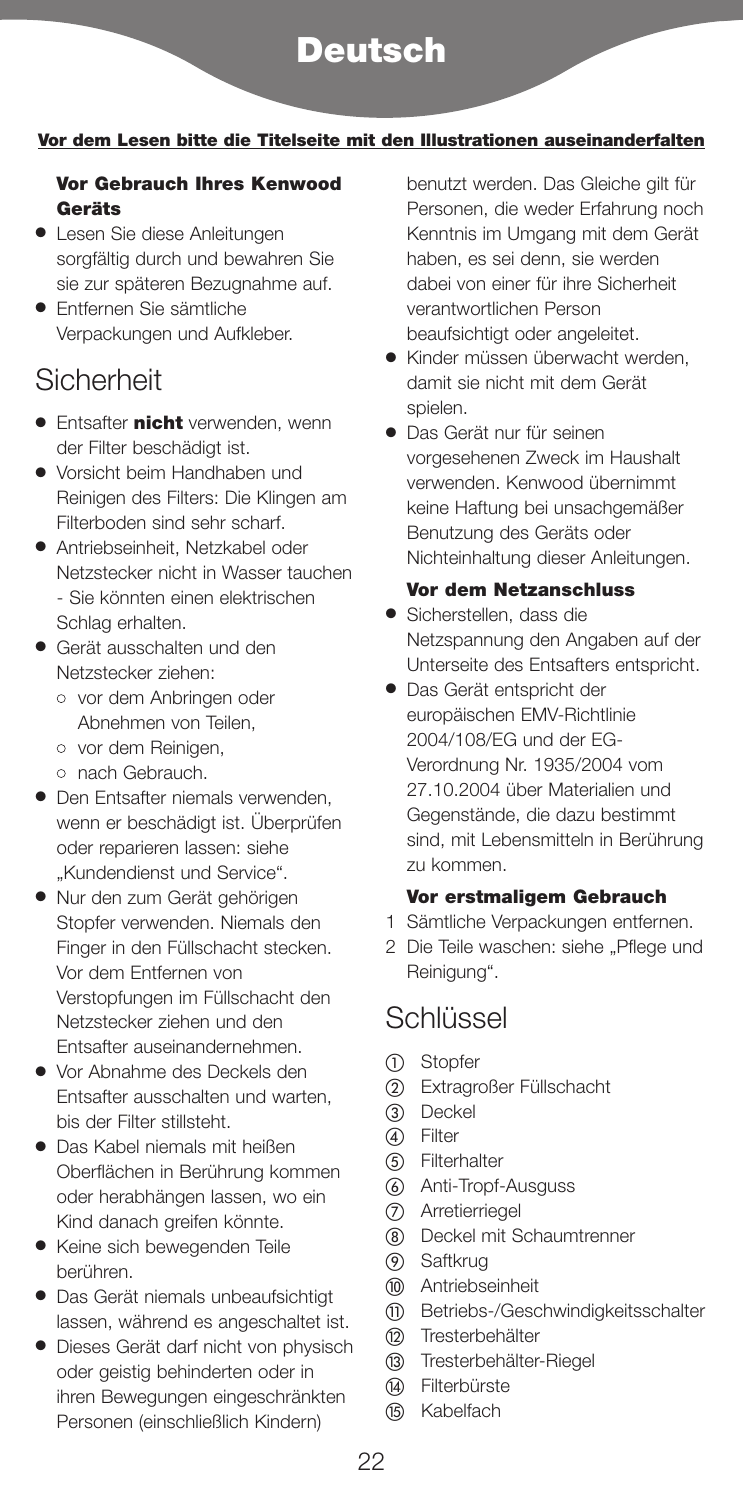# Verwendung Ihres **Entsafters**

### **Zusammenbau und Gebrauch**

- 1 Setzen Sie den Filterhalter auf (5).
- 2 Setzen Sie den Filter (4) in den Filterhalter ein.
- 3 Setzen Sie den Deckel auf. Arretieren Sie den Deckel, indem Sie die oberen Riegelenden @ am Deckel festklemmen und dann die unteren Riegelenden 2 einklinken.
- 4 Schieben Sie den Tresterbehälter in Position.

### **● Wenn Deckel oder Tresterbehälter nicht richtig angebracht sind, funktioniert Ihr Entsafter nicht.**

- 5 Drehen Sie den Anti-Tropf-Ausguss so auf den Filterhalter, dass das Entsaftungssymbol **a** nach oben weist.
	- $a \triangleq$  = Entsaftungsposition
	- $b \nvert A^* =$  Anti-Tropf-Position
- 6 Stellen Sie den Saftkrug unter den Ausguss. Der Schaumtrenner im Krug stellt sicher, dass der Saft schaumfrei ist.
- 7 Ziehen Sie zum Entsaften verschiedener Obst- und Gemüsesorten die Empfehlungstabelle zu Rate.
- 8 Schalten Sie den Entsafter ein (1) und drücken Sie das Füllgut mit dem Stopfer nach unten. Stellen Sie dabei sicher, dass die Rille im Stopfer mit der Kerbe auf der Innenseite des Füllschachts ausgerichtet ist.
- 9 Lassen den Entsafter nach Hinzugeben des letzten Stücks weiter laufen, damit aller Saft aus dem Filter/Filterhalter läuft. Der Entsaftungsvorgang kann je nach Art und Dicke des Obsts oder Gemüses unterschiedlich lang dauern.
- 10Schalten Sie das Gerät aus und warten Sie, bis der Filter stillsteht und nur noch ganz wenig Saft heraustropft.

Drehen Sie den Ausguss dann so, dass das Anti-Tropf-Symbol nach oben weist.

- **●** Beim Entsaften von festem Obst oder Gemüse empfehlen wir eine Höchstmenge von 2 kg und eine maximale Betriebszeit von 2 Minuten. Bei einigen sehr festen Stücken kann Ihr Entsafter langsamer arbeiten oder stoppen. In diesem Fall das Gerät ausschalten und den Filter freilegen.
- **●** Während des Entsaftens in regelmäßigen Abständen den Entsafter abschalten und den Tresterbehälter leeren. **Nach Gebrauch immer den Netzstecker ziehen.**

#### **Hinweis:**

- **●** Vitamine zersetzen sich. Je eher Sie Ihren Saft trinken, desto mehr Vitamine bleiben erhalten.
- **●** Wenn Sie den Saft einige Stunden lang aufbewahren möchten, dann stellen Sie ihn in den Kühlschrank. Er hält sich länger, wenn Sie ein paar Tropfen Zitronensaft dazugeben.
- **●** Trinken Sie nicht mehr als drei 230 ml Gläser pro Tag, es sei denn, Sie sind daran gewöhnt.
- **●** Verdünnen Sie Saft für Kinder mit einer gleichen Menge Wasser.
- **●** Saft von dunkelgrünem (Broccoli, Spinat usw.) und dunkelrotem (Rote Beete, Rotkohl usw.) Gemüse ist sehr stark – Sie sollten ihn immer verdünnen.
- **●** Fruchtsaft enthält viel Fruktose (Fruchtzucker). Diabetiker oder Personen mit niedrigem Blutzuckerspiegel sollten nicht zu viel davon trinken.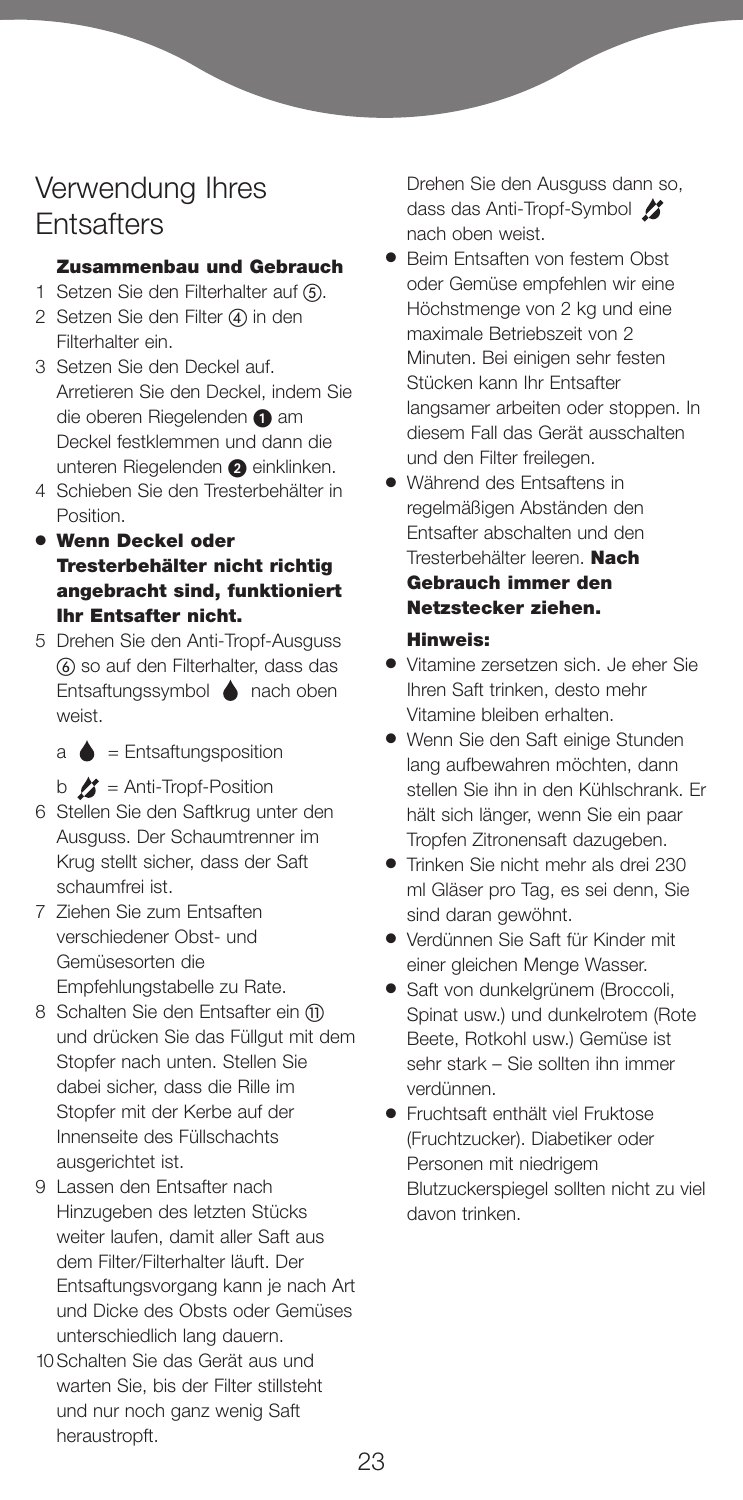# Empfehlungstabelle

- **● Alles Obst und Gemüse vor dem Entsaften waschen.**
- **● Für festeres Füllgut Geschwindigkeitsstufe 2 wählen.**

**● Für weicheres Füllgut Geschwindigkeitsstufe 1 wählen.**

- Für maximale Saftausbeute jeweils kleine Mengen in den<br>Füllschacht geben und den Stopfer langsam nach unten drücken.
- **● Obst wie Bananen, Mangos und weiche Beeren sollten mit einem Mixer verarbeitet werden.**

| Obst/Gemüse                                         | Zubereitung                                                                                                                                                                                            | <b>Empfohlene</b><br>Geschw. | <b>Tipps und Hinweise</b>                                                                                                                    |
|-----------------------------------------------------|--------------------------------------------------------------------------------------------------------------------------------------------------------------------------------------------------------|------------------------------|----------------------------------------------------------------------------------------------------------------------------------------------|
| Äpfel und Birnen                                    | Ungeschnitten entsaften.                                                                                                                                                                               | $\overline{2}$               | Für maximale Saftausbeute                                                                                                                    |
| Wurzelgemüse -<br>Karotten                          | Ungeschnitten entsaften.                                                                                                                                                                               | $\mathfrak{D}$               | festes Obst und Gemüse<br>am besten bei Zimmer-<br>temperatur entsaften.                                                                     |
| Ananas                                              | Oberes und unteres Ende<br>einer großen Ananas zum<br>Entfernen von Blättern<br>und Stiel abschneiden.<br>Ungeschälte Ananas<br>inklusive holzigem Fleisch<br>in der Mitte der Länge<br>nach vierteln. | $\mathfrak{p}$               | Circa 20 Sekunden lang<br>verarbeiten. Um ein<br>Verstopfen des Filters zu<br>vermeiden, den Filter nach<br>jeder großen Ananas<br>reinigen. |
| Trauben                                             | Stiele entfernen.                                                                                                                                                                                      | 1                            | Für maximale Saftausbeute<br>handvollweise verarbeiten.                                                                                      |
| Tomaten                                             | Ungeschnitten entsaften.                                                                                                                                                                               | 1                            | Der Saft wird dick und<br>breiig.                                                                                                            |
| Steinobst-<br>Pfirsiche.<br>Nektarinen,<br>Pflaumen | Halbieren und Stein<br>entnehmen.                                                                                                                                                                      | $\mathbf{1}$                 |                                                                                                                                              |
| Mangos                                              | Harte Schale und Stein<br>entfernen.                                                                                                                                                                   | 1                            | Da der Saft sehr dick ist,<br>sollten Mangos am besten<br>mit anderem Obst<br>verarbeitet werden.                                            |
| Melonen                                             | Harte Schale entfernen.                                                                                                                                                                                | $\mathbf{1}$                 | Für maximale Saftausbeute<br>langsam in den Schacht<br>einführen.                                                                            |
| <b>Kiwis</b>                                        | Ungeschnitten entsaften.                                                                                                                                                                               | 1                            | $\overline{\phantom{0}}$                                                                                                                     |
| Erdbeeren                                           | Blätter und Stiele entfernen.<br>Ungeschnitten entsaften.                                                                                                                                              | 1                            |                                                                                                                                              |
| Weiche Beeren -<br>Himbeeren.<br>Brombeeren usw.    | Ungeschnitten entsaften.                                                                                                                                                                               | 1                            | Für maximale Saftausbeute<br>handvollweise verarbeiten.                                                                                      |
| Feste Beeren -<br>Blaubeeren.<br>Preiselbeeren usw. | Ungeschnitten entsaften.                                                                                                                                                                               | $\mathbf{1}$                 |                                                                                                                                              |
| Rote Beete (roh)                                    | Blätter und Schale<br>entfernen.                                                                                                                                                                       | $\mathfrak{D}$               | Bester Geschmack ohne<br>Schale und Blätter.                                                                                                 |
| Blattgemüse -<br>Spinat, Kohl,<br>LISW.             | Harten Kern entfernen.<br>Passend für den<br>Einfüllschacht zuschneiden.<br>Blätter zu einem Bündel<br>formen.                                                                                         | $\overline{2}$               | Die Saftausbeute ist sehr<br>gering. Daher am besten<br>mit anderem Obst oder<br>Gemüse verarbeiten.                                         |
| Sellerie                                            | Ungeschnitten entsaften.                                                                                                                                                                               | $\overline{c}$               |                                                                                                                                              |
| Gurke                                               | Ungeschnitten entsaften.                                                                                                                                                                               | $\mathbf{1}$                 | Für maximale Saftausbeute<br>langsam in den Schacht<br>einführen.                                                                            |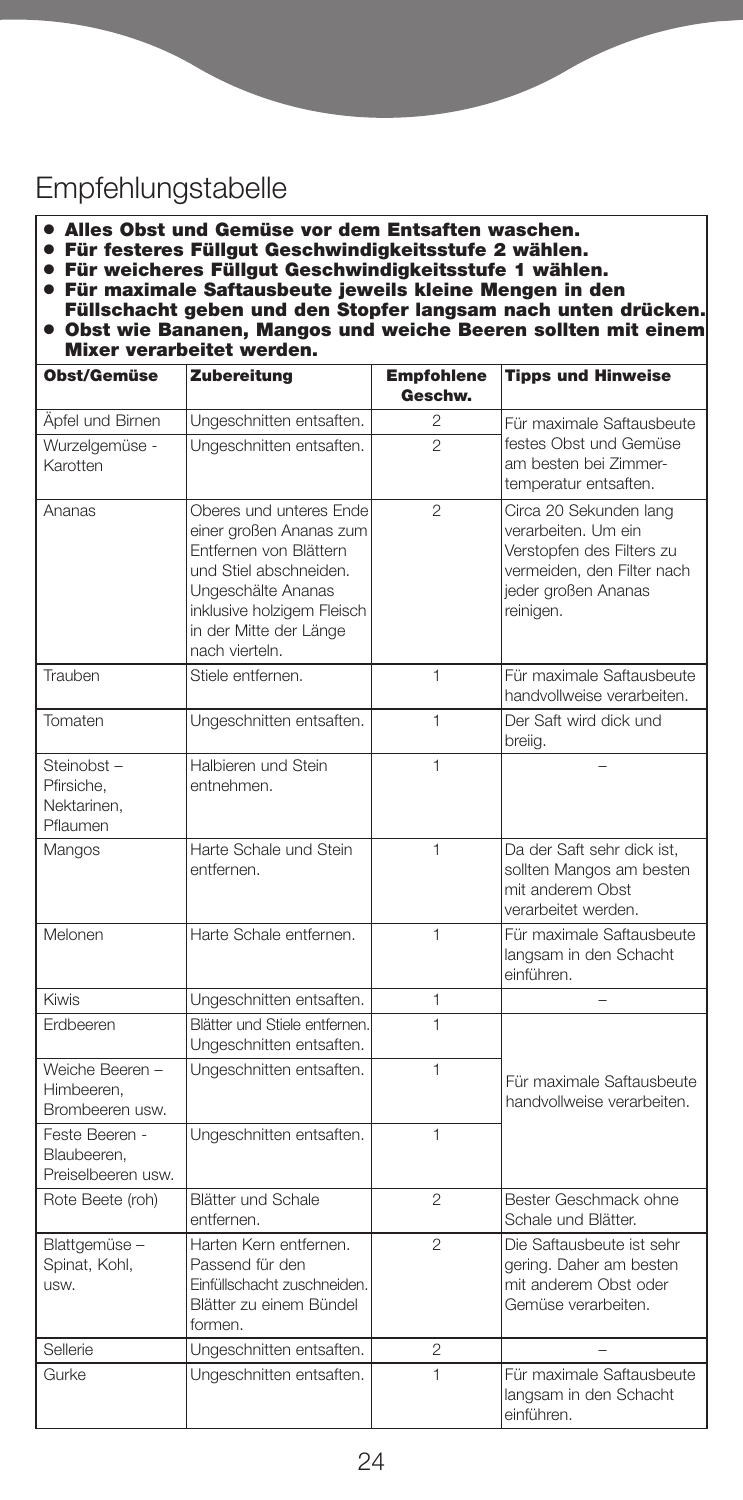| <b>Obst/Gemüse</b>                        | Zubereitung                          | <b>Empfohlene</b><br>Geschw. | <b>Tipps und Hinweise</b>                                                                                                          |
|-------------------------------------------|--------------------------------------|------------------------------|------------------------------------------------------------------------------------------------------------------------------------|
| Zitrusfrüchte -<br>Orangen,<br>Grapefruit | Schälen und<br>weiße Haut entfernen. |                              | Bei Entfernen der weißen<br>Haut schmeckt der Saft<br>besser. Beste Ergebnisse<br>lwerden mit der Kenwood<br>Zitruspresse erzielt. |

# Auseinandernehmen Ihres Entsafters

- 1 Entfernen Sie den Tresterbehälter, indem Sie den Tresterbehälter-Riegel nach unten drücken und den Behälter herausschieben.
- 2 Entriegeln Sie den Deckel und heben Sie ihn ab.
- 3 Entnehmen Sie Filter und Filterhalter gemeinsam und trennen Sie diese dann zum Reinigen.

# Pflege und Reinigung

- **●** Vor Reinigung des Entsafters den Netzstecker ziehen.
- **●** Sollte der Filter zu fest sitzen, einige Minuten warten, bis er sich gelöst hat.
- **●** Manche Zutaten wie z.B. Karotten können den Kunststoff verfärben. Mit einem in Pflanzenöl getauchten Tuch abreiben, um die Verfärbungen zu beseitigen.

### **Antriebseinheit**

- **●** Mit einem feuchten Tuch abwischen und dann abtrocknen.
- **●** Nicht in Wasser tauchen.
- **●** Überschüssiges Kabel im Kabelfach auf der Rückseite der Antriebseinheit verwahren (B).

### **Filter**

**●** Mit der mitgelieferten Bürste reinigen.

Hinweis: Das flache Ende der Bürste verwenden, um Trester vom Deckel zu entfernen.

### **● Den Filter regelmäßig auf Schäden prüfen. Einen beschädigten Filter nicht weiter verwenden. Siehe "Kundendienst und Service". Andere Teile**

- **●** Mit heißem Wasser und Spülmittel abwaschen und abtrocknen.
- **●** Diese Teile sind zudem spülmaschinenfest und können im oberen Fach Ihrer Spülmaschine gereinigt werden. Die Teile nicht in das untere Gestell direkt über dem Heizelement stellen. Wir empfehlen ein kurzes Programm bei niedriger Temperatur (maximal 50°C).

# Kundendienst und Service

- **●** Ein beschädigtes Netzkabel muss aus Sicherheitsgründen von KENWOOD oder einer autorisierten KENWOOD-Kundendienststelle ausgetauscht werden.
- **● Sollten Sie irgendwelche Probleme mit Ihrem Entsafter haben, ziehen Sie die Fehlerbehebung zu Rate, bevor Sie um technische Hilfe bitten.**

Für Hilfe hinsichtlich:

- **●** Verwendung Ihres Kenwood Gerätes
- **●** Wartung oder Reparatur setzen Sie sich bitte mit Ihrem Händler in Verbindung, bei dem Sie das Gerät gekauft haben.
- **●** Gestaltet und entwickelt von Kenwood GB.
- **●** Hergestellt in China.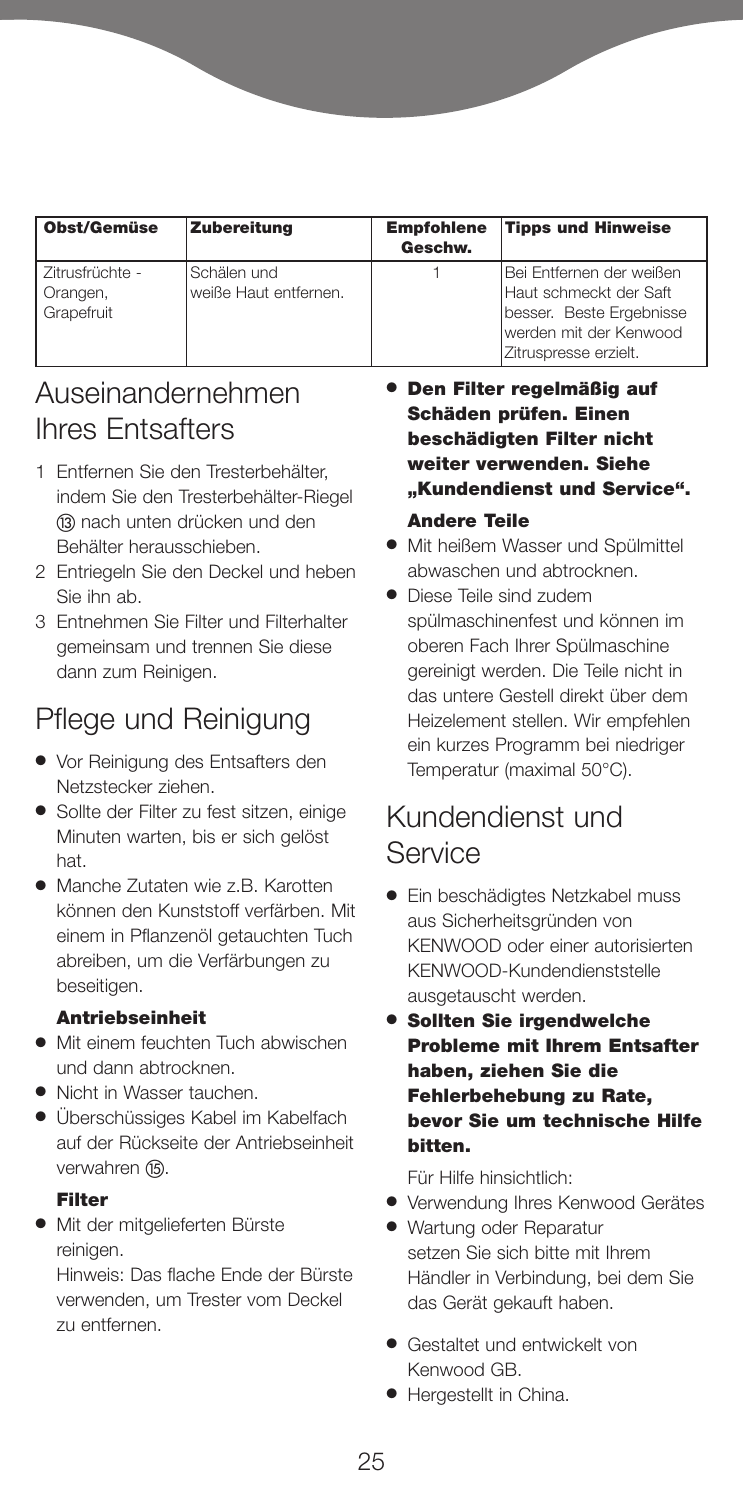# Fehlerbehebung

| <b>Problem</b>                                                                 | <b>Ursache und Lösung</b>                                                                                                                                                                                                                                                                                                                                                                               |
|--------------------------------------------------------------------------------|---------------------------------------------------------------------------------------------------------------------------------------------------------------------------------------------------------------------------------------------------------------------------------------------------------------------------------------------------------------------------------------------------------|
| Der Entsafter funktioniert nicht.                                              | Gerät nicht angeschlossen.<br>Entsafter nicht korrekt zusammengesetzt.<br>Überprüfen, dass:<br>o die Arretierriegel des Deckels richtig<br>eingerastet sind.<br>o der Tresterbehälter richtig eingesetzt und<br>verriegelt ist.                                                                                                                                                                         |
| Antriebseinheit arbeitet zu<br>langsam oder stoppt beim<br>Entsaften.          | • Anhand der Empfehlungstabelle<br>überprüfen, ob Sie die richtige<br>Geschwindigkeit gewählt haben.<br>Bei Verarbeiten von festem oder faserigem<br>Füllgut überprüfen, ob der Tresterbehälter<br>zu voll ist oder sich Trester um den Filter<br>herum angestaut hat.<br>Entsafter ausschalten und den Netzstecker<br>ziehen. Dann den Tresterbehälter leeren<br>und den Filter/Filterhalter reinigen. |
| Trester zu nass und geringe<br>Saftausbeute.                                   | • Füllgut langsamer nach unten<br>drücken und jeweils kleinere Mengen<br>verarbeiten.<br>· Beim Verarbeiten von sehr faserigem<br>Füllgut den Filter reinigen.<br>• Anhand der Empfehlungstabelle<br>überprüfen, ob Sie die richtige<br>Geschwindigkeit gewählt haben.                                                                                                                                  |
| Saft tritt zwischen Deckel und<br>Tresterbehälter heraus.                      | • Falsche Geschwindigkeit gewählt.<br>Siehe Empfehlungstabelle.<br>· Füllgut zu schnell in den Füllschacht<br>gedrückt. Langsamer vorgehen.<br>Überprüfen, dass der Tresterbehälter<br>korrekt verriegelt ist.                                                                                                                                                                                          |
| Anti-Tropf-Ausguss tropft.                                                     | • Sicherstellen, dass der meiste Saft<br>ausgetreten ist, bevor Sie den Ausguss zur<br>Anti-Tropf-Position drehen.                                                                                                                                                                                                                                                                                      |
| Trester fällt beim Entfernen des<br>Tresterbehälters auf die<br>Arbeitsfläche. | • Den Behälter langsamer entfernen und<br>unter dem Deckel entlangschieben, um den<br>Trester in den Behälter zu schaben.<br>• Den Tresterbehälter regelmäßig entleeren,<br>damit sich nicht zu viel Trester am Deckel<br>und im Füllschacht ansammelt.                                                                                                                                                 |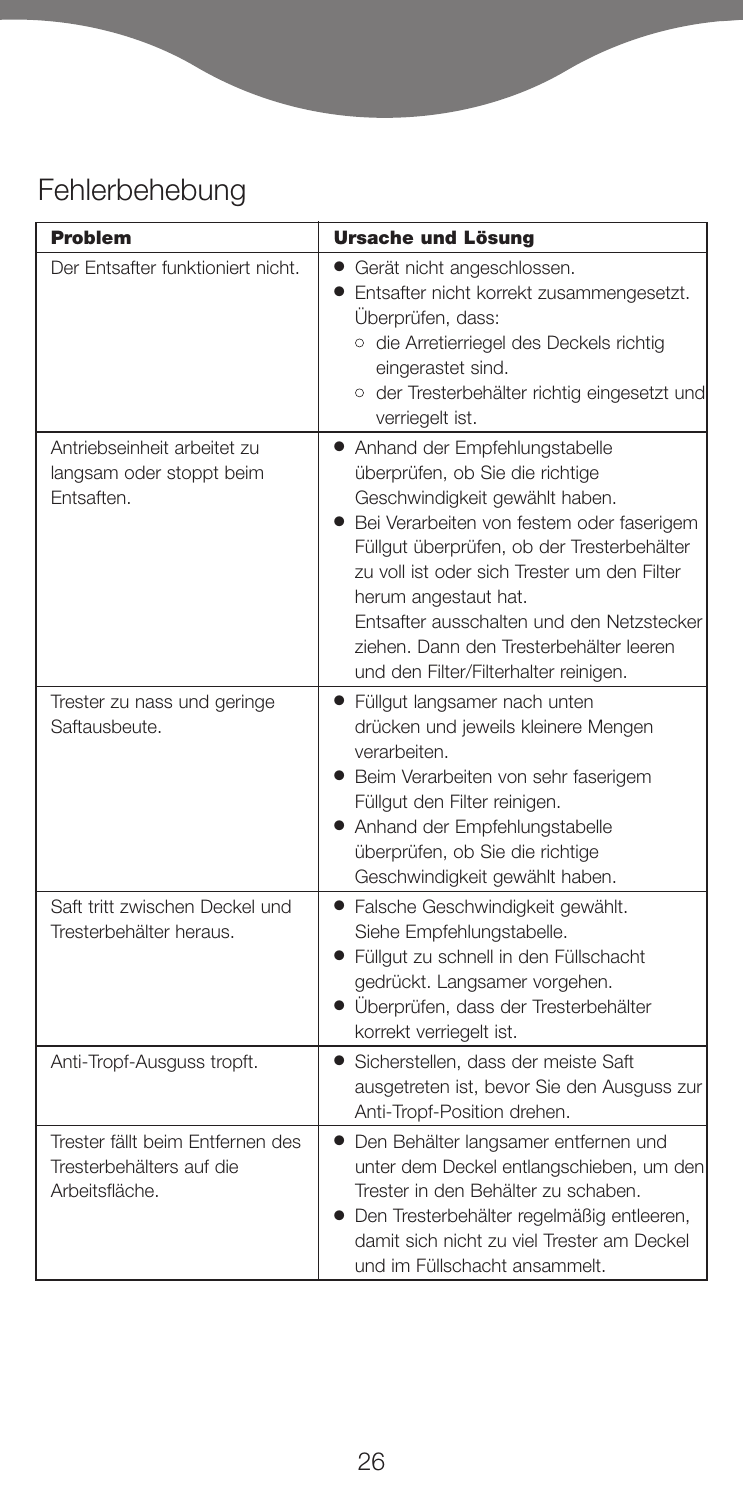

### **WICHTIGER HINWEIS FÜR DIE KORREKTE ENTSORGUNG DES PRODUKTS IN ÜBEREINSTIMMUNG MIT DER EG-RICHTLINIE 2002/96/EG**

Am Ende seiner Nutzungszeit darf das Produkt NICHT mit dem Hausmüll entsorgt werden. Es muss zu einer örtlichen Sammelstelle für Sondermüll oder zu einem Fachhändler gebracht werden, der einen Rücknahmeservice anbietet. Die getrennte Entsorgung eines Haushaltsgeräts vermeidet mögliche negative Auswirkungen auf die Umwelt und die menschliche Gesundheit, die durch eine nicht vorschriftsmäßige Entsorgung bedingt sind. Zudem ermöglicht dies die Wiederverwertung der Materialien, aus denen das Gerät hergestellt wurde, was erhebliche Einsparungen an Energie und Rohstoffen mit sich bringt. Zur Erinnerung an die korrekte getrennte Entsorgung von Haushaltsgeräten ist das Gerät mit dem Symbol einer durchgestrichenen Mülltonne gekennzeichnet.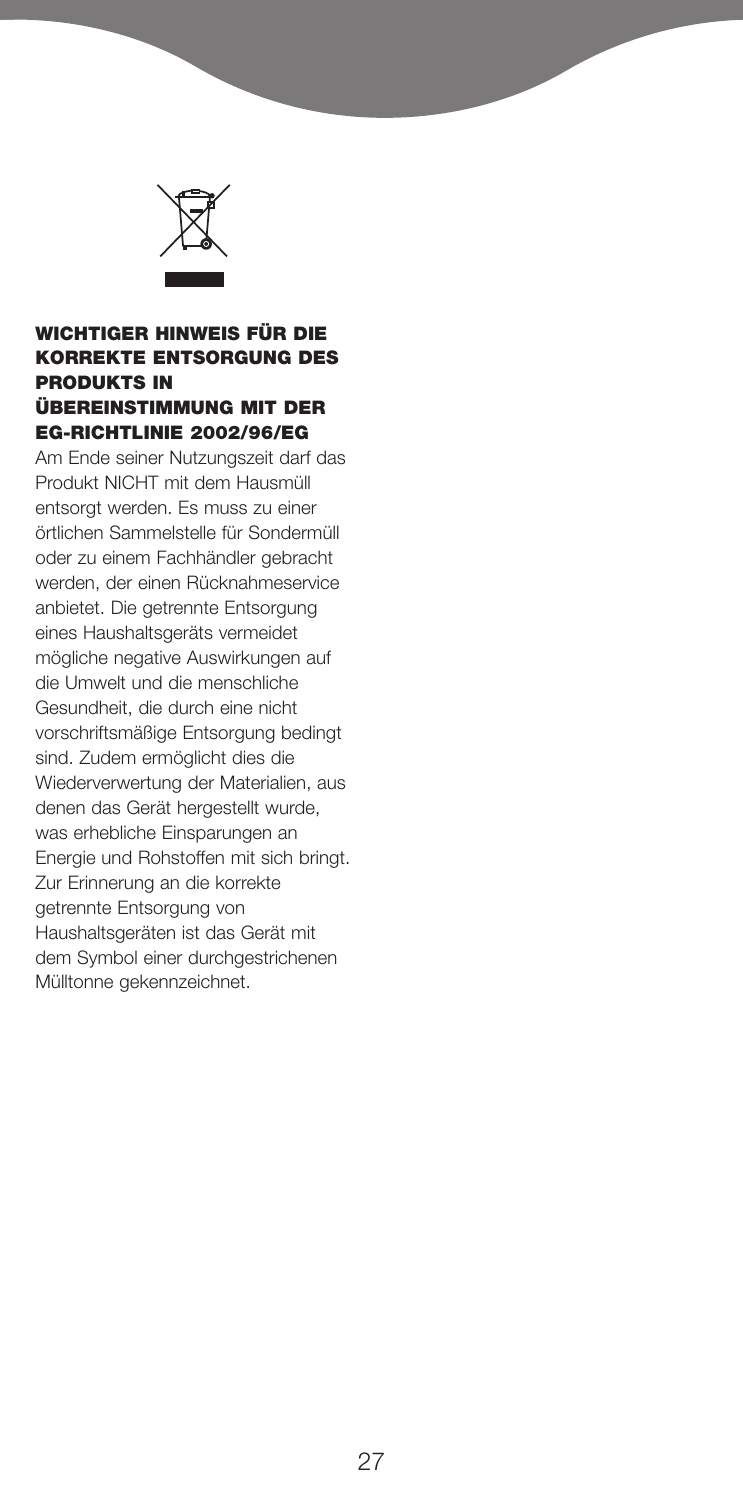# **Italiano**

# Prima di leggere questo manuale si prega di aprire la prima pagina, al<br>cui interno troverete le illustrazioni

**prima di utilizzare la vostra apparecchiatura Kenwood**

- **●** Leggere attentamente le presenti istruzioni e conservarle come futuro riferimento.
- **●** Rimuovere la confezione e le etichette.

### sicurezza

- **● Non** usare lo spremifrutta se il filtro è danneggiato.
- **●** Le lame di taglio alla base del filtro sono molto affilate, fare attenzione nel maneggiare e pulire il filtro.
- **●** Non immergere mai il corpo motore, il cavo o la spina in acqua – per evitare scosse elettriche.
- **●** Spegnere e togliere dalla presa:
	- **●** prima di montare le parti amovibili
		- **●** prima di pulire
		- **●** dopo l'uso.
- **●** Non usare mai uno spremifrutta danneggiato. Farlo controllare o riparare: si rimanda a 'Servizio e assistenza'.
- **●** Usare solo lo spingitore in dotazione. Non mettere mai le dita nel tubo di riempimento. Sconnettere e smontare lo spremifrutta prima di sbloccare il tubo di riempimento.
- **●** Prima di rimuovere il coperchio, spegnere e attendere che il filtro si fermi.
- **●** Non lasciare mai che il cavo tocchi superfici calde o penzoli in luoghi in cui un bambino potrebbe afferrarlo.
- **●** Non toccare le parti moventi.
- **●** Non lasciare lo spremifrutta non sorvegliato.
- **●** Non consentire l'uso dell'apparecchio a persone (anche bambini) con ridotte capacità psicofisico-sensoriali, o con esperienza e conoscenze insufficienti, a meno che non siano attentamente sorvegliate e istruite da un responsabile della loro incolumità.
- **●** Sorvegliare i bambini, assicurandosi che non giochino con l'apparecchio.

**●** Utilizzare l'apparecchio solo per l'uso domestico per cui è stato realizzato. Kenwood non si assumerà alcuna responsabilità se l'apparecchio viene utilizzato in modo improprio o senza seguire le presenti istruzioni.

### **prima di inserire la spina**

- **●** Assicurarsi che l'alimentazione elettrica sia la stessa indicata nella parte inferiore dello spremifrutta.
- **●** Questo apparecchio è conforme alla direttiva 2004/108/CE sulla Compatibilità Elettromagnetica, ed al regolamento (EC) No. 1935/2004 del 27/10/2004 sui materiali in contatto con alimenti.

### **prima del primo utilizzo**

- 1 Rimuovere tutto l'imballaggio.
- 2 Lavare le parti: si rimanda a 'cura e pulizia'.

# legenda

- spingitore
- tubo di riempimento extra largo
- (3) coperchio
- (4) filtro
- (5) portafiltro
- becco anti-sgocciolo
- $(7)$ fermi di bloccaggio
- coperchio con separatore della schiuma
- caraffa per il succo
- (ii) corpo motore
- (ii) tasto acceso/spento, selettore della velocità
- (12) raccoglipolpa
- blocco del raccoglipolpa
- spazzola del filtro
- (15) avvolgicavo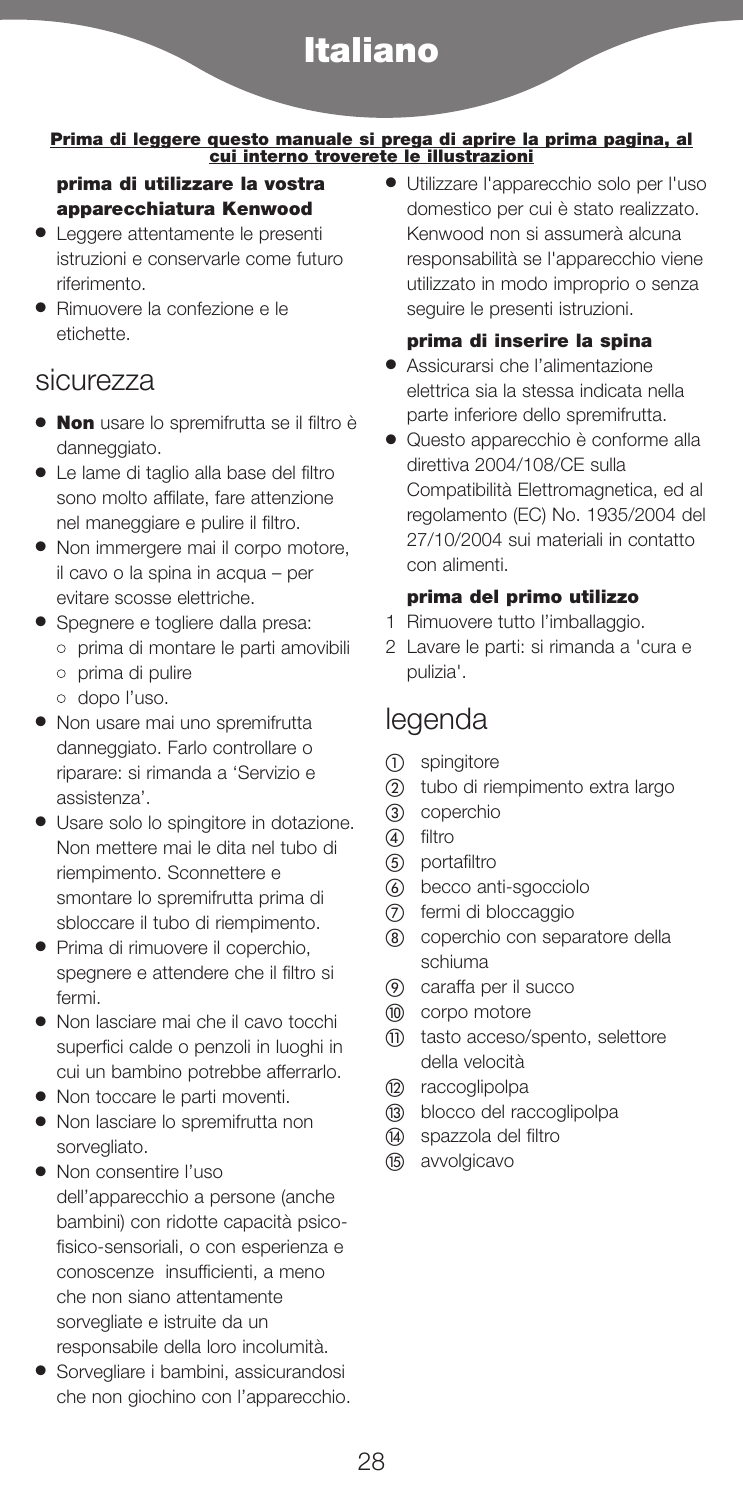### usare lo spremifrutta

### **montare e usare**

- 1 Montare il portafiltro (5).
- 2 Montare il filtro (4) nel portafiltro.
- 3 Montare il coperchio e bloccarlo agganciando la parte superiore dei fermi di bloccaggio  $\bigcirc$  al coperchio. Poi far scattare la parte inferiore dei fermi di bloccaggio **2.**
- 4 Far scivolare il raccoglipolpa in posizione.
- **● Lo spremifrutta non funziona se il raccoglipopla o il coperchio non sono montati correttamente.**
- 5 Montare il becco antisgocciolo  $\omega$  al portafiltro e girare nella posizione di spremuta  $\bullet$  più in alto.

 $a \triangleq$  = posizione di spremuta

 $b \nvert$  = posizione antisgocciolo.

- 6 Collocare la caraffa per il succo sotto all'apertura di uscita del succo. Il separatore della schiuma ubicato all'interno della caraffa elimina la schiuma dal succo.
- 7 Usare la tabella di quantità consigliate come guida per spremere diversi tipi di frutta e verdura.
- 8 Accendere (ii) e inserire gli alimenti spingendoli con lo spingitore – assicurandosi che le scanalature dello stesso si allineino con la tacca all'interno del tubo di riempimento.
- 9 Dopo aver aggiunto l'ultimo pezzetto di frutta/verdura, consentire allo spremifrutta di continuare a funzionare per poter eliminare il succo dal filtro/portafiltro. Il tempo di spremuta varia a seconda del tipo di frutta e dalla densità del succo estratto.
- 10Spegnere e attendere fino a quando il filtro si è fermato e il flusso finale del succo si riduce ad un leggero sgocciolio. Poi girare il becco in modo che la posizione antisgocciolo
	- sia completamente in alto prima di rimuovere il contenitore.
- **●** Nello spremere alimenti di consistenza molto elevata, raccomandiamo una quantità massima di 2Kg con durata di spremitura massima di 2 minuti. Alcuni alimenti molto consistenti possono rallentare il funzionamento dello spremifrutta o arrestarlo. Qualora questo avvenga, spegnere e sbloccare il filtro.
- **●** Spegnere e togliere regolarmente la polpa dal raccoglipolpa. **Togliere sempre la spina dopo l'uso. NB:**
- **●** Le vitamine non permangono a lungo: a garanzia del massimo contenuto vitaminico, bere il più presto possibile il succo di frutta o di verdura.
- **●** Se il succo deve essere conservato per alcune ore, metterlo in frigorifero. Il succo si conserva meglio aggiungendo alcune gocce di limone.
- **●** Non bere più di 3 bicchieri da 230ml di succo al giorno, a meno che non si abbia l'abitudine di farlo.
- **●** Diluire il succo per i bambini con una quantità equivalente d'acqua.
- **●** Il succo di verdure verde scuro (broccoli, spinaci, ecc.) o rosso scuro (rapa, cavolo rosso, ecc.) è molto concentrato e deve sempre essere diluito.
- **●** Il succo di frutta contiene molto fruttosio (zucchero della frutta), quindi i diabetici o chi ha carenza di zucchero dovrebbe evitare di berne troppo.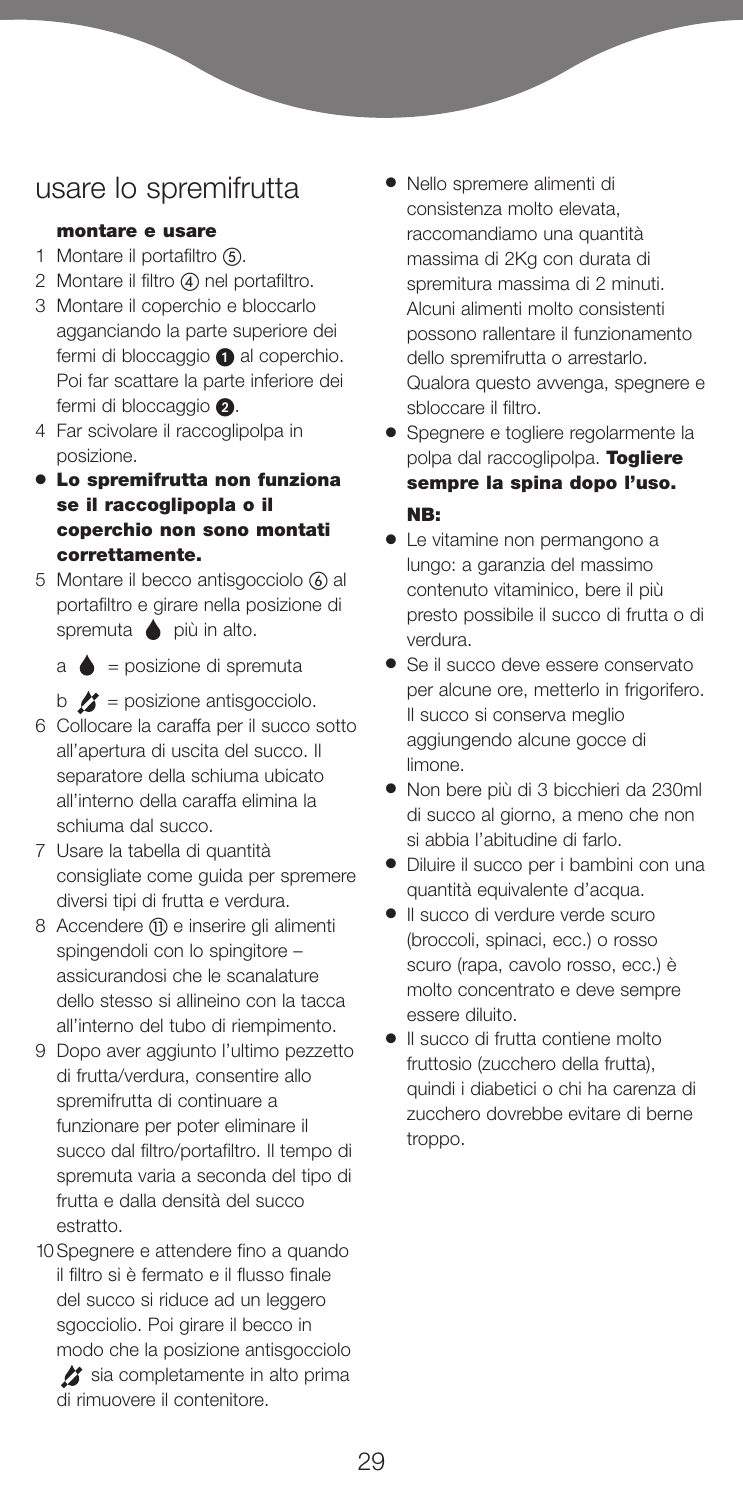# tabella delle quantità raccomandate

- **● Lavare tutta la frutta e la verdura con cura prima di spremerle.**
- **● Usare la velocità 2 per alimenti più duri.**
- **● Usare la velocità 1 per alimenti più teneri.**
- **● Per massimizzare l'estrazione del succo inserire nel tubo d'alimentazione piccole quantità di alimenti e spingere lentamente. ● Per risultati ottimali, frutta come banane, mango e frutti a**

| <b>Frutta/Verdura</b>                                      | <b>Preparazione</b>                                                                                                                                                                             | Velocità<br>consigliata | Trucchi & Consigli                                                                                                   |  |
|------------------------------------------------------------|-------------------------------------------------------------------------------------------------------------------------------------------------------------------------------------------------|-------------------------|----------------------------------------------------------------------------------------------------------------------|--|
| Mele & Pere                                                | Spremere intero                                                                                                                                                                                 | 2                       | Per ottimizzare l'estrazione<br>del succo, è meglio<br>spremere la frutta dura a<br>temperatura ambiente.            |  |
| Tuberi - Carote                                            | Spremere intero                                                                                                                                                                                 | $\overline{2}$          |                                                                                                                      |  |
| Ananas                                                     | Prendere 1 ananas grande,<br>togliere le foglie e il gambo<br>tagliando la parte alta e<br>quella bassa. Tagliare<br>l'ananas non sbucciata e<br>con la parte centrale a<br>fette in lunghezza. | $\overline{2}$          | Spremere per circa 20<br>secondi. Per evitare che<br>il filtro s'intasi, pulire il filtro<br>dopo ogni grande ananas |  |
| Uva                                                        | Rimuovere i rametti                                                                                                                                                                             | $\overline{1}$          | Lavorare piccole manciate<br>per volta per ottimizzare<br>l'estrazione del succo.                                    |  |
| Pomodori                                                   | Spremere intero                                                                                                                                                                                 | 1                       | Si otterrà un succo più<br>polposo rispetto ad uno<br>più "liscio".                                                  |  |
| Frutta con<br>nocciolo -<br>pesche, pesche<br>noci, prugne | Tagliare a metà e togliere<br>il nocciolo                                                                                                                                                       | 1                       |                                                                                                                      |  |
| Mango                                                      | Rimuovere la buccia dura<br>e i noccioli                                                                                                                                                        | 1                       | Il succo ottenuto sarà molto<br>denso, quindi per<br>aumentare il flusso è meglio<br>aggiungere frutti.              |  |
| Meloni                                                     | Rimuovere la buccia dura                                                                                                                                                                        | $\mathbf{1}$            | Inserire lentamente per<br>massimizzare l'estrazione<br>del succo.                                                   |  |
| Kiwi                                                       | Spremere intero                                                                                                                                                                                 | 1                       |                                                                                                                      |  |
| Fragole                                                    | Rimuovere le foglie<br>Spremere intero                                                                                                                                                          | 1                       | Inserire piccole quantità alla<br>volta e spremere con altri<br>frutti per ottimizzare<br>l'estrazione del succo.    |  |
| Bacche soffici -<br>Lamponi, more,<br>ecc.                 | Spremere intero                                                                                                                                                                                 | 1                       |                                                                                                                      |  |
| Bacche più dure -<br>Mirtilli, Ribes ecc.                  | Spremere intero                                                                                                                                                                                 | $\mathbf{1}$            |                                                                                                                      |  |
| Rapa (cruda)                                               | Togliere le foglie e<br>sbucciare                                                                                                                                                               | $\overline{2}$          | Il sapore migliora se la rapa<br>è sbucciata e sono tolte le<br>foglie.                                              |  |
| Verdure a foglia<br>Spinaci, cavolfiore<br>ecc.            | Rimuovere la parte dura.<br>Tagliare per far entrare<br>nel tubo.<br>Avvolgere le foglie insieme<br>per formare un mazzo.                                                                       | $\overline{2}$          | L'estrazione del succo sarà<br>molto lenta, quindi si<br>consiglia di aggiungere altra<br>frutta o verdura.          |  |
| Sedano                                                     | Spremere intero                                                                                                                                                                                 | $\mathfrak{p}$          |                                                                                                                      |  |
|                                                            |                                                                                                                                                                                                 |                         |                                                                                                                      |  |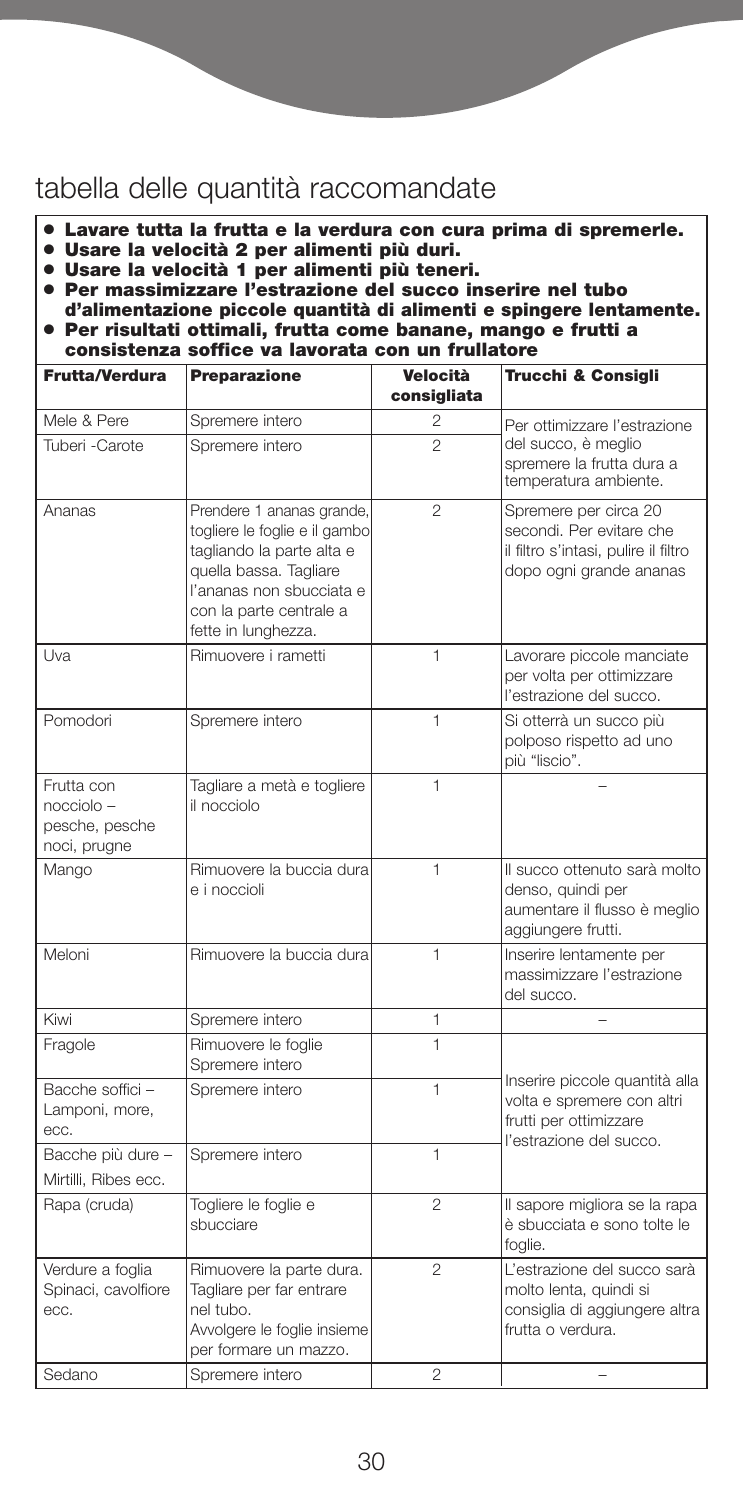| <b>Frutta/Verdura</b>        | <b>Preparazione</b>                              | Velocità<br>consigliata | Trucchi & Consigli                                                                                                                                                           |
|------------------------------|--------------------------------------------------|-------------------------|------------------------------------------------------------------------------------------------------------------------------------------------------------------------------|
| Cetriolo                     | Spremere intero                                  |                         | Inserire lentamente per<br>ottimizzare l'estrazione.                                                                                                                         |
| Agrumi -<br>Arance, Pompelmi | Sbucciare e rimuovere la<br>parte bianca interna |                         | Rimuovendo la parte bianca<br>interna si ottiene un sapore<br>migliore. Per risultati ottimali,<br>si consiglia di spremere gli<br>agrumi con gli spremiagrumi  <br>Kenwood. |

## smontare lo spremifrutta

- 1 Rimuovere il raccoglipolpa premendo il blocco del raccoglipolpa (i3) e facendolo scivolare verso l'esterno.
- 2 Sbloccare il coperchio e sollevarlo.
- 3 Rimuovere il filtro e il portafiltro insieme, poi separarli per pulire.

### cura e pulizia

- **●** Prima di pulire, togliere la spina.
- **●** Se il filtro è stato avvitato troppo stretto, aspettare qualche minuto finché si allenta.
- **●** Alcuni alimenti, come le carote, scolorano la plastica. È possibile eliminare l'effetto strofinando con un panno imbevuto d'olio vegetale.

### **corpo motore**

- **●** Strofinare con un panno umido e asciugare.
- **●** Non immergere in acqua.
- **●** Riporre la lunghezza in eccedenza del cavo nell'apposita rientranza dietro il corpo motore (B).

### **filtro**

- **●** Pulire usando la spazzola in dotazione. Usare la parte piatta della spazzola per rimuovere la polpa dal coperchio.
- **● Controllare regolarmente il filtro per verificare che non vi siano segni di danni. Non usare se il filtro è danneggiato. Si rimanda alla voce "servizio e assistenza"**

### **altre parti**

- **●** Lavare con acqua e sapone e asciugare.
- **●** Oppure, lavare in lavastoviglie sulla griglia alta. Evitare di collocare elementi nella griglia inferiore direttamente sull'elemento che si riscalda. Si consiglia un programma breve a bassa temperatura (max. 50°C).

### manutenzione e assistenza tecnica

- **●** In caso il cavo sia danneggiato, per ragioni di sicurezza deve esser sostituito solo dal fabbricante oppure da un Centro Assistenza KENWOOD autorizzato alle riparazioni.
- **● Per qualsiasi problema con il funzionamento dello spremifrutta, prima di rivolgersi all'assistenza si rimanda alla guida di risoluzione dei problemi.**

Se si ha bisogno di assistenza riguardo:

- **●** uso dell'apparecchio o
- **●** manutenzione o riparazioni Contattare il negozio dove si è acquistato l'apparecchio.
- **●** Disegnato e progettato da Kenwood nel Regno Unito.
- **●** Prodotto in Cina.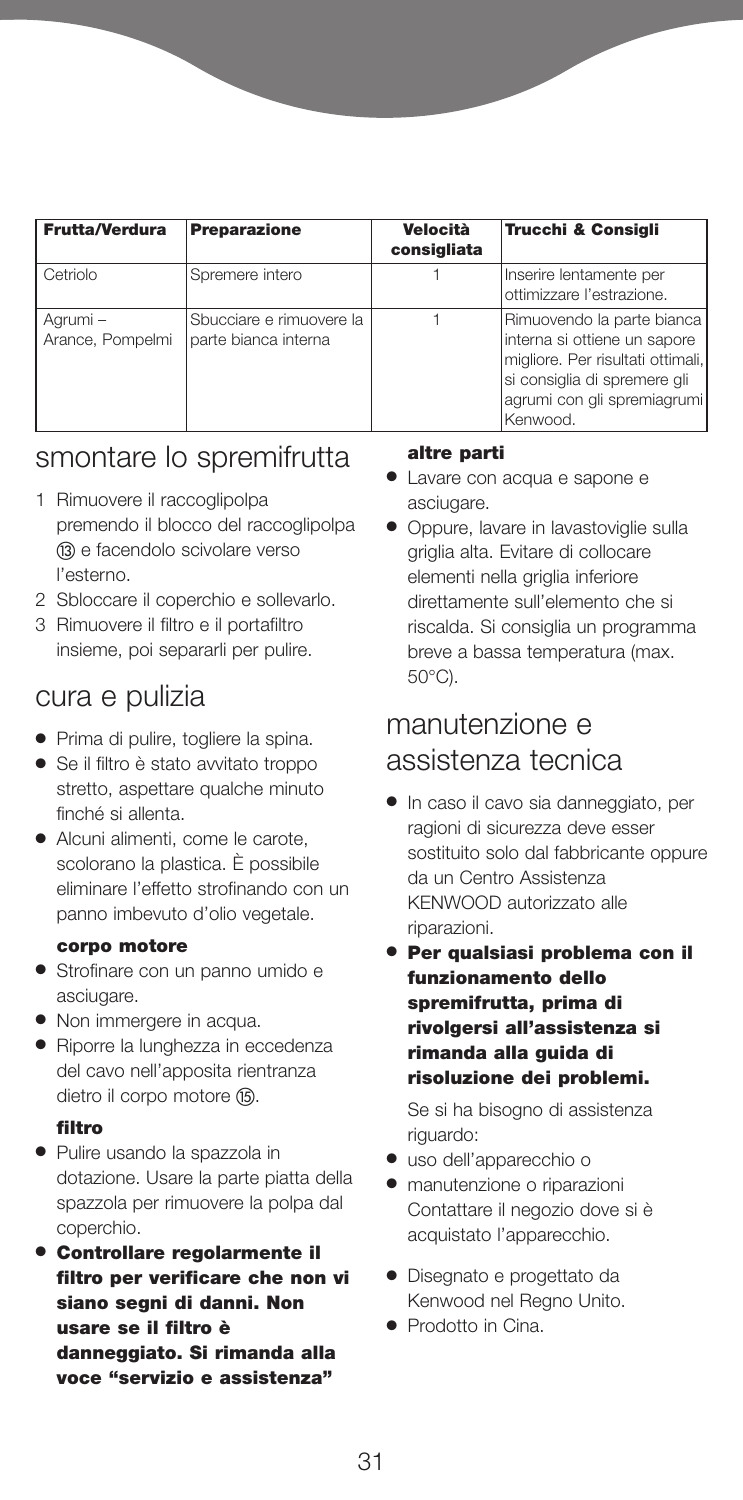# guida di risoluzione dei problemi

| <b>Problema</b>                                                         | <b>Causa e Soluzione</b>                                                                                                                                                                                                                                                                                                                                                                                |
|-------------------------------------------------------------------------|---------------------------------------------------------------------------------------------------------------------------------------------------------------------------------------------------------------------------------------------------------------------------------------------------------------------------------------------------------------------------------------------------------|
|                                                                         |                                                                                                                                                                                                                                                                                                                                                                                                         |
| Lo spremifrutta non funziona                                            | • La spina non è attaccata.<br>Lo spremifrutta non è montato<br>correttamente. Verificare che:<br>o i fermagli del coperchio siano<br>correttamente montati.<br>o il raccoglipolpa sia ben montato e<br>bloccato correttamente.                                                                                                                                                                         |
| Il motore sembra rallentare o<br>arrestarsi durante l'uso               | Si rimanda alla tabella delle quantità<br>raccomandate per verificare che si stia<br>usando la velocità corretta.<br>• Quando si spremono alimenti molto<br>consistenti o ricchi di fibre, verificare che il<br>raccoglipolpa non sia pieno e che non vi<br>sia eccessiva polpa sul filtro o intorno.<br>Spegnere e staccare la spina, poi svuotare<br>il raccoglipolpa e pulire il filtro/portafiltro. |
| La polpa è troppo umida e<br>l'estrazione di succo è scarsa             | · Usare una velocità più lenta di spremitura<br>ed inserire minori quantità per volta.<br>• Pulire il filtro per spremere alimenti ad alto<br>contenuto di fibre.<br>Si rimanda alla tabella delle quantità<br>consigliate per verificare di usare la corretta<br>velocità.                                                                                                                             |
| Il succo cola tra il coperchio e il<br>raccoglipolpa                    | · Si usa la velocità sbagliata. Si rimanda alla<br>tabella di quantità raccomandate.<br>Il cibo è spinto troppo velocemente dentro<br>il tubo di inserimento. Usare una velocità<br>più lenta.<br>• Verificare che il raccoglipolpa sia fissato<br>correttamente.                                                                                                                                       |
| Il becco antisgocciolo perde                                            | • Assicurarsi che la maggior parte del succo<br>sia fuoriuscita dal becco prima di<br>selezionare la posizione antisgocciolo.                                                                                                                                                                                                                                                                           |
| La polpa cola sul piano di<br>lavoro quando rimuovo il<br>raccoglipolpa | Usare una velocità più lenta nel rimuovere<br>$\bullet$<br>il raccoglipolpa e assicurarsi di farlo<br>scivolare lungo il lato inferiore del<br>coperchio per trasferire la polpa nel<br>raccoglipolpa.<br>Pulire il raccoglipolpa regolarmente per<br>evitare che si accumuli troppa polpa sul<br>coperchio e sullo scivolo.                                                                            |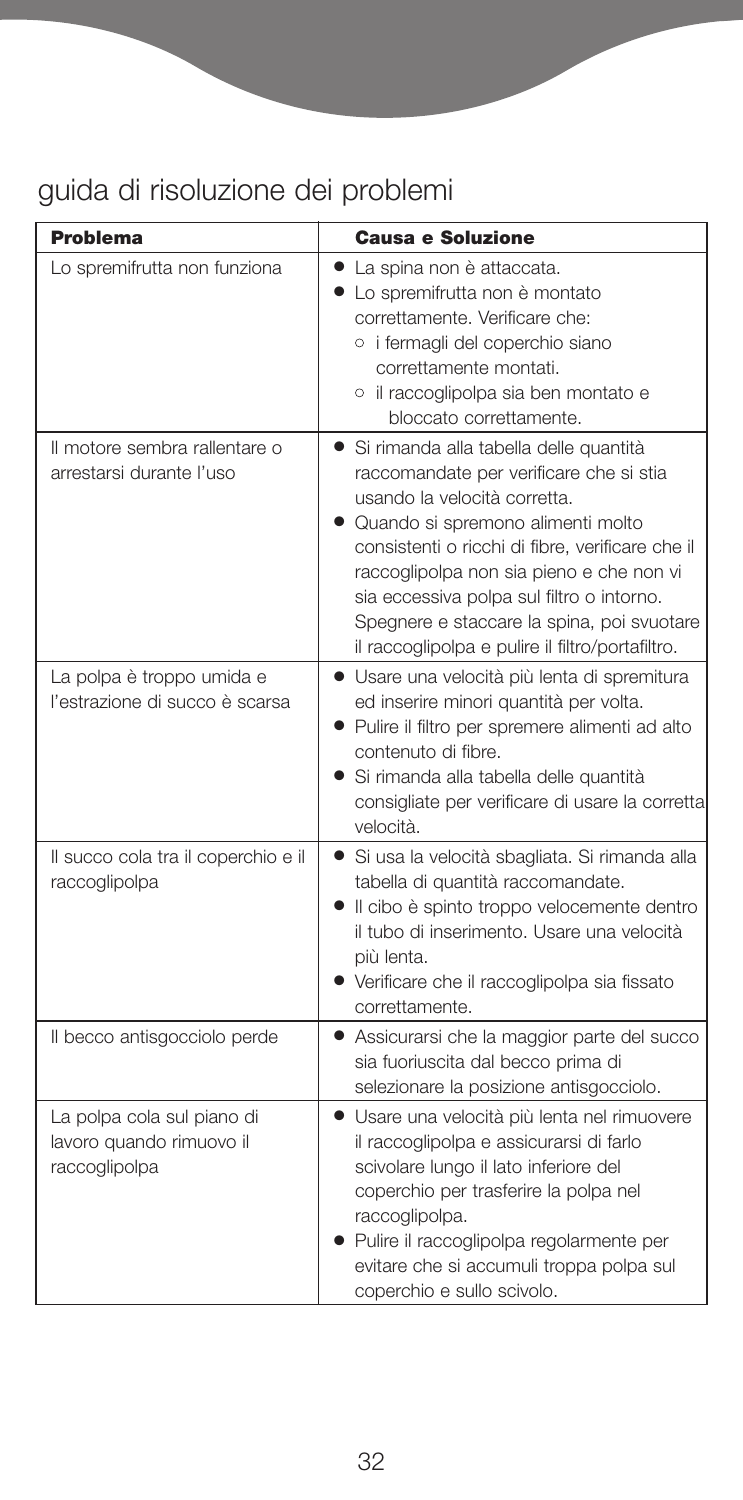

### **IMPORTANTI AVVERTENZE PER IL CORRETTO SMALTIMENTO DEL PRODOTTO AI SENSI DELLA DIRETTIVA EUROPEA 2002/96/EC.**

Alla fine della sua vita utile il prodotto non deve essere smaltito insieme ai rifiuti urbani.

Deve essere consegnato presso gli appositi centri di raccolta differenziata predisposti dalle amministrazioni comunali, oppure presso i rivenditori che offrono questo servizio. Smaltire separatamente un elettrodomestico consente di evitare possibili conseguenze negative per l'ambiente e per la salute derivanti da un suo smaltimento inadeguato e permette di recuperare i materiali di cui è composto al fine di ottenere notevoli risparmi in termini di energia e di risorse.

Per rimarcare l'obbligo di smaltire separatamente gli elettrodomestici, sul prodotto è riportato il simbolo del bidone a rotelle barrato.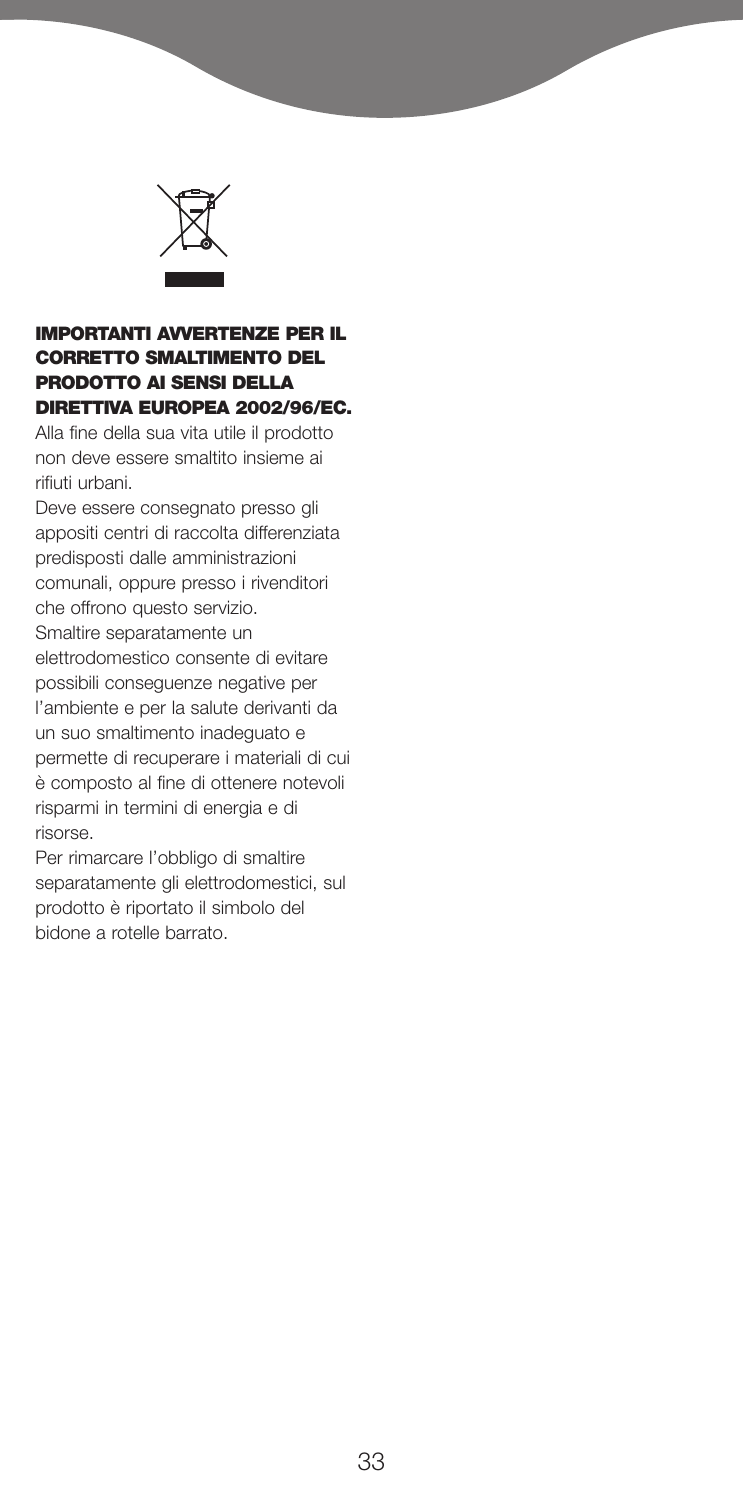### **Antes de ler, por favor desdobre a primeira página, que contém as ilustrações**

### **antes de usar o seu aparelho Kenwood**

- **●** Leia atentamente estas instruções e guarde-as para consulta futura.
- **●** Retire todas as embalagens e eventuais etiquetas.

### segurança

- **● Não** utilize a centrifugadora de sumos se o filtro estiver danificado.
- **●** As lâminas de corte na base do filtro estão muito afiadas, tenha cuidado quando manipular ou limpar o filtro.
- **●** Nunca coloque a unidade motriz, o cabo de alimentação ou a ficha em água – pode apanhar um choque eléctrico.
- **●** Desligue e retire da corrente eléctrica:
	- **●** antes de colocar ou remover acessórios
	- **●** antes de limpar
	- **●** após a utilização.
- **●** Nunca utilize a centrifugadora de sumos danificada. Mande-o examinar ou reparar: ver "Assistência Técnica e Serviços ao Cliente".
- **●** Utilize apenas o empurrador fornecido. Nunca introduza os dedos no tubo de alimentação. Desligue e retire o sumo antes de desbloquear o tubo de alimentação.
- **●** Antes de remover a tampa, desligue e espere até que o cesto filtro pare.
- **●** Nunca deixe o cabo eléctrico tocar superfícies quentes ou pendurado de forma a que uma criança o possa puxar.
- **●** Não toque em acessórios que estejam a mover-se.
- **●** Nunca deixe a centrifugadora de sumos ligada sem vigilância.
- **●** Este electrodoméstico não deverá ser utilizado por pessoas (incluindo crianças) com capacidades mentais, sensoriais ou físicas reduzidas ou com falta de experiência e conhecimento, a não ser que sejam supervisionadas ou instruídas sobre o uso do electrodoméstico por uma

pessoa responsável pela sua segurança.

- **●** As crianças devem ser vigiadas para garantir que não brincam com o electrodoméstico.
- **●** Use o aparelho apenas para o fim doméstico a que se destina. A Kenwood não se responsabiliza caso o aparelho seja utilizado de forma inadequada, ou caso estas instruções não sejam respeitadas.

### **antes de ligar à corrente**

- **●** Certifique-se que a sua corrente eléctrica tem a mesma voltagem que a apresentada na base da sua centrifugadora de sumos.
- **●** Este aparelho está em conformidade com a directiva 2004/108/EC da CEE sobre Compatibilidade Electromagnética e o regulamento da CEE nº. 1935/2004 de 27/10/2004 sobre materiais concebidos para estarem em contacto com alimentos.

### **antes de utilizar pela primeira vez**

- 1 Remova completamente a caixa de embalagem.
- 2 Lave os acessórios: ver "cuidados e limpeza".

# legenda

- empurrador
- tubo de alimentação extra grande
- (3) tampa
- 4 filtro
- (5) porta-filtro
- bico anti-pingo
- $(7)$ garras de fixação
- tampa com separador de espuma
- **(9)** jarro de sumo
- unidade motriz
- controlo de velocidade on/off
- colector de resíduos
- patilha na pega do colector de resíduos
- (4) escova do filtro
- (15 arrumação do cabo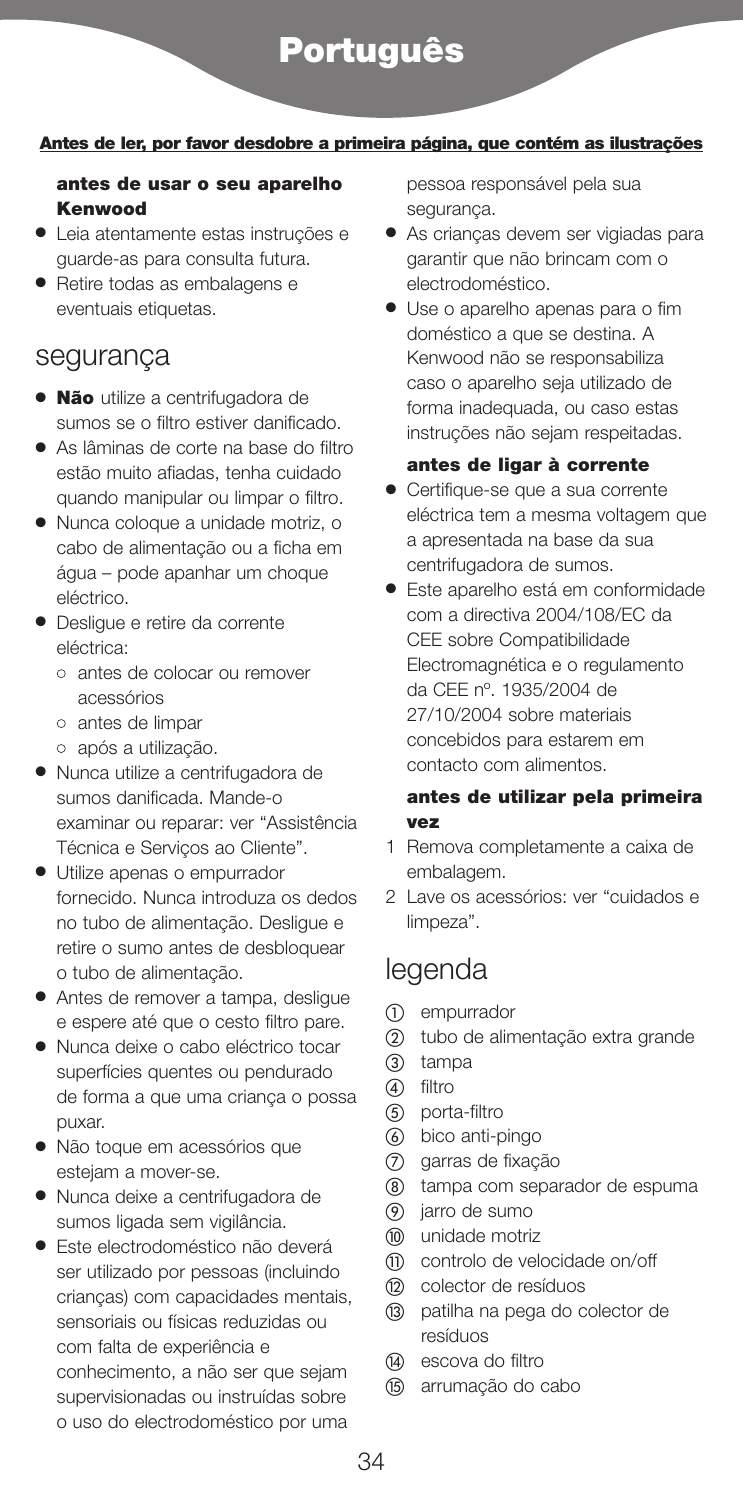### utilizar a sua centrifugadora de sumos

#### **montagem e utilização**

- 1 Coloque o porta-filtro (5).
- 2 Encaixe o filtro (4) dentro do portafiltro.
- 3 Coloque a tampa. Prenda a tampa engatando o cimo das garras  $\bigcirc$  na tampa. Depois engate o cima das garras **2** nos encaixes.
- 4 Coloque o colector de resíduos no local apropriado.
- **● A sua centrifugadora de sumos não funcionará se o colector de resíduos ou a tampa não estiverem correctamente colocados.**
- 5 Coloque o bico anti-pingo (6) no porta-filtro e rode para a posição de saída de sumo  $\triangle$ .
	- $a \bullet$  = posição de saída de sumo

b  $\mathbf{B} = \mathbf{p}$ osição anti-pingo

- 6 Coloque o jarro de sumo por baixo da saída do sumo. O separador de espuma no colocado no jarro permite que o sumo não tenha espuma.
- 7 Utilize o quadro de utilização recomendada como guia para fazer sumos de diferentes frutos e vegetais.
- 8 Ligue (ii) e empurre os alimentos para baixo com o empurrador – assegure-se que a ranhura do empurrador está alinhada com a do tubo de alimentação.
- 9 Após adicionar o último pedaço, deixe a centrifugadora de sumos trabalhar até que o sumo deixe de correr, da saída de sumo, ajudando assim a limpar o filtro/porta-filtro de todo o sumo. O tempo varia dependendo do tipo de fruto e da grossura do sumo extraído.
- 10Desligue, espere que o filtro pare totalmente e que o fluxo de sumo fique reduzido a algumas gotas. Deve então rodar o bico para a posição anti-pingo **anti-pingo** retirar o jarro.
- **●** Ao extrair sumo de alimentos duros, recomendamos uma quantidade máxima de 2Kg e um tempo máximo de funcionamento de 2 minutos. Alguns alimentos muito duros podem tornar o funcionamento da centrifugadora de sumos muito lento ou fazê-la parar. Se isso acontecer, desligue e desentupa o filtro.
- **●** Durante a utilização, deve desligar e limpar o colector de resíduos com frequência. **Retire sempre da corrente depois de utilizar. nota:**
- **●** Deterioração das vitaminas quanto mais depressa consumir o sumo mais vitaminas serão aproveitadas.
- **●** Se precisa de armazenar o sumo durante poucas horas, deve colocálo no frigorífico. Será melhor conservado se lhe juntar umas gotas de limão.
- **●** Não beba, por dia mais de 230ml de sumo, a não ser que esteja habituado.
- **●** Para as crianças, deve diluir o sumo em quantidade igual de água.
- **●** Sumo a partir de cereais e vegetais verdes escuro (brócolos, espinafres, etc.) ou vermelhos escuros (raiz de beterraba, couve roxa, etc.) são extremamente fortes, por isso devem ser diluídos.
- **●** Os sumos naturais de fruta têm alto teor em Frutose (açúcar de frutos). Pessoas com diabetes ou hipoglicémia (baixo nível de glicose no sangue) devem evitar beber demasiado.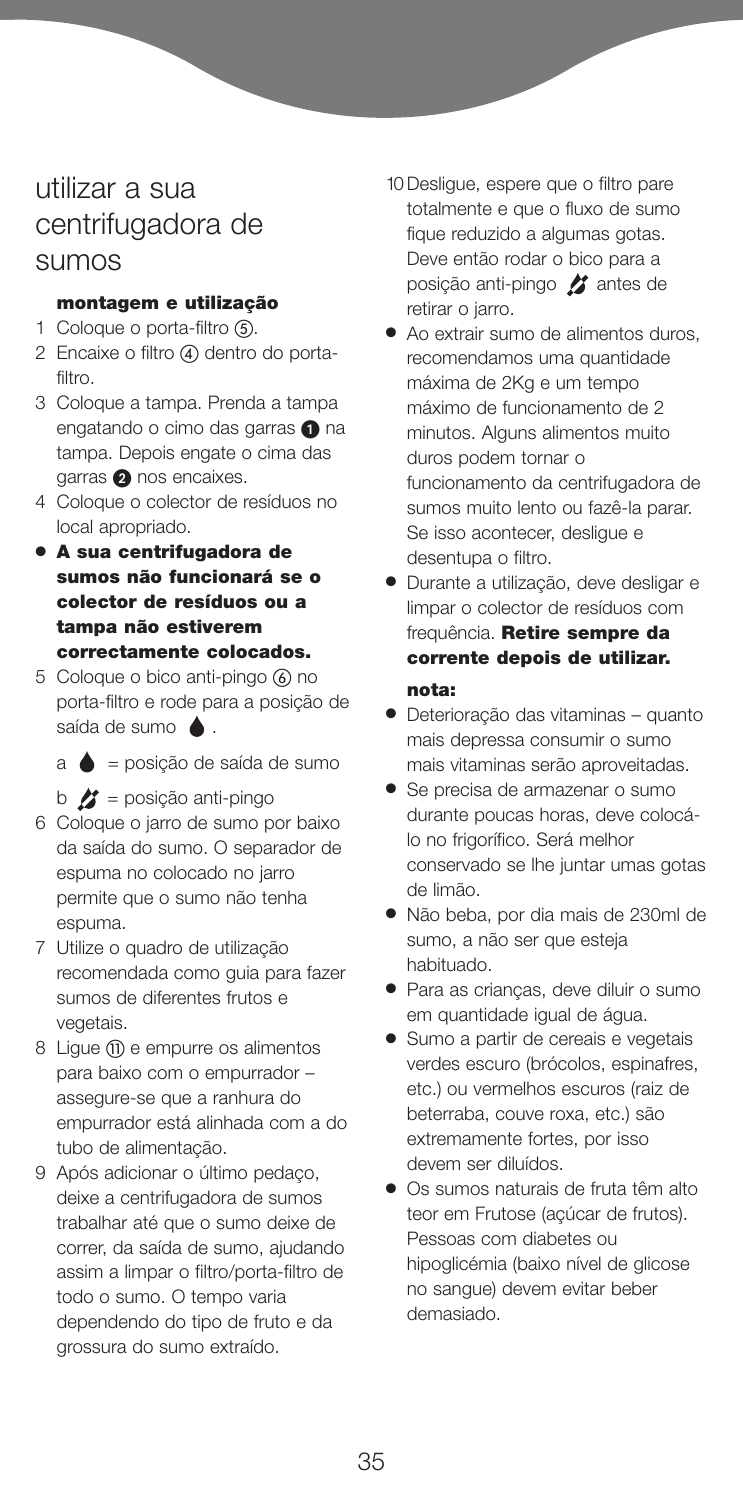# quadro de utilização recomendada

- **● Lave cuidadosamente todos os frutos ou vegetais antes de utilizar.**
- **● Utilize a velocidade 2 para alimentos mais duros.**
- **● Utilize a velocidade 1 para alimentos mais macios.**
- **● Para maximizar a extracção de sumo, coloque pequenas quantidades de cada vez no tubo de alimentação e empurre devagar.**
- **● Para obter melhores resultados com frutos como bananas, mangas e bagas macias, é preferível utilizar uma varinha mágica ou misturadora.**

| <b>Fruto/Vegetal</b>                                                 | Preparação                                                                                                                                                                          | <b>Velocidade</b><br><b>Recomendada</b> | <b>Sugestões e Conselhos</b><br><b>Práticos</b>                                                                                      |
|----------------------------------------------------------------------|-------------------------------------------------------------------------------------------------------------------------------------------------------------------------------------|-----------------------------------------|--------------------------------------------------------------------------------------------------------------------------------------|
|                                                                      | Totalidade                                                                                                                                                                          | $\overline{2}$                          |                                                                                                                                      |
| Maçãs e Pêras                                                        |                                                                                                                                                                                     |                                         | Os alimentos duros, devem<br>estar à temperatura                                                                                     |
| Tubérculos -<br>cenouras                                             | Totalidade                                                                                                                                                                          | $\mathfrak{p}$                          | ambiente para maximizar a<br>extracção de sumo.                                                                                      |
| Ananás/Abacaxi                                                       | Peque num ananás/<br>abacaxi grande e retire as<br>folhas e o talo cortando o<br>cimo e a base Descasque<br>e retire o centro. Corte<br>em rodelas e depois em<br>pequenos quartos. | $\overline{2}$                          | Processe aproximadamente<br>durante 20 segundos.<br>Para evitar que o filtro fique<br>obstruído, limpe o filtro de<br>vez em quando. |
| <b>Uvas</b>                                                          | Remova os pés                                                                                                                                                                       | 1                                       | Processe pequenas mãos<br>cheias de cada vez para<br>maximizar a extracção.                                                          |
| Tomates                                                              | Totalidade                                                                                                                                                                          | 1                                       | Será produzido um sumo<br>grosso em vez de um sumo<br>macio.                                                                         |
| Frutos com<br>caroço - Pêssegos,<br>Nectarinas,<br>Ameixas, Alperces | Corte a meio e remova o<br>caroço                                                                                                                                                   | 1                                       |                                                                                                                                      |
| Mangas                                                               | Remova a casca dura e<br>caroco.                                                                                                                                                    | $\mathbf{1}$                            | O sumo será muito grosso.<br>Para aumentar o fluxo<br>misture com outros frutos.                                                     |
| Melão                                                                | Remova a casca dura                                                                                                                                                                 | 1                                       | Deite lentamente no tubo<br>de alimentação para<br>maximizar a extracção.                                                            |
| Kiwi                                                                 | Totalidade                                                                                                                                                                          | 1                                       |                                                                                                                                      |
| Morangos                                                             | Retire as folhas<br>Totalidade                                                                                                                                                      | $\mathbf{1}$                            | Processe pequenas mãos                                                                                                               |
| Bagas moles -<br>Framboesas,<br>Amoras, etc.                         | Totalidade                                                                                                                                                                          | $\mathbf{1}$                            | cheias de cada vez e ao<br>mesmo tempo com outros<br>frutos para maximizar a                                                         |
| Bagas duras -<br>Mirtilhos.<br>Groselhas, etc.                       | Totalidade                                                                                                                                                                          | 1                                       | extracção.                                                                                                                           |
| Beterraba (crua)                                                     | Remova as folhas e<br>casca                                                                                                                                                         | $\mathfrak{D}$                          | Retire as folhas e a casca<br>para obter um sabor mais<br>agradável.                                                                 |
| Vegetais em folha:<br>Espinafres,<br>Couve etc.                      | Remova os caules e o<br>centro. Corte em pedaços<br>para poder caber no tubo<br>de alimentação. Enrole as<br>folhas até formar uma<br>trouxa                                        | $\overline{2}$                          | A extracção será muito<br>lenta por isso aconselha-se<br>que processe com outros<br>frutos ou vegetais.                              |
| Aipo                                                                 | Totalidade                                                                                                                                                                          | $\overline{2}$                          |                                                                                                                                      |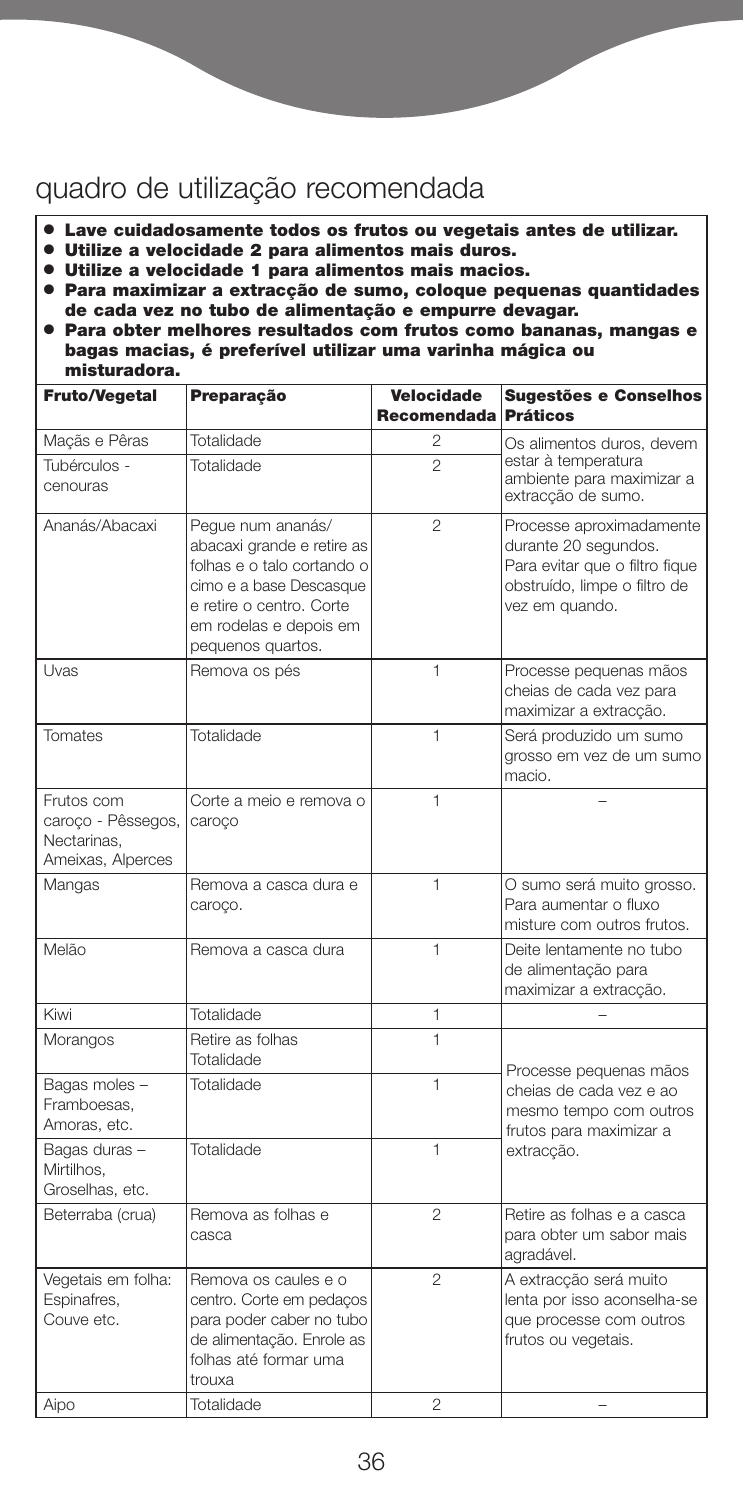| <b>Fruto/Vegetal</b>             | Preparação                              | <b>Velocidade</b><br>Recomendada Práticos | <b>Sugestões e Conselhos</b>                                                                                                                                                          |
|----------------------------------|-----------------------------------------|-------------------------------------------|---------------------------------------------------------------------------------------------------------------------------------------------------------------------------------------|
| Pepino                           | Totalidade                              |                                           | Deite lentamente no tubo<br>de alimentação para<br>maximizar a extracção                                                                                                              |
| Citrinos - Laranjas,<br>Toranjas | Descasque e remova as<br>partes brancas |                                           | Se retirar as partes brancas<br>produzirá um sumo mais<br>saboroso.<br>Para obter melhores<br>resultados com citrinos,<br>recomendam-se os<br>Espremedores de Citrinos<br>da Kenwood. |

## para desmontar a sua centrifugadora de sumos

- 1 Remova o colector de resíduos pressionando a patilha na pega do colector de resíduos (3) e deslizando o colector para fora.
- 2 Desengate a tampa e levante para retirar.
- 3 Remova ao mesmo tempo o filtro e o porta-filtro. Depois separe e lave.

## cuidados e limpeza

- **●** Antes de limpar, retire o cabo eléctrico da tomada.
- **●** Se o filtro estiver demasiado apertado, espere alguns minutos até ficar mais solto.
- **●** Alguns alimentos, por exemplo as cenouras podem colorir o plástico. Esfregar com um pano embebido em óleo vegetal ajuda a retirar a coloração.

### **unidade motriz**

- **●** Limpe com um pano húmido e seque em seguida.
- **●** Não emersa em água.
- **●** Arrume o cabo em excesso na área de armazenagem na parte posterior da unidade de potência (i5).

#### **filtro**

**●** Utilize a escova fornecida para limpar.

Nota: Utilize a ponta do cabo da escova para retirar a polpa da tampa.

**● Examine o filtro com regularidade e veja se não está danificado. Não utilize se o filtro estiver danificado. Consulte a secção "assistência técnica e serviços ao cliente".**

### **outras peças**

- **●** Lave todas as peças em água com sabão e seque.
- **●** Em alternativa, podem ser lavados na prateleira de cima da máquina de lavar loiça. Evite colocar as peças directamente por cima dos elementos de aquecimento da prateleira superior. É recomendado que utilize um programa de temperatura baixa (máximo 50°C).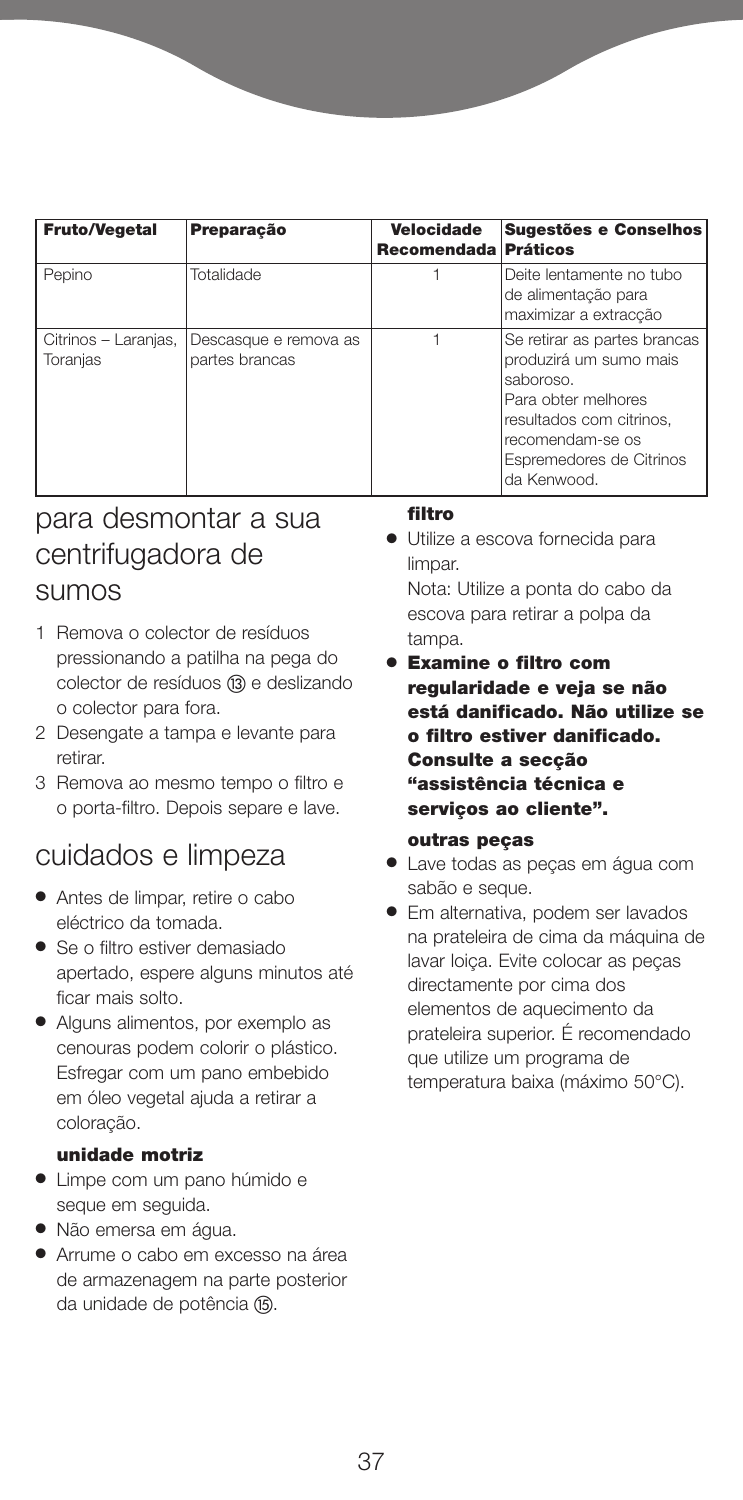# assistência e cuidados do cliente

- **●** Caso o fio se encontre danificado, deverá, por motivos de segurança, ser substituído pela KENWOOD ou por um reparador KENWOOD autorizado.
- **● Se tiver problemas em utilizar a sua centrifugadora de sumos, antes de telefonar para a Assistência, consulte o Guia de Avarias.**

Caso necessite de assistência para:

- **●** utilizar o seu electrodoméstico ou
- **●** assistência ou reparações Contacte o estabelecimento onde adquiriu o electrodoméstico.
- **●** Concebido e projectado no Reino Unido pela Kenwood.
- **●** Fabricado na China.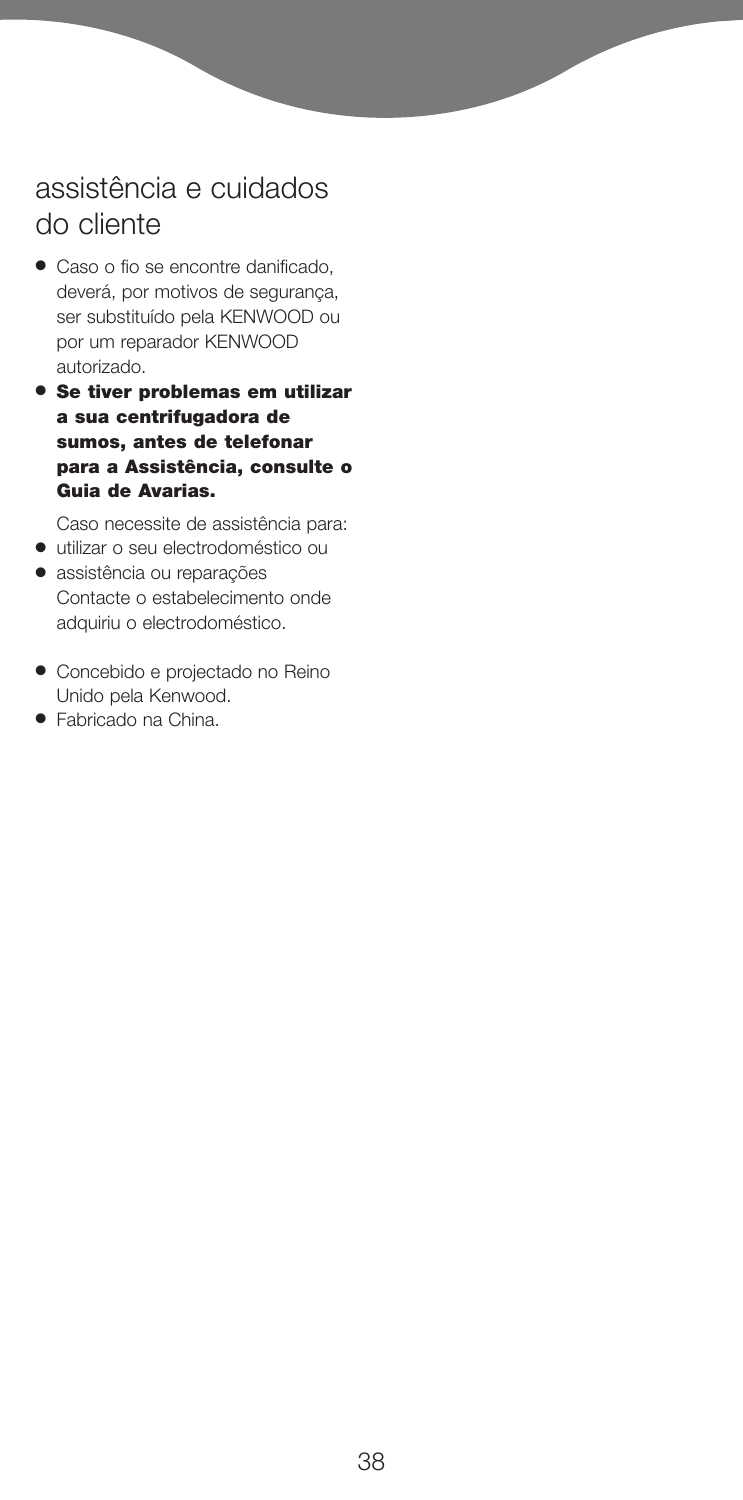# guia de avaria

| <b>Problema</b>                                                               | Causa e Solução                                                                                                                                                                                                                                                                                                                                                                                |
|-------------------------------------------------------------------------------|------------------------------------------------------------------------------------------------------------------------------------------------------------------------------------------------------------------------------------------------------------------------------------------------------------------------------------------------------------------------------------------------|
| A centrifugadora de sumos não<br>funciona                                     | · Não está ligada à corrente eléctrica.<br>· Não está montada correctamente.<br>Confirme que:<br>o As garras de fixação da tampa estão<br>correctamente presas.<br>○ O colector de resíduos está colocado e<br>preso correctamente.                                                                                                                                                            |
| O motor parece trabalhar mais<br>devagar ou parar durante a<br>utilização     | Consulte o quadro de utilização<br>recomendada para confirmar que está a<br>utilizar a velocidade correcta.<br>Se processar alimentos duros ou fibrosos,<br>confirme que o colector de resíduos não<br>está cheio e que não existem resíduos<br>dentro ou à volta do filtro.<br>Deslique e retire da tomada eléctrica,<br>esvazie o colector de resíduos e limpe o<br>filtro e o porta-filtro. |
| Polpa demasiado molhada e<br>pouca extracção de sumo                          | • Não empurre os alimentos demasiado<br>depressa para baixo e processo poucos<br>alimentos de cada vez.<br>• Limpe o filtro se processar alimentos<br>fibrosos.<br>• Consulte o quadro de utilização<br>recomendada para confirmar que está a<br>utilizar a velocidade correcta.                                                                                                               |
| O sumo verte entre a tampa e<br>o colector de resíduos                        | · Velocidade errada. Consulte o quadro de<br>utilização recomendada.<br>· Os alimentos são empurrados com<br>demasiada velocidade. Empurre mais<br>devagar.<br>• Verifique que o colector de resíduos está<br>correctamente trancado.                                                                                                                                                          |
| Bico anti-pingo, pinga                                                        | • Certifique-se que a totalidade do sumo<br>saiu pelo bico antes de o rodar para a<br>posição anti-pingo.                                                                                                                                                                                                                                                                                      |
| A polpa cai na mesa de<br>trabalho quando se remove o<br>colector de resíduos | · Remova o colector mais devagar e<br>assegure-se que o desliza ao longo da<br>parte de baixo da tampa para que a polpa<br>colada na tampa caia no colector.<br>• Limpe com regularidade o colector de<br>resíduos para prevenir que se acumule<br>demasiada polpa na tampa e queda do<br>excesso.                                                                                             |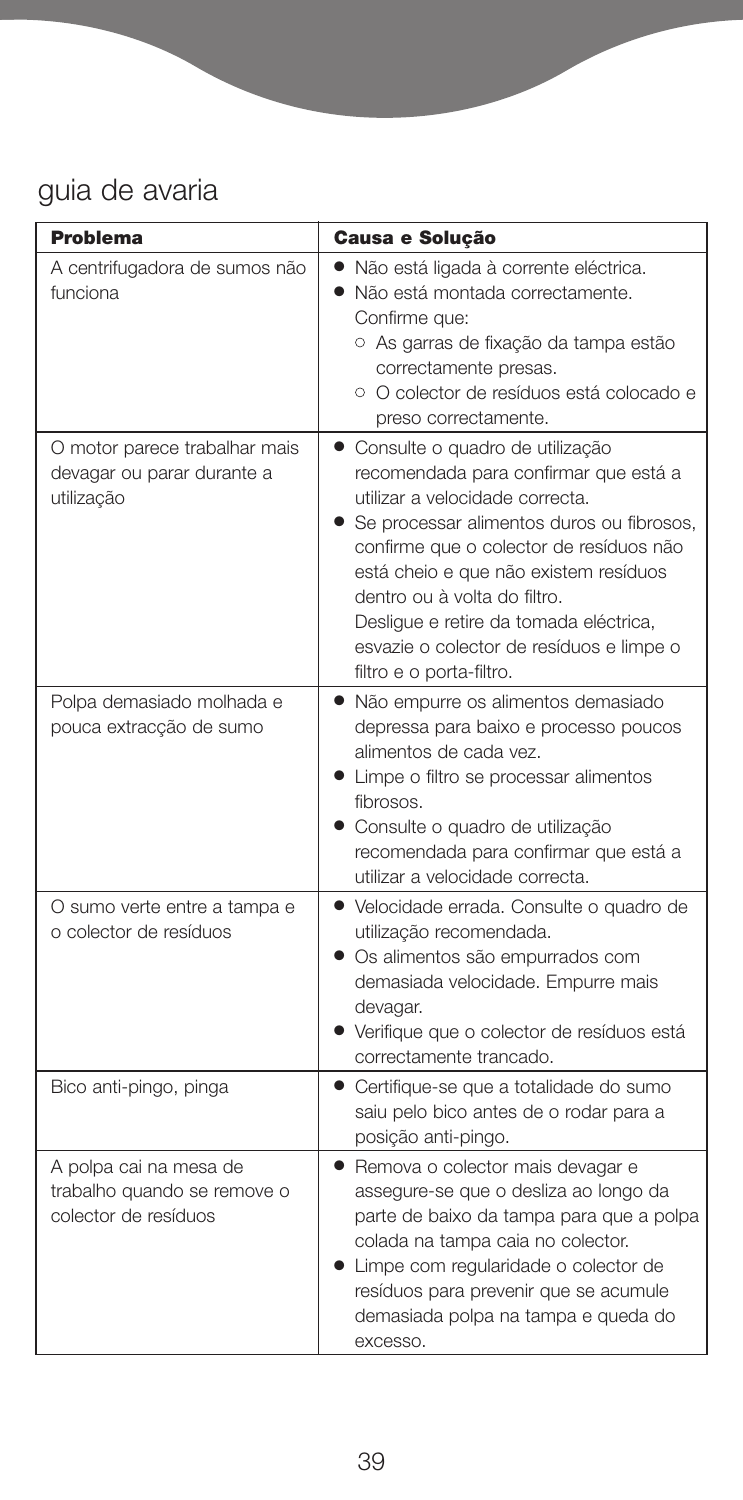

### **ADVERTÊNCIAS PARA A ELIMINAÇÃO CORRECTA DO PRODUTO NOS TERMOS DA DIRECTIVA EUROPEIA 2002/96/EC.**

No final da sua vida útil, o produto não deve ser eliminado conjuntamente com os resíduos urbanos.

Pode ser depositado nos centros especializados de recolha diferenciada das autoridades locais, ou junto dos revendedores que prestem esse serviço. Eliminar separadamente um electrodomésticos permite evitar as possíveis consequências negativas para o ambiente e para a saúde pública resultantes da sua eliminação inadequada, além de permitir reciclar os materiais componentes, para, assim se obter uma importante economia de energia e de recursos.

Para assinalar a obrigação de eliminar os electrodomésticos separadamente, o produto apresenta a marca de um contentor de lixo com uma cruz por cima.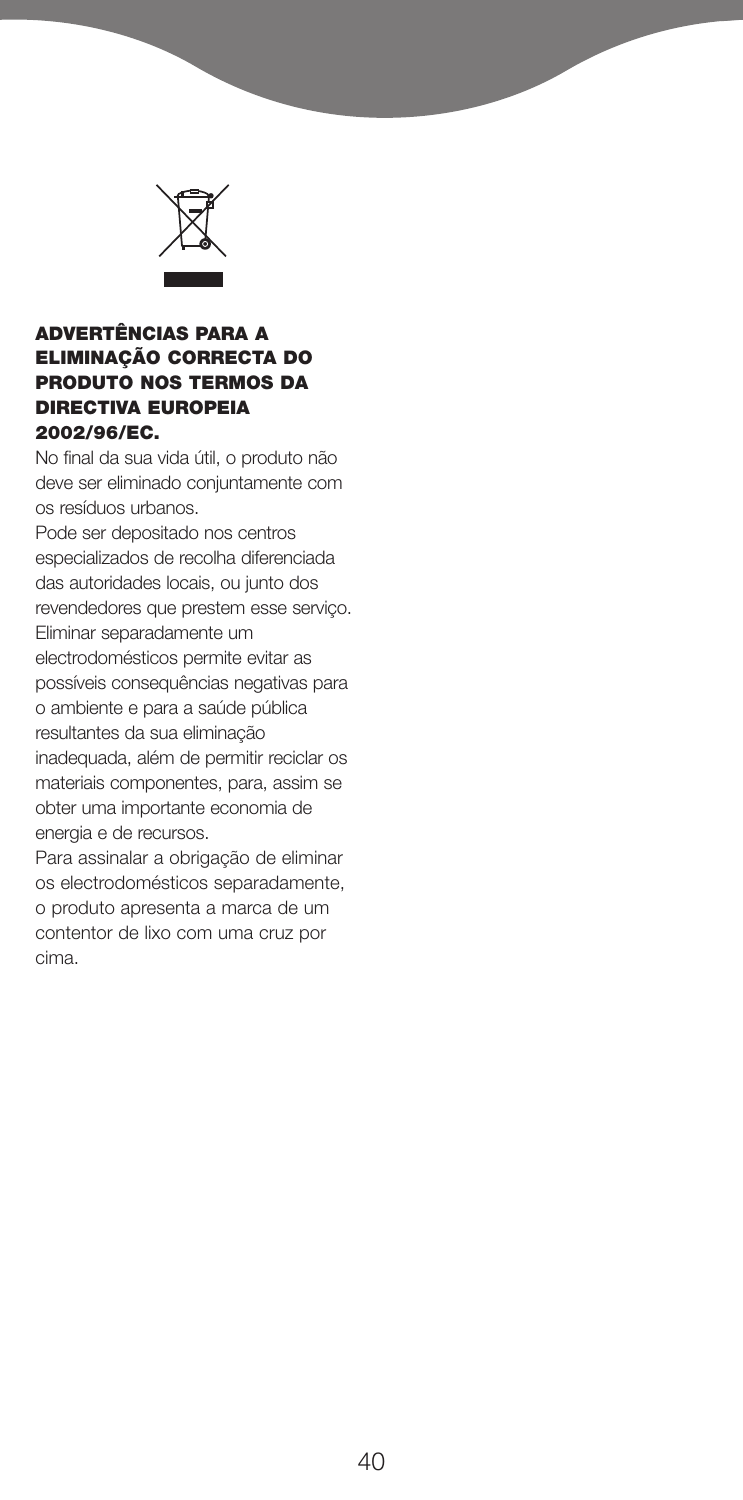### **Antes de leer, por favor despliegue la portada que muestra las ilustraciones**

### **antes de utilizar su aparato Kenwood**

- **●** Lea estas instrucciones atentamente y guárdelas para poder utilizarlas en el futuro.
- **●** Quite todo el embalaje y las etiquetas.

### seguridad

- **● No** utilice el exprimidor si el filtro está dañado.
- **●** Las cuchillas en la base del filtro están muy afiladas, tenga cuidado al manejar y limpiar el filtro.
- **●** Nunca sumerja la unidad de motor, el cable o el enchufe en agua – podría recibir una descarga eléctrica.
- **●** Apague y desconecte el aparato:
	- **●** antes de colocar o quitar piezas
		- **●** antes de limpiarlo
		- **●** después de usarlo.
- **●** Nunca utilice un exprimidor dañado. Para solicitar que lo revisen o lo reparen: consulte "servicio técnico y atención al cliente".
- **●** Utilice únicamente el empujador suministrado. Nunca meta los dedos en el tubo de entrada de alimentos. Desenchufe y desmonte el exprimidor antes de desbloquear el tubo de entrada de alimentos.
- **●** Antes de quitar la tapa, desconecte el aparato y espere a que el filtro se detenga.
- **●** Nunca deje que el cable toque superficies calientes ni que cuelgue de un lugar donde un niño pueda cogerlo.
- **●** No toque las piezas en movimiento.
- **●** Nunca deje el exprimidor desatendido mientras esté en funcionamiento.
- **●** Este aparato no está pensado para ser utilizado por personas (incluyendo niños) con capacidades físicas, sensoriales o mentales disminuidas, o con falta de experiencia o conocimientos, a menos que hayan recibido instrucciones o supervisión en

relación con el uso del aparato por parte de una persona responsable de su seguridad.

- **●** Los niños deben ser vigilados para asegurarse de que no juegan con el aparato.
- **●** Utilice este aparato únicamente para el uso doméstico al que está destinado. Kenwood no se hará cargo de responsabilidad alguna si el aparato se somete a un uso inadecuado o si no se siguen estas instrucciones.

### **antes de enchufar el aparato**

- **●** Asegúrese de que el suministro de energía eléctrica sea el mismo que el que aparece en la parte inferior del exprimidor.
- **●** Este dispositivo cumple con la Directiva 2004/108/CE sobre Compatibilidad Electromagnética, y con el reglamento (CE) nº 1935/2004, de 27 de octubre de 2004, sobre los materiales y objetos destinados a entrar en contacto con alimentos.

### **antes de utilizar el aparato por primera vez**

- 1 Retire todo el embalaje.
- 2 Lave las piezas: consulte "cuidado y limpieza".

### partes

- empujador
- tubo de entrada de alimentos extra arande
- (3) tapa
- 4) filtro
- portafiltros
- pico vertedor antigoteo
- $(7)$ pasadores de bloqueo
- tapa con separador de espuma
- (9) jarra de zumo
- unidad de potencia
- control de velocidad de encendido/apagado
- (12) colector de pulpa
- cierre del colector de pulpa
- cepillo para el filtro
- (<sub>15</sub>) quardacable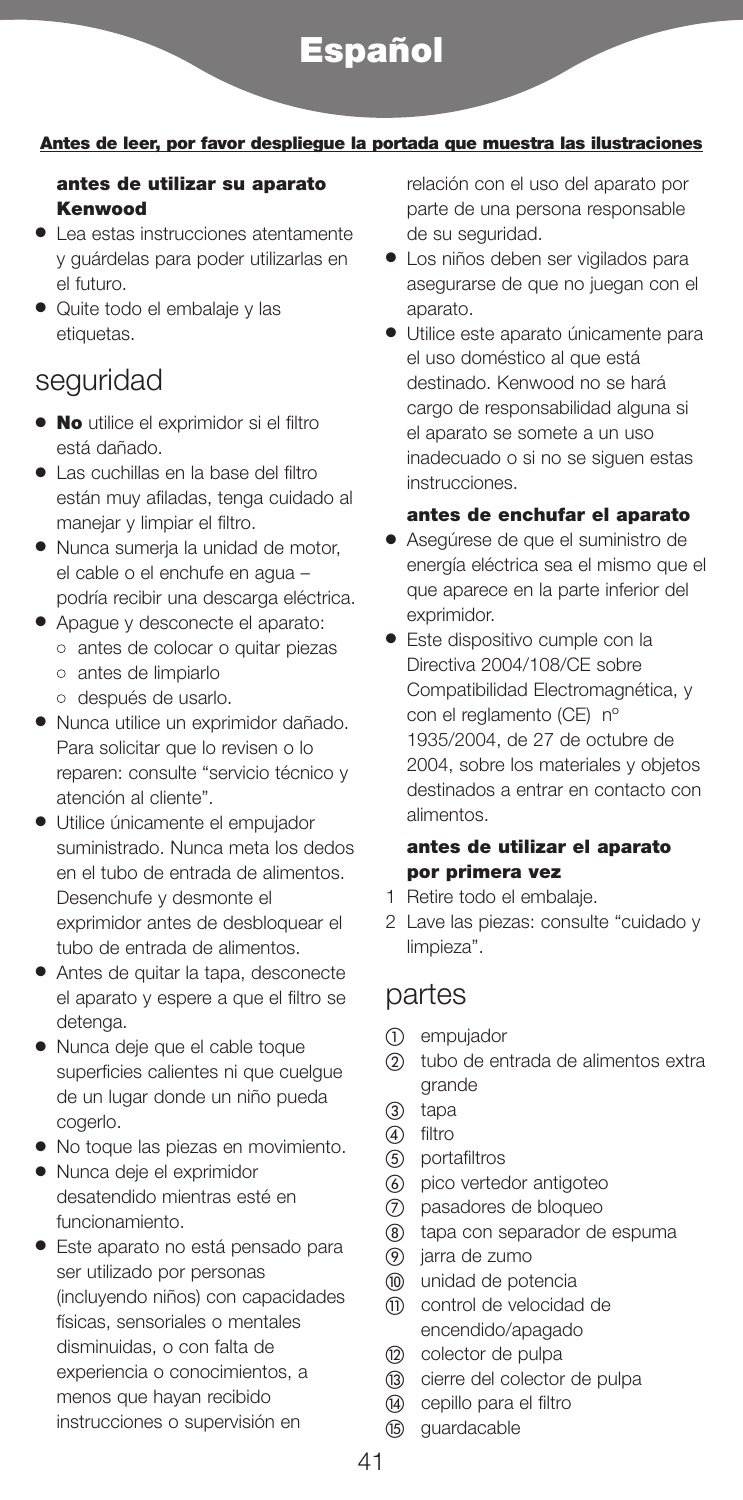### uso del exprimidor

### **montaje y uso**

- 1 Coloque el portafiltros (5).
- 2 Coloque el filtro 4 dentro del portafiltros.
- 3 Ponga la tapa. Cierre la tapa enganchando la parte superior de los pasadores  $\bigcirc$  a la tapa. Después, ajuste la parte inferior de los pasadores @ en su sitio.
- 4 Deslice el colector de pulpa en su posición.
- **● El exprimidor no funcionará si el colector de pulpa o la tapa no están correctamente acoplados.**
- 5 Acople el pico vertedor antigoteo al portafiltros y gírelo hacia la posición de vertido , que debe quedar arriba.
	- $a \triangleq$  = posición de vertido
	- $b \nvert$  = posición antigoteo.
- 6 Coloque la jarra de zumo debajo del pico para verter zumo. El separador de espuma de la jarra asegura que el zumo no contenga espuma.
- 7 Utilice la tabla de usos recomendados como guía para exprimir diferentes tipos de fruta y verduras/hortalizas.
- 8 Encienda el aparato (ii) e introduzca los alimentos con el empujador, asegurándose de que la ranura de dicho empujador quede alineada con la muesca de la parte interior del tubo de entrada de alimentos.
- 9 Después de añadir la última pieza de comida, deje que el exprimidor siga en marcha para ayudar a quitar el zumo del filtro y del portafiltros. El tiempo variará según el tipo de fruta y el espesor del zumo extraído.

10Desconecte el aparato y espere hasta que el filtro se haya detenido y el flujo final del zumo se haya reducido a un leve goteo lento. Entonces, gire el pico vertedor de manera que la posición antigoteo

esté arriba antes de quitar la jarra.

- **●** Al exprimir alimentos duros, recomendamos una cantidad máxima de 2 Kg con un tiempo de funcionamiento máximo de 2 minutos. Algunos alimentos muy duros pueden hacer que el exprimidor vaya más lento o que se pare. Si esto sucede, desconecte el aparato y desbloquee el filtro.
- **●** Desconecte y limpie el colector de pulpa regularmente durante el uso. **Desconecte siempre el aparato después de su uso. nota:**
- **●** Las vitaminas se degradan para obtener el máximo beneficio, cuanto antes beba el zumo, más vitaminas obtendrá.
- **●** Si tiene que guardar el zumo durante unas horas, póngalo en el frigorífico. Se conservará mejor si le añade unas gotas de zumo de limón.
- **●** No beba más de 3 vasos de zumo de 230 ml al día, a no ser que esté acostumbrado.
- **●** Diluya siempre los zumos para los niños con una cantidad equivalente de agua.
- **●** El zumo de verduras verdes (brócoli, espinacas, etc.) o de verduras rojas (remolacha, col roja, etc.) es muy fuerte, por lo tanto, dilúyalo siempre.
- **●** Los zumos de frutas son ricos en fructosa (azúcar procedente de las frutas), por lo que las personas diabéticas o con niveles bajos de azúcar en sangre deben evitar beber demasiado zumo.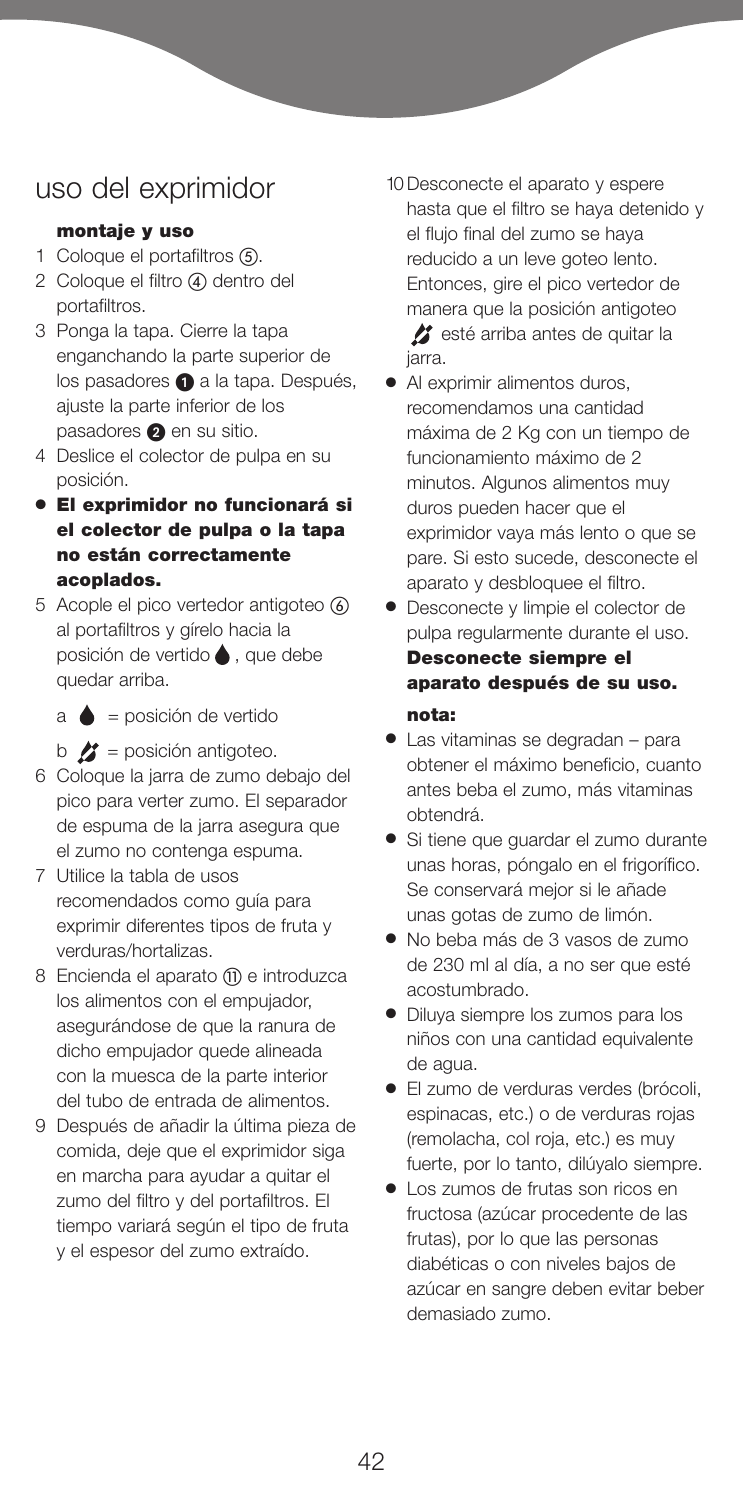### tabla de usos recomendados

- **● Lave muy bien toda la fruta <sup>y</sup> las hortalizas <sup>y</sup> verduras antes de exprimirlas.**
- **● Use la velocidad 2 para los alimentos más duros.**
- **● Use la velocidad 1 para los alimentos más blandos.**
- **● Para extraer el máximo zumo, ponga cantidades pequeñas cada vez**
- en el tubo de entrada de alimentos y empuje lentamente.<br>● Para obtener los mejores resultados, las frutas como los plátanos, **los mangos y las bayas blandas se procesan mejor con una mezcladora.**

| Fruta/Verdura/<br><b>Hortalizas</b>                        | Preparación                                                                                                                                                                            | <b>Velocidad</b><br>recomendada | <b>Consejos y sugerencias</b>                                                                                                                                |
|------------------------------------------------------------|----------------------------------------------------------------------------------------------------------------------------------------------------------------------------------------|---------------------------------|--------------------------------------------------------------------------------------------------------------------------------------------------------------|
| Manzanas y peras                                           | Exprimir enteras                                                                                                                                                                       | 2                               | Para extraer el máximo                                                                                                                                       |
| Hortalizas de<br>raíz - Zanahorias                         | Exprimir enteras                                                                                                                                                                       | $\mathfrak{p}$                  | zumo, es mejor exprimir los<br>alimentos duros cuando<br>están a temperatura<br>ambiente.                                                                    |
| Piña                                                       | Coja 1 piña grande y<br>quite las hojas y el tallo<br>cortando la parte superior<br>y la base. Corte la piña,<br>sin pelar y sin el corazón,<br>en cuatro trozos<br>longitudinalmente. | $\mathfrak{D}$                  | Procese durante 20<br>segundos<br>aproximadamente. Para<br>evitar que el filtro se<br>obstruya, limpie el filtro<br>después de procesar cada<br>piña grande. |
| Uvas                                                       | Quite los rabillos                                                                                                                                                                     | 1                               | Procese puñados pequeños<br>cada vez para extraer el<br>máximo zumo.                                                                                         |
| Tomates                                                    | Exprimir enteros                                                                                                                                                                       | 1                               | Se producirá un zumo<br>espeso y pulposo en vez de<br>un zumo suave.                                                                                         |
| Frutas con hueso -<br>Melocotones.<br>nectarinas, ciruelas | Corte por la mitad y<br>quite el hueso                                                                                                                                                 | 1                               |                                                                                                                                                              |
| Mangos                                                     | Quite la piel dura y los<br>huesos                                                                                                                                                     | 1                               | El zumo producido será muy<br>espeso, por eso, para<br>aumentar la velocidad de<br>flujo, es mejor combinarlo<br>con otras frutas.                           |
| Melones                                                    | Quite la piel dura                                                                                                                                                                     | $\mathbf{1}$                    | Introduzca el pepino<br>lentamente para extraer el<br>máximo zumo.                                                                                           |
| Kiwis                                                      | Exprimir enteros                                                                                                                                                                       | 1                               |                                                                                                                                                              |
| Fresas                                                     | Quite las hoias<br>Exprimir enteras                                                                                                                                                    | 1                               | Introduzca puñados                                                                                                                                           |
| Bayas suaves -<br>Frambuesas.<br>moras, etc.               | Exprimir enteras                                                                                                                                                                       | $\mathbf{1}$                    | pequeños cada vez y<br>exprima con otras frutas<br>para extraer el máximo                                                                                    |
| Bayas más duras -<br>Arándanos secos,<br>arándanos, etc.   | Exprimir enteras                                                                                                                                                                       | 1                               | zumo.                                                                                                                                                        |
| Remolacha (cruda)                                          | Quite las hojas y pélela                                                                                                                                                               | $\mathfrak{p}$                  | Tienen mejor sabor si se<br>pelan y se quitan las hojas.                                                                                                     |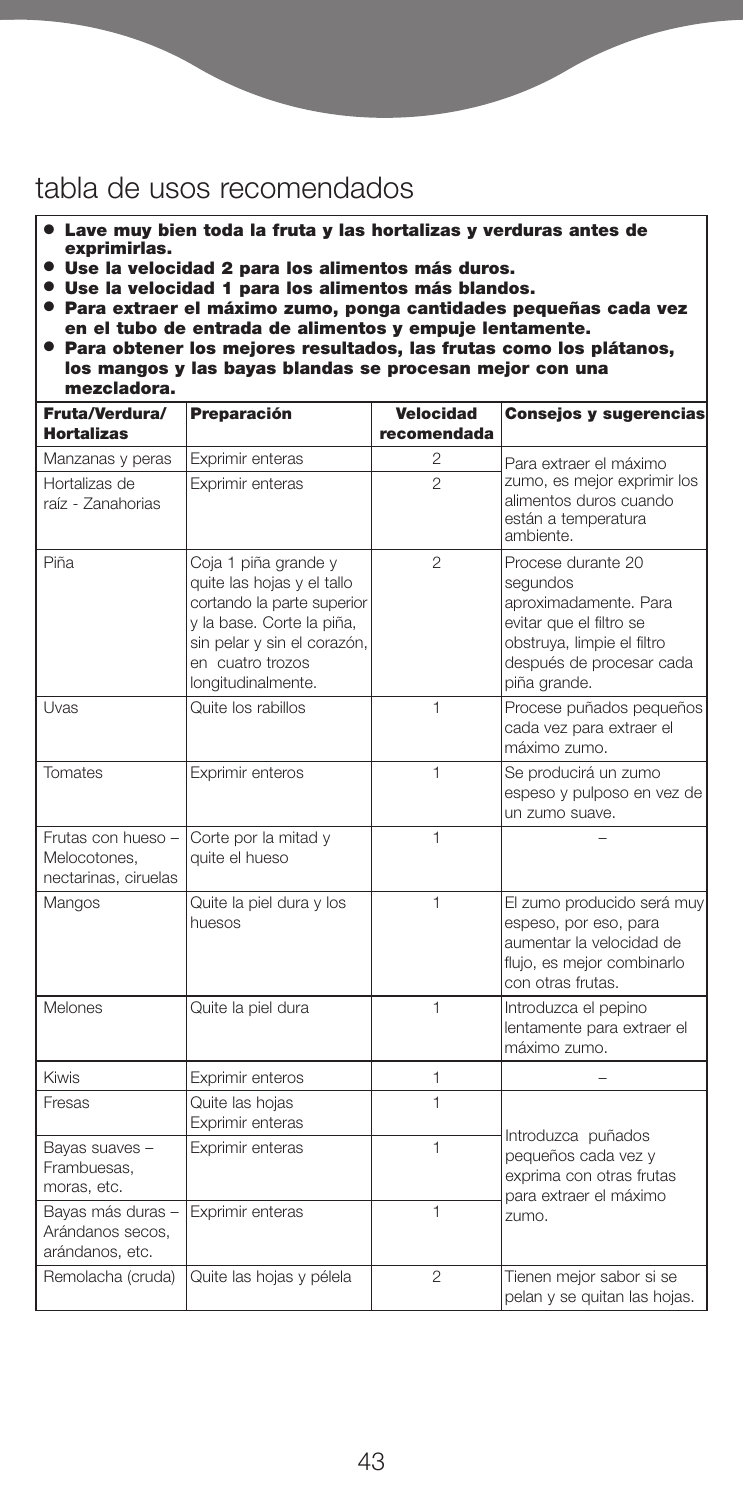| Fruta/Verdura/<br><b>Hortalizas</b>           | <b>Preparación</b>                                                                                                                                   | <b>Velocidad</b><br>recomendada | <b>Consejos y sugerencias</b>                                                                                                                                                                     |
|-----------------------------------------------|------------------------------------------------------------------------------------------------------------------------------------------------------|---------------------------------|---------------------------------------------------------------------------------------------------------------------------------------------------------------------------------------------------|
| Hortalizas de hoja<br>Espinacas, col,<br>etc. | Quite el centro duro.<br>Córtelas para introducirlas<br>en el tubo de entrada de<br>alimentos. Envuelva las<br>hojas juntas para formar<br>un fardo. | $\mathfrak{D}$                  | Se extraerá muy poco zumo,<br>por eso, es mejor exprimirlas<br>con otras frutas o<br>verduras/hortalizas.                                                                                         |
| Apio                                          | Exprimir entero                                                                                                                                      | 2                               |                                                                                                                                                                                                   |
| Pepino                                        | Exprimir entero                                                                                                                                      |                                 | Introduzca los trozos<br>lentamente para extraer el<br>máximo zumo.                                                                                                                               |
| Cítricos -<br>Naranjas,<br>pomelos            | Pele y quite<br>la corteza blanca                                                                                                                    |                                 | Si se quita la corteza blanca,<br>el sabor será mejor. Para<br>obtener los mejores<br>resultados, se recomienda<br>utilizar Exprimidores de<br>Cítricos Kenwood para<br>exprimir frutas cítricas. |

# desmontar el exprimidor

- 1 Para quitar el colector de pulpa, apriete el cierre del colector de pulpa (3) y extraiga el colector.
- 2 Desenganche la tapa y quítela.
- 3 Quite el filtro y el portafiltros juntos. Luego, sepárelos para lavarlos.

# cuidado y limpieza

- **●** Antes de limpiar el exprimidor, desenchúfelo.
- **●** Si el filtro está demasiado apretado para poder extraerlo, espere unos minutos hasta que se afloje.
- **●** Algunos alimentos, como las zanahorias, pueden manchar el plástico. Frotar el plástico con un paño empapado de aceite vegetal puede ayudar a eliminar las manchas.

### **unidad de motor**

- **●** Límpiela con un trapo húmedo y séquela a continuación.
- **●** No la sumerja en agua.
- **●** Recoja el exceso de cable en el lugar de almacenamiento situado en la parte trasera de la unidad de potencia (15).

#### **filtro**

- **●** Límpielo con el cepillo que se facilita. Nota: use el extremo plano del cepillo para quitar la pulpa de la tapa.
- **● Compruebe el filtro regularmente para detectar la presencia de daños. No utilice el exprimidor si el filtro presenta cualquier daño. Consulte la sección "servicio técnico y atención al cliente".**

### **otras piezas**

- **●** Lávelas con agua caliente y jabón y, luego, séquelas bien.
- **●** También se pueden lavar en la bandeja superior del lavavajillas. Evite colocar los artículos en la bandeja inferior directamente por encima del elemento térmico. Se recomienda utilizar un programa corto y a baja temperatura (50°C máximo).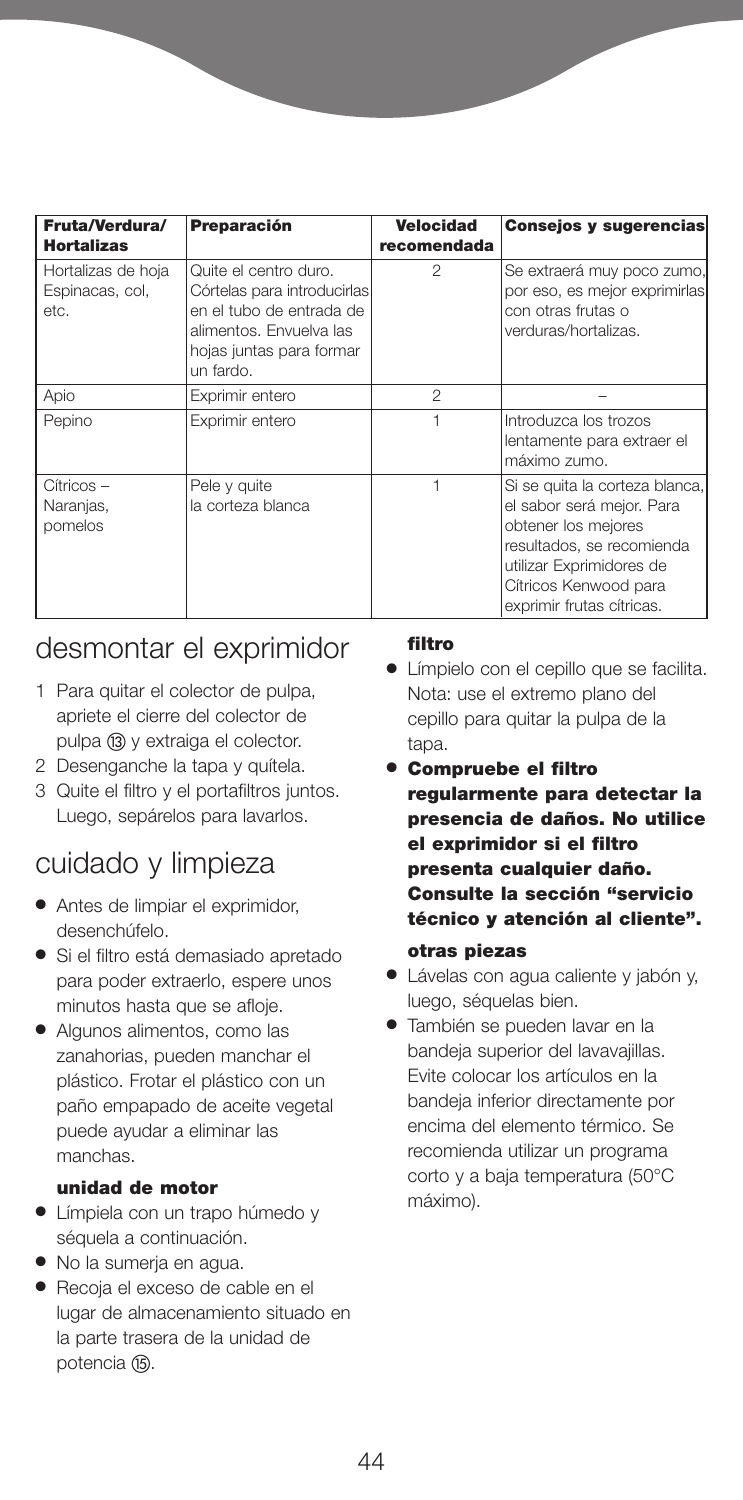# servicio técnico y atención al cliente

- **●** Si el cable está dañado, por razones de seguridad, debe ser sustituido por KENWOOD o por un técnico autorizado por KENWOOD.
- **● Si tiene problemas con el funcionamiento del exprimidor, antes de llamar para solicitar ayuda, consulte la guía de solución de problemas.**

Si necesita ayuda sobre:

- **●** el uso del aparato o
- **●** el servicio técnico o reparaciones Póngase en contacto con el establecimiento en el que compró el aparato.
- **●** Diseñado y creado por Kenwood en el Reino Unido.
- **●** Fabricado en China.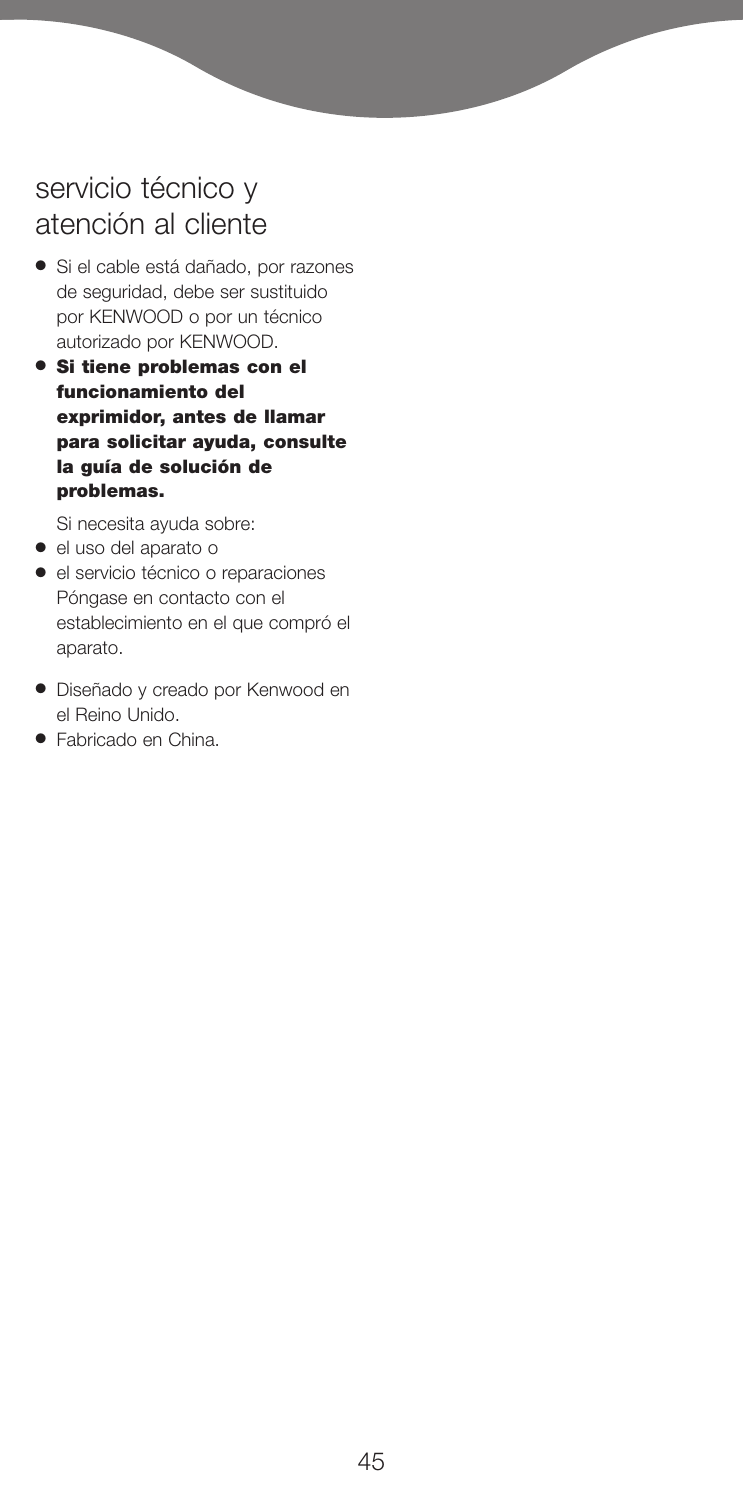# guía de solución de problemas

| <b>Problema</b>                                                                  | Causa y solución                                                                                                                                                                                                                                                                                                                                                                                            |
|----------------------------------------------------------------------------------|-------------------------------------------------------------------------------------------------------------------------------------------------------------------------------------------------------------------------------------------------------------------------------------------------------------------------------------------------------------------------------------------------------------|
| El exprimidor no funciona                                                        | • El exprimidor no está enchufado.<br>El exprimidor no está montado<br>correctamente. Compruebe que:<br>o los pasadores de la tapa estén<br>correctamente ajustados en su posición.<br>o el colector de pulpa esté en su posición<br>y correctamente enganchado.                                                                                                                                            |
| El motor parece que va más<br>lento o se para durante el uso                     | $\bullet$ Consulte la tabla de usos<br>recomendados para comprobar que esté<br>utilizando la velocidad correcta.<br>• Si procesa alimentos duros o fibrosos,<br>compruebe que el colector de pulpa no<br>esté lleno y que no haya una acumulación<br>de pulpa en el filtro o alrededor de él.<br>Apague y desconecte el exprimidor, luego<br>vacíe el colector de pulpa y limpie el<br>filtro/portafiltros. |
| La pulpa está demasiado<br>mojada y se extrae poco zumo                          | Trate de extraer el zumo más lentamente y<br>procese cantidades pequeñas cada vez.<br>· Limpie el filtro si está procesando<br>alimentos muy fibrosos.<br>Consulte la tabla de usos recomendados<br>para comprobar que esté utilizando la<br>velocidad correcta.                                                                                                                                            |
| El zumo está goteando entre la<br>tapa y el colector de pulpa.                   | • Se está usando una velocidad incorrecta.<br>Consulte la tabla de usos recomendados.<br>• Los alimentos se empujan por el tubo de<br>entrada de alimentos demasiado deprisa.<br>Introduzca los alimentos más despacio.<br>• Compruebe que el colector de pulpa esté<br>correctamente enganchado.                                                                                                           |
| El pico vertedor antigoteo<br>está goteando                                      | · Asegúrese de que la mayor parte del zumo<br>haya salido por el pico vertedor antes de<br>girarlo hacia la posición antigoteo.                                                                                                                                                                                                                                                                             |
| La pulpa cae sobre la superficie<br>de trabajo al quitar el colector<br>de pulpa | Quite el colector más lentamente y<br>asegúrese de que lo desliza en la<br>parte inferior de la tapa para recoger la<br>pulpa y ponerla en el colector.<br>• Limpie el colector de pulpa regularmente<br>para evitar que se acumule demasiada<br>pulpa en la tapa y el tubo del bol.                                                                                                                        |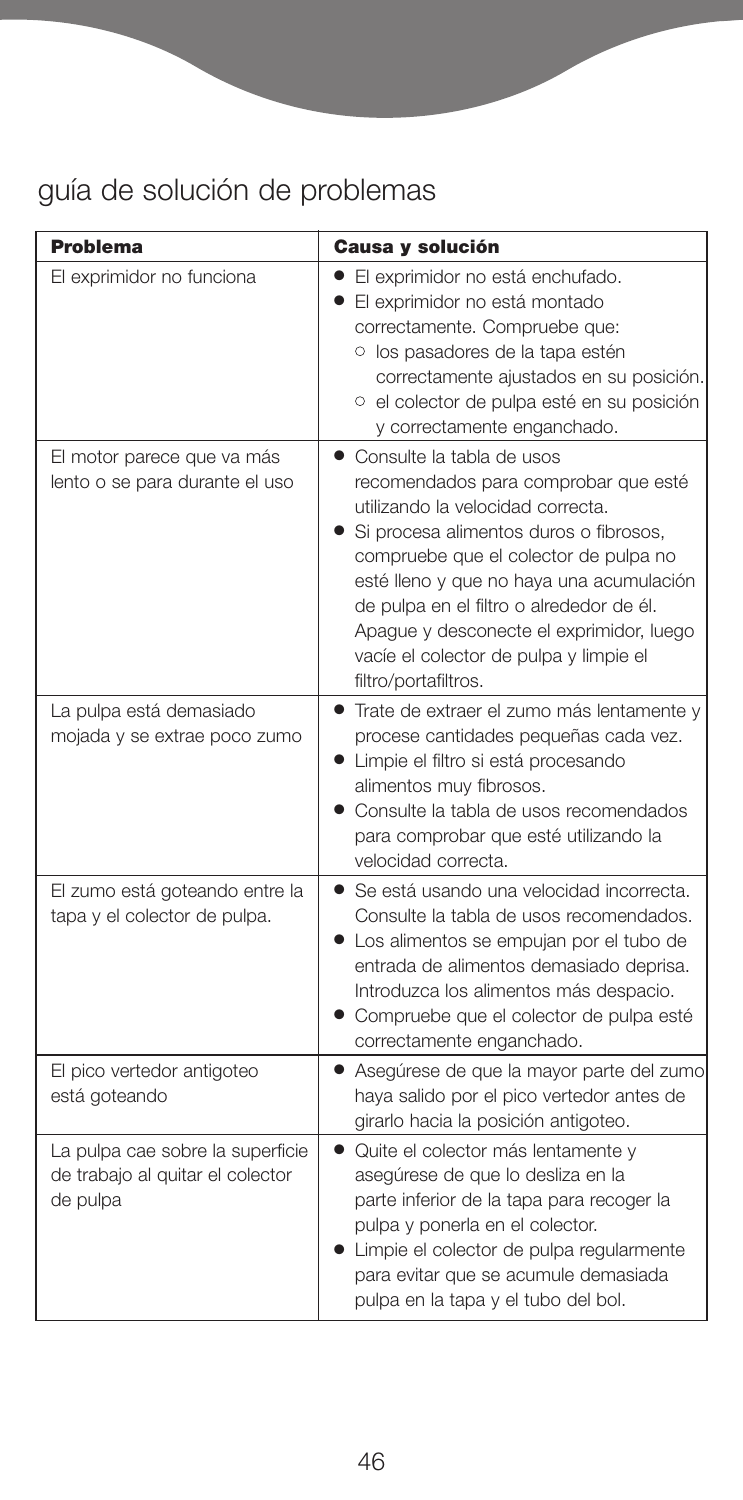

### **ADVERTENCIAS PARA LA ELIMINACIÓN CORRECTA DEL PRODUCTO SEGÚN ESTABLECE LA DIRECTIVA EUROPEA 2002/96/CE.**

Al final de su vida útil, el producto no debe eliminarse junto a los desechos urbanos.

Puede entregarse a centros específicos de recogida diferenciada dispuestos por las administraciones municipales, o a distribuidores que faciliten este servicio. Eliminar por separado un electrodoméstico significa evitar posibles consecuencias negativas para el medio ambiente y la salud derivadas de una eliminación inadecuada, y permite reciclar los materiales que lo componen, obteniendo así un ahorro importante de energía y recursos. Para subrayar la obligación de eliminar por separado los electrodomésticos, en el producto aparece un contenedor de basura móvil tachado.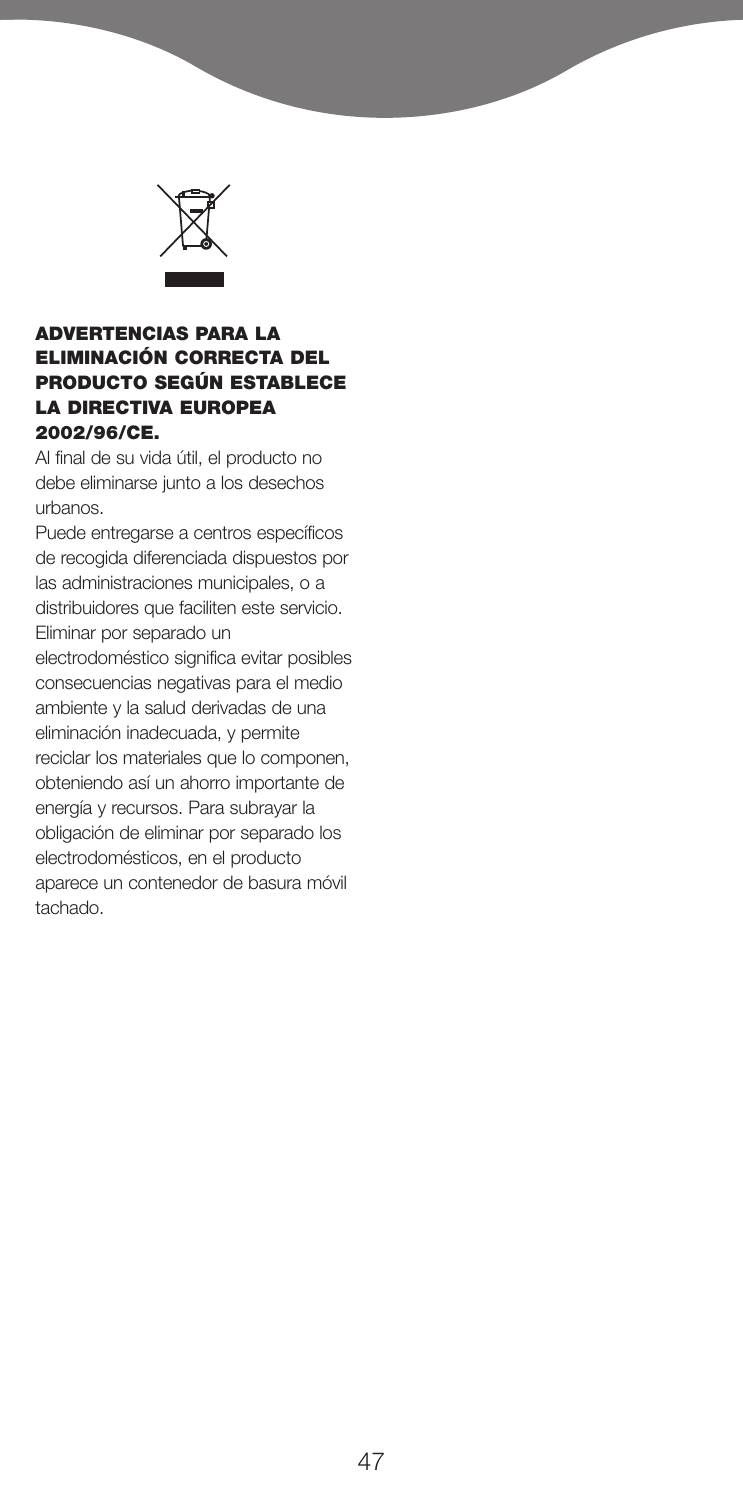

#### **Inden brugsanvisningen læses, foldes forsiden med illustrationerne ud**

### **før Kenwood-apparatet tages i brug**

- **●** Læs denne brugervejledning nøje og opbevar den i tilfælde af, at du får brug for at slå noget op i den.
- **●** Fjern al emballage og mærkater.

### sikkerhed

- **●** Saftpresseren må **ikke** anvendes hvis filtret er beskadiget.
- **●** Knivene i bunden af filtret er meget skarpe. Pas på når du håndterer og renser filtret.
- **●** Du må aldrig nedsænke motorblokken, ledningen eller stikket i vand, da du kan få elektrisk stød.
- **●** Sluk og tag stikket ud:
	- **●** før du sætter dele i eller fjerner dem
	- **●** før rengøring
	- **●** efter brug.
- **●** Du må aldrig bruge en beskadiget saftpresser. Få den efterset eller repareret: se 'Service og kundepleje'.
- **●** Brug kun den medfølgende nedstopper. Du må aldrig stikke fingrene i tilførselsrøret. Tag stikket ud og adskil saftpresseren, før du fjerner tilstopning i tilførselsrøret.
- **●** Før du fjerner låget, skal du slukke og vente til filtret standser.
- **●** Lad aldrig ledningen berøre varme flader eller hænge ned, hvor et barn kan gribe om den.
- **●** Du må ikke berøre dele i bevægelse.
- **●** Lad aldrig saftpresseren være uden opsyn, når den er i brug.
- **●** Dette apparat er ikke beregnet til brug af personer (inklusiv børn) med reducerede fysiske, sansemæssige eller mentale evner, eller mangel på erfaring og kendskab, undtagen hvis de er blevet vejledt eller givet instrukser i brugen af apparatet af en person, der er ansvarlig for deres sikkerhed.
- **●** Børn bør overvåges for at sikre, at de ikke leger med apparatet.

**●** Anvend kun apparatet til husholdningsbrug. Kenwood påtager sig intet erstatningsansvar, hvis apparatet ikke anvendes korrekt eller disse instruktioner ikke følges.

#### **før stikket sættes i**

- **●** Sørg for at netspændingen er den samme som vist på undersiden af saftpresseren.
- **●** Denne anordning er i overensstemmelse med EU-direktivet 2004/108/EF om elektromagnetisk forligelighed og EU-regulativ nr.1935/2004 fra 27/10/2004 om materialer, der er beregnet til at komme i kontakt med fødevarer.

#### **før saftpresseren bruges første gang**

- 1 Fiern al emballage.
- 2 Vask delene: se 'rengøring'.

# forklaring

- nedstopper
- ekstra langt tilførselsrør
- (3) låg
- 4 filter
- (5) filterholder
- drypfri tud
- sikkerhedslåse
- låg med skumudskiller
- saftkande
- motorblok
- tænd/sluk hastighedskontrol
- (12) restsamler
- (13) restsamlerhage
- (4) filterbørste
- (i5) ledningsopbevaring

## sådan bruges saftpresseren

samling og brug

- 1 Sæt filterholderen (5) i.
- 2 Sæt filteret (4) i filterholderen.
- 3 Sæt låget på. Lås låget ved at sætte den øverste del af clipsene **O** fast på låget. Spænd så den nederste del af clipsene **2** på plads.
- 4 Skub restsamleren på plads.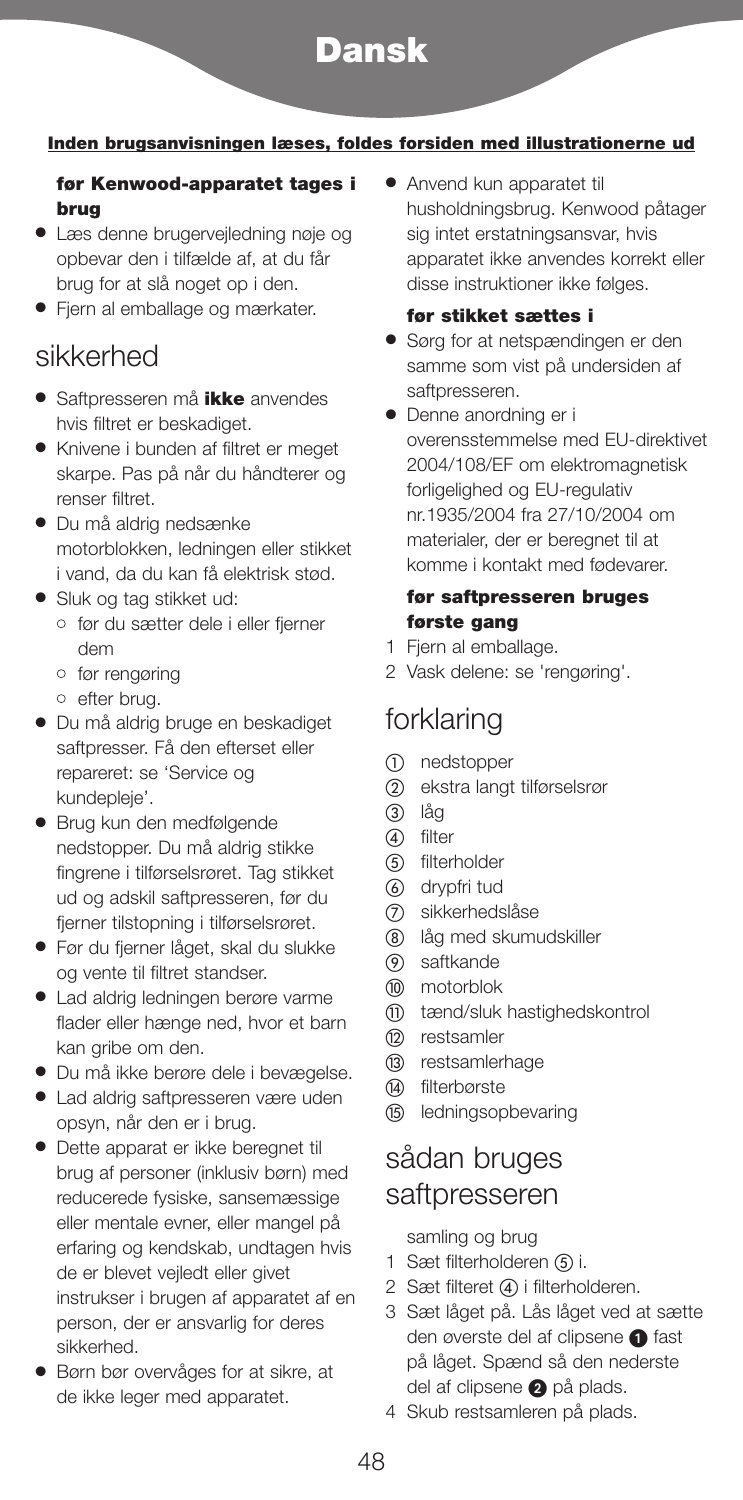- **● Saftpresseren virker ikke, hvis restsamleren eller låget ikke er sat korrekt på.**
- 5 Sæt den drypfri tud ⑥ på filterholderen, og drej hen på saftpresserindstillingen **o**verst.

 $a \triangleq$  = saftpresserindstilling

- b  $\mathcal{L}$  = drypfri indstilling.
- 6 Sæt saftkanden under tuden. Skumudskilleren i kanden sikrer, at der ikke kommer skum i saften.
- 7 Brug oversigten over anbefalet brug som en vejledning i at presse forskellige frugter og grønsager.
- 8 Tænd (ii) saftpresseren, og skub frugten/grønsagerne ned med nedstopperen – sørg for at fordybningen på nedstopperen er rettet ind med hakket på indersiden af tilførselsrøret.
- 9 Når de sidste frugt-/grønsagsstykker er lagt i, skal saftpresseren fortsat køre for at sikre, at al saften kommer ud af filtret/filterholderen. Hvor lang tid dette tager, vil afhænge af frugttypen, og hvor tyk den pressede saft er.
- 10Sluk og vent til filteret er standset, og der blot drypper nogle få dråber saft ud. Drej derpå tuden, så den drypfri indstilling **f** er øverst, før du fierner kanden.
- **●** Når der udpresses saft fra hårde frugter/grønsager, anbefaler vi ikke at presse mere end 2 kg i højst 2 minutter i alt. Visse meget hårde frugter/grønsager kan få saftpresseren til at køre langsommere eller standse. Hvis dette sker, skal du slukke presseren og fjerne resterne fra filteret.
- **●** Sluk presseren, og fjern frugt- /grønsagsresterne regelmæssigt under brug. **Tag altid stikket ud efter brug.**

#### **bemærk:**

- **●** Vitaminer forsvinder drik saften straks efter presning for at få så mange af vitaminerne som muligt.
- **●** Når det er nødvendigt at gemme saften et par timer, skal den stilles i køleskabet. Saften holder bedre, hvis du hælder et par dråber citronsaft i.
- **●** Du bør ikke drikke mere end tre 230 ml glas saft om dagen, med mindre du er vant til det.
- **●** Fortynd saft til børn med lige dele vand.
- **●** Saft fra mørkegrønne (broccoli, spinat o.l.) eller mørkerøde (rødbede, rødkål o.l.) grønsager er meget stærk, så den skal altid fortyndes.
- **●** Frugtsaft indeholder store mængder fruktose (frugtsukker), så diabetikere eller personer med lavt blodsukker bør undgå at drikke for meget frugtsaft.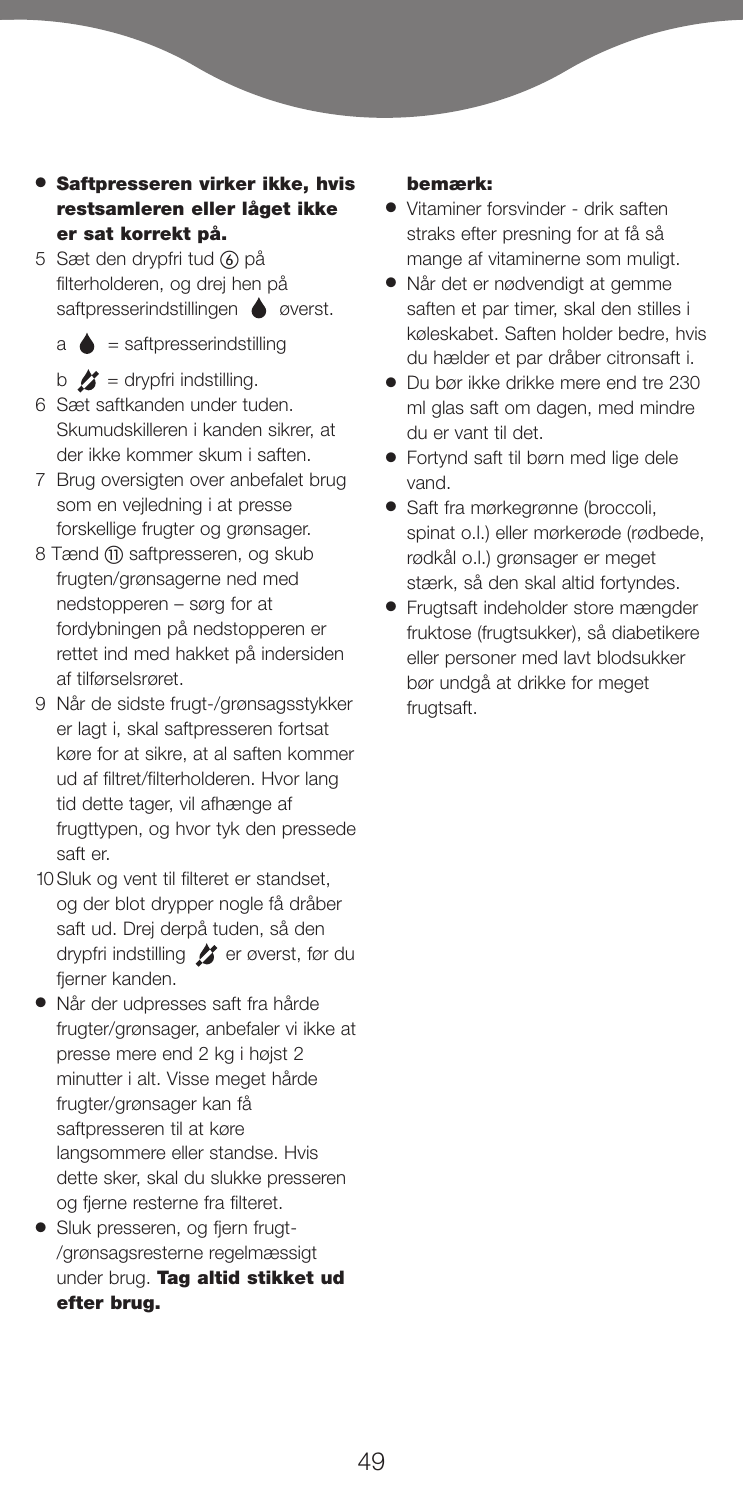# oversigt over anbefalet brug

- **● Vask alle frugter og grønsager grundigt før du presser dem.**
- **● Brug hastighed 2 til hårdere frugter/grønsager.**
- **● Brug hastighed 1 til blødere frugter/grønsager.**
- **● Få mest mulig saft ved at lægge små mængder i tilførselsrøret ad gangen og skub dem langsomt ned.**
- **● Der kommer mere saft fra bananer, mangoer og bløde bær, hvis der bruges en blender.**

| Frugt/grønsag                                             | <b>Forberedelse</b>                                                                                                                                       | <b>Anbefalet</b><br>hastighed | Vink og tips                                                                                                                     |  |
|-----------------------------------------------------------|-----------------------------------------------------------------------------------------------------------------------------------------------------------|-------------------------------|----------------------------------------------------------------------------------------------------------------------------------|--|
| Æbler og pærer                                            | Presses hele                                                                                                                                              | 2                             | Hårde frugter giver mere                                                                                                         |  |
| Rodgrønsager -<br>Gulerødder                              | Presses hele                                                                                                                                              | $\mathfrak{p}$                | saft, hvis de har<br>rumtemperatur, når de<br>presses.                                                                           |  |
| Ananas                                                    | Tag 1 stor ananas og<br>fjern blade og stilk ved at<br>skære toppen og bunden<br>af. Skær ananassen (med<br>skræl og kerne) i kvarte<br>stykker på langs. | $\overline{2}$                | Kør saftpresseren i ca. 20<br>sekunder. Rens filtret<br>mellem hver stor ananas for<br>at undgå at filtret bliver<br>tilstoppet. |  |
| Druer                                                     | Fjern stilke                                                                                                                                              | 1                             | Pres små håndfulde ad<br>gangen for at få mest mulig<br>saft.                                                                    |  |
| Tomater                                                   | Presses hele                                                                                                                                              | $\mathbf{1}$                  | Saften vil være klumpet og<br>tykkere end anden saft.                                                                            |  |
| Frugter med<br>sten - Ferskner,<br>nektariner.<br>blommer | Skær dem i halve og<br>fjern stenen                                                                                                                       | 1                             |                                                                                                                                  |  |
| Mangoer                                                   | Fjern skræl og sten                                                                                                                                       | 1                             | Saften vil være meget tyk,<br>så den vil flyde bedre, hvis<br>du kombinerer disse frugter<br>med andre frugter.                  |  |
| Meloner                                                   | Fjern skrællen                                                                                                                                            | 1                             | Få mest mulig saft ved at<br>skubbe dem langsomt ned.                                                                            |  |
| Kiwi Frugter                                              | Presses hele                                                                                                                                              | 1                             |                                                                                                                                  |  |
| Jordbær                                                   | Fiern bladene<br>Presses hele                                                                                                                             | $\mathbf{1}$                  | Læg små håndfulde i ad                                                                                                           |  |
| Bløde bær -<br>hindbær.<br>brombær o.l.                   | Presses hele                                                                                                                                              | 1                             | gangen, og pres dem<br>sammen med andre frugter<br>for at få mest saft ud af                                                     |  |
| Hårdere bær -<br>Blåbær.<br>tranebær o.l.                 | Presses hele                                                                                                                                              | 1                             | dem                                                                                                                              |  |
| Rødbeder (rå)                                             | Fjern blade og skræl                                                                                                                                      | $\overline{2}$                | Den bedste smag opnås,<br>hvis de skrælles og bladene<br>fjernes.                                                                |  |
| Bladgrønsager<br>Spinat, kål<br>OSV.                      | Fjern evt. hård kerne.<br>Skær dem op så de<br>passer i tilførselsrøret.<br>Snor bladene sammen<br>til et bundt.                                          | $\overline{2}$                | Saften vil blive presset<br>meget langsomt ud, så det<br>er bedst at blande dem<br>med frugter eller andre<br>grønsager.         |  |
| Selleri                                                   | Presses hele                                                                                                                                              | $\overline{2}$                |                                                                                                                                  |  |
| Agurk                                                     | Presses hele                                                                                                                                              | 1                             | Få mest mulig saft ved at<br>skubbe dem langsomt ned.                                                                            |  |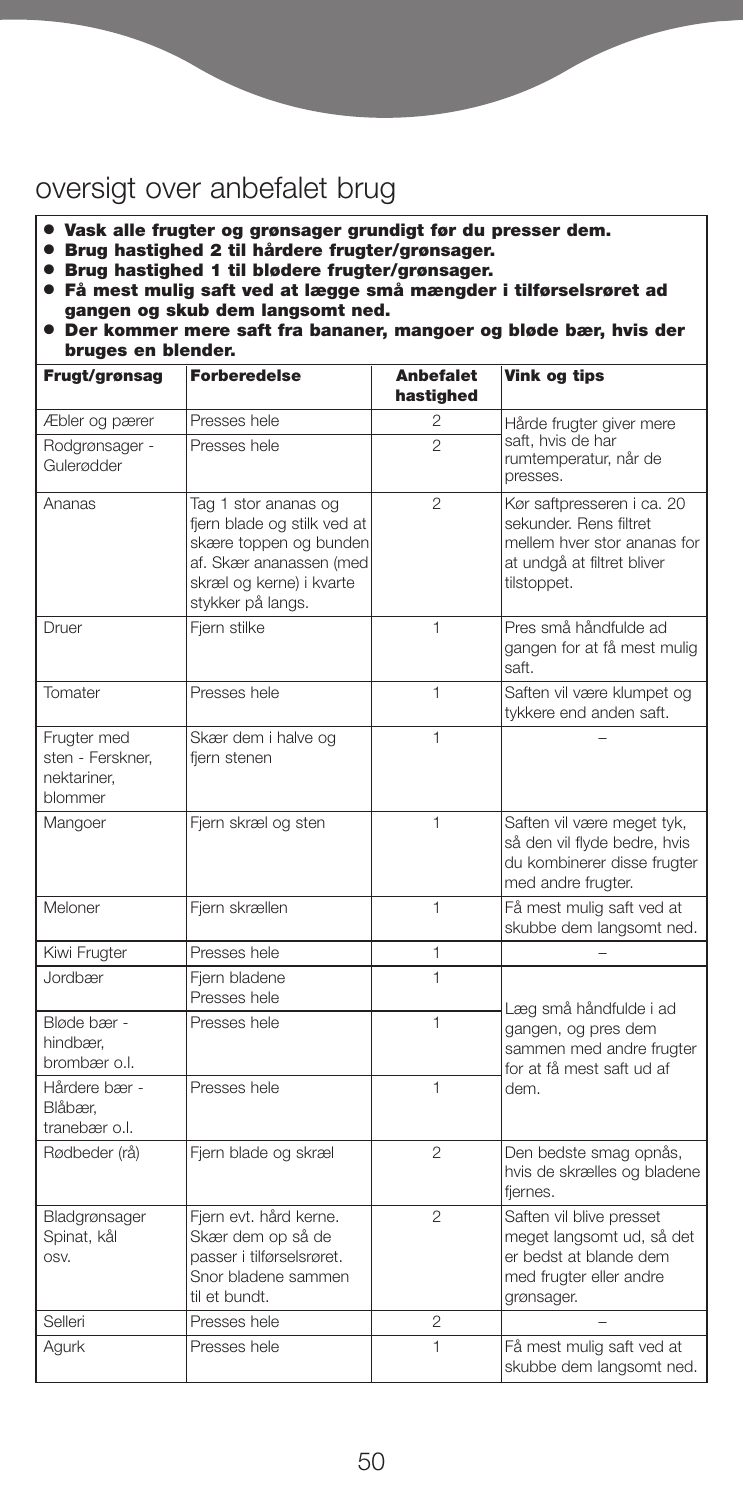| Frugt/grønsag                               | <b>Forberedelse</b>      | <b>Anbefalet</b><br>hastighed | Vink og tips                                                                                                             |
|---------------------------------------------|--------------------------|-------------------------------|--------------------------------------------------------------------------------------------------------------------------|
| Citrusfrugt-<br>Appelsiner,<br>grapefrugter | Skræl og fjern det hvide |                               | Hvis du fjerner det hvide, får<br>saften en bedre smag.<br>Det bedste resultat opnås<br>med en Kenwood<br>citruspresser. |

# sådan skilles saftpresseren ad

- 1 Fjern restsamleren ved at trykke på restsamlerhagen (3) og trække samleren ud.
- 2 Lås låget op og løft det af.
- 3 Fjern filtret og filterholderen samtidig. Skil dem ad, så de kan rengøres.

# pleje og rengøring

- **●** Tag saftpresserens stik ud før rengøring.
- **●** Hvis filtret sidder så stramt, at det ikke kan tages ud, skal du vente et par minutter, indtil det løsner sig.
- **●** Visse frugter eller grønsager som f.eks. gulerødder misfarver plastic. Misfarvninger kan fjernes ved at gnide dem med en klud dyppet i vegetabilsk olie.

#### **motorblok**

- **●** Aftør motorblokken med en fugtig klud og tør efter.
- **●** Motorblokken må ikke nedsænkes i vand.
- **●** Opbevar overskydende ledning I opbevaringsområdet på bagsiden af motorenheden (B).

#### **filter**

- **●** Rengør filtret med den medfølgende børste. Bemærk: Brug den flade ende af børsten til at fjerne rester fra låget.
- **● Kontrollér filtret regelmæssigt for tegn på beskadigelse. Filtret må ikke bruges, hvis det er beskadiget. Se "service og kundepleje"**

### **andre dele**

- **●** Vaskes i varmt sæbevand og eftertørres.
- **●** Delene kan også lægges i opvaskemaskine på den øverste hylde. Undlad at lægge delene på nederste hylde direkte over varmelegemet. Det anbefales at bruge et kort program med lav temperatur (maks. 50 °C).

# service og kundepleje

- **●** Hvis ledningen er beskadiget, skal den af sikkerhedsgrunde udskiftes af KENWOOD eller en autoriseret KENWOOD-reparatør.
- **● Hvis du har problemer med brug af saftpresseren, bedes du læse fejlfindingsvejledningen, før du ringer til os om hjælp.**

Hvis du har brug for hjælp med:

- **●** at bruge apparatet eller
- **●** servicering eller reparation skal du henvende dig i den forretning, hvor maskinen er købt.
- **●** Designet og udviklet af Kenwood i Storbritannien.
- **●** Fremstillet i Kina.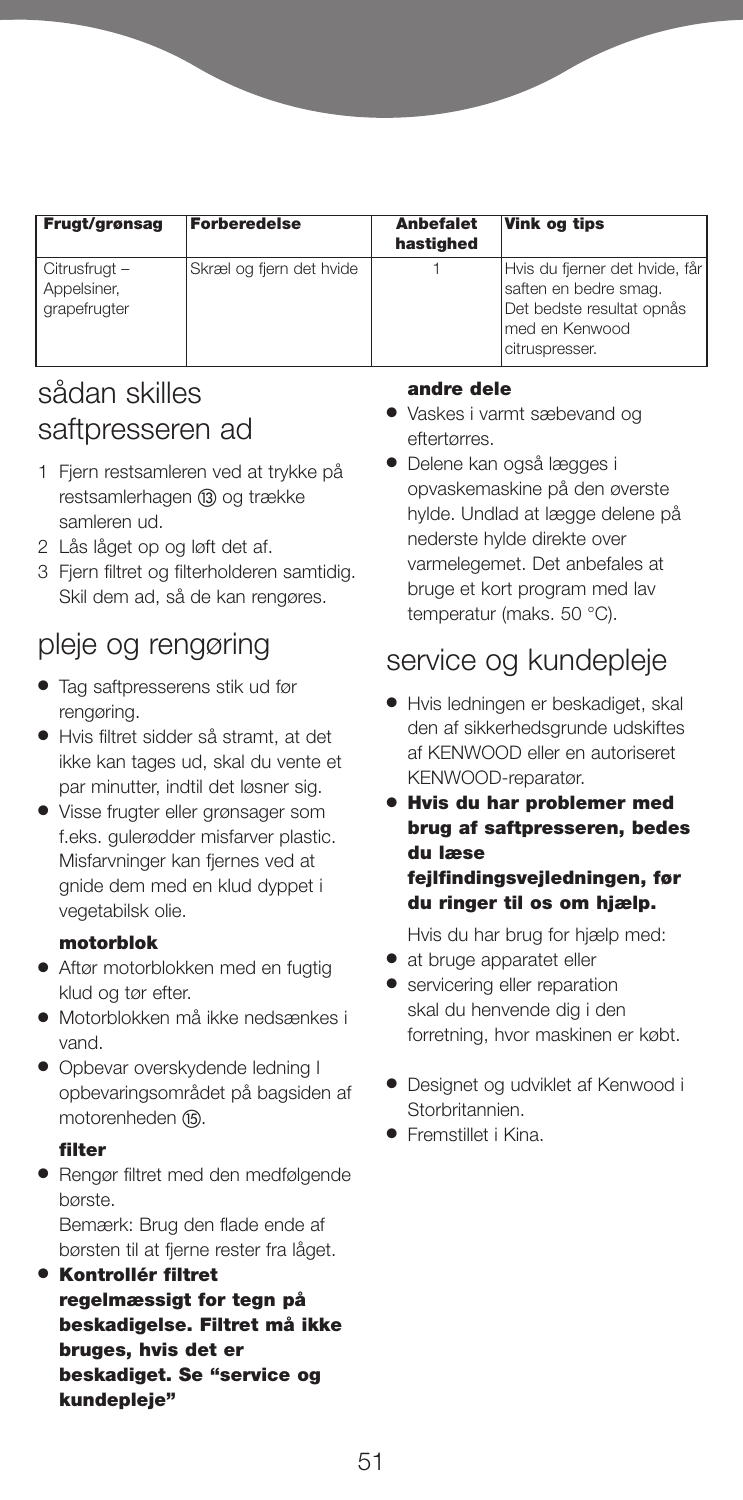# fejlfinding

| Problem                                                            | Årsag og løsning                                                                                                                                                                                                                                                                                                                                                                                  |
|--------------------------------------------------------------------|---------------------------------------------------------------------------------------------------------------------------------------------------------------------------------------------------------------------------------------------------------------------------------------------------------------------------------------------------------------------------------------------------|
| Saftpresseren virker ikke                                          | • Presserens stik er ikke sat i.<br>• Saftpresseren er ikke samlet korrekt.<br>Kontrollér, at:<br>O Låget er låst på plads.<br>O Restsamleren er på plads og låst<br>korrekt.                                                                                                                                                                                                                     |
| Motoren kører langsommere<br>eller standser under brug             | Se oversigten over anbefalet brug for at<br>$\bullet$<br>kontrollere, at den korrekte hastighed<br>bruges.<br>· Hvis der presses hårde eller fibrøse<br>frugter/grønsager, skal du se efter, at<br>restsamleren ikke er fuld, og at der ikke har<br>samlet sig rester på eller omkring filtret.<br>Sluk presseren og tag stikket ud. Tøm<br>derpå restsamleren, og rengør<br>filter/filterholder. |
| Frugt-/grønsagsresterne er for<br>våde, og der er meget lidt saft  | · Brug en langsommere hastighed, og læg<br>mindre mængder i ad gangen.<br>• Rengør filtret, hvis der presses<br>frugt/grønsager med stærke fibre.<br>Se oversigten over anbefalet brug for at<br>kontrollere, at den korrekte hastighed<br>bruges.                                                                                                                                                |
| Saften lækker mellem låget<br>og restsamleren                      | • Den forkerte hastighed blev brugt. Se<br>oversigten over anbefalet brug.<br>• Frugt/grønsager blev skubbet for hurtigt<br>ned. Skub langsommere.<br>• Kontrollér at restsamleren er låst korrekt.                                                                                                                                                                                               |
| Den drypfri tud drypper                                            | • Sørg for at det meste af saften er kommet<br>igennem tuden, før du drejer hen på den<br>drypfri indstilling.                                                                                                                                                                                                                                                                                    |
| Rester falder ned på<br>køkkenbordet, når restsamleren<br>fjernes. | • Fjern restsamleren langsomt og sørg for<br>at føre den langs undersiden af låget, så<br>resterne skubbes ned i samleren.<br>Rens restsamleren regelmæssigt for at<br>forhindre at der samler sig store mængder<br>rester på låget osv.                                                                                                                                                          |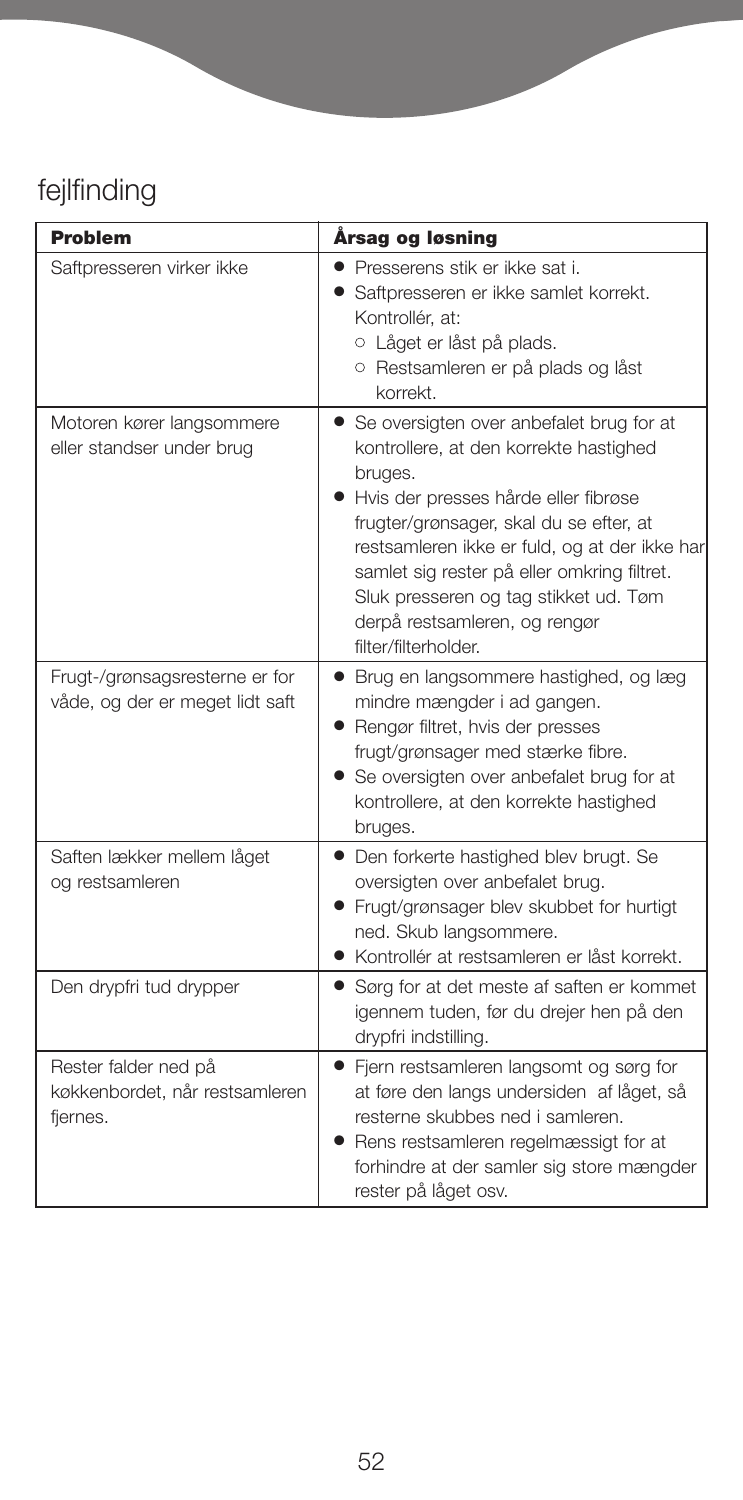

#### **VIGTIG INFORMATION ANGÅENDE BORTSKAFFELSE AF PRODUKTET I OVERENSSTEMMELSE MED EU DIREKTIV 2002/96/EF.**

Ved afslutningen af dets produktive liv må produktet ikke bortskaffes som almindeligt affald. Det bør afleveres på et specialiseret lokalt genbrugscenter eller til en forhandler, der yder denne service. At bortskaffe et elektrisk husholdningsapparat separat gør det muligt at undgå eventuelle negative konsekvenser for miljø og helbred på grund af uhensigtsmæssig bortskaffelse, og det giver mulighed for at genbruge de materialer det består af, og dermed opnå en betydelig energi- og ressourcebesparelse. Som en påmindelse om nødvendigheden af at bortskaffe elektriske husholdningsapparater separat, er produktet mærket med en mobil affaldsbeholder med et kryds.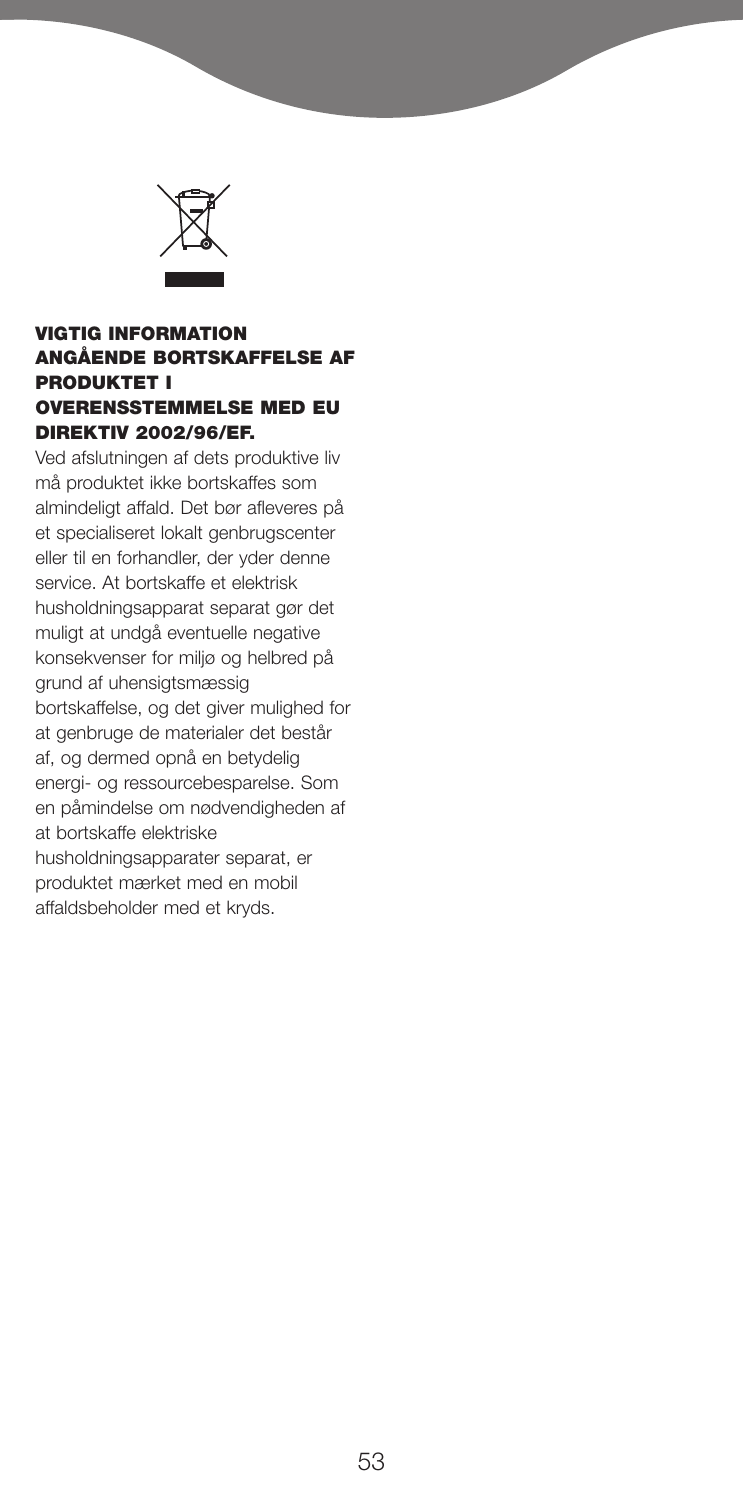# **Svenska**

# **Vik ut främre omslaget innan du börjar läsa, så att du kan följa med på bilderna.**

### **innan du använder din Kenwood-apparat**

- **●** Läs bruksanvisningen noggrant och spara den för framtida bruk.
- **●** Avlägsna allt emballage och alla etiketter.

# säkerhet

- **● Använd inte** råsaftcentrifugen om filtret är skadat.
- **●** Knivbladen på filtrets bas är mycket vassa. Var försiktig när du hanterar och rengör filtret.
- **●** Doppa aldrig drivenheten, sladden eller stickkontakten i vatten – du kan få en elstöt.
- **●** Stäng av apparaten och dra ut stickkontakten:
	- **●** innan du monterar eller demonterar delar
	- **●** före rengöring
	- **●** efter användning.
- **●** Använd inte råsaftcentrifugen om den är skadad. Lämna den för kontroll eller reparation. Se "service och kundtjänst".
- **●** Använd enbart den medföljande stöten. Stick aldrig in fingrarna i matarröret. Dra alltid ut stickkontakten och demontera råsaftcentrifugen innan du rengör matarröret.
- **●** Innan du tar bort locket stänger du av strömmen och väntar tills filtret stannat.
- **●** Låt aldrig sladden röra vid varma ytor eller hänga ned så att ett barn kan få tag på den.
- **●** Berör inte delar som rör sig.
- **●** Lämna aldrig råsaftcentrifugen utan uppsikt.
- **●** Den här apparaten är inte avsedd för användning av personer (inklusive barn) med begränsad fysisk eller mental förmåga eller begränsad känsel. Den är inte heller avsedd för användning av personer med bristande erfarenhet eller kunskap, om de inte övervakas eller får

instruktioner om hur apparaten ska användas av en person som ansvarar för deras säkerhet.

- **●** Barn får inte lov att leka med apparaten. Lämna dem inte ensamma med den.
- **●** Använd apparaten endast för avsett ändamål i hemmet. Kenwood tar inte på sig något ansvar om apparaten används på felaktigt sätt eller om dessa instruktioner inte följs.

### **innan du sätter i stickkontakten**

- **●** Se till att nätspänningen motsvarar den som visas på råsaftcentrifugens undersida.
- **●** Den här apparaten följer EU-direktiv 2004/108/EG om elektromagnetisk kompatibilitet och EU:s förordning nr 1935/2004 från 2004-10-27 om material som är avsedda för kontakt med livsmedel.

### **innan du använder maskinen för första gången**

- 1 Avlägsna allt emballage.
- 2 Diska delarna: se "skötsel och rengöring".

## översikt

- stöt
- extra stort matarrör
- 3) lock
- 4 filter
- (5) filterhållare
- droppfri pip
- förreglingsknäppen
- (8) lock med skumavskiliare
- kanna för juice
- (10) kraftdel
- på/av-knapp/hastighetsreglage
- (2) fruktköttuppsamlare
- fäste för fruktköttuppsamlare
- (4) filterborste
- sladdförvaring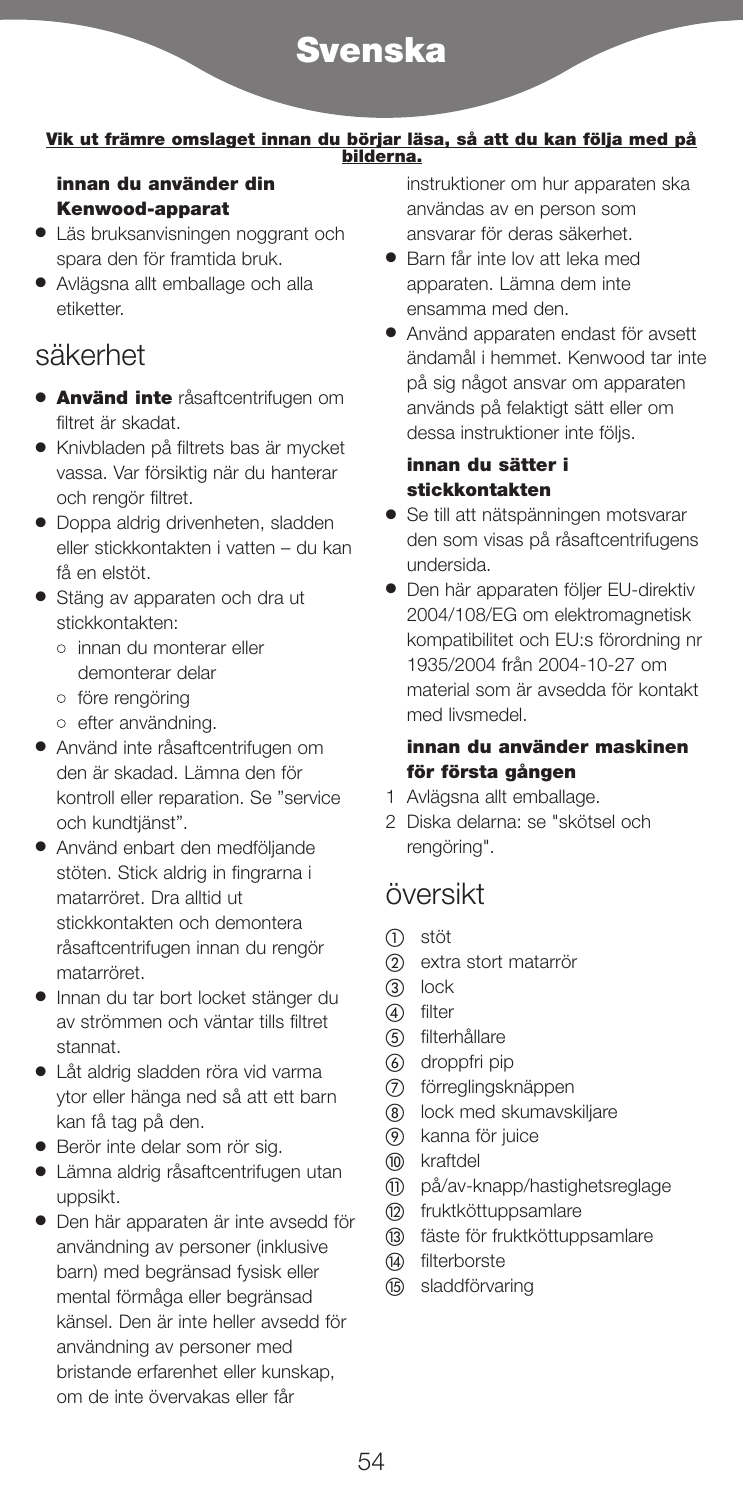# använda råsaftcentrifugen

### **montering och användning**

- 1 Montera filterhållaren (5).
- 2 Montera filtret (4) inuti filterhållaren.
- 3 Montera locket. Sätt fast locket genom att spänna fast den övre delen av fästena  $\bigcirc$  på locket. Snäpp sedan fast spännenas nedre del **2**.
- 4 Sätt fruktköttsuppsamlaren på plats.
- **● Råsaftcentrifugen fungerar inte om fruktköttsuppsamlaren eller locket inte är korrekt monterade.**
- 5 Montera den droppfria pipen ⑥ på filterhållaren och vrid till juiceläge .
	- $a \bullet =$  juiceläge
	- $b$   $\hat{B}$  = antidroppläge
- 6 Placera juicekannan under juicepipen. Skumfrånskiljaren i kannan ser till att saften blir fri från skum.
- 7 Använd diagrammet över rekommenderad användning som en guide när du ska göra juice av olika frukter och grönsaker.
- 8 Starta (ii) och matar ner bitarna med stöten. Se till att skåran i stöten passar mot uttaget på insidan av matarröret.
- 9 När du har tillsatt den sista biten ska du låta råsaftcentrifugen gå för att avlägsna juicen från filtret/filterhållaren. Hur lång tid som krävs beror på livsmedelstypen och hur tjock juicen är.
- 10Stäng av och vänta tills filtret har stannat och den sista juicen har avtagit till långsamma droppar. Vrid sedan pipen så att antidroppläget

är överst innan du tar bort kannan.

- **●** Om frukten eller grönsakerna är hårda bör du inte köra mer än 2 kg och låta maskinen gå i högst 2 minuter. Om bitarna är mycket hårda kan råsaftcentrifugen gå långsamt eller stanna upp helt. Om det händer stänger du av maskinen och tömmer filtret.
- **●** Stäng av och töm fruktköttsuppsamlaren regelbundet under användningen. **Dra ut stickkontakten efter användning.**

#### **Obs!**

- **●** Vitaminer försvinner ju snabbare du dricker juicen, desto mer vitaminer innehåller den.
- **●** Om du måste spara juicen i ett par timmar ska du ställa den i kylskåpet. Den håller bättre om du tillsätter några droppar citronjuice.
- **●** Drick inte mer än tre glas (á 230 ml) juice om dagen om du inte är van vid det.
- **●** Späd ut juice för barn med lika delar vatten.
- **●** Juice av mörkgröna (broccoli, spenat etc.) eller mörkröda (rödbeta, rödkål etc.) grönsaker är extremt stark. Den ska alltid spädas ut.
- **●** Fruktjuice innehåller en hög andel fruktos (fruktsocker), så personer med diabetes eller lågt blodsocker ska undvika att dricka för mycket.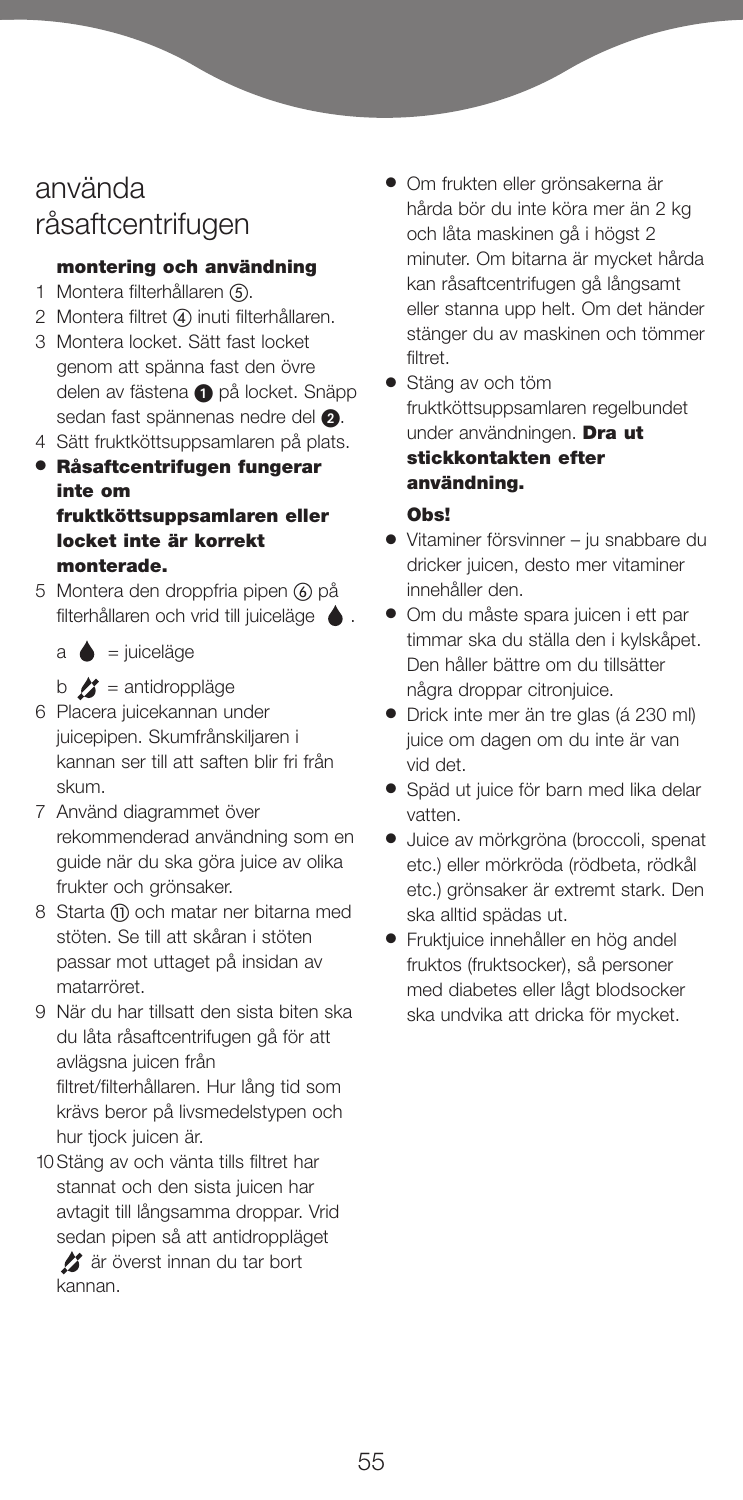# översikt över rekommenderad användning

- **● Tvätta alla frukter och grönsaker noga innan du pressar dem.**
- **● Använd hastighet 2 för hårdare livsmedel.**
- **● Använd hastighet 1 för mjukare livsmedel.**
- **● För att få ut så mycket juice som möjligt ska du bara fylla på små mängder åt gången i matarröret och trycka ned långsamt.**
- **● För bästa resultat ska frukt som banan, mango och mjuka bär bearbetas med en mixer.**

| Frukt/grönsak                                    | <b>Förberedelse</b>                                                                                                                                             | Rekommenderad<br>hastighet | Tips                                                                                                                        |
|--------------------------------------------------|-----------------------------------------------------------------------------------------------------------------------------------------------------------------|----------------------------|-----------------------------------------------------------------------------------------------------------------------------|
| Äpplen och päron                                 | Pressa hel                                                                                                                                                      | 2                          | För att få ut så mycket juice                                                                                               |
| Rotfrukter -<br>morötter                         | Pressa hel                                                                                                                                                      | $\mathfrak{D}$             | som möjligt av hårda<br>livsmedel ska de hålla<br>rumstemperatur när du<br>pressar dem.                                     |
| Ananas                                           | Ta 1 stor ananas och<br>skär bort bladen och<br>stjälken genom att<br>skära bort toppen och<br>basen. Skär den<br>oskalade ananasen i<br>fyra bitar på längden. | $\overline{2}$             | Bearbeta i cirka 20<br>sekunder. Förhindra att<br>filtret sätts igenom genom<br>att rengöra det efter varje<br>stor ananas. |
| Druvor                                           | Ta bort stjälkarna                                                                                                                                              | 1                          | Bearbeta små mängder åt<br>gången för att maximera<br>juicemängden.                                                         |
| Tomater                                          | Pressa hel                                                                                                                                                      | 1                          | Ger en tjock klumpig juice<br>snarare än en len juice.                                                                      |
| Stenfrukter-<br>Persikor, nektariner,<br>plommon | Halvera och kärna ur                                                                                                                                            | 1                          |                                                                                                                             |
| Mango                                            | Ta bort grova skal och<br>kärnor                                                                                                                                | 1                          | Juicen blir mycket tjock, så<br>för bästa konsistens bör denl<br>kombineras med andra<br>frukter.                           |
| Meloner                                          | Ta bort grova skal                                                                                                                                              | $\mathbf{1}$               | Mata in långsamt för att<br>maximera juicemängden.                                                                          |
| Kiwifrukter                                      | Pressa hel                                                                                                                                                      | 1                          |                                                                                                                             |
| Jordgubbar                                       | Ta bort bladen<br>Pressa hel                                                                                                                                    | 1                          | Bearbeta små mängder åt                                                                                                     |
| Mjuka bär - hallon,<br>björnbär etc.             | Pressa hel                                                                                                                                                      | $\mathbf{1}$               | gången tillsammans med<br>andra frukter för att                                                                             |
| Hårdare bär -<br>Blåbär.<br>tranbär etc.         | Pressa hel                                                                                                                                                      | 1                          | maximera juicemängden.                                                                                                      |
| Rödbeta (rå)                                     | Ta bort bladen och skala                                                                                                                                        | $\mathfrak{D}$             | Smaken blir bäst om du tar<br>bort stjälkarna och skalar<br>den.                                                            |
| Bladgrönsaker<br>Spenat, kål<br>etc.             | Avlägsna den hårda<br>kärnan, Skär<br>i bitar som passar röret.<br>Samla bladen i ett knippe.                                                                   | $\overline{2}$             | Ger mycket lite juice så<br>bearbeta helst tillsammans<br>med andra frukter eller<br>grönsaker.                             |
| Selleri                                          | Pressa hel                                                                                                                                                      | $\overline{2}$             |                                                                                                                             |
| Gurka                                            | Pressa hel                                                                                                                                                      | $\mathbf{1}$               | Mata in långsamt för att<br>maximera juicemängden.                                                                          |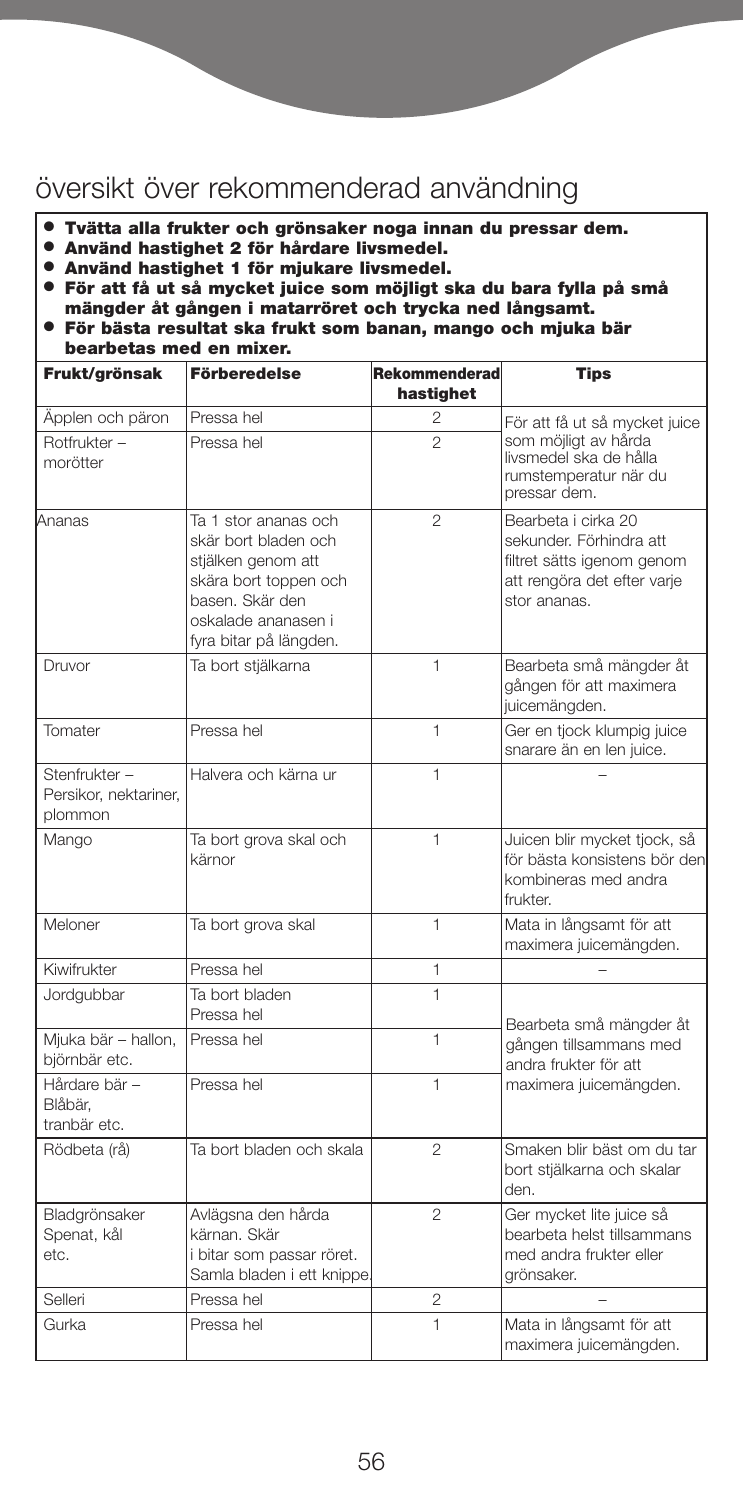| Frukt/grönsak                             | Förberedelse                    | Rekommenderad<br>hastighet | Tips                                                                                                                                                  |
|-------------------------------------------|---------------------------------|----------------------------|-------------------------------------------------------------------------------------------------------------------------------------------------------|
| Citrusfrukt -<br>Apelsiner,<br>grapefrukt | Skala och avlägsna<br>vitt skal |                            | IOm du tar bort det vita blir<br>smaken bättre.<br>lFör bästa resultat bör du<br>lanvända Kenwoods<br>citruspressar när du ska<br>pressa citrusfrukt. |

# så här demonterar du råsaftcentrfugen

- 1 Ta bort fruktköttsuppsamlaren genom att trycka på fästet för den (13) och dra ut den.
- 2 Öppna spärren för locket och lyft av det.
- 3 Ta bort filtret och filterhållaren tillsammans. Ta sedan isär dem för rengöring.

# skötsel och rengöring

- **●** Dra ut råsaftcentrifugens stickkontakt före rengöring.
- **●** Om filtret sitter för hårt för att kunna tas bort väntar du några minuter.
- **●** Vissa livsmedel, t.ex. morot, kan orsaka missfärgningar i plasten. Det kan gå att avlägsna missfärgningar genom att gnugga med en trasa doppad i vegetabilisk olja.

### **motordel**

- **●** Torka av med en fuktig trasa och torka av den.
- **●** Doppa den inte i vatten.
- **●** Linda upp sladden i förvaringsutrymmet på strömdelens baksida (15).

### **filter**

**●** Rengör med den medföljande borsten.

Obs! Använd borstens platta del för att avlägsna fruktkött från locket.

**● Kontrollera filtret regelbundet med avseende på slitage. Använd aldrig filtret om det är skadat. Läs mer i avsnittet "Service och underhåll".**

#### **övriga delar**

- **●** Diska i varmt vatten med diskmedel och torka sedan.
- **●** Alternativt kan de tåla diskmaskin och diskas då i den övre korgen. Undvik att placera delar på den nedre korgen rakt ovanför värmeelementet. Ett kort program med låg temperatur (maximalt 50°C) rekommenderas.

## service och kundtjänst

- **●** Om sladden är skadad måste den av säkerhetsskäl bytas ut av KENWOOD eller av en auktoriserad KENWOOD-reparatör.
- **● Om du har problem med att använda råsaftcentrifugen, ska du läsa igenom felsökningsguiden innan du ringer kundtjänst.**

Om du behöver hjälp med:

- **●** att använda apparaten eller
- **●** service eller reparationer Kontakta återförsäljaren där du köpte apparaten.
- **●** Konstruerad och utvecklad av Kenwood i Storbritannien.
- **●** Tillverkad i Kina.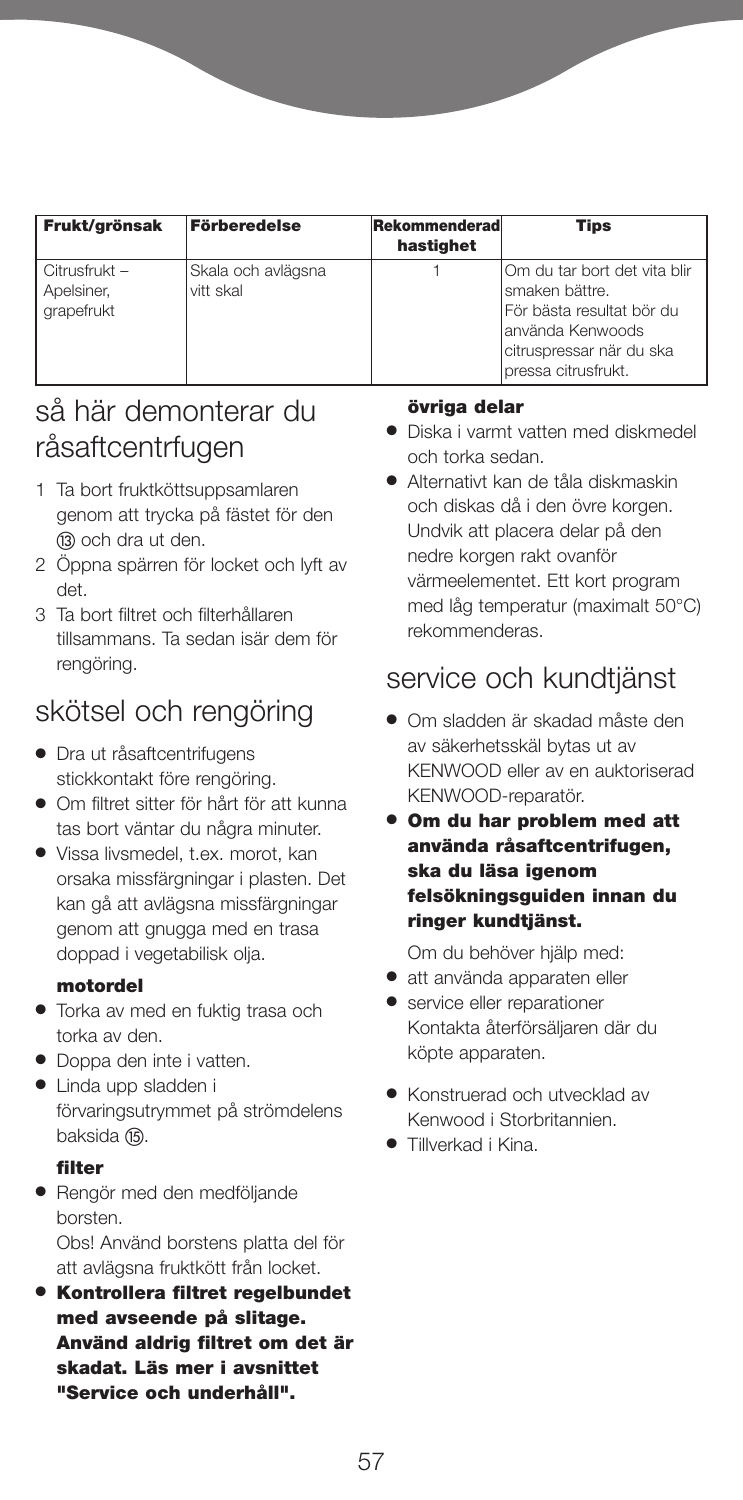# felsökningsguide

| <b>Problem</b>                                                              | <b>Orsak och lösning</b>                                                                                                                                                                                                                                                                                                                                                                                                         |
|-----------------------------------------------------------------------------|----------------------------------------------------------------------------------------------------------------------------------------------------------------------------------------------------------------------------------------------------------------------------------------------------------------------------------------------------------------------------------------------------------------------------------|
| Råsaftcentrifugen fungerar inte                                             | Stickkontakten är inte i.<br>· Råsaftcentrifugen är inte korrekt monterad.<br>Kontrollera att:<br>Lockets fästen låser fast korrekt.<br>$\circ$<br>Fruktköttsuppsamlaren sitter på plats<br>$\circ$<br>och är korrekt fastlåst.                                                                                                                                                                                                  |
| Motorn verkar gå långsamt eller<br>stannar under användning                 | Titta på diagrammet över<br>rekommenderade hastigheter och<br>kontrollera att du använder rätt hastighet.<br>Om du bearbetar hårda livsmedel eller<br>livsmedel med högt fiberinnehåll<br>kontrollerar du att fruktköttsuppsamlaren<br>inte är full och att det inte finns stora<br>mängder fruktkött på eller runt filtret.<br>Stäng av och dra ut stickkontakten. töm<br>fruktköttsuppsamlaren och rengör<br>filtret/hållaren. |
| Fruktköttet är för vått och<br>juicemängden för liten                       | • Använd en långsammare hastighet och<br>bearbeta mindre mängder åt gången.<br>• Rengör filtret om du bearbetar livsmedel<br>med högt fiberinnehåll.<br>· Titta på diagrammet över<br>rekommenderade hastigheter och<br>kontrollera att du använder rätt hastighet.                                                                                                                                                              |
| Juicen läcker mellan locket och<br>fruktköttsuppsamlaren                    | · Fel hastighet används. Läs mer i<br>översikten över rekommenderad<br>användning.<br>Livsmedlet matas ned för snabbt. Bearbeta<br>långsammare.<br>• Kontrollera att fruktköttsuppsamlaren är<br>korrekt fastlåst.                                                                                                                                                                                                               |
| Den droppfria pipen droppar                                                 | • Kontrollera att den största juicemängden<br>har lämnat pipen innan du vrider till<br>droppfritt läge.                                                                                                                                                                                                                                                                                                                          |
| Fruktkött ramlar ned på<br>arbetsytan när<br>fruktköttsuppsamlaren tas bort | · Ta bort uppsamlaren långsamt och se till<br>att du för den längs lockets undersida för<br>att skrapa av fruktkött i uppsamlaren.<br>· Rengör fruktköttsuppsamlaren regelbundet<br>för att förhindra att stora mängder fruktkött<br>samlas på locket och i skålens rör.                                                                                                                                                         |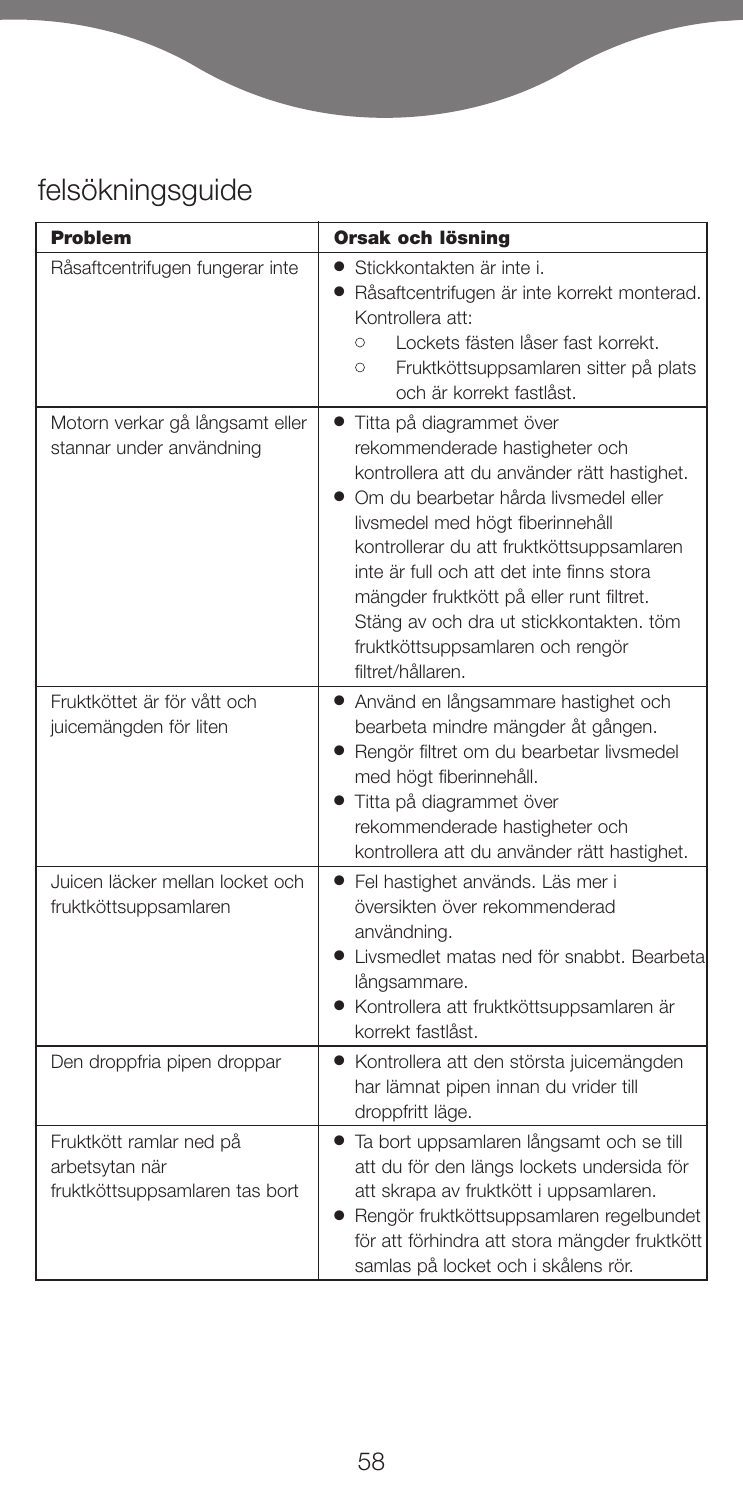

### **VIKTIG INFORMATION FÖR KORREKT BORTSKAFFNING AV PRODUKTEN I ÖVERENSSTÄMMELSE MED EU-DIREKTIV 2002/96/EG.**

När produktens livslängd är över får den inte slängas i hushållssoporna. Den kan överlämnas till lokala myndigheters avfallssorteringscentraler eller till en återförsäljare som ger denna service. När du avfallshanterar en hushållsmaskin på rätt sätt undviker du de negativa konsekvenser för miljön och hälsan som kan uppkomma vid felaktig avfallshantering. Du möjliggör även återvinning av materialen vilket innebär en betydande besparing av energi och tillgångar.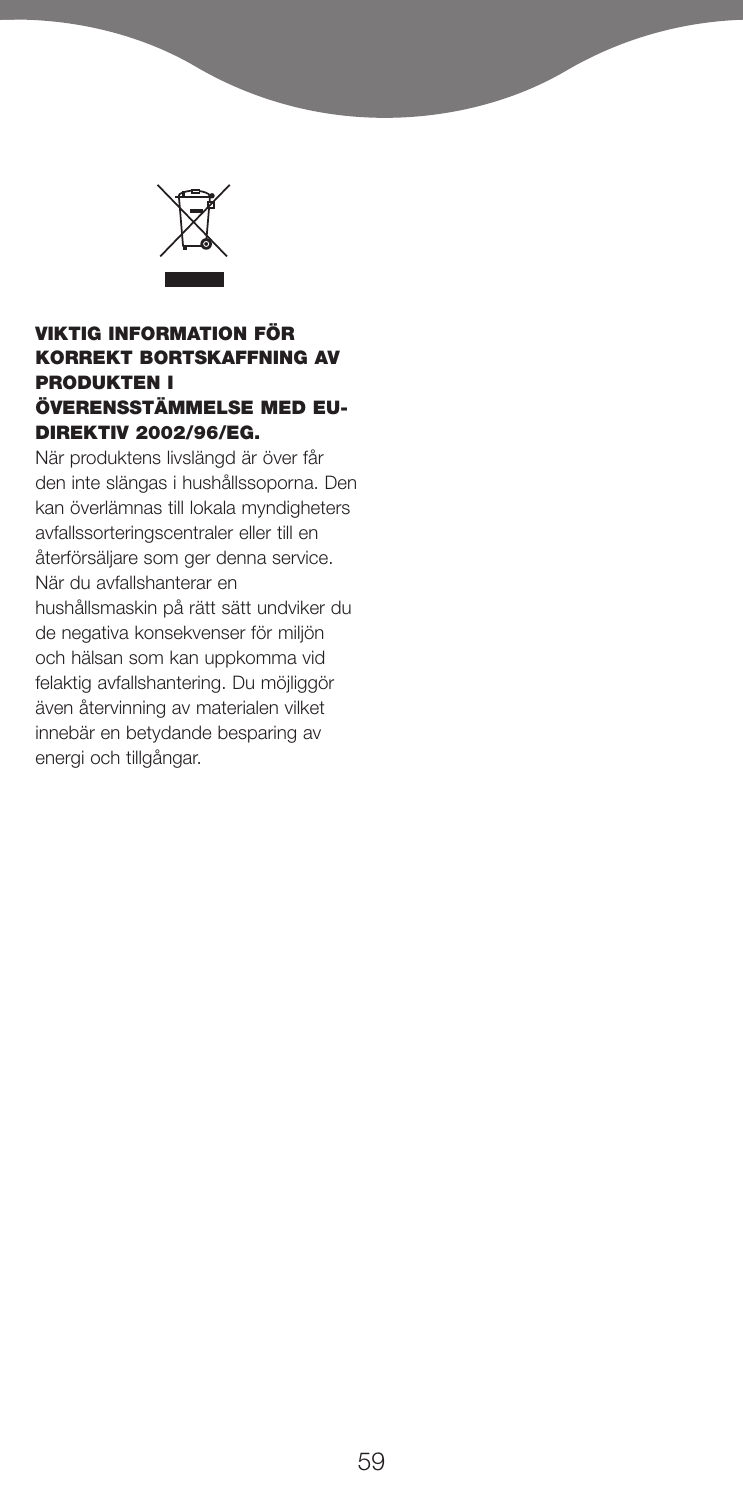# **Norsk**

### **Før du leser dette, brett ut framsiden som viser illustrasjonene**

### **før du tar Kenwood-apparatet i bruk**

- **●** Les nøye gjennom denne bruksanvisningen og ta vare på den slik at du kan slå opp i den senere.
- **●** Fjern all emballasje og eventuelle merkesedler.

### sikkerhet

- **● Du må ikke** bruke saftsentrifugen hvis filteret er skadet.
- **●** Skjærebladene på basen til filteret er veldig skarpe, så vær forsiktig når du bruker og rengjør filteret.
- **●** Aldri putt motordelen, ledningen eller kontakten i vann - du kan få elektrisk støt.
- **●** Slå av og koble fra:
	- **●** før du setter på eller fjerner deler
	- **●** før rengjøring
	- **●** etter bruk.
- **●** Aldri bruk en skadet saftpresse. Få den kontrollert eller reparert: se 'Service og kundetjeneste'.
- **●** Bruk kun stapperen som følger med. Stikk aldri fingrene i påfyllingstrakten. Trekk ut støpselet og ta saftsentrifugen fra hverandre før du fjerner det som blokkerer påfyllingstrakten.
- **●** Slå av motoren og vent til filteret har stoppet før du tar av lokket.
- **●** Ikke la ledningen berøre varme flater eller henge ned hvor barn kan få tak i den.
- **●** Ikke berør bevegelige deler.
- **●** Aldri gå fra saftsentrifugen mens den er i bruk.
- **●** Apparatet er ikke ment brukt av personer (inkludert barn) med reduserte fysiske, sensoriske eller mentale evner, eller med manglende erfaring og kunnskap, med mindre vedkommende har fått tilsyn eller opplæring i hvordan apparatet skal betjenes av en person som er ansvarlig for vedkommendes sikkerhet.
- **●** Barn må ha tilsyn for å sikre at de ikke leker med apparatet.
- **●** Bruk bare apparatet til dets tiltenkte hjemlige bruk. Kenwood frasier seg ethvert ansvar ved feilaktig bruk eller dersom apparatet ikke er brukt i henhold til denne bruksanvisningen.

### **før du setter i støpselet**

- **●** Forsikre deg om at nettspenningen stemmer overens med det som står på undersiden av saftsentrifugen.
- **●** Dette apparatet er i samsvar med EU-direktiv 2004/108/EU om elektromagnetisk kompatibilitet og EU-bestemmelse nr. 1935/2004 fra 27/10/2004 om materialer som skal brukes i kontakt med mat.

### **før du tar saftsentrifugen i bruk**

- 1 Fjern all emballasje.
- 2 Vask delene: se 'rengjøring og vedlikehold'.

### deler

- stapper
- ekstra stor påfyllingstrakt
- (3) lokk
- (4) filter
- (5) filterholder
- antidrypptut
- $(7)$ sperrelåser
- lokk med skumseparator
- kanne til ferdig saft
- motordel
- på/av-hastighetskontroll
- (12) fruktkjøttsamler
- fruktkjøttsamlerfanger
- (14) filterbørste
- plass til ledning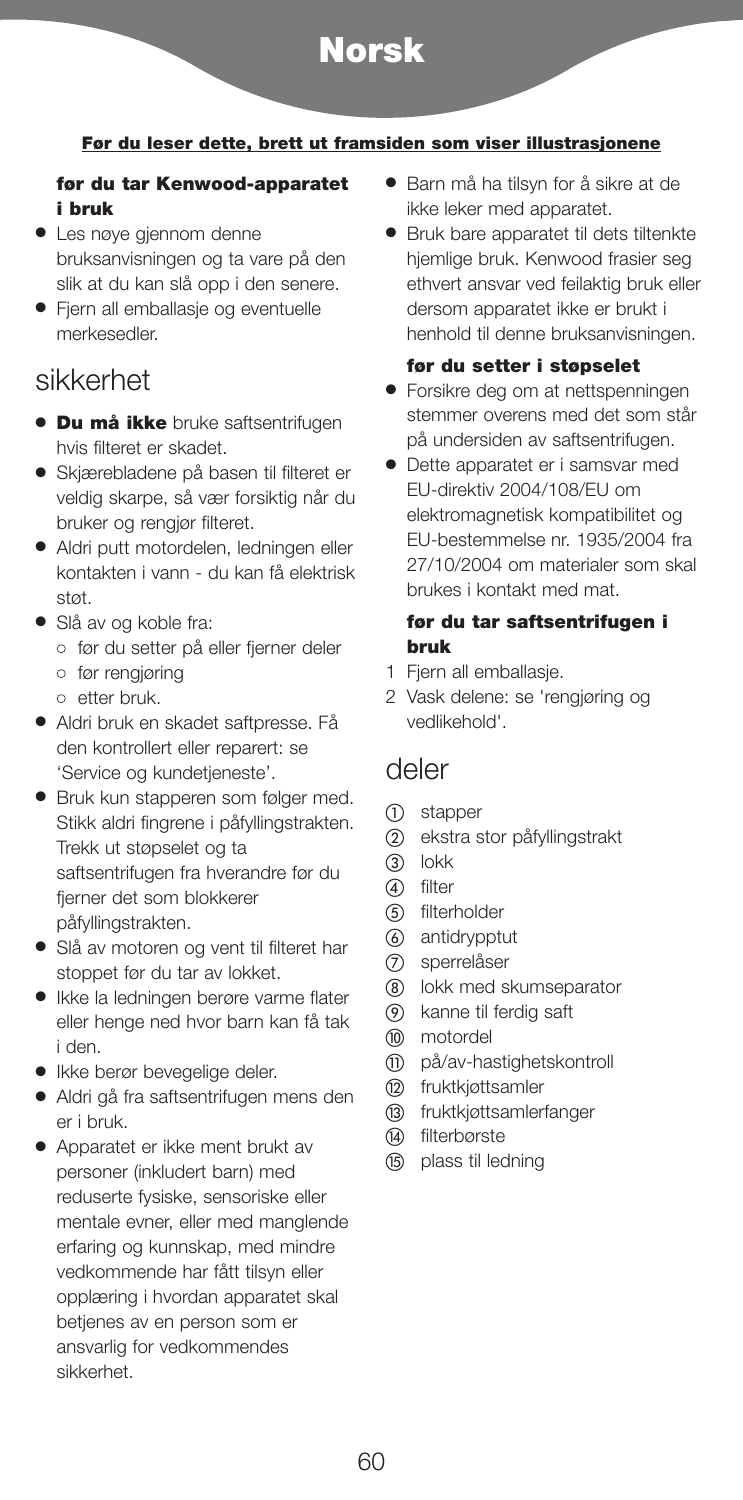## slik bruker du saftsentrifugen

#### **montering og bruk**

- 1 Sett på filterholderen (5).
- 2 Sett filteret (4) ned i filterholderen.
- 3 Sett på lokket. Lås lokket ved å sette toppen av klemmene  $\bigcirc$  på lokket. Smekk så den nederste delen av klemmene 2 på plass.
- 4 Skyv fruktkjøttsamleren på plass.
- **● Saftsentrifugen virker ikke hvis enten fruktkjøttsamleren eller lokket ikke er låst fast.**
- 5 Fest antidrypptuten  $\omega$  til filterholderen og vri til saftpresseposisjonen øverst.

 $A \bullet =$  saftpresseposisjon

 $\mathbf{B}$   $\mathbf{B}$  = antidrypposisjon.

- 6 Plasser kannen til ferdig saft under utslippet. Skumseparatoren i kannen sørger for at saften er fri for skum.
- 7 Bruk den anbefalte brukstabellen som en veiledning for saftpressing av forskjellig frukt og grønnsaker.
- 8 Slå på (ii) og fyll på maten med stapperen - sørg for at sporet i stapperen er på linje med hakket på innsiden av påfyllingstrakten.
- 9 Når du har tilsatt siste matvare; la saftsentrifugen fortsette å gå for å fjerne saften fra filteret/filterholderen. Tiden varierer avhengig av frukttypen og tykkelsen på saften som kommer ut.
- 10Slå av og vent til filteret har stoppet og den siste saftstrømmen er redusert til noen få trege drypp. Deretter vrir du tuten slik at antidrypposisjonen **for** er øverst før du fjerner kannen.
- **●** Når du lager saft av harde matvarer anbefaler vi maksimal mengde på 2 kg og at det kjøres i maksimalt 2 minutter. Noen svært harde matvarer kan gjøre at sentrifugen går saktere eller stanser. Hvis dette skjer, skal du slå den av og rense filteret.

**●** Slå av motoren med jevne mellomrom og rens fruktkjøttsamleren. **Trekk alltid ut støpselet etter bruk.**

### **merknad:**

- **●** Vitaminer er flyktige saften inneholder mest vitaminer når den er nylaget, så det lønner seg å drikke den med en gang.
- **●** Hvis du må oppbevare saften i noen timer, setter du den i kjøleskapet. Den vil holde seg bedre hvis du tilsetter noen dråper sitronsaft.
- **●** Ikke drikk mer enn tre glass saft på 230 ml per dag hvis du ikke er vant til det.
- **●** Barn bør drikke saften fortynnet med like deler vann.
- **●** Saft av grønnsaker som er mørkegrønne (brokkoli, spinat osv.) eller mørkerøde (rødbeter, rødkål osv.) er veldig sterk, så den bør alltid fortynnes.
- **●** Fruktsaft inneholder mye fruktose (fruktsukker). Hvis man er diabetiker eller har lavt blodsukkernivå, bør man unngå å drikke for mye.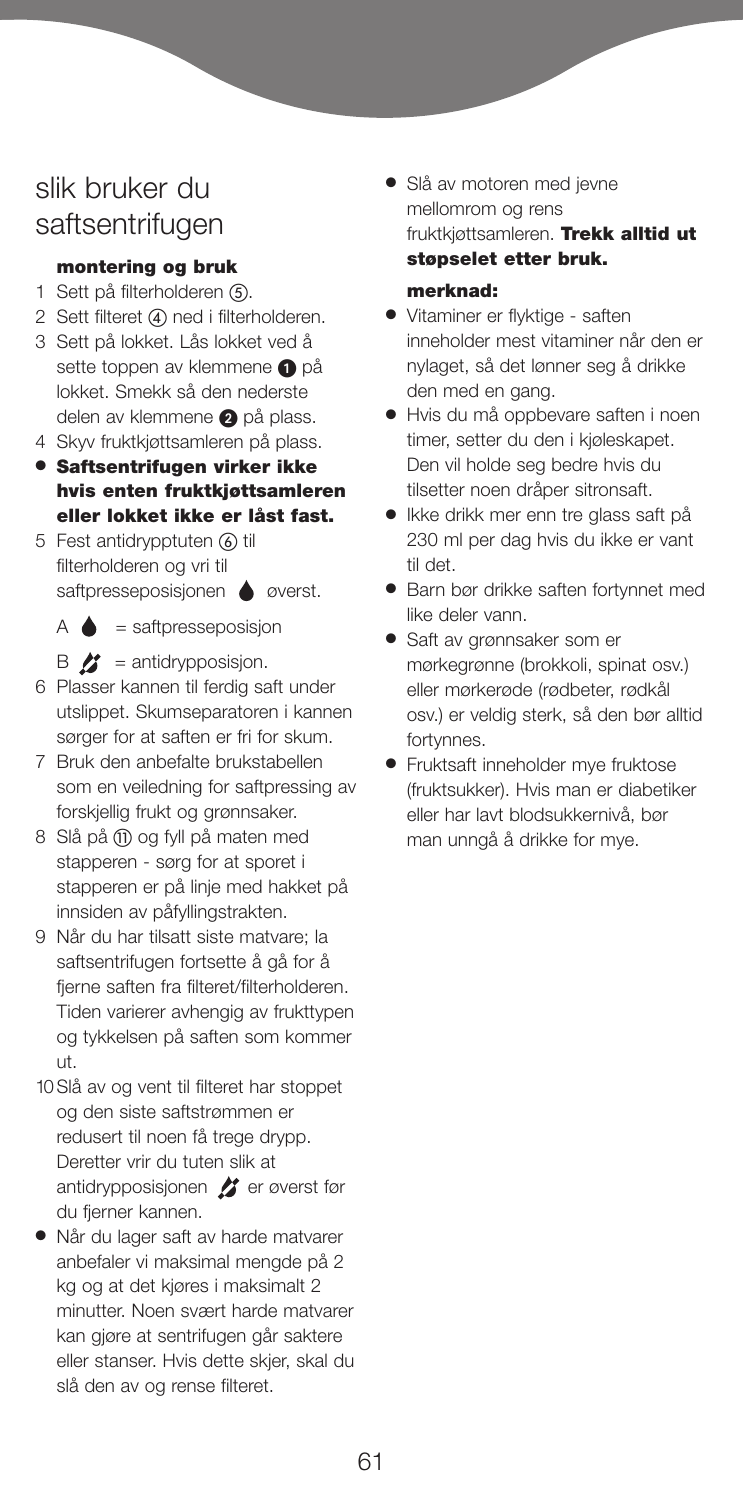# anbefalt brukstabell

- **● Vask all frukt og alle grønnsaker nøye før du lager saft av dem.**
- **● Bruk hastighet 2 for hardere matvarer.**
- **● Bruk hastighet 1 for mykere matvarer.**
- **● For å maksimere saftutvinningen legger du små mengder om gangen i påfyllingstrakten og dytter forsiktig ned.**
- **● For best mulig resultat bør frukt som bananer, mangoer og myke bær behandles med en mikser.**

| <b>Frukt/Grønnsak</b>                             | <b>Forberedelse</b>                                                                                                                                                 | Anbefalt<br>hastighet | <b>Hint og tips</b>                                                                                                           |
|---------------------------------------------------|---------------------------------------------------------------------------------------------------------------------------------------------------------------------|-----------------------|-------------------------------------------------------------------------------------------------------------------------------|
| Epler og pærer                                    | Press hele                                                                                                                                                          | 2                     | For å maksimere                                                                                                               |
| Rotgrønnsaker<br>- Gulrøtter                      | Press hele                                                                                                                                                          | $\mathfrak{p}$        | saftutvinningen, bør harde<br>matvarer presses når de har<br>romtemperatur.                                                   |
| Ananas                                            | Ta 1 stor ananas og fjern<br>bladene og stilken ved å<br>skjære av toppen og<br>bunnen. Skjær den<br>skrellede og kjernefrie<br>ananasen i lengdevise<br>firkanter. | $\overline{2}$        | Behandle i omtrent 20<br>sekunder. For å hindre at<br>filteret tilstoppes, rengjør du<br>filteret etter hver store<br>ananas. |
| Druer                                             | Fjern stilkene                                                                                                                                                      | 1                     | Behandle små håndfuller<br>om gangen for å maksimere<br>saftutvinningen.                                                      |
| Tomater                                           | Press hele                                                                                                                                                          | 1                     | Det produseres en tykk saft<br>med mye fruktkjøtt i stedet<br>for en jevn saft.                                               |
| Steinfrukter -<br>Fersken,<br>nektariner, plommer | Skjær i to og fjern steinen                                                                                                                                         | 1                     |                                                                                                                               |
| Mangoer                                           | Fjern det harde skinnet<br>og steinene                                                                                                                              | 1                     | Saften som produseres<br>er veldig tykk, så for å<br>øke flyten, er det best å<br>kombinere den med annen<br>frukt.           |
| Meloner                                           | Fjern hardt skinn                                                                                                                                                   | $\mathbf{1}$          | Mat sakte for å maksimere<br>saftutvinningen.                                                                                 |
| Kiwifrukt                                         | Press hele                                                                                                                                                          | 1                     |                                                                                                                               |
| Jordbær                                           | Fjern blader<br>Press hele                                                                                                                                          | 1                     |                                                                                                                               |
| Myke bær -<br>Bringebær,<br>bjørnebær osv.        | Press hele                                                                                                                                                          | 1                     | Mat små håndfuller om<br>gangen og press med<br>andre frukter for å                                                           |
| Hardere bær -<br>Blåbær.<br>tranebær osv.         | Press hele                                                                                                                                                          | $\mathbf{1}$          | maksimere saftutvinningen.                                                                                                    |
| Rødbeter (rå)                                     | Fjern skallet                                                                                                                                                       | $\mathfrak{D}$        | Smaken blir best hvis de<br>skrelles og bladene fjernes.                                                                      |
| Bladgrønnsaker -<br>Spinat, kål<br>OSV.           | Fjern den harde kjernen.<br>Skjær så de passer i<br>påfyllingstrakten. Pakk<br>bladene godt sammen<br>så de danner en bunt.                                         | $\overline{2}$        | Saftutvinningen blir veldig<br>lav, så det er best å presse<br>med annen frukt eller andre<br>grønnsaker.                     |
| Selleri                                           | Press hele                                                                                                                                                          | $\overline{c}$        |                                                                                                                               |
| Agurk                                             | Press hele                                                                                                                                                          | $\mathbf{1}$          | Mat sakte for å maksimere<br>saftutvinningen.                                                                                 |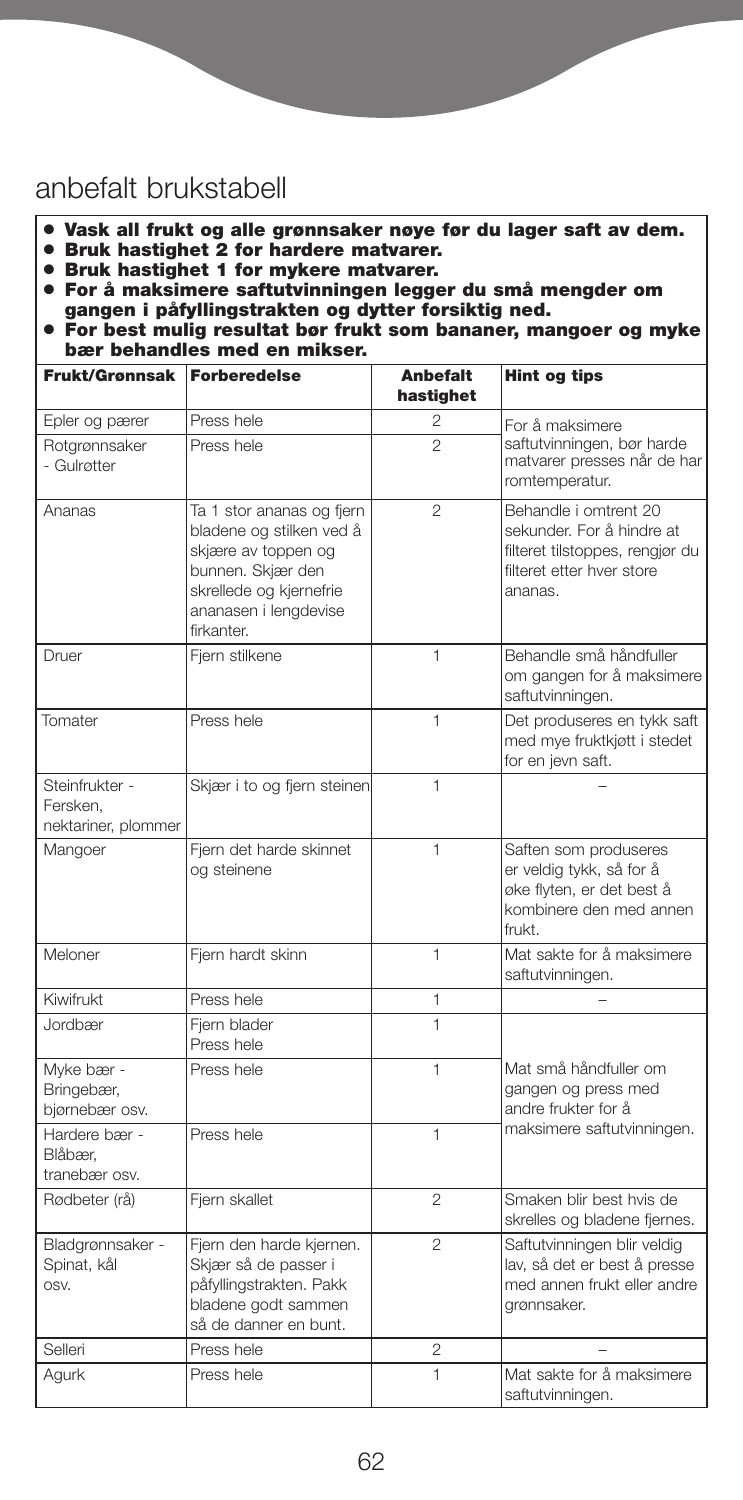| <b>Frukt/Grønnsak   Forberedelse</b>       |                              | <b>Anbefalt</b><br>hastighet | <b>Hint og tips</b>                                                                                                         |
|--------------------------------------------|------------------------------|------------------------------|-----------------------------------------------------------------------------------------------------------------------------|
| Sitrusfrukt -<br>Appelsiner,<br>grapefrukt | Skrell og fjern<br>det hvite |                              | Fjerning av det hvite gir en<br>bedre smak. For best muliq<br>Iresultat anbefales Kenwood<br>sitruspresser til sitrusfrukt. |

## slik tas saftsentrifugen fra hverandre

- 1 Fjern fruktkjøttsamleren ved å trykke ned fruktkjøttsamlerfangeren ® og skyve samleren ut.
- 2 Åpne lokket og løft det av.
- 3 Fiern filteret og filterholderen sammen. Skill dem deretter for rengjøring.

## rengjøring og vedlikehold

- **●** Ta støpselet ut av kontakten før rengjøring.
- **●** Hvis filteret sitter fast, venter du noen minutter til det løsner.
- **●** Noen matvarer, f.eks. gulrot, vil misfarge plasten. Ved å gni med en klut som er dyppet i vegetabilsk olje, fjernes misfargingen.

### **motordelen**

- **●** Tørk av med en fuktig klut, og deretter en tørr.
- **●** Ikke legg saftsentrifugen i vann.
- **●** Oppbevar overflødig ledning i oppbevaringsrommet bak på strømenheten (15).

### **filter**

- **●** Rengjør med vedlagte børste. Merk: Bruk den flate enden av børsten til å fjerne fruktkjøttet fra lokket.
- **●** Kontroller filteret regelmessig for tegn på skade. Ikke bruk maskinen hvis filteret er skadet. Se "service og kundetieneste"

#### **andre deler**

**●** Vask i varmt såpevann og tørk av.

**● Alternativt kan de vaskes i oppvaskmaskinen på den øverste hyllen i oppvaskmaskinen. Unngå å legge gjenstander i den nederste kurven rett over varmeelementet. Et kort program med lav temperatur (maksimalt 50 °C) anbefales.**

### service og kundetjeneste

- **●** Dersom ledningen er skadet, må den av sikkerhetsmessige grunner erstattes av KENWOOD eller en autorisert KENWOOD-reparatør.
- **● Hvis du får problemer med bruken av saftsentrifugen, ser du i feilsøkingsveiledningen før du ringer etter hjelp.**
	- Hvis du trenger hjelp med:
- **●** å bruke apparatet eller
- **●** service eller reparasjoner kontakter du butikken du kjøpte apparatet i.
- **●** Designet og utviklet av Kenwood i Storbritannia.
- **●** Laget i Kina.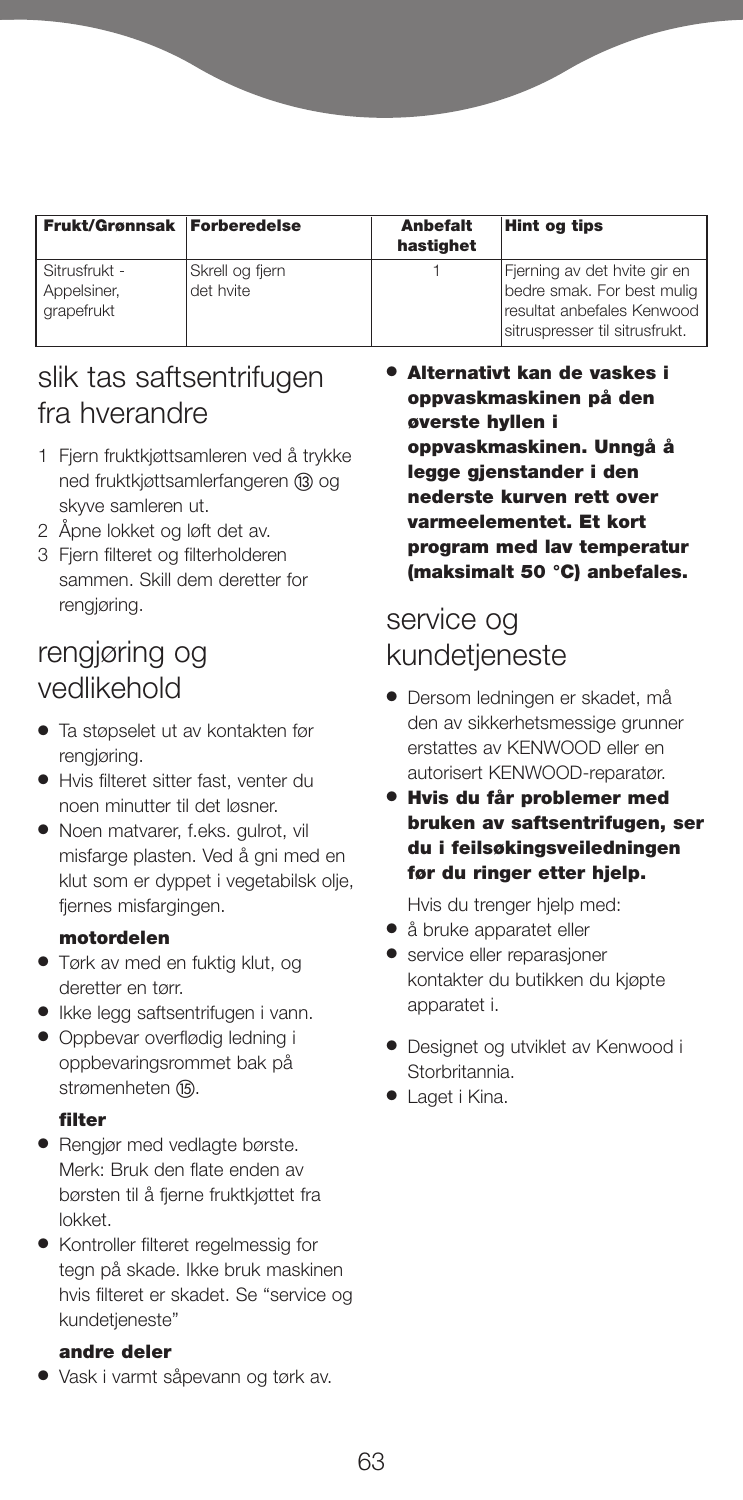# feilsøkingsveiledning

| Problem                                                                         | Årsak og løsning                                                                                                                                                                                                                                                                                                                                              |
|---------------------------------------------------------------------------------|---------------------------------------------------------------------------------------------------------------------------------------------------------------------------------------------------------------------------------------------------------------------------------------------------------------------------------------------------------------|
| Saftsentrifugen vil ikke starte                                                 | Saftsentrifugen er ikke koblet til.<br>$\bullet$<br>• Saftsentrifugen er ikke montert riktig.<br>Kontroller at:<br>O Lokklåsene sitter riktig på plass.<br>O Fruktkjøttsamleren er på plass og er<br>festet riktig.                                                                                                                                           |
| Motoren virker for treg eller<br>stopper under bruk                             | • Se i den anbefalte brukstabellen for å<br>kontrollere at du bruker riktig hastighet.<br>• Hvis du behandler hard eller fiberrik mat,<br>kontrollerer du om fruktkjøttsamleren er full<br>og at det ikke har samlet seg fruktkjøtt på<br>eller rundt filteret.<br>Slå av og koble fra og tøm deretter<br>fruktkjøttsamleren og rengjør<br>filteret/holderen. |
| Fruktkjøttet er for vått og det<br>utvinnes lite saft                           | • Bruk en tregere saftpressehandling<br>og behandle små mengder om gangen.<br>• Rengjør filteret hvis du behandler veldig<br>fiberrik mat.<br>• Se i den anbefalte brukstabellen for å<br>kontrollere at du bruker riktig hastighet.                                                                                                                          |
| Det lekker saft mellom lokket<br>og fruktkjøttsamleren                          | • Du bruker feil hastighet. Se i den anbefalte<br>brukstabellen.<br>• Maten stappes ned påfyllingstrakten for<br>raskt. Gjør det saktere.<br>• Kontroller at fruktkjøttsamleren er festet<br>skikkelig.                                                                                                                                                       |
| Antidrypptuten drypper                                                          | • Sørg for at mesteparten av saften har<br>kommet ut av tuten før du vrir til<br>antidrypposisjonen.                                                                                                                                                                                                                                                          |
| Det faller fruktkjøtt ned på<br>arbeidsflaten når<br>fruktkjøttsamleren fjernes | • Vær mer forsiktig når du fjerner<br>samleren og sørg for at du skyver den<br>langs undersiden av lokket slik at<br>fruktkjøttet kommer inn i samleren.<br>Rens fruktkjøttsamleren jevnlig for å hindre<br>at det samler seg for mye fruktkjøtt på<br>lokket i bolleåpningen.                                                                                |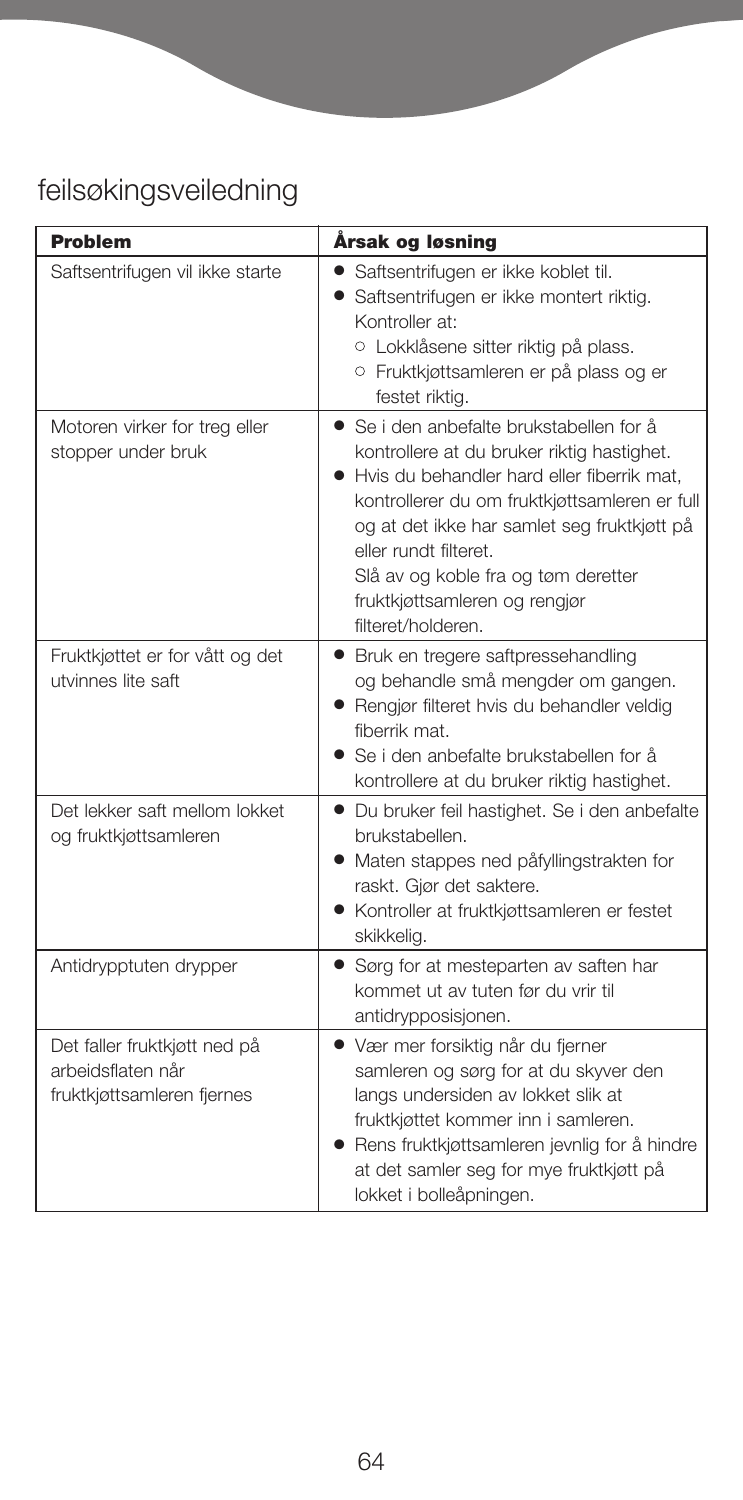

#### **VIKTIG INFORMASJON FOR KORREKT AVHENDING AV PRODUKTET I SAMSVAR MED EU-DIREKTIV 2002/96/EC.**

På slutten av levetiden må ikke produktet kastes som vanlig avfall. Det må tas med til et lokalt kildesorteringssted eller til en forhandler som tilbyr tjenesten. Ved å avhende husholdningsapparater separat unngås mulige negative konsekvenser for miljø og helse som oppstår som en følge av feil avhending, og gjør at de forskjellige materialene kan gjenvinnes. Dermed blir det betydelige besparelser på energi og ressurser. Som en påminnelse om behovet for å kaste husholdningsapparater separat, er produktet merket med en søppelkasse med kryss over.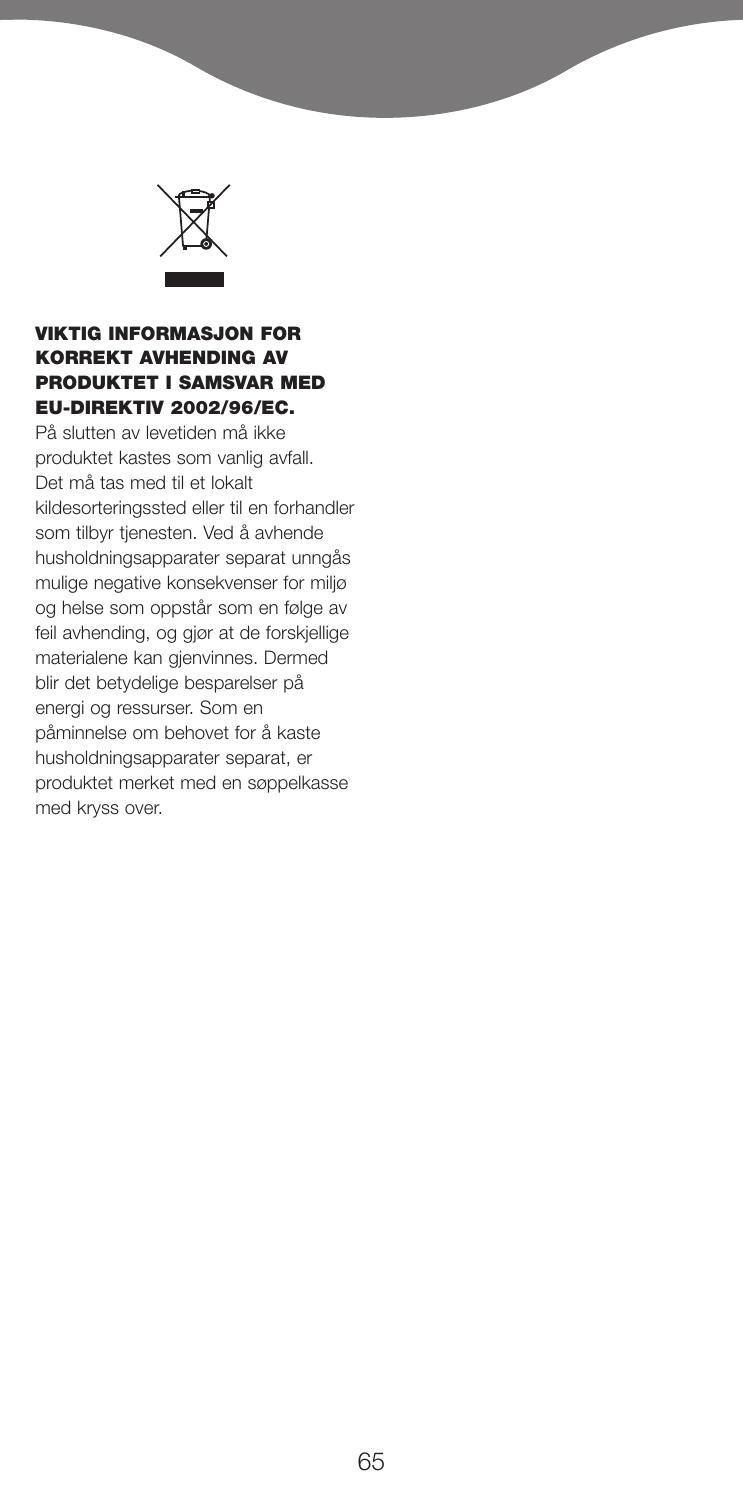# **Suomi**

### **Ennen ohjeiden lukemista taita etusivu auki kuvien esiinsaamiseksi**

### **ennen kuin ryhdyt käyttämään tätä Kenwood-kodinkonetta**

- **●** Lue nämä ohjeet huolella ja säilytä ne myöhempää tarvetta varten.
- **●** Poista pakkauksen osat ja mahdolliset tarrat.

# turvallisuus

- **● Älä käytä** mehulinkoa, jos suodatin on vahingoittunut.
- **●** Suodattimen pohjassa olevat leikkuuterät ovat hyvin teräviä. Toimi varovaisesti käsitellessäsi ja puhdistaessasi suodatinta.
- **●** Älä koskaan upota moottoriosaa veteen äläkä anna pistokkeen tai johdon kastua. Muutoin voit saada sähköiskun.
- **●** Sammuta laite ja irrota pistoke pistorasiasta:
	- **●** ennen osien kiinnittämistä ja irrottamista
	- **●** ennen puhdistamista
	- **●** käytön jälkeen.
- **●** Älä koskaan käytä vioittunutta mehulinkoa. Toimita se tarkistettavaksi tai koriattavaksi. Lisätietoja on huolto ja asiakaspalvelu -kohdassa.
- **●** Käytä vain mukana toimitettua paininta. Älä työnnä sormiasi syöttösuppiloon. Irrota pistoke pistorasiasta ja irrota mehulinko aina ennen tukoksen poistamista syöttöputkesta.
- **●** Ennen kannen poistamista katkaise virta ja odota, että suodatin pysähtyy.
- **●** Älä anna johdon koskettaa kuumia pintoja tai roikkua siten, että lapsi voi tarttua siihen.
- **●** Älä koske liikkuviin osiin.
- **●** Älä jätä mehulinkoa päälle ilman valvontaa.
- **●** Tätä laitetta ei ole tarkoitettu sellaisten henkilöiden käyttöön, joilla ei ole täysin normaalia vastaavat fyysiset tai henkiset ominaisuudet (mukaan lukien lapset), jos heidän turvallisuudestaan vastaava henkilö ei ole opastanut heitä käyttämään laitetta tai jos heitä ei valvota.
- **●** Lapsia tulee pitää silmällä sen varmistamiseksi, että he eivät leiki laitteella.
- **●** Käytä laitetta ainoastaan sille tarkoitettuun kotitalouskäytöön. Kenwood-yhtiö ei ole korvausvelvollinen, jos laitetta on käytetty väärin tai näitä ohjeita ei ole noudatettu.

### **ennen yhdistämistä verkkovirtaan**

- **●** Varmista, että virransyöttö on sama kuin mehulingon pohjaan merkitty.
- **●** Tämä laite täyttää sähkömagneettista yhteensopivuutta koskevan EU-direktiivin 2004/108/EU ja 27.10.2004 annetun elintarvikkeiden kanssa kosketuksiin joutuvia materiaaleja säätelevän EUmääräyksen 1935/2004 vaatimukset.

### **ennen ensimmäistä käyttökertaa**

- 1 Poista laite pakkauksesta.
- 2 Pese osat. Lisätietoja on hoitaminen ja puhdistaminen -osassa.

# kuvaukset

- työnnin
- erittäin kookas syöttöputki
- 3 kansi
- suodatin
- (5) suodatinteline
- (6) tippumaton nokka
- lukitusvivut
- vaahdonerottimella varustettu kansi
- mehukannu
- moottoriosa
- virtakytkin ja nopeudensäädin
- (12) jätesäiliö
- (3) jätesäiliön kiinnike
- suodattimen harja
- virtajohdon säilytys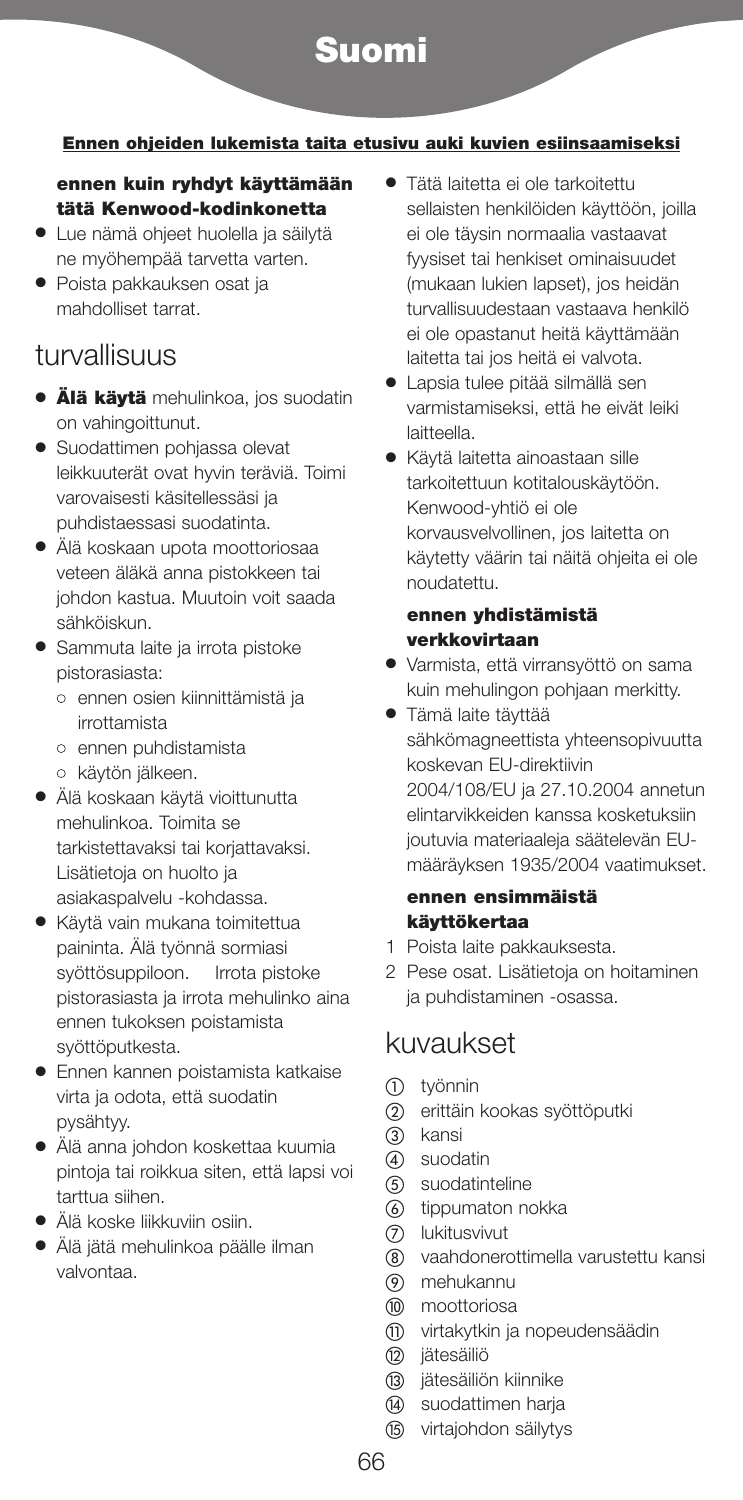### mehulingon käyttäminen

### **kokoaminen ja käyttäminen**

- 1 Sovita suodatinteline (5) paikalleen.
- 2 Sovita suodatin (4) suodatintelineen sisään.
- 3 Aseta kansi paikalleen. Lukitse kansi vipujen  $\bigcirc$  avulla. Kiinnitä vipujen  $\bigcirc$ alaosat.
- 4 Työnnä jäteastia paikalleen.
- **● Mehulinko ei toimi, jos jäteastia tai kansi ei ole kunnolla paikallaan.**
- 5 Kiinnitä tippumaton nokka suodatintelineeseen ja käännä se mehunlinkousasentoon **.** 
	- $a \triangle$  = mehunlinkousasento

 $b \nvert$  = tippumaton asento

- 6 Aseta mehukannu lähdön alle. Kannussa sijaitseva vaahdonerotin varmistaa, että mehussa ei ole vaahtoa.
- 7 Kun linkoat mehua erilaisista hedelmistä ja vihanneksista, katso lisätietoja käyttösuosituskaaviosta.
- 8 Kytke virta (1) ja syötä hedelmiä tai vihanneksia työntimen avulla. Varmista, että syöttöputken kohouma menee työntimen uraan.
- 9 Kun kaikki raaka-aineet on työnnetty mehulinkoon, anna sen käydä, kunnes kaikki mehu on valunut ulos. Tarvittava aika vaihtelee hedelmien tyypin ja mehun paksuuden mukaan.
- 10Katkaise virta. Odota, kunnes suodatin pysähtyy ja mehun virtaaminen muuttuu pisaroimiseksi. Ennen kannun irrottamista käännä nokka yläasentoon  $\mathcal{L}$ .
- **●** Jos linkoat mehua kovista vihanneksista, suurin suositeltava ainesten määrä on 2 kg ja pisin toiminta-aika on 2 minuuttia. Tietyt erittäin kovat vihannekset saavat mehulingon hidastumaan tai pysähtymään. Jos näin käy, katkaise virta ja puhdista suodatin.
- **●** Kun käytät mehulinkoa, sammuta siitä virta säännöllisesti ja tyhjennä jäteastia. **Irrota pistoke pistorasiasta käytön jälkeen. huomautus:**
- **●** Vitamiinit tuhoutuvat. Mitä nopeammin mehu juodaan, sitä enemmän vitamiineja siinä on.
- **●** Jos mehua on säilytettävä, se säilyy muutaman tunnin jääkaapissa. Se säilyy paremmin, jos lisäät joukkoon hieman sitruunamehua.
- **●** Ellet ole tottunut juomaan tuoremehua, juo sitä enintään 230 ml päivässä.
- **●** Laimenna mehua lapsia varten lisäämällä siihen puolet vettä.
- **●** Tummista vihreistä vihanneksista, kuten parsakaalista tai pinaatista, tai punaisista, kuten punajuuresta tai punakaalista, puristettu mehu on erittäin voimakasta, joten se kannattaa laimentaa.
- **●** Hedelmämehussa on runsaasti fruktoosia eli hedelmäsokeria, joten diabeetikoiden ja verensokeriongelmaisten on juotava sitä varovaisesti.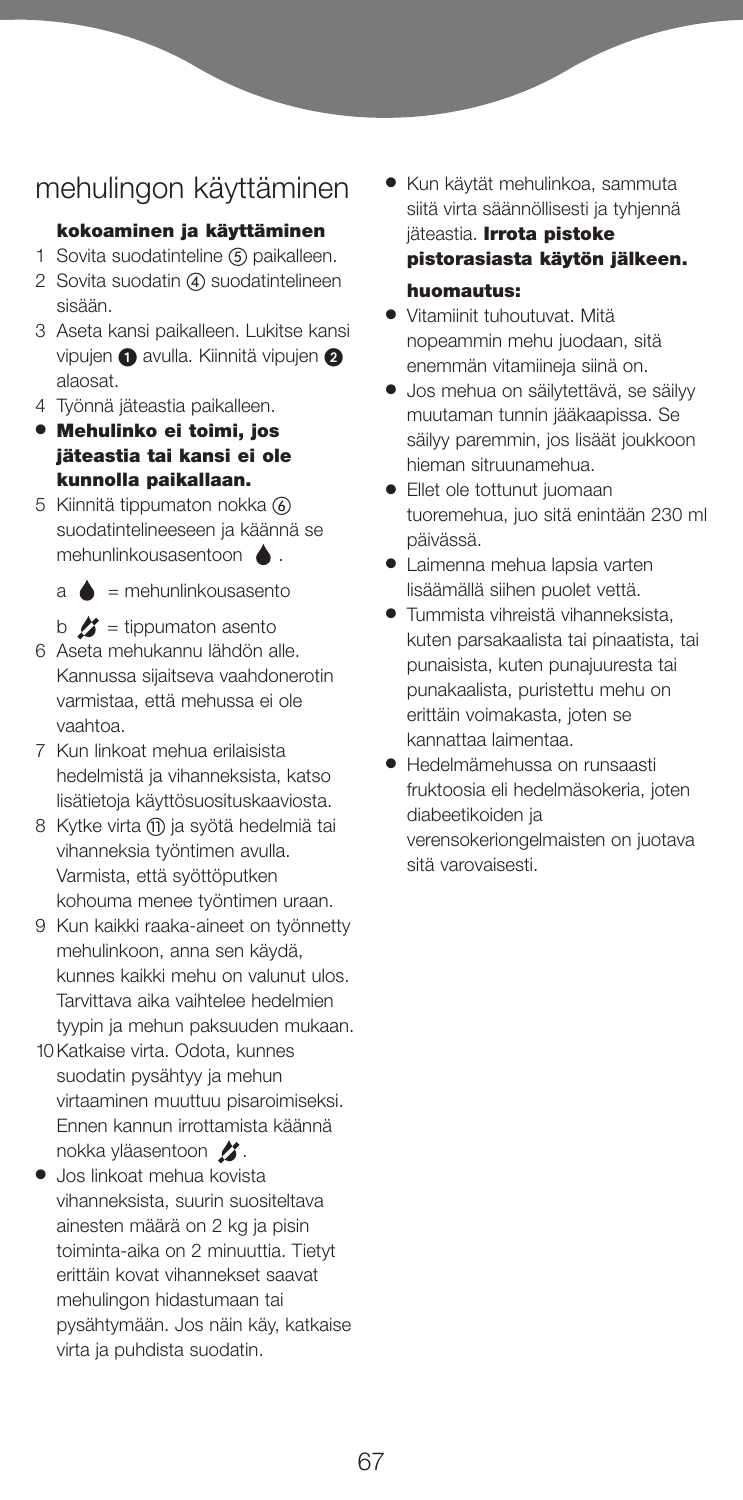# käyttösuositustaulukko

- **● Pese kaikki hedelmät ja vihannekset ennen mehun linkoamista niistä.**
- **● Käytä koville vihanneksille nopeutta 2.**
- **● Käytä pehmeille vihanneksille nopeutta 1.**
- **● Saat mahdollisimman paljon mehua työntämällä syöttöputkeen vain vähän materiaalia kerrallaan ja painamalla hitaasti.**
- **● Saat parasta menua esimerkiksi banaaneista, mangoista ja pehmeistä marjoista tehosekoittimessa.**

| Hedelmät/                                                               | Valmistelu                                                                                                                                                     | <b>Suositeltu</b> | Vihjeitä                                                                                                     |
|-------------------------------------------------------------------------|----------------------------------------------------------------------------------------------------------------------------------------------------------------|-------------------|--------------------------------------------------------------------------------------------------------------|
| vihannekset                                                             |                                                                                                                                                                | nopeus            |                                                                                                              |
| Omenat ja päärynät Laita mehulinkoon                                    | kokonaisina.                                                                                                                                                   | 2                 | Saat kovista aineksista<br>eniten mehua, kun ne ovat                                                         |
| Juurekset,<br>porkkanat                                                 | Laita mehulinkoon<br>kokonaisina.                                                                                                                              | $\mathfrak{p}$    | huoneenlämpöisiä                                                                                             |
| Ananas                                                                  | Poista kookkaasta<br>ananaksesta lehdet ja<br>kanta leikkaamalla ylä- ja<br>alaosa irti. Leikkaa<br>kuorimaton ananas<br>pituussuunnassa neljäksi<br>lohkoksi. | $\mathfrak{p}$    | Linkoa noin 20 sekuntia.<br>Puhdista suodatin jokaisen<br>suuren ananaksen jälkeen,<br>iotta se ei tukkeudu. |
| Rypäleet                                                                | Poista kannat.                                                                                                                                                 | 1                 | Saat eniten mehua<br>linkoamalla kourallisen<br>rypäleitä kerrallaan.                                        |
| Tomaatit                                                                | Laita mehulinkoon<br>kokonaisina.                                                                                                                              | 1                 | Saat tasaisen mehun sijasta<br>paksua hedelmälihaa<br>sisältävää mehua.                                      |
| Kivelliset hedelmät:<br>persikat, nektariinit<br>ja luumut              | Leikkaa kahteen osaan<br>ja poista kivi.                                                                                                                       | $\mathbf{1}$      |                                                                                                              |
| Mangot                                                                  | Poista paksut kuoret<br>ia kivet.                                                                                                                              | 1                 | Mehusta tulee erittäin<br>paksua. Voit tehostaa sen<br>virtaamista linkoamalla<br>samalla muita hedelmiä.    |
| Melonit                                                                 | Poista paksut kuoret.                                                                                                                                          | $\mathbf{1}$      | Syötä hitaasti, jotta saat<br>mahdollisimman paljon<br>mehua.                                                |
| Kiivit                                                                  | Laita mehulinkoon<br>kokonaisina.                                                                                                                              | 1                 |                                                                                                              |
| Mansikat                                                                | Poista lehdet<br>Laita mehulinkoon<br>kokonaisina.                                                                                                             | 1                 |                                                                                                              |
| Pehmeät marjat,<br>kuten vadelmat tai<br>karhunvatukat                  | Laita mehulinkoon<br>kokonaisina.                                                                                                                              | 1                 | Saat eniten mehua<br>linkoamalla kourallisen<br>kerrallaan.                                                  |
| Kovemmat marjat:<br>esimerkiksi mustikat I kokonaisina.<br>tai karpalot | Laita mehulinkoon                                                                                                                                              | $\mathbf{1}$      |                                                                                                              |
| Punajuuret (raa'at)                                                     | Poista lehdet ja kuori.                                                                                                                                        | $\overline{2}$    | Mausta tulee paras, jos<br>kuorit ja poistat lehdet.                                                         |
| Lehtivihannekset<br>Esimerkiksi pinaatti<br>ja kaali                    | Poista kovat osat.<br>Paloittele syöttöputkeen<br>mahtuviksi paloiksi.<br>Kääri lehdet nipuiksi.                                                               | $\overline{2}$    | Mehua tulee erittäin vähän.<br>joten linkoa yhdessä muiden<br>hedelmien ja vihannesten<br>kanssa.            |
| Selleri                                                                 | Laita mehulinkoon<br>kokonaisina.                                                                                                                              | $\overline{2}$    |                                                                                                              |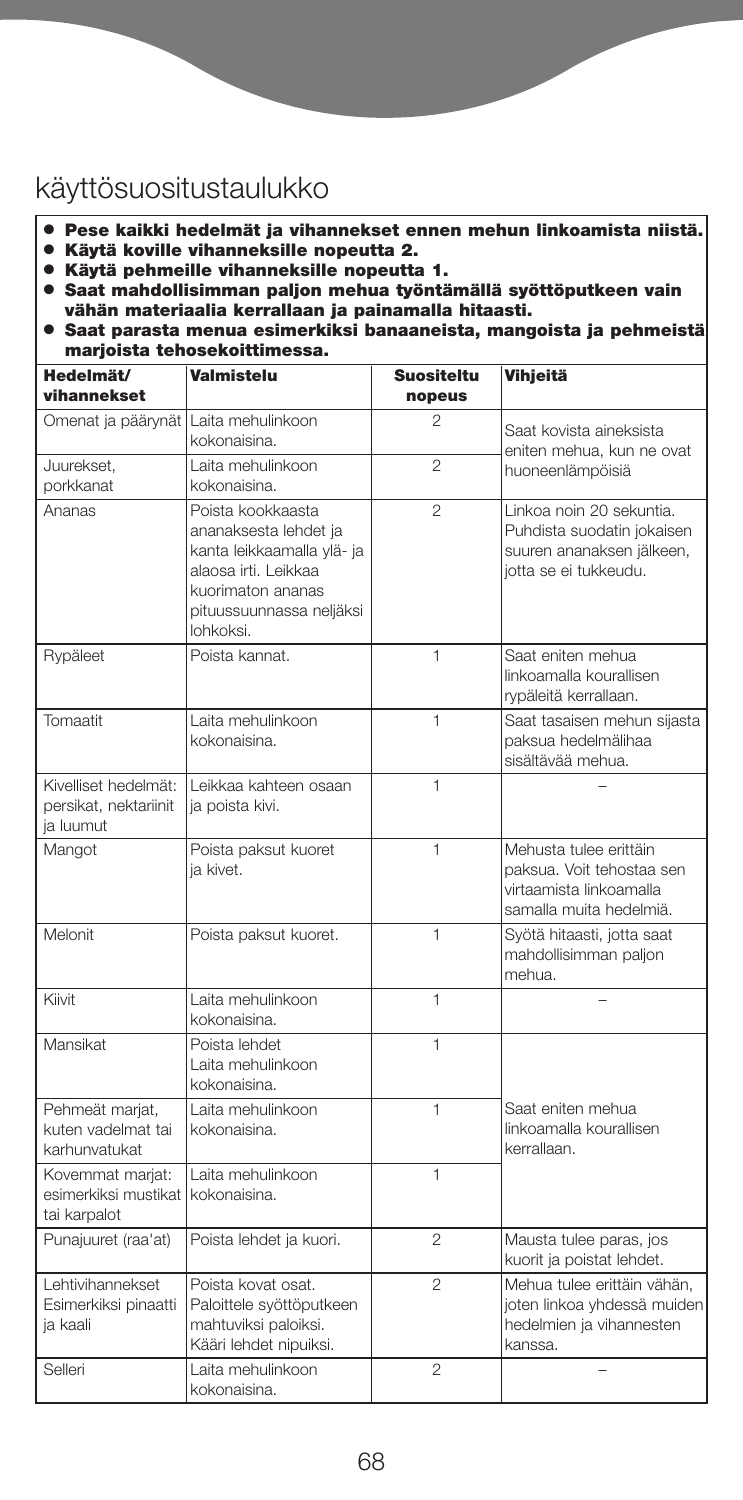| Hedelmät/<br>vihannekset                  | Valmistelu                        | <b>Suositeltu</b><br>nopeus | Vihieitä                                                                                                                      |
|-------------------------------------------|-----------------------------------|-----------------------------|-------------------------------------------------------------------------------------------------------------------------------|
| Kurkku                                    | Laita mehulinkoon<br>kokonaisina. |                             | Svötä hitaasti, jotta saat<br>mahdollisimman paljon<br>Imehua.                                                                |
| Sitrushedelmät:<br>Appelsiinit<br>greippi | Kuori ja poista valkoinen<br>osa. |                             | Valkoisen osan poistaminen<br>parantaa makua.<br>Saat parhaita tuloksia<br>pusertamalla sitrushedelmät<br>sitruspusertimessa. |

# mehulingon osien irrottaminen toisistaan

- 1 Irrota jätesäiliö painamalla sen kiinnikettä ® ja vetämällä jätesäiliö ulos.
- 2 Irrota kansi ja nosta se pois.
- 3 Poista suodatin ja suodatinteline yhdessä. Irrota ne toisistaan puhdistamista varten.

# hoitaminen ja puhdistaminen

- **●** Irrota aina mehulingon pistoke pistorasiasta ennen puhdistamista.
- **●** Jos suodatin on niin tiukassa, että sitä on vaikea irrottaa, odota muutama minuutti, kunnes se löysentyy.
- **●** Tietyt ruoka-aineet, kuten porkkana, voivat värjätä muovia. Voit poistaa värjäymän hankaamalla sitä kasviöljyyn kastetulla kankaalla.

#### **moottoriyksikkö**

- **●** Pyyhi kostealla kankaalla ja kuivaa.
- **●** Älä upota veteen.
- **●** Voit säilyttää ylimääräistä johtoa moottoriyksikön (is) takana.

#### **suodatin**

- **●** Puhdista mukana toimitetulla harjalla. Huomaa: Voit poistaa massan kannesta harjan suoralla päällä.
- **● Tarkista säännöllisesti, ettei suodattimessa ole vaurioita. Mehulinkoa ei saa käyttää, jos suodatin on vaurioitunut. Lisätietoja on huolto ja asiakaspalvelu -kohdassa.**

### **muut osat**

- **●** Pese lämpimässä vedessä, jossa on pesuainetta, ja kuivaa.
- **●** Ne voidaan pestä myös astianpesukoneen ylätasolla. Älä aseta osia alatasolle suoraan kuumennusvastuksen päälle. On suositeltavaa käyttää lyhyttä ohjelmaa ja alhaista lämpötilaa (enintään 50 °C).

# huolto ja asiakaspalvelu

- **●** Jos virtajohto vaurioituu, se on turvallisuussyistä vaihdettava. Vaihtotyön saa tehdä KENWOOD tai KENWOODIN valtuuttama huoltoliike.
- **● Jos mehulingossa ilmenee ongelmia, katso lisätietoja ongelmanratkaisuohjeista ennen asiakaspalveluun soittamista.**

Jos tarvitset apua

- **●** laitteen käyttämisessä tai
- **●** laitteen huolto- tai korjaustöissä, ota yhteys laitteen ostopaikkaan.
- **●** Kenwood on suunnitellut ja muotoillut Iso-Britanniassa.
- **●** Valmistettu Kiinassa.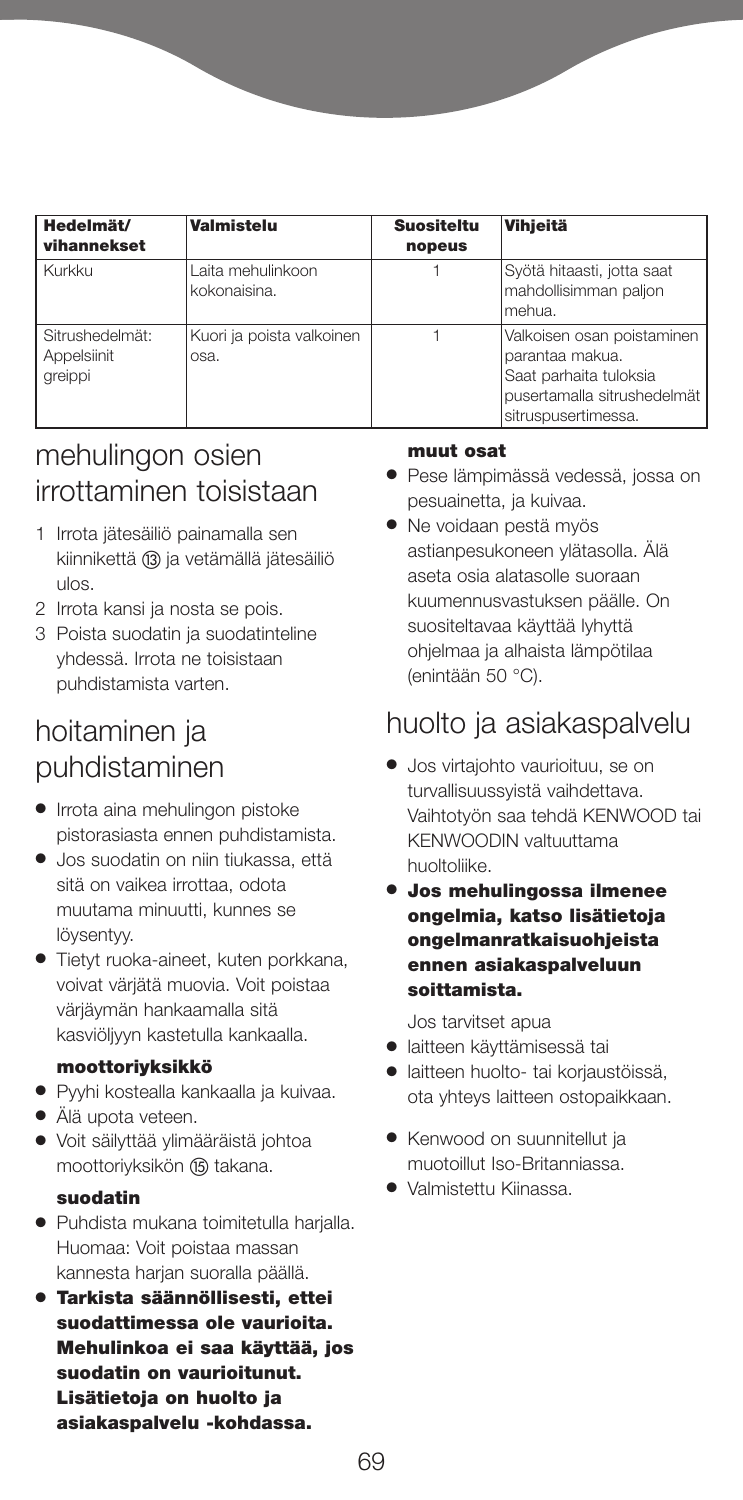# ongelmanratkaisu

| <b>Ongelma</b>                                                | Syy ja ratkaisu                                                                                                                                                                                                                                                                                                                                               |
|---------------------------------------------------------------|---------------------------------------------------------------------------------------------------------------------------------------------------------------------------------------------------------------------------------------------------------------------------------------------------------------------------------------------------------------|
| Mehulinko ei toimi.                                           | · Pistoketta ei ole työnnetty pistorasiaan.<br>• Mehulinkoa ei ole koottu oikein.<br>Tarkista, että<br>O kannen kiinnikkeet on lukittu oikein<br>o jätesäiliö on paikallaan ja lukittu oikein.                                                                                                                                                                |
| Moottori toimii hitaasti tai<br>pysähtyy käyttämisen aikana.  | Tarkista käyttösuositustaulukon avulla, että<br>nopeus on oikea.<br>Jos linkoat kovia tai runsaskuituisia<br>vihanneksia, tarkista että jätesäiliö ei ole<br>täynnä ja että vihannesmassaa ei ole<br>kertynyt suodattimeen eikä sen ympärille.<br>Katkaise virta ja irrota pistoke pistorasiasta,<br>Tyhjennä jätesäiliö ja puhdista suodatin<br>telineineen. |
| Massa on liian märkää, joten<br>mehua tulee vain vähän.       | • Linkoa hitaammalla nopeudella ja pieniä<br>määriä kerrallaan.<br>Jos linkoat erittäin kuitupitoisia vihanneksia,<br>puhdista suodatin.<br>Tarkista käyttösuositustaulukon avulla, että<br>nopeus on oikea.                                                                                                                                                  |
| Kannen ja jätesäiliön välistä<br>vuotaa mehua.                | · Käytössä on väärä nopeus. Lisätietoja on<br>käyttösuosituskaaviossa.<br>• Kasviksia työnnetään syöttöputkeen liian<br>nopeasti. Työnnä niitä hitaammin.<br>Tarkista, että jäteastia on kunnolla<br>paikoillaan.                                                                                                                                             |
| Tiputtamattomasta<br>kaatonokasta tippuu mehua.               | • Varmista ennen tiputtamattomaan<br>asentoon kääntämistä, että pääosa<br>mehusta on tullut ulos nokasta.                                                                                                                                                                                                                                                     |
| Kun jätesäiliö irrotetaan,<br>kasvismassaa putoaa työtasolle. | Poista jäteastia hitaammin. Työnnä se<br>$\bullet$<br>kannen alapintaa pitkin, jotta massa jää<br>jäteastiaan.<br>• Puhdista jätesäiliö säännöllisesti, jotta<br>massaa ei pääse kertymään kanteen ja<br>kulhoon.                                                                                                                                             |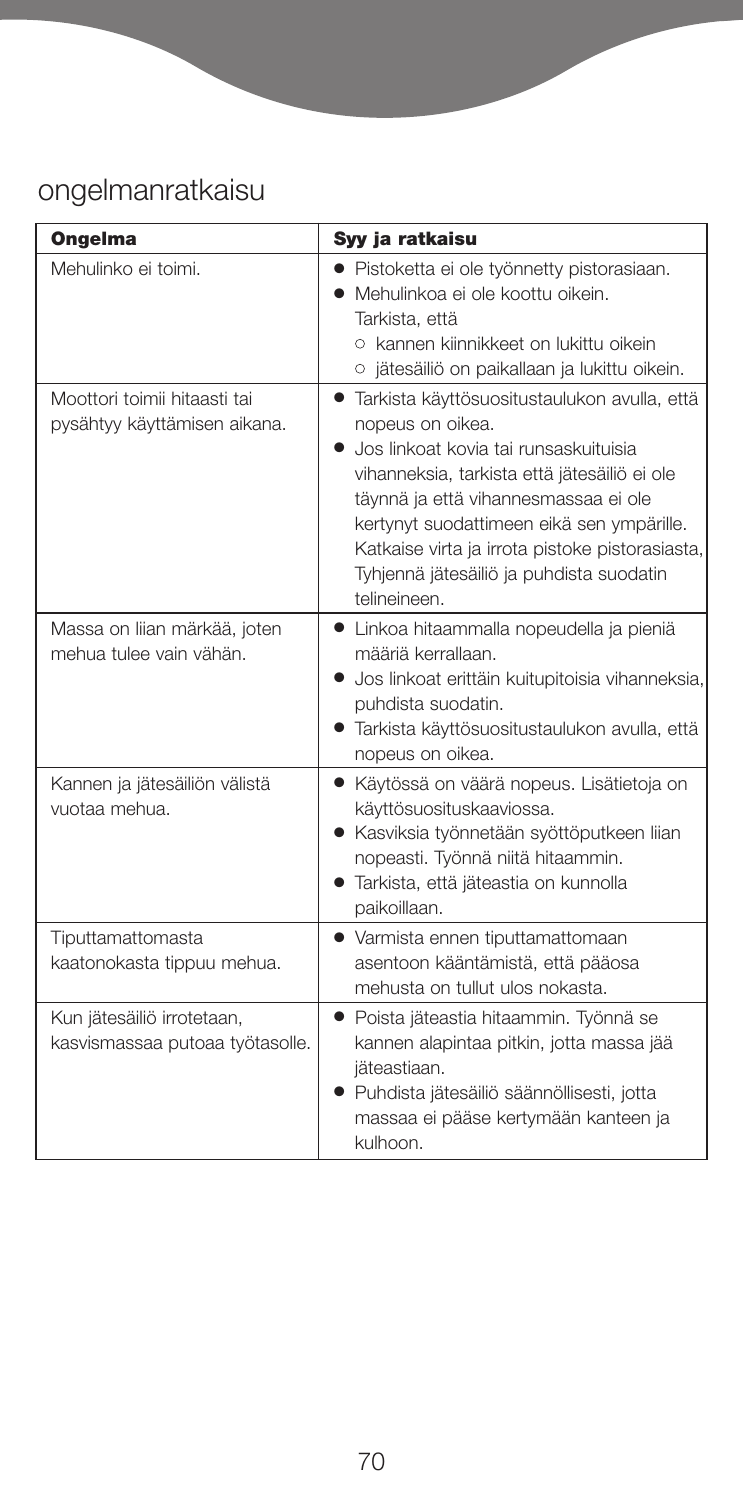

#### **TÄRKEITÄ OHJEITA TUOTTEEN HÄVITTÄMISEEN EUROOPAN UNIONIN DIREKTIIVIN 2002/96 MUKAISESTI.**

Tuotetta ei saa hävittää yhdessä tavallisten kotitalousjätteiden kanssa sen lopullisen käytöstä poiston yhteydessä.

Vie se paikallisten viranomaisten hyväksymään kierrätyskeskukseen tai anna se jälleenmyyjän hävitettäväksi, mikäli kyseinen palvelu kuuluu jälleenmyyjän toimialaan. Suojelet luontoa ja vältyt virheellisen tai väärän romutuksen aiheuttamilta terveysriskeiltä, mikäli hävität kodinkoneen erillään muista jätteistä. Näin myös kodinkoneen sisältämät kierrätettävät materiaalit voidaan kerätä talteen, jolloin säästät energiaa ja luonnonvaroja.

Tuotteessa on ristillä peitetty roskasäiliön merkki, jonka tarkoituksena on muistuttaa että kodinkoneet on hävitettävä erikseen muista kotitalousjätteistä.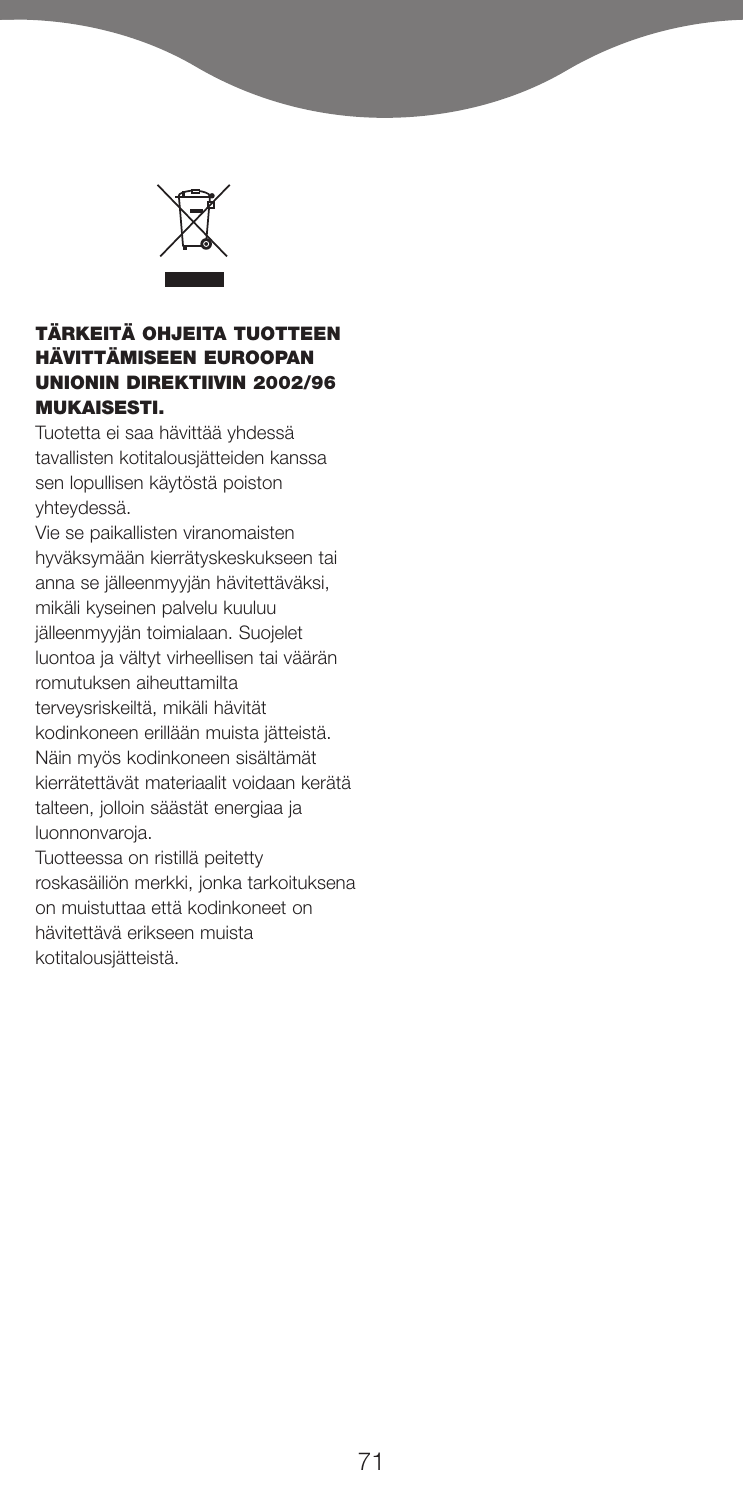

#### **Okumaya ba…lamadan önce ön kapaòı açınız ve açıklayıcı resimlere bakınız**

#### **Kenwood cihazınızı kullanmadan önce**

- Bu talimatları dikkatle okuyun ve gelecekteki kullanımlar için saklayın.
- **●** Tüm ambalajları ve etiketleri çıkartın.

### güvenlik

- **●** Filtre sepeti hasarlıysa meyve suyu presini kullanmayın.
- **●** Filtre tabanındaki kesici bıçaklar son derece keskindir, filtreyi kullanırken ve temizlerken son derece dikkatli olun.
- **●** Motor ünitesini, kabloyu veya fişi asla suya sokmayın – elektrik çarpabilir.
- **●** Kapatın ve prizden çekin:
	- **●** parçaları takmadan veya çıkartmadan önce
	- **●** temizlemeden önce
	- **●** kullandıktan sonra.
- **●** Hiç bir zaman hasarlı meyve suyu presini kullanmayın. Kontrol ya da tamir ettirin: bkz. 'Servis ve müşteri hizmetleri'.
- **●** Sadece birlikte verilen iticiyi kullanın. Asla parmaklarınızı besleme tüpüne sokmayın. Besleme tüpündeki tıkanıklığı açmadan önce meyve suyu presini fişten çekin ve sökün.
- **●** Kapağı çıkarmadan önce kapatın ve filtrenin durmasını bekleyin.
- **●** Kablonun asla sıcak yüzeylere temasına izin vermeyin veya çocukların erişebileceği yerlere asmayın.
- **●** Hareketli parçalara dokunmayın.
- **●** Makineyi asla başıboş bırakmayın.
- **●** Bu cihaz; sorumlu bir kişi tarafından gözetim altında olmayan fiziksel, duyusal veya zihinsel engelli kişiler (çocuklar dahil), cihazın kullanılışı hakkında açıklama almamış kişiler ve bilgi veya deneyimi eksik olan kişiler tarafından kullanılmak üzere tasarlanmamıştır.
- **●** Çocuklar cihazla oynamamaları gerektiği konusunda bilgilendirilmelidir.
- **●** Bu cihazı sadece iç mekanlarda kullanım alanının olduğu yerlerde kullanın. Kenwood, cihaz uygunsuz kullanımlara maruz kaldığı ya da bu talimatlara uyulmadığı takdirde hiç bir sorumluluk kabul etmez.

#### **fişe takmadan önce**

- **●** Elektrik kaynağınızın meyve suyu presinizin alt tarafında gösterilenle aynı olduğuna emin olun.
- **●** Bu cihaz Elektro Manyetik Uyumluluk ile ilgili direktifi 2004/108/EC ve gıda ile temas eden malzemeler hakkındaki EC yönetmeliği no. 1935/2004 - 27/10/2004 ile uyumludur.

#### **ilk kullanımdan önce**

- 1 Tüm ambalaj malzemelerini çıkarın
- 2 Parçaları yıkayın: bkz. 'bakım ve temizlik'.

### parçalar

- (1) itici
- büyük boy besleme haznesi
- (3) kapak
- 4 filtre
- (5) filtre tutucu
- damlama önleyici ağız
- kilitleme mandalları
- köpük ayraçlı kapak
- meyve suyu haznesi
- (iii) qüç ünitesi
- açma/kapama hız kontrolü
- (12) posa toplayıcısı
- (i3) posa toplayıcısı tutucu
- (4) filtre fırçası
- (i5) kordon sarma yuvası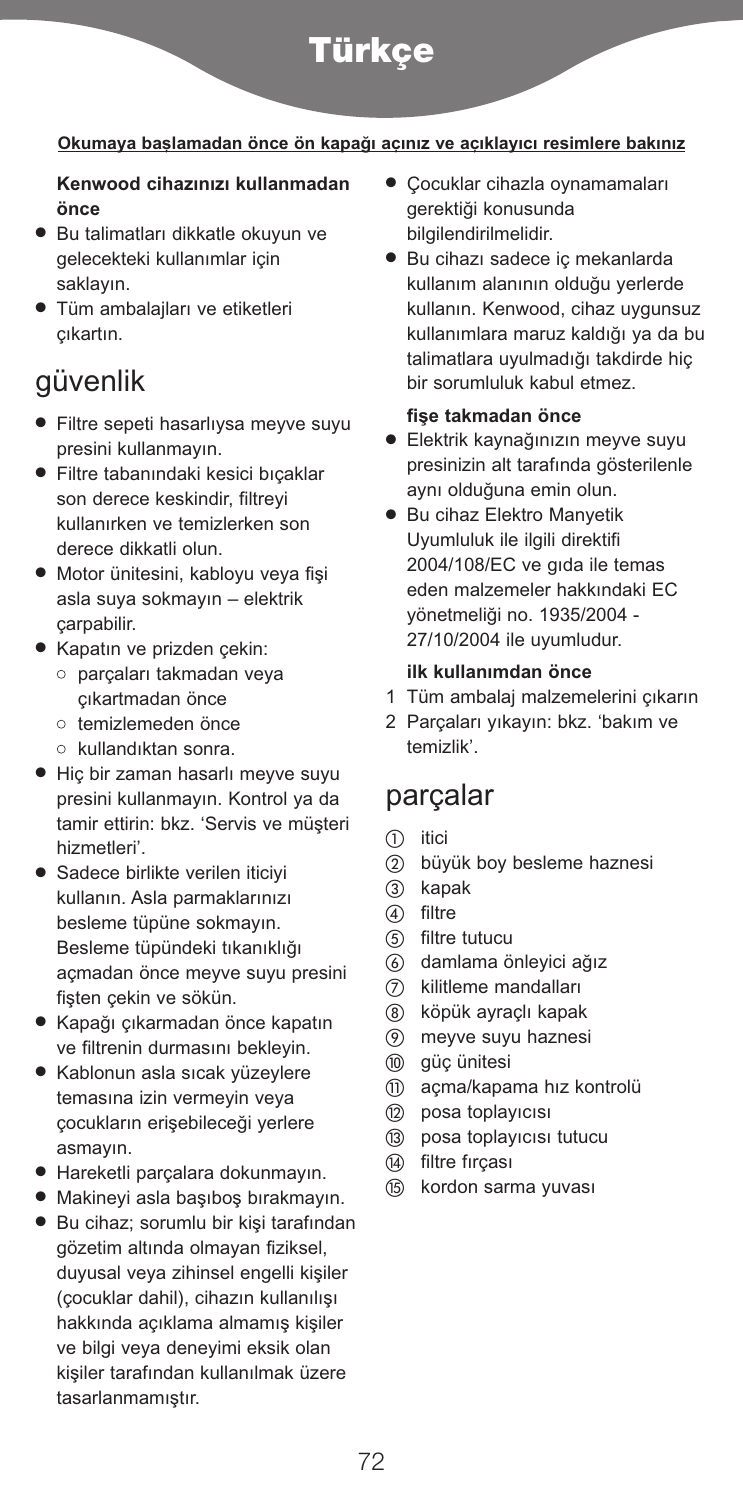### meyve suyu presinizi kullanmak

#### **takma ve kullanım**

- 1 Filtre tutucuyu takın  $(5)$ .
- 2 Filtreyi (4) filtre tutucunun içine yerleştirin.
- 3 Kapağı yerleştirin. Mandalların <sup>1</sup> üstünü kapağa tutturarak kapağı kilitleyin. Ardından mandalların @ altını yerlerine tutturun.
- 4 Posa toplayıcısını yerine oturtun.
- **● Meyve suyu presiniz posa toplayıcısı veya kapak düzgün yerleştirilmediğinde çalışmayacaktır.**
- 5 Damlama önleyici ağzı (6) filtre tutucusuna yerleştirin ve en üst meyve sıkma pozisyonuna getirin.

 $a \triangleq$  = meyve sıkma pozisyonu

 $\mathbf{b}$   $\mathbf{B}$  = damlama önleyici pozisyon.

- 6 Meyve suyu haznesini çıkışın altına koyun. Haznedeki köpük ayracı sıvının köpüksüz olmasını sağlar.
- 7 Tavsiye edilen kullanım tablosunu farklı meyve ve sebzeleri sıkmak için kılavuz olarak kullanın.
- 8 Calıştırın (îi) ve gıdaları itici ile aşağıya ittirin – iticideki pinin besleme tüpündeki olukla aynı hizada olduğundan emin olun.
- 9 Son gıdayı da ekledikten sonra meyve sıkacağını çalıştırmaya devam ederek, sıvının filtre/filtre tutucudan temizlenmesine yardımcı olun. Süre, gıda türüne ve çıkan sıvının yoğunluğuna göre değişir.
- 10Kapatın, filtre durana kadar ve sıvının akış hızı birkaç yavaş damlaya düşene kadar bekleyin. Daha sonra ağzı, hazneyi çıkartmadan önce, damlama önleyici pozisyon  $B$  en üstte olacak şekilde döndürün.
- **●** Sert gıdaların suyunu çıkartırken, maksimum 2 Kg ve maksimum 2 dakikalık bir çalışma süresi tavsiye ediyoruz. Bazı çok sert gıdalar yavaşlama veya durmaya sebep olabilir. Eğer bu olursa kapatın ve filtreyi temizleyin.
- **●** Kullanım sırasında kapatıp posa toplayıcıyı düzenli olarak temizleyin. **Kullanımdan sonra daima fişi çekin.**

#### **not:**

- **●** Vitamin değer kaybı maksimum yarar sağlamak için, meyve suyunu ne kadar çabuk içerseniz o kadar çok vitamin alırsınız.
- **●** Eğer sıvıyı birkaç saat saklamanız gerekiyorsa buzdolabına koyun. Eğer içerisine birkaç damla limon suyu damlatırsanız daha fazla dayanır.
- **●** Eğer alışık değilseniz, günde üç 230mls (8 fl.oz.) bardaktan fazla meyve suyu içmeyin.
- **●** Çocuklar için meyve suyunu eşit miktarda su ile sulandırın.
- **●** Koyu yeşil (brokoli, ıspanak vs.) veya koyu kırmızı (pancar, kırmızı lahana vs.) sebzelerin suları çok serttir, bunları her zaman sulandırın.
- **●** Meyve suyunda Fruktoz (meyve şekeri) oranı çok yüksektir, diyabeti olan veya kan şekeri düşük olan kişiler çok fazla içmekten kaçınmalıdır.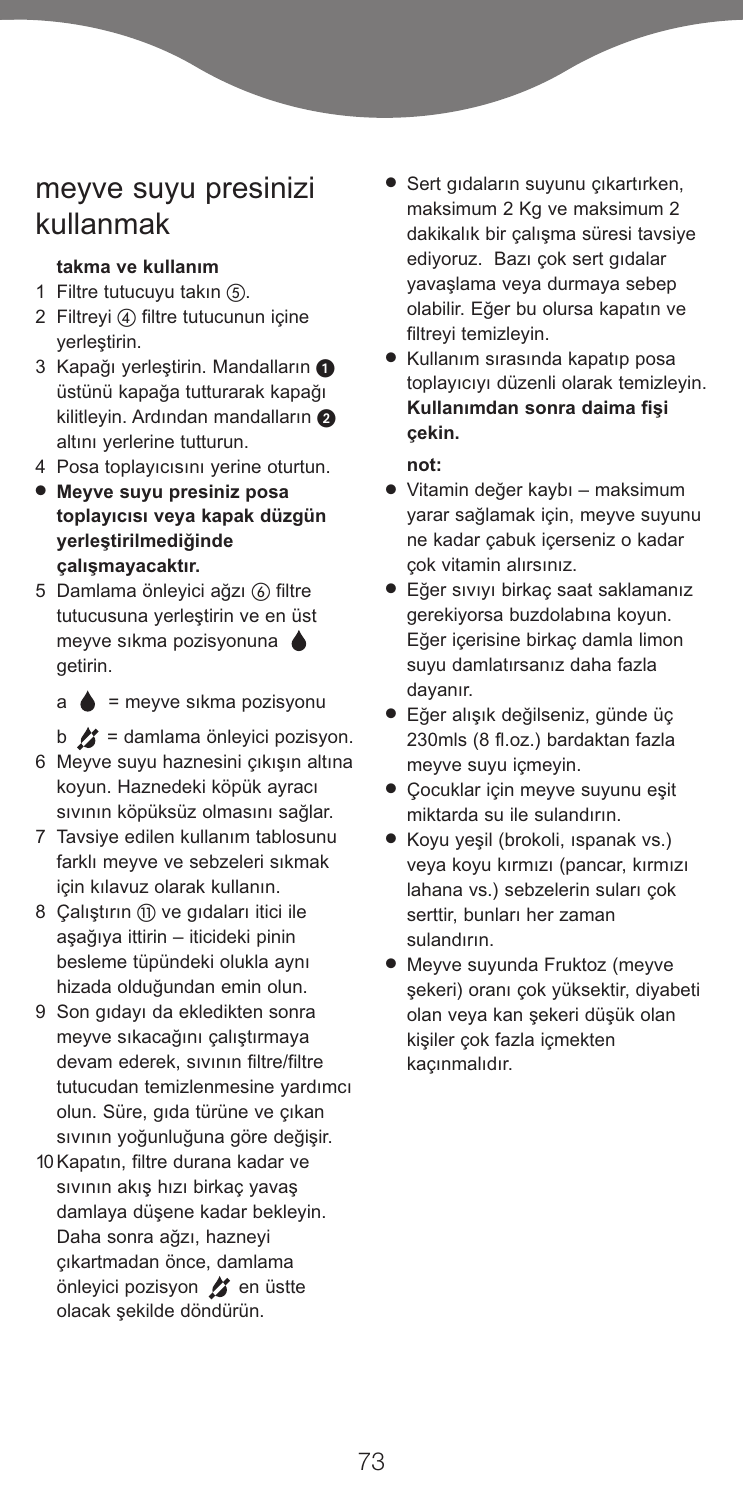## tavsiye edilen kullanım tablosu

- 
- 
- 
- Tüm meyve ve sebzeleri sıkmadan önce iyice yıkayın.<br>● Daha sert gıdalar için Hız ayarı 2'yi kullanın.<br>● Daha yumuşak gıdalar için Hız ayarı 1'i kullanın.<br>● Maksimum meyve suyu elde etmek için, besleme tüpüne her seferin
- küçük parçalar koyun ve yavaşça bastırın.<br>● En iyi sonucu elde etmek için; muz, mango ve yumuşak böğürtlenler **bir blender ile işlenmelidir.**

| Meyve/Sebze                                                          | Hazırlanışı                                                                                                                                                                   | Tavsiye edilen<br>Hız | Tavsiyeler & İpuçları                                                                                                                              |
|----------------------------------------------------------------------|-------------------------------------------------------------------------------------------------------------------------------------------------------------------------------|-----------------------|----------------------------------------------------------------------------------------------------------------------------------------------------|
| Elma & Armut                                                         | Bütün olarak sıkın                                                                                                                                                            | $\overline{2}$        | Sivi cikariminin artirilması                                                                                                                       |
| Kök sebzeleri -<br>Havuc                                             | Bütün olarak sıkın                                                                                                                                                            |                       | için sert gıdalar oda<br>sıcaklığında sıkılmalıdır.                                                                                                |
| Ananas                                                               | Büyük bir ananas alın,<br>üstünü ve altını keserek<br>sap ve yaprakları<br>temizleyin. Soyulmamış<br>ve çekirdekleri<br>temizlenmemis ananası<br>uzunlamasına dörde<br>bölün. | $\overline{2}$        | Yaklaşık 20 saniye<br>işlemden geçirin. Filtrenin<br>tıkanmasını önlemek için<br>filtreyi her bir büyük<br>ananas parcasından sonra<br>temizleyin. |
| Üzüm                                                                 | Saplarını ayırın                                                                                                                                                              | 1                     | Su çıkartma işlemini<br>maksimize edebilmek için<br>her seferinde küçük bir<br>avuç sıkın.                                                         |
| Domates                                                              | Bütün olarak sıkın                                                                                                                                                            | 1                     | Pürüzsüz bir meyve suyu<br>verine yoğun ve posalı bir<br>meyve suyu elde edilir.                                                                   |
| Cekirdekli<br>Meyveler - Şeftali,<br>Nektarin, Erik                  | İkiye bölün ve<br>çekirdeği çıkartın                                                                                                                                          | 1                     |                                                                                                                                                    |
| Mango                                                                | Sert deriyi ve<br>çekirdekleri çıkartın                                                                                                                                       | 1                     | Elde edilen sıvı çok yoğun<br>olacaktır, bu sebeple<br>akışkanlığı artırmak için<br>diğer meyvelerle kombine<br>edilmesi tavsiye edilir.           |
| Kavun & Karpuz                                                       | Sert kabuğu ayırın                                                                                                                                                            | 1                     | Sıvı çıkarımını maksimize<br>etmek için yavaş yavaş<br>ekleyin.                                                                                    |
| Kivi Meyveleri                                                       | Bütün olarak sıkın                                                                                                                                                            | 1                     |                                                                                                                                                    |
| Cilekler                                                             | Yaprakları ayırın<br>Bütün olarak sıkın                                                                                                                                       | 1                     |                                                                                                                                                    |
| Yumuşak<br>böğürtlenler -<br>Ahududu, Karadut<br>VS.                 | Bütün olarak sıkın                                                                                                                                                            | 1                     | Su çıkartma işlemini<br>maksimize edebilmek için<br>her seferinde kücük bir<br>avuç sıkın ve diğer                                                 |
| Daha sert<br>Böğürtlenler -<br>Cay üzümleri,<br>Yaban mersinleri vs. | Bütün olarak sıkın                                                                                                                                                            | 1                     | meyvelerle karıştırın.                                                                                                                             |
| Pancar (Çiğ)                                                         | Yaprakları ayırın ve<br>soyun                                                                                                                                                 | $\overline{2}$        | En iyi lezzet soyulup<br>yaprakları ayrıldığında elde<br>edilir.                                                                                   |
| Yaprak sebzeler<br>Ispanak, lahana<br>VS.                            | Sert çekirdeği ayırın.<br>Besleme tüpüne sığacak<br>ölçüde kesin. Yaprakları<br>bir araya toplayarak bir<br>tutam oluşturun.                                                  | $\overline{2}$        | Sıvı çıkarımı çok yavaş<br>gerçekleşeceğinden diğer<br>meyve veya sebzelerle<br>birlikte sıkılmaları tavsiye<br>edilir.                            |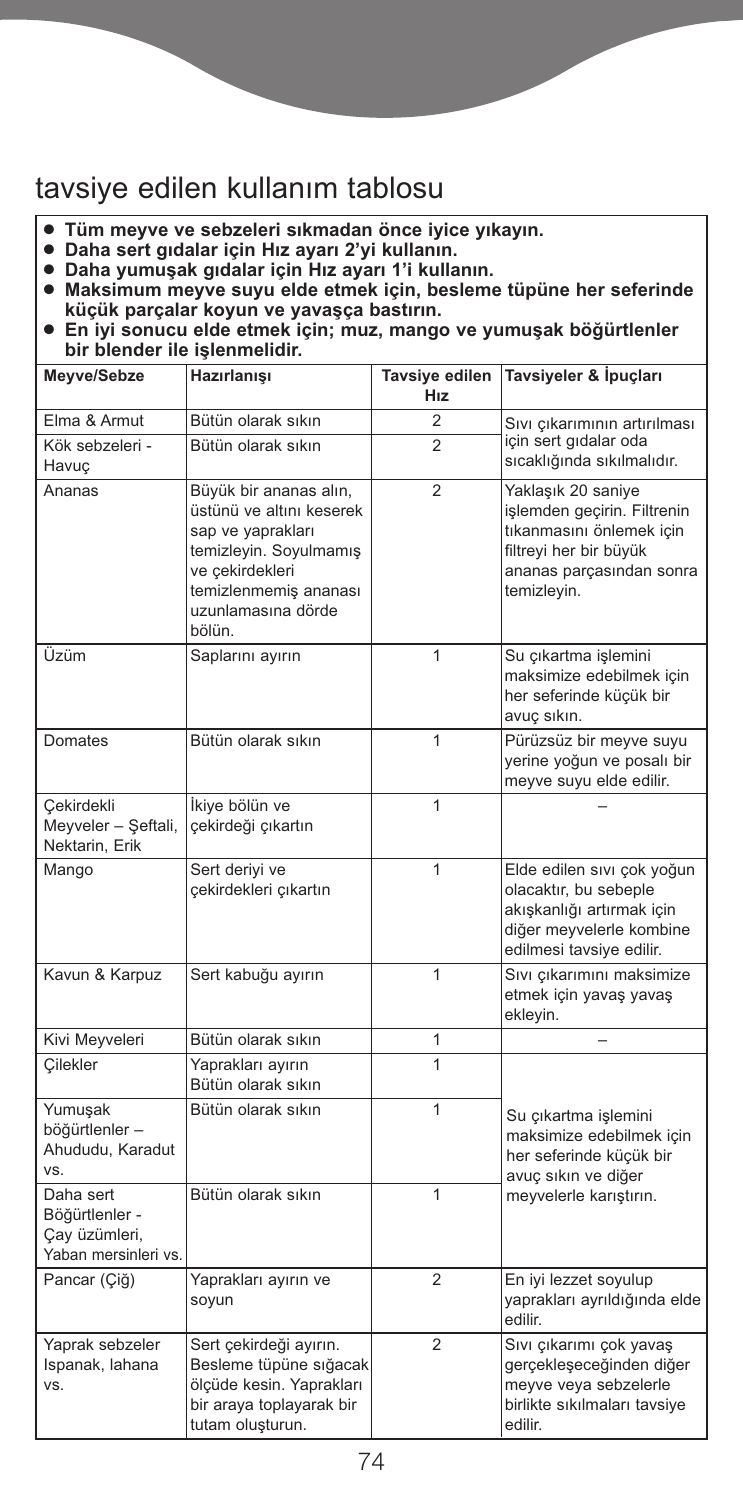| Meyve/Sebze                      | Hazırlanışı                                  | Hız            | Tavsiye edilen Tavsiyeler & İpuçları                                                                                                                        |
|----------------------------------|----------------------------------------------|----------------|-------------------------------------------------------------------------------------------------------------------------------------------------------------|
| Kereviz                          | Bütün olarak sıkın                           | $\overline{2}$ |                                                                                                                                                             |
| Salatalık                        | Bütün olarak sıkın                           |                | Sıvı çıkarımını maksimize<br>etmek için yavaş yavaş<br>ekleyin.                                                                                             |
| Narenciye-<br>Portakal, Greyfurt | Soyun ve beyaz<br>yumuşak dokuyu<br>cıkartın |                | Yumuşak dokuyu<br>çıkartmak daha lezzetli bir<br>sonuc verecektir.<br>Narenciyede en iyi sonuçlar<br>icin Kenwood Narenciye<br>Preslerini tavsiye ediyoruz. |

### meyve suyu presinizi sökmek

- 1 Posa toplayıcıyı tutucusuna basarak ve toplayıcıyı dışarı kaydırarak posa toplayıcıyı çıkartın.
- 2 Kapağın mandalını açıp kaldırın.
- 3 Filtreyi ve filtre tutucuyu birlikte çıkartın. Daha sonra temizlemek için ayırın.

## bakım ve temizlik

- **●** Temizlemeden önce meyve suyu presinizi fişten çekin.
- **●** Eğer filtre çıkartmak için çok sıkıysa gevşeyene kadar birkaç dakika bekleyin.
- **●** Havuç gibi bazı besinler plastiğin rengini bozar. Bitkisel yağda batırılmış bir bezle silmek renk bozulmasının giderilmesinde yardımcı olur.

#### **motor ünitesi**

- **●** Nemli bir bezle silin, sonra kurulayın.
- **●** Suya sokmayın.
- **●** Kablo fazlalığını güç ünitesi arkasında yerde toplayın (i5).

#### **filtre**

**●** Birlikte verilen fırçayı kullanarak temizleyin.

Not: Kapaktan posayı temizlemek için fırçanın düz ucunu kullanın.

**● Filtrede hasar olup olmadığını düzenli olarak kontrol edin. Filtre hasarlıysa kullanmayın. "Servis ve müşteri hizmetleri" bölümüne bakınız**

#### **diğer parçalar**

- **●** Sabunlu sıcak su ile yıkayın, sonra kurutun.
- **●** Alternatif olarak bulaşık makinesinin üst gözünde yıkanabilir. Alt göze ısıtıcı bölüm üzerinde doğrudan yerleştirmeyin. Kısa, düşük sıcaklık (Maksimum 50°C) program önerilir.

### servis ve müşteri hizmetleri

- **●** Kablo hasar güvenlik nedeniyle, KENWOOD ya da yetkili bir KENWOOD tamircisi tarafından değiştirilmelidir.
- **● Meyve suyu presinin çalışması ile ilgili herhangi bir sorunla karşılaştığınızda, lütfen teknik desteği aramadan önce sorun giderme kılavuzuna başvurun.**

Aşağıdakilerle ilgili yardıma ihtiyacınız olursa:

- **●** cihazınızın kullanımı veya
- **●** servis veya tamir Cihazınızı satın aldığınız yerle bağlantı kurun.
- **●** Kenwood tarafından İngiltere'de dizayn edilmiş ve geliştirilmiştir.
- **●** Çin'de üretilmiştir.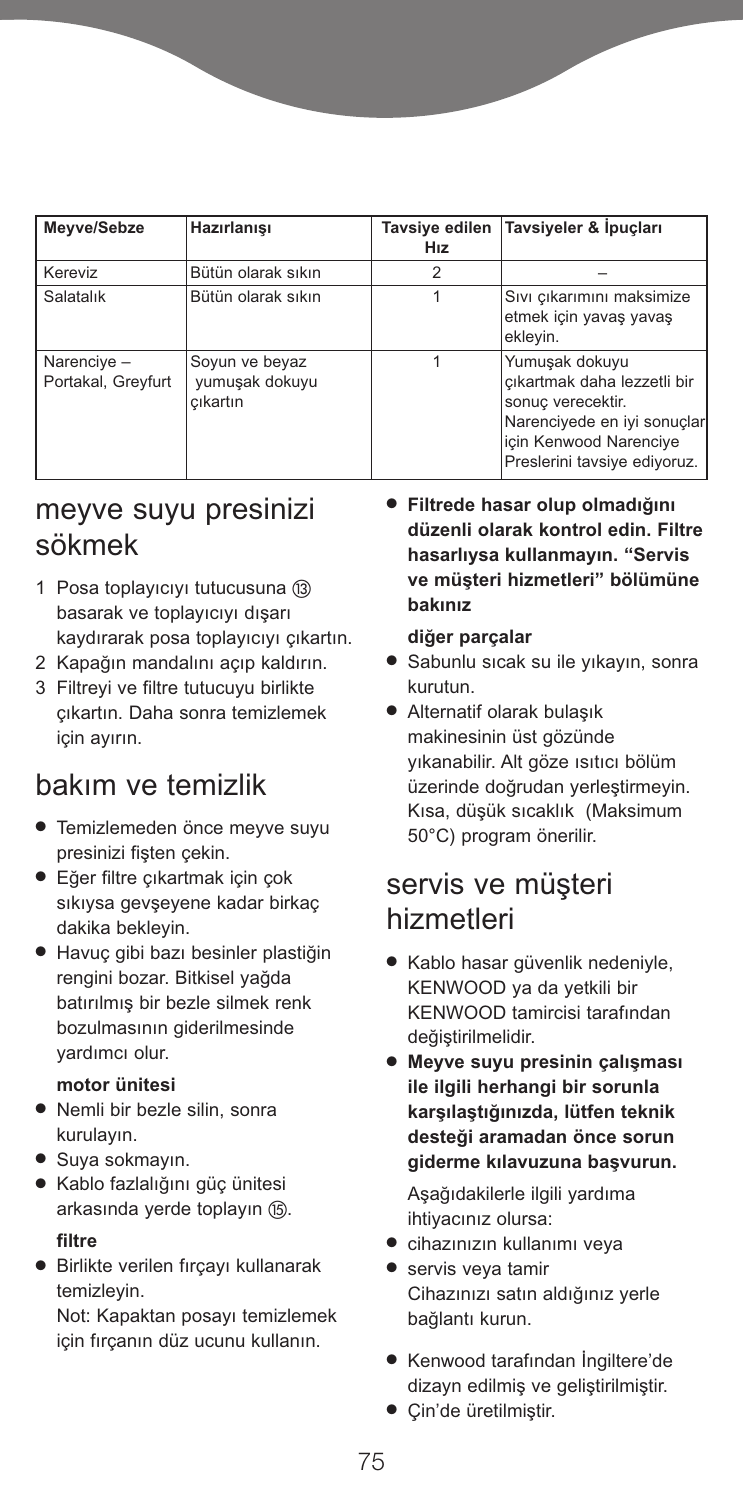# sorun giderme kılavuzu

| Problem                                                           | Sebep ve Çözüm                                                                                                                                                                                                                                                                                                                                                                        |
|-------------------------------------------------------------------|---------------------------------------------------------------------------------------------------------------------------------------------------------------------------------------------------------------------------------------------------------------------------------------------------------------------------------------------------------------------------------------|
| Meyve suyu presi çalışmıyor                                       | Meyve suyu presinin fişi takılı değil.<br>Meyve suyu presi düzgün monte<br>edilmedi. Şunları kontrol edin:<br>○ Kapak mandalları doğru şekilde<br>kapanıyor.<br>O Posa toplayıcı yerinde ve doğru şekilde<br>mandallanmış.                                                                                                                                                            |
| Motor çalışma sırasında<br>yavaşlıyor veya duruyor                | • Tavsiye edilen kullanım tablosuna<br>bakarak doğru hızı kullanıp<br>kullanmadığınızdan emin olun.<br>· Eğer sert veya lifli gıdaları işliyorsanız<br>posa toplayıcının dolu olmadığından ve<br>filtrenin üzerinde veya etrafında bir posa<br>birikimi olmadığından emin olun.<br>Kapatın ve fişi çekin, daha sonra posa<br>toplayıcıyı boşaltın ve filtreyi/tutucuyu<br>temizleyin. |
| Posa çok ıslak ve düşük<br>sıvı çıkarımı                          | · Daha düşük bir sıkma seviyesi kullanın<br>ve tek kerede daha düşük miktarlar<br>isleyin.<br>• Lif oranı yüksek gıdalar işlerken filtreyi<br>temizleyin.<br>· Tavsiye edilen kullanım tablosuna<br>bakarak doğru hızı kullanıp<br>kullanmadığınızdan emin olun.                                                                                                                      |
| Kapak ve posa toplayıcı<br>arasından sıvı sızıyor                 | • Yanlış hız kullanılmıştır. Tavsiye edilen<br>kullanım tablosuna bakın.<br>• Gıda besleme tüpünden çok hızlı itiliyor.<br>Daha düşük bir hız kullanın.<br>· Posa toplayıcının doğru mandallanmış<br>olduğundan emin olun.                                                                                                                                                            |
| Damla önleyici ağız damlatıyor                                    | · Damla önleyici pozisyona çevirmeden<br>önce, sıvının büyük bir kısmının ağızdan<br>çıktığından emin olun.                                                                                                                                                                                                                                                                           |
| Posa toplayıcıyı çıkartırken<br>posa çalışma alanına<br>dökülüyor | • Toplayıcıyı çıkartırken daha yavaş<br>hareket edin ve posayı toplayıcının içine<br>itmek için kapağın alt kısmına<br>sürttüğünüzden emin olun.<br>Kapakta ve hazne oluğunda aşırı posa<br>birikimin önüne geçmek için posa<br>toplayıcıyı düzenli olarak temizleyin.                                                                                                                |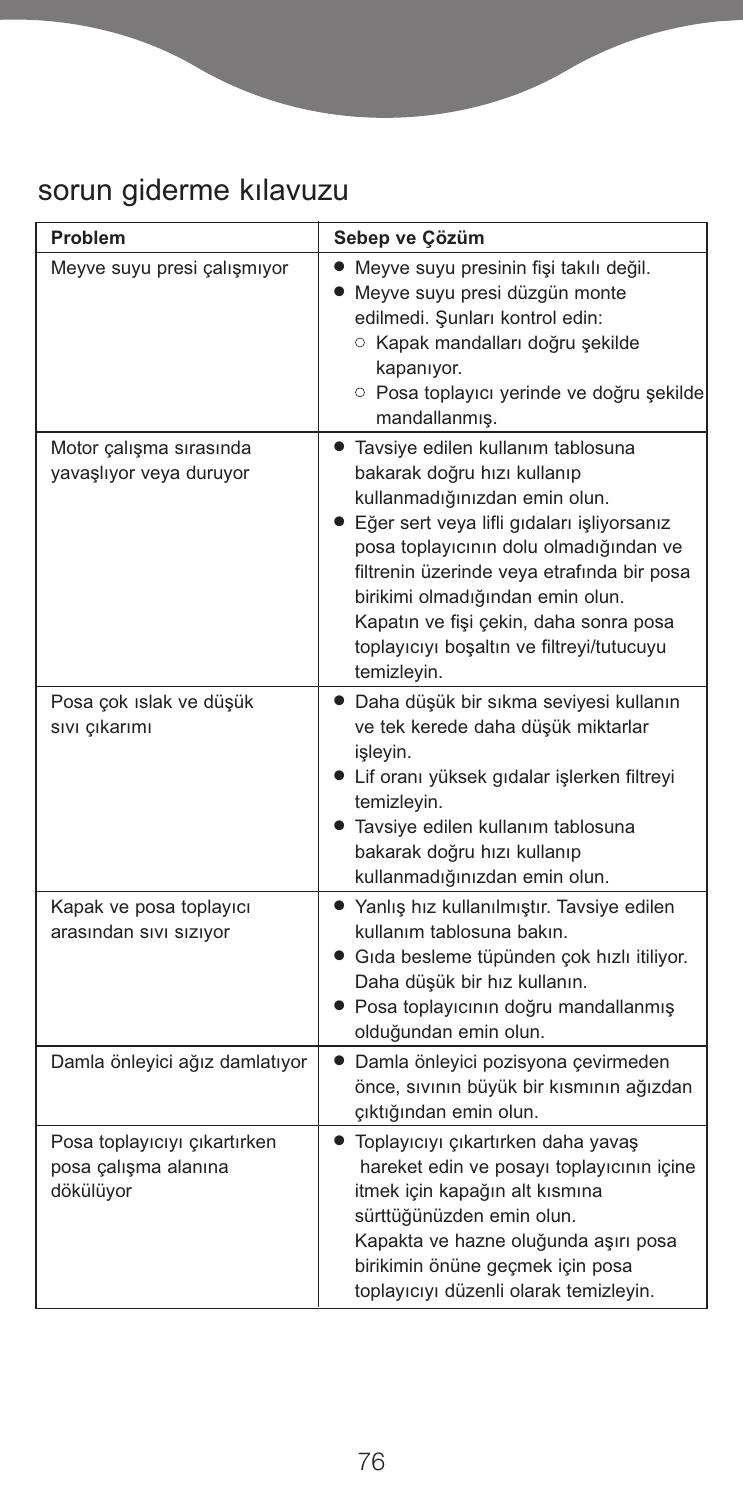

#### **ÜRÜNÜN AT DİREKTİFİ 2002/96/AT İLE UYUMLU OLARAK DOĞRU ŞEKİLDE BERTARAF EDİLMESİ İÇİN ÖNEMLİ BİLGİ.**

Kullanım ömrünün sonunda ürün evsel atıklarla birlikte atılmamalıdır. Ürün yerel yetkililerce belirlenmiş atık toplama merkezine veya bu hizmeti sağlayan bir satıcıya götürülmelidir. Ev aletlerinin ayrı bir şekilde atılması çevre üzerindeki olası negatif etkileri azaltır ve aynı zamanda mümkün olan malzemelerin geri dönüşümünü sağlayarak önemli enerji ve kaynak tasarrufu sağlar. Ev aletlerinin ayrı olarak atılması gerekliliğini hatırlatmak amacıyla üzeri çarpı ile işaretlenmiş çöp kutusu resmi kullanılmıştır.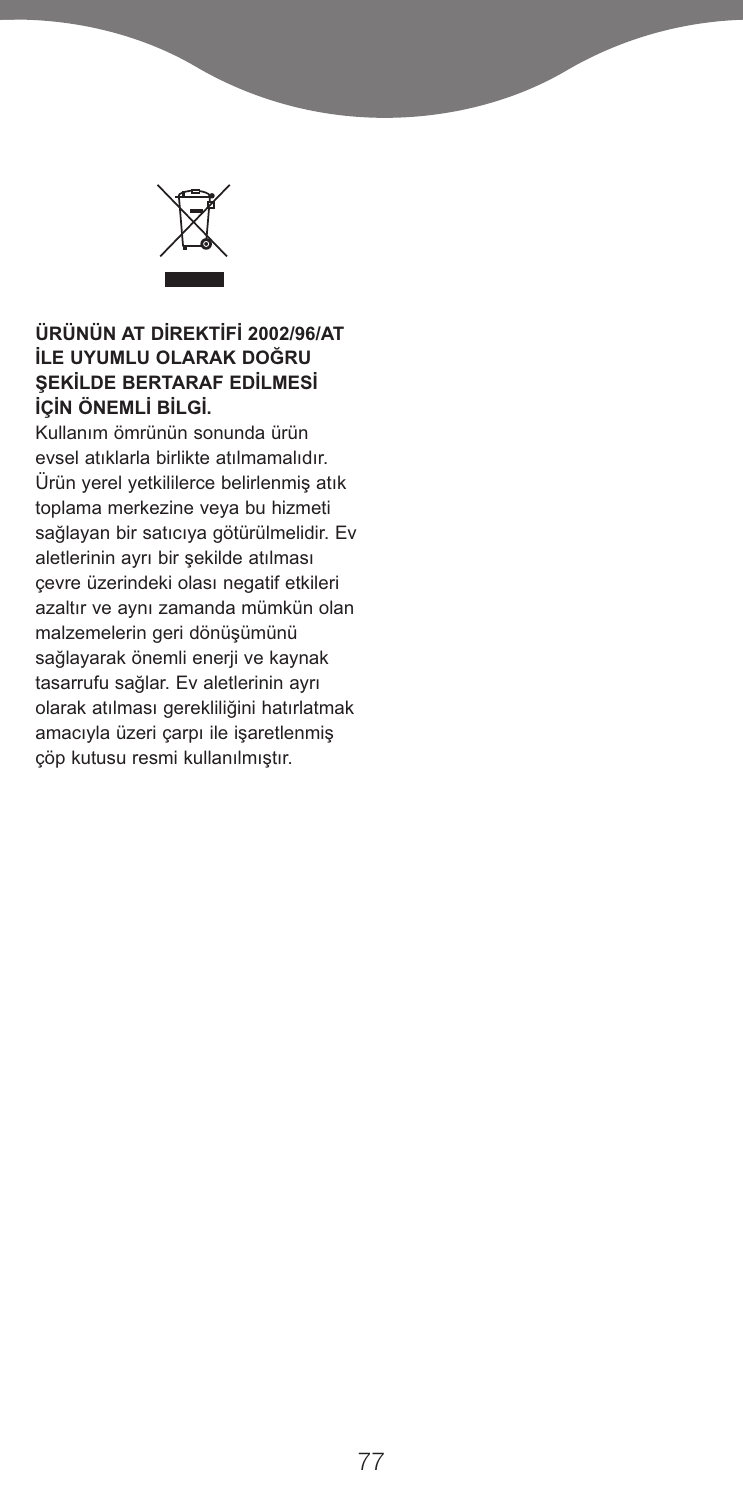

#### **P¡ed ïtením rozlo¥te p¡ední stránku s ilustrací**

#### **Před použitím tohoto zařízení Kenwood**

- **●** Přečtěte si pečlivě pokyny v této příručce a uschovejte ji pro budoucí použití.
- **●** Odstraňte veškerý obalový materiál a nálepky.

### Bezpečnost

- **● Nepoužívejte** odšťavovač, pokud je poškozený filtr.
- **●** Nože na spodku filtru jsou velmi ostré, proto při manipulaci s filtrem a jeho čištění buďte opatrní.
- **●** Motorovou jednotku, šňůru ani zástrčku neponořujte do vody – mohlo by dojít ke zranění elektrickým proudem.
- **●** Přístroj vypněte a vytáhněte ze zásuvky:
	- **●** před přidáváním nebo odebíráním součástí
	- **●** před čištěním
	- **●** po použití.
- **●** Poškozený odšťavovač nepoužívejte. Nechte jej zkontrolovat či opravit: viz "Servis a údržba".
- **●** Používejte pouze dodávanou tlačku. Do plnicího hrdla nikdy nestrkejte prsty. Před vyčištěním ucpaného hrdla přístroj vytáhněte ze zásuvky a rozeberte.
- **●** Před sejmutím víka přístroj vypněte a počkejte, až se filtr zastaví.
- **●** Dávejte pozor, aby se šňůra nedotýkala horkých povrchů ani nevisela tam, kde za ni může zatáhnout dítě.
- **●** Nedotýkejte se pohybujících se součástí.
- **●** Nenechávejte zapnutý odšťavovač bez dozoru.
- **●** Toto příslušenství by neměly používat osoby (včetně dětí) trpící fyzickými, smyslovými či psychickými poruchami ani osoby bez náležitých znalostí a zkušeností. Pokud jej chtějí používat, musí být pod dozorem

osoby odpovědné za jejich bezpečnost nebo je tato osoba musí poučit o bezpečném používání příslušenství.

- **●** Dohlédněte, aby si děti s přístrojem nehrály.
- **●** Toto zařízení je určeno pouze pro domácí použití. Společnost Kenwood vylučuje veškerou odpovědnost v případě, že zařízení bylo nesprávně používáno nebo pokud nebyly dodrženy tyto pokyny.

#### **Před zapojením do elektrické zásuvky**

- **●** Zkontrolujte, zda parametry elektrické zásuvky odpovídají těm, které jsou uvedeny na spodní straně odšťavovače
- **●** Tento spotřebič splňuje požadavky směrnice Evropského parlamentu a Rady 2004/108/ES o elektromagnetické kompatibilitě a požadavky nařízení Evropského parlamentu a Rady (ES) 1935/2004 ze dne 27.10.2004 o materiálech a předmětech určených pro styk s potravinami.

#### **Před prvním použitím**

- 1 Spotřebič zcela vybalte.
- 2 Umyjte součásti: viz "Péče a čištění".

### Popis

- tlačka
- extra velké plnicí hrdlo
- víko
- (4) filtr
- držák filtru
- uzavíratelná vypouštěcí trubička
- $(7)$ zajišťovací úchyty
- víko s odlučovačem pěny
- nádoba na šťávu
- motorová jednotka
- vypínač/ovladač rychlosti
- nádoba na dužinu
- <sup>(3)</sup> západka nádoby na dužinu
- (4) kartáček na filtr
- (i5) kabelový prostor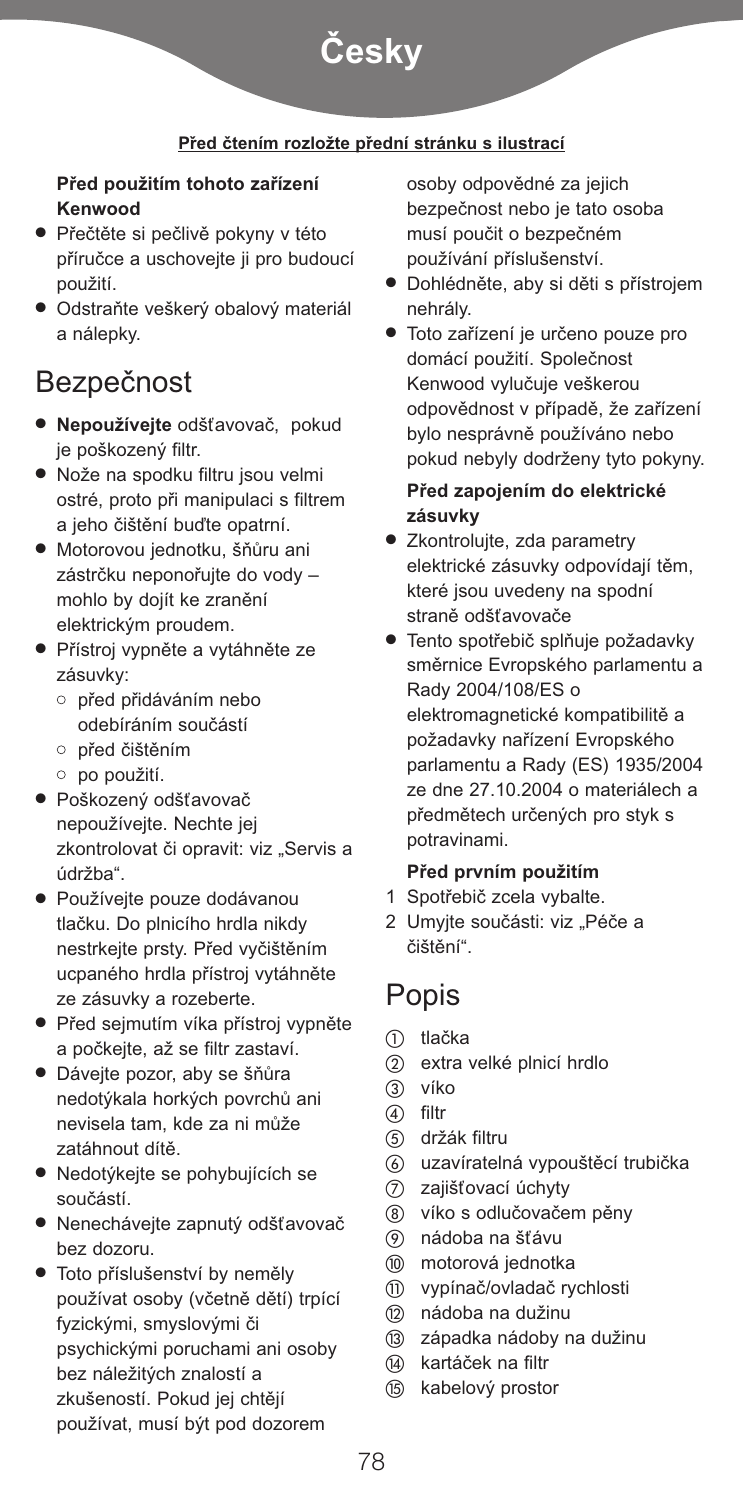# Používání odšťavovače

#### **Sestavení a používání**

- 1 Nasaďte držák filtru (5).
- 2 Do držáku filtru nasaďte filtr (4).
- 3 Nasaďte víko. Víko upevněte zacvaknutím horních částí úchytů - k víku. Poté zacvakněte spodní části úchytů @ dole.
- 4 Nasuňte nádobu na dužinu.
- **● Pokud není správně nasazená nádoba na dužinu nebo víko, nebude odšťavovač fungovat.**
- 5 Na držák filtru nasaďte uzavíratelnou vypouštěcí trubičku a otočte ji do polohy pro vypouštění šťávy, kdy je symbol **▲** nahoře.

 $a \triangle$  = poloha pro vypouštění šťávy

 $b \nvert$  = uzavřená poloha

- 6 Pod vypouštěcí trubičku umístěte nádobu na šťávu. Odlučovač pěny u nádoby zajišťuje, že se do šťávy nedostane pěna.
- 7 Při odšťavování různých druhů ovoce a zeleniny použijte tabulku pro doporučené použití.
- 8 Zapněte odšťavovač (ii) a kusy ovoce/zeleniny strkejte do plnicího hrdla pomocí tlačky tak, aby drážka na tlačce byla nasazená na výstupek v plnicím hrdle.
- 9 Po vložení posledního kusu potraviny nechte odšťavovač dále běžet, aby mohla odtéct šťáva z filtru / držáku filtru. Tato doba se liší v závislosti na druhu ovoce/zeleniny a hustotě získané šťávy.
- 10Vypněte odšťavovač a počkejte, až se filtr zastaví a odtok šťávy se sníží na pomalé kapání. Poté otočte vypouštěcí trubičku tak, aby nahoře byl symbol uzavřené polohy . Nyní můžete odebrat nádobu na šťávu.
- **●** Při odšťavování tvrdých potravin doporučujeme maximální množství 2 kg a maximální dobu provozu 2 minuty. Některé velmi tvrdé potraviny mohou způsobit, že se odšťavovač zpomalí nebo zastaví. V takovém případě jej vypněte a uvolněte filtr.
- **●** Během používání odšťavovač pravidelně vypínejte a vyprazdňujte nádobu na dužinu. **Po použití vždy vytáhněte ze zásuvky.**

#### **Pozn.:**

- **●** Vitaminy se rozkládají čím dříve šťávu vypijete, tím více vitaminů z ní získáte.
- **●** Pokud šťávu potřebujete na pár hodin uskladnit, dejte ji do ledničky. Lépe vydrží, když do ní přidáte pár kapek citronové šťávy.
- **●** Nepijte více než tři sklenice o objemu 230 ml šťávy denně, pokud na to nejste zvyklí.
- **●** Dětem šťávu řeďte stejným množstvím vody.
- **●** Šťáva z tmavě zelené zeleniny (brokolice, špenát apod.) nebo tmavě červené zeleniny (červená řepa, červené zelí apod.) je velice silná, proto ji vždy řeďte.
- **●** Ovocná šťáva má vysoký obsah fruktózy (ovocného cukru), proto by ji lidé s cukrovkou nebo nízkou hladinou cukru v krvi neměli pít příliš mnoho.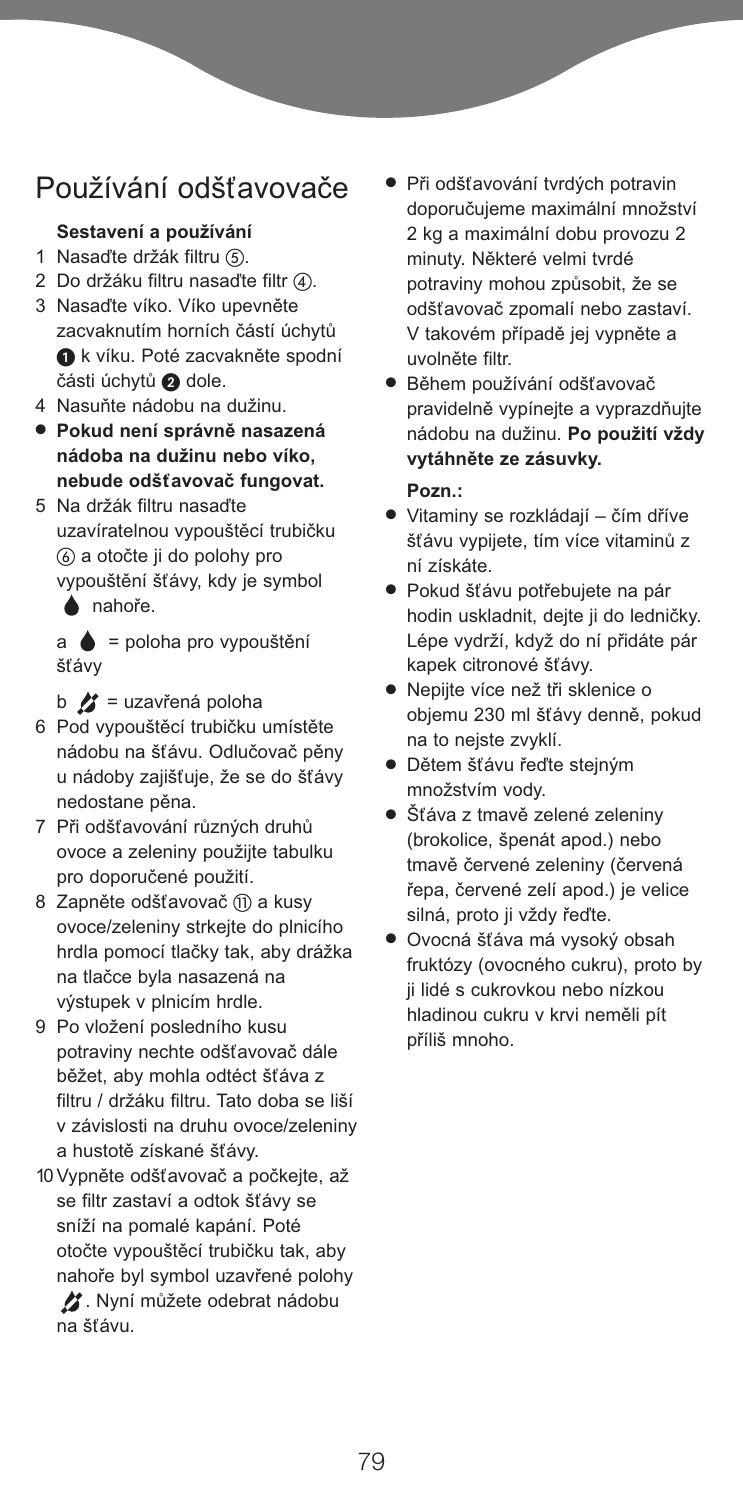# Tabulka pro doporučené použití

- 
- 
- 
- Před odšťavováním všechno ovoce a zeleninu důkladně omyjte.<br>• Na tvrdší potraviny použijte rychlost 2.<br>• Na měkčí potraviny použijte rychlost 1.<br>• Abyste získali co nejvíce šťávy, vkládejte do plnicího hrdla najednou je
- · U ovoce jako banány, mango a měkké drobné plody dosáhnete nejlepších **výsledků, když použijete mixér.**

| Ovoce/zelenina                                      | Příprava                                                                                                                                           | Doporučená<br>rychlost | Rady a tipy                                                                                               |
|-----------------------------------------------------|----------------------------------------------------------------------------------------------------------------------------------------------------|------------------------|-----------------------------------------------------------------------------------------------------------|
| Jablka a hrušky                                     | Odšťavujte celé                                                                                                                                    | 2                      | Nejvíce šťávy z tvrdých                                                                                   |
| Kořenová zelenina<br>- mrkev                        | Odšťavujte celé                                                                                                                                    | $\overline{2}$         | potravin získáte při<br>pokojové teplotě.                                                                 |
| Ananas                                              | Vezměte 1 velký ananas<br>a odstraňte listy a stonek<br>odříznutím horní a spodní<br>části. Neoloupaný ananas<br>rozkrájejte podél na<br>čtvrtiny. | $\overline{2}$         | Odšťavujte asi 20 sekund.<br>Aby se filtr neucpal, po<br>každém velkém ananasu<br>jej vyčistěte.          |
| Hrozny                                              | Odstraňte stopky                                                                                                                                   | 1                      | Abyste získali co nejvíce<br>šťávy, odšťavujte po<br>malých hrstech.                                      |
| Rajčata                                             | Odšťavujte celé                                                                                                                                    | 1                      | Výsledkem bude hustá<br>kašovitá šťáva spíše než<br>čistá šťáva.                                          |
| Peckoviny -<br>broskve.<br>nektarinky, švestky      | Rozřízněte napůl<br>a odstraňte pecku                                                                                                              | 1                      |                                                                                                           |
| Mango                                               | Odstraňte tvrdou slupku<br>a pecku                                                                                                                 | 1                      | Získaná šťáva bude velmi<br>hustá, takže její odtok<br>zlepšíte, když přidáte i jiné<br>ovoce.            |
| Meloun                                              | Okrájejte tvrdou slupku                                                                                                                            | 1                      | Abyste získali co nejvíce<br>šťávy, vkládejte pomalu.                                                     |
| Kiwi                                                | Odšťavujte celé                                                                                                                                    | 1                      |                                                                                                           |
| Jahody                                              | Odstraňte lístky<br>Odšťavujte celé                                                                                                                | 1                      |                                                                                                           |
| Měkké drobné<br>plody - maliny,<br>ostružiny apod.  | Odšťavujte celé                                                                                                                                    | 1                      | Abyste získali co nejvíce<br>šťávy, odšťavujte po<br>malých hrstech a spolu s<br>jiným ovocem.            |
| Tvrdší drobné<br>plody - borůvky,<br>brusinky apod. | Odšťavujte celé                                                                                                                                    | $\mathbf{1}$           |                                                                                                           |
| Červená řepa<br>(syrová)                            | Odstraňte listy a<br>oloupejte                                                                                                                     | $\overline{2}$         | Oloupáním a odstraněním<br>listů dosáhnete nejlepší<br>chuti                                              |
| Listová zelenina -<br>špenát, zelí<br>apod.         | Vyřízněte tvrdý vnitřek.<br>Nakrájejte na velikost<br>pro plnicí trubici. Spojte<br>listy do svazku.                                               | $\overline{2}$         | Množství získané šťávy<br>bude velmi malé, proto je<br>nejlépe odšťavovat s jiným<br>ovocem či zeleninou. |
| Řapíkatý celer                                      | Odšťavujte celé                                                                                                                                    | 2                      |                                                                                                           |
| Okurka                                              | Odšťavujte celé                                                                                                                                    | 1                      | Abyste získali co nejvíce<br>šťávy, vkládejte pomalu.                                                     |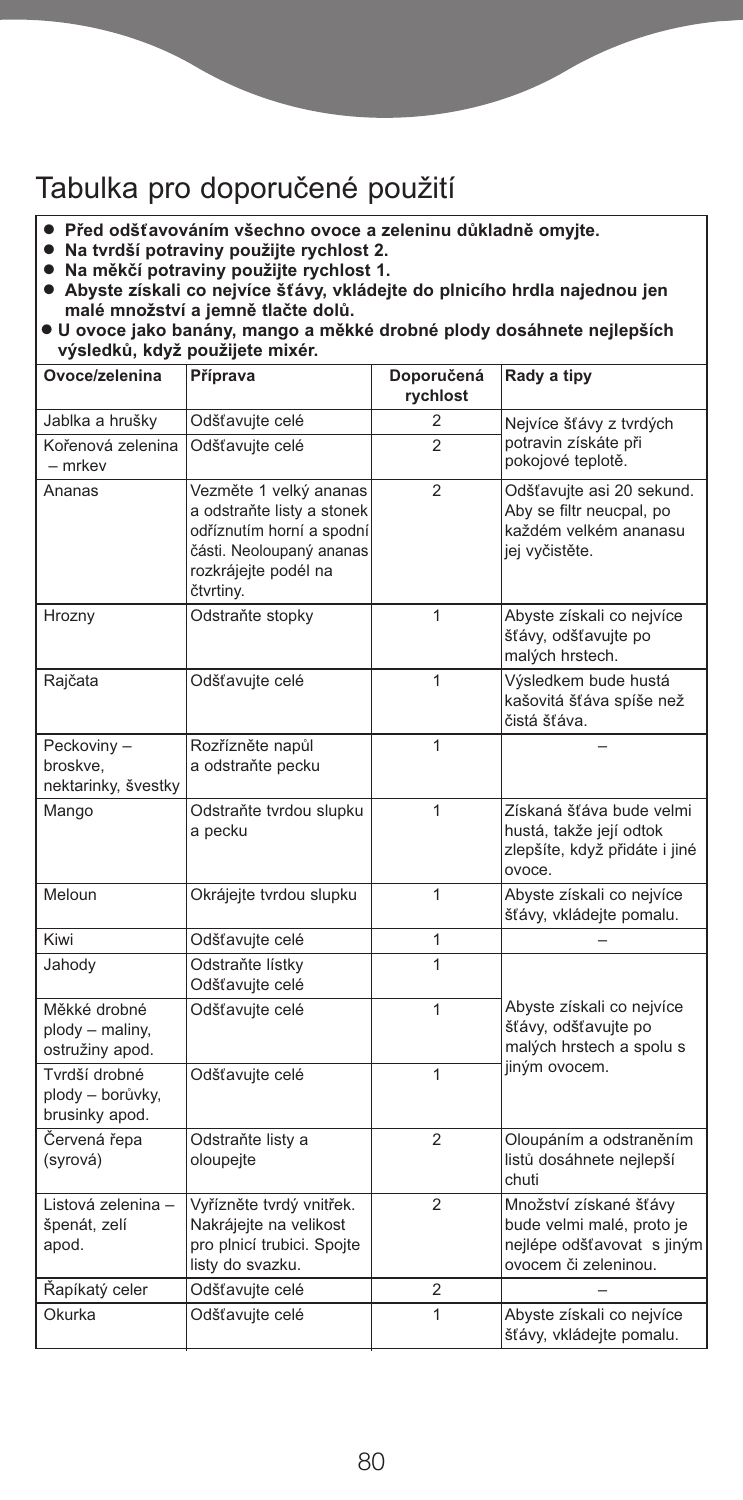| Ovoce/zelenina                           | Příprava                              | Doporučená<br>rychlost | Rady a tipy                                                                                                                                                  |
|------------------------------------------|---------------------------------------|------------------------|--------------------------------------------------------------------------------------------------------------------------------------------------------------|
| Citrusové plody -<br>pomeranče,<br>grepy | Oloupejte a odstraňte<br>bílou dužinu |                        | Odstraněním bílé dužiny<br>získáte lepší chuť.<br>Nejlepších výsledků s<br>citrusovými plody<br>dosáhnete při použití<br>citrusových odšťavovačů<br>Kenwood. |

# Rozebrání odšťavovače

- 1 Odejměte nádobu na dužinu zmáčknutím západky nádoby na dužinu (3) a vysunutím nádoby.
- 2 Odhákněte víko a otevřete jej.
- 3 Vyjměte současně filtr a držák filtru. Pak rozeberte a vyčistěte.

# Péče a čištění

- **●** Před čištěním odšťavovač vytáhněte ze zásuvky.
- **●** Pokud je filtr příliš pevně usazený, pár minut počkejte, než se uvolní.
- **●** Některé potraviny, např. mrkev, obarvují plast. Obarvení odstraníte pomocí hadříku namočeného v rostlinném oleji.

#### **Motorová jednotka**

- **●** Otřete vlhkým hadříkem, poté osušte.
- **●** Neponořujte do vody.
- **●** Nadbytečnou délku kabelu uložte do úložného prostoru na zadní straně pohonné jednotky (5).

#### **Filtr**

- **●** Očistěte dodaným kartáčkem. Pozn.: K odstranění dužiny z víka použijte plochý konec kartáčku.
- **● Filtr pravidelně kontrolujte, zda nevykazuje známky poškození. Poškozený filtr nepoužívejte. Viz "Servis a údržba"**

#### **Ostatní součásti**

- **●** Omyjte v horké vodě se saponátem, pak osušte.
- **●** Lze je také mýt v myčce na nádobí v horním košíku. Nepokládejte je na spodní koš přímo nad topný článek. Doporučujeme použít krátký program s nízkou teplotou (maximálně 50 °C).

# Servis a údržba

- **●** Pokud by došlo k poškození napájecího kabelu, tak je z bezpečnostních důvodů nutné nechat napájecí kabel vyměnit od firmy KENWOOD nebo od autorizovaného servisního technika firmy KENWOOD.
- **● Pokud při používání odšťavovače narazíte na jakékoli problémy, než zavoláte o radu, přečtěte si průvodce odstraňováním problémů.**

Pokud potřebujete pomoc :

- **●** se způsobem použití vašeho výrobku,
- **●** s jeho údržbou nebo s opravami, obraťte se na tu prodejnu, kde jste váš výrobek koupili.
- **●** Zkonstruováno a vyvinuto společností Kenwood ve Velké Británii.
- **●** Vyrobeno v Číně.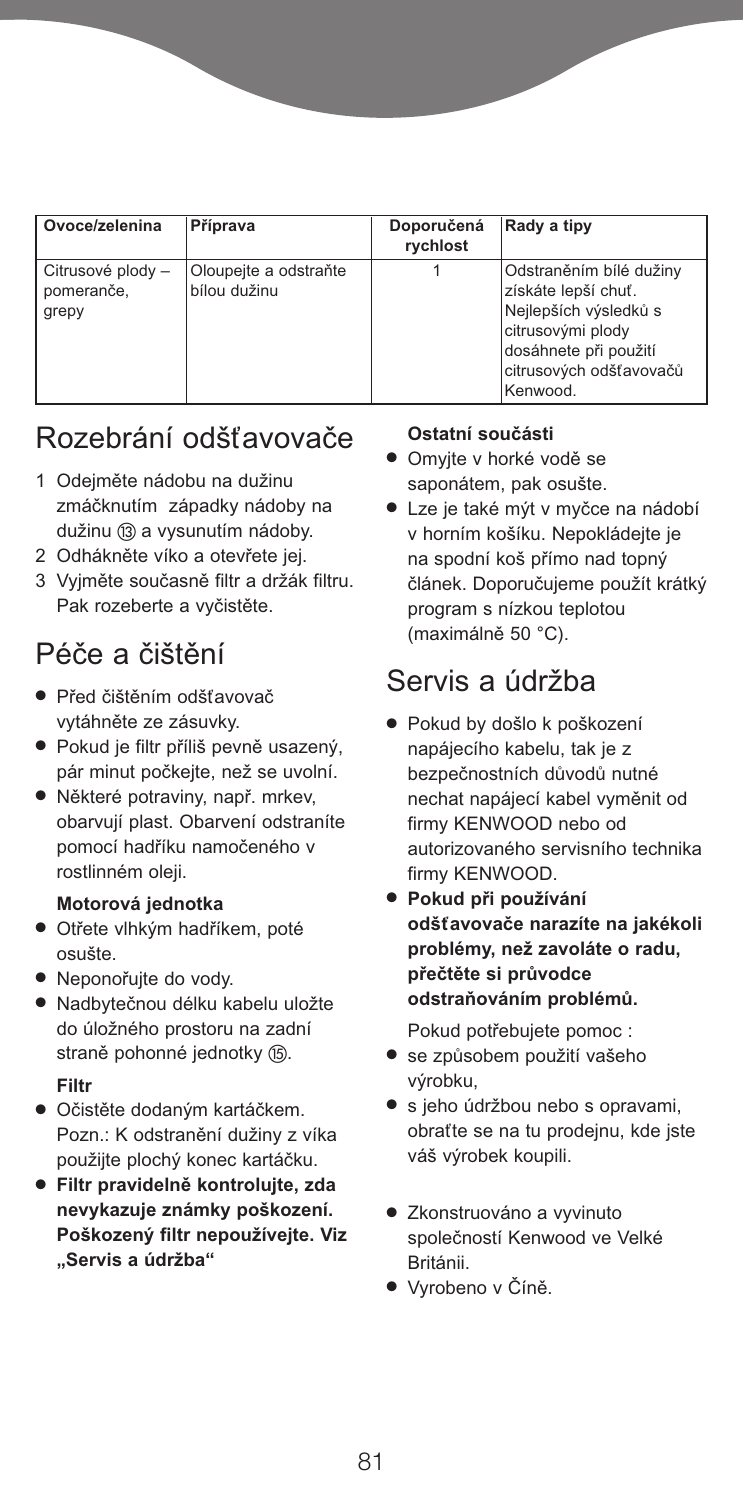# Průvodce odstraňováním problémů

| Problém                                                        | Příčina a řešení                                                                                                                                                                                                                                                                                                                                               |
|----------------------------------------------------------------|----------------------------------------------------------------------------------------------------------------------------------------------------------------------------------------------------------------------------------------------------------------------------------------------------------------------------------------------------------------|
| Odšťavovač nefunguje                                           | · Odšťavovač není zapojený do zásuvky.<br>· Odšťavovač není správně sestavený.<br>Zkontrolujte, zda:<br>○ Úchyty víka jsou správně zacvaknuté.<br>O Nádoba na dužinu je nasunutá a<br>správně uchycená.                                                                                                                                                        |
| Motor se během provozu<br>zpomaluje nebo zastavuje             | · Přečtěte si tabulku pro doporučené<br>použití, zda používáte správnou rychlost.<br>· Při odšťavování tvrdých nebo tuhých<br>potravin zkontrolujte, zda není plná<br>nádoba na dužinu a není na nebo kolem<br>filtru nahromaděná dužina.<br>Přístroj vypněte a vytáhněte ze zásuvky,<br>pak vyprázdněte nádobu na dužinu a<br>vyčistěte filtr / držák filtru. |
| Dužina je hodně vlhká a<br>množství získané šťávy je malé      | • Použijte nižší rychlost a odšťavujte po<br>menších dávkách.<br>· Při odšťavování velmi tuhých potravin<br>čistěte filtr.<br>· Přečtěte si tabulku pro doporučené<br>použití, zda používáte správnou rychlost.                                                                                                                                                |
| Mezi víkem a nádobou na<br>dužinu vytéká šťáva                 | · Používáte špatnou rychlost. Přečtěte si<br>tabulku pro doporučené použití.<br>• Potraviny tlačíte plnicím hrdlem příliš<br>rychle. Postupujte pomaleji.<br>· Zkontrolujte, zda je nádoba na dužinu<br>správně uchycena.                                                                                                                                      |
| Z uzavíratelné vypouštěcí<br>trubičky kape šťáva               | · Před otočením do uzavřené polohy<br>počkejte, až z trubičky vyteče většina<br>šťávy.                                                                                                                                                                                                                                                                         |
| Při oddělení nádoby na dužinu<br>padá dužina na pracovní desku | Nádobu na dužinu oddělujte pomaleji a<br>$\bullet$<br>vysouvejte ji tak, aby se dužina otřela do<br>nádoby o spodní stranu víka.<br>· Nádobu na dužinu pravidelně<br>vyprazdňujte, aby se na víku a plnicím<br>otvoru nehromadilo příliš mnoho dužiny.                                                                                                         |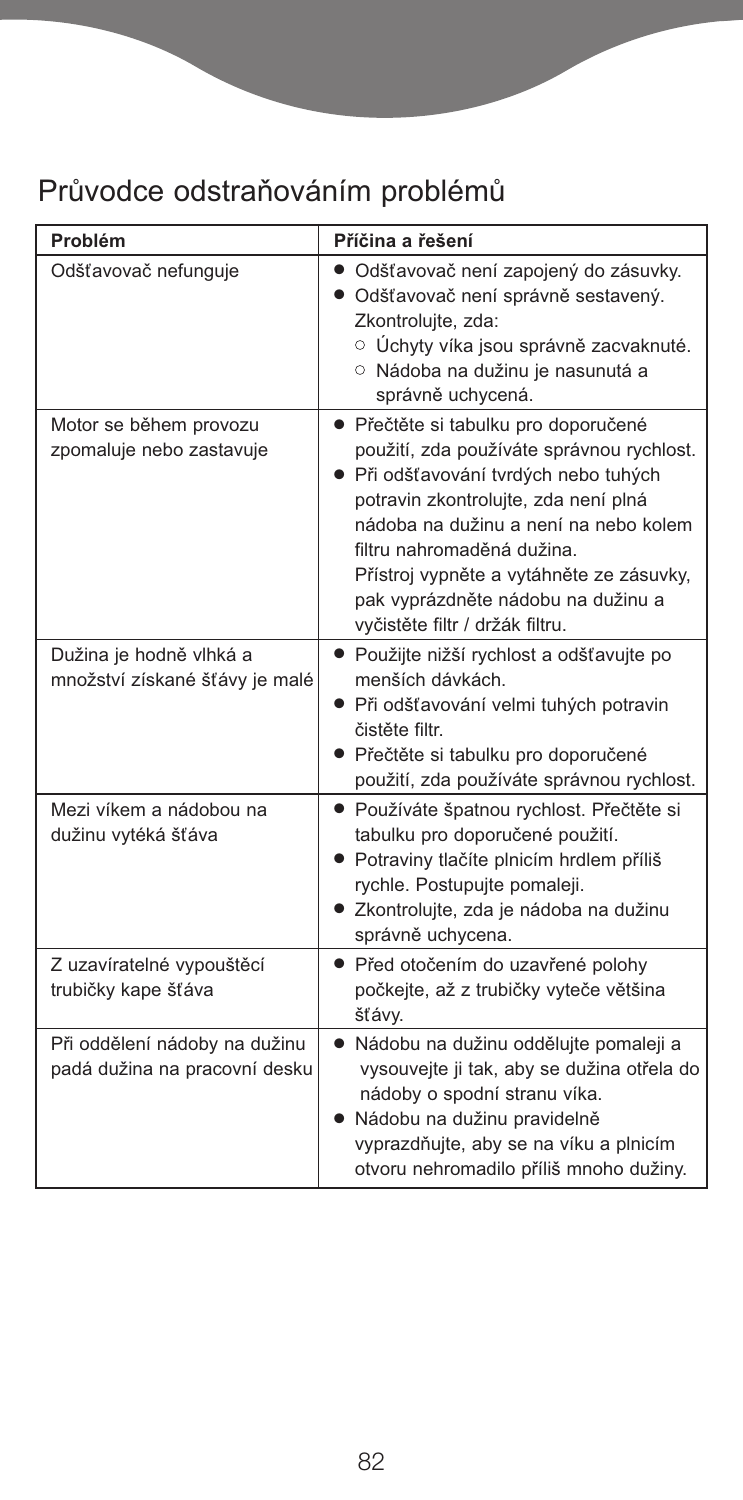

#### **INFORMACE KE SPRÁVNÉMU ZPŮSOBU LIKVIDACE TOHOTO VÝROBKU PODLE SMĚRNICE EVROPSKÉHO PARLAMENTU A RADY 2002/96/ES**

Po ukončení doby provozní životnosti se tento výrobek nesmí likvidovat společně s domácím odpadem. Výrobek se musí odevzdat na specializovaném místě pro sběr tříděného odpadu, zřizovaném městskou správou anebo prodejcem, kde se tato služba poskytuje. Pomocí odděleného způsobu likvidace elektrospotřebičů se předchází vzniku negativních dopadů na životní prostředí a na zdraví, ke kterým by mohlo dojít v důsledku nevhodného nakládání s odpadem, a umožňuje se recyklace jednotlivých materiálů při dosažení významné úspory energií a surovin.

Pro zdůraznění povinnosti tříděného sběru odpadu elektrospotřebičů je výrobek označený symbolem přeškrtnutého odpadkového koše.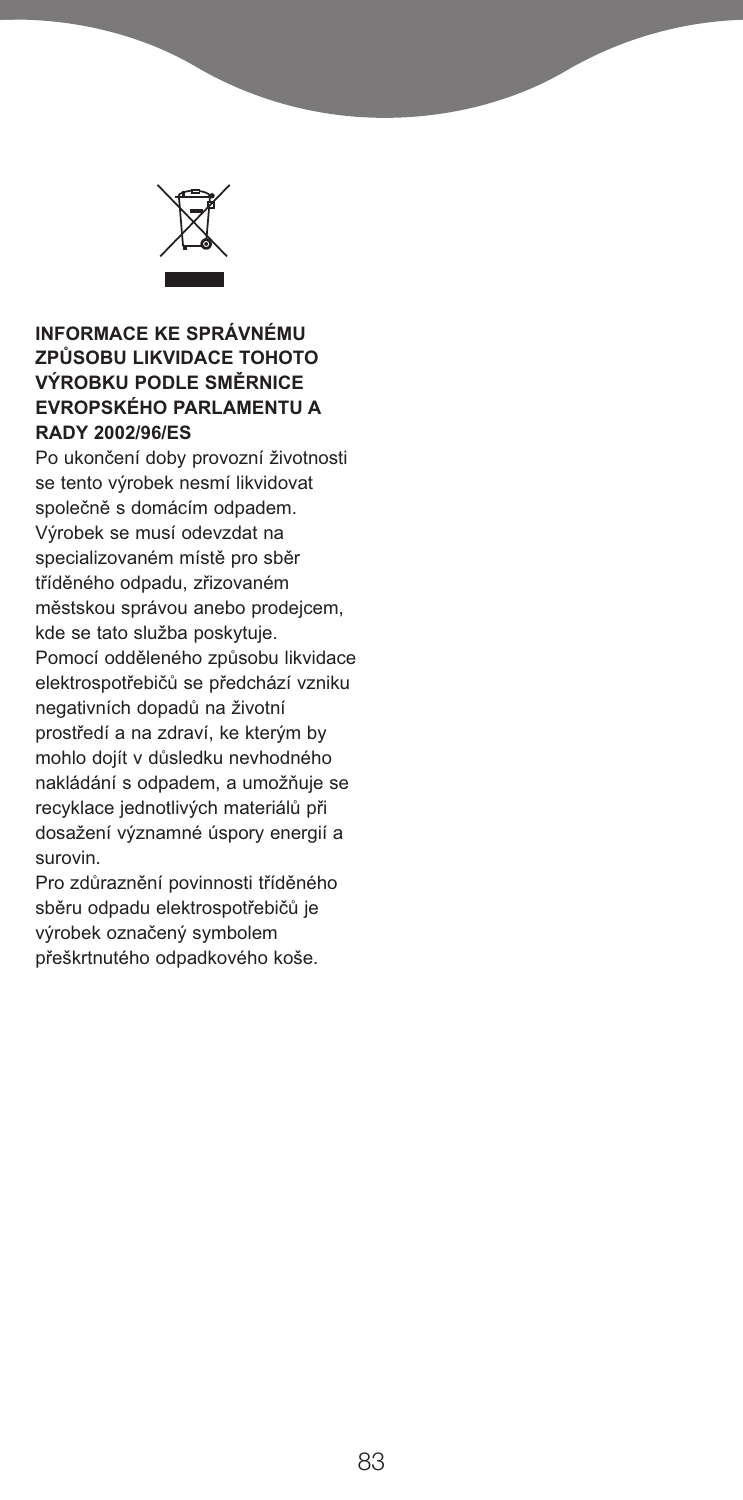# **Magyar**

#### **A használati utasítás ábrái az elsò oldalon láthatók – olvasás közben hajtsa ki ezt az oldalt**

**a Kenwood-készülék használata előtt**

- **●** Alaposan olvassa át ezeket az utasításokat és őrizze meg későbbi felhasználásra!
- **●** Távolítson el minden csomagolóanyagot és címkét!

# első a biztonság

- **● Ne** használja a gyümölcscentrifugát, ha a szűrője sérült.
- **●** A szűrő alján levő vágóélek nagyon élesek, ezért mindig óvatosan fogja meg és tisztítsa a szűrőt.
- **●** A meghajtóegységet, a hálózati vezetéket és a dugaszt soha ne merítse vízbe, mert ezzel áramütést okozhat.
- **●** Kapcsolja ki a készüléket és a hálózati vezetéket húzza ki a konnektorból:
	- **●** részegységek fel- és leszerelése előtt;
	- **●** tisztítás előtt;
	- **●** használat után.
- **●** Ha a gyümölcscentrifuga megsérül, ne használja tovább. Szakemberrel ellenőriztesse, és ha szükséges, javíttassa meg a készüléket (lásd: "szerviz és vevőszolgálat").
- **●** Kizárólag a készülékhez tartozó tömőrudat használja. Soha ne nyúljon kézzel az adagolócsőbe. Ha az adagolócső eltömődik, húzza ki a hálózati csatakozót a konnektorból, és szerelje szét a gyümölcscentrifugát.
- **●** A fedél levétele előtt mindig kapcsolja ki a készüléket, és várja meg, amíg a szűrő megáll.
- **●** Ügyeljen arra, hogy a hálózati vezeték ne érhessen forró felülethez, és ne lógjon le az asztal széléről, nehogy egy kisgyermek leránthassa a készüléket.
- **●** Soha ne nyúljon a gyümölcscentrifuga mozgó részegségeihez.
- **●** Működés közben soha ne hagyja magára a készüléket.
- **●** A készüléket nem üzemeltethetik olyan személyek, akik mozgásukban, érzékszerveik tekintetében vagy mentálisan korlátozottak, vagy nem rendelkeznek kellő hozzáértéssel vagy tapasztalattal, kivéve ha a biztonságukért felelősséget vállaló személy a készülék használatát felügyeli, vagy megfelelően kioktatta őket.
- **●** A gyermekekre figyelni kell, nehogy játsszanaka készülékkel.
- **●** A készüléket csak a rendeltetésének megfelelő háztartási célra használja! A Kenwood nem vállal felelősséget, ha a készüléket nem rendeltetésszerűen használták, illetve ha ezeket az utasításokat nem tartják be.

#### **csatlakoztatás előtt**

- **●** Ellenőrizze, hogy a hálózati feszültség megegyezik-e a gyümölcscentrifuga alján feltüntetett üzemi feszültséggel.
- **●** A készülék megfelel az elektromágneses összeférhetőségről szóló 2004/108/EK Irányelv, valamint az élelmiszerekkel rendeltetésszerűen érintkezésbe kerülő anyagokról szóló 2004.10.27-i 1935/2004/EK Rendelet követelményeinek.

#### **az első használat előtt**

- 1 Távolítson el minden csomagolóanyagot.
- 2 Mossa el a részegységeket, lásd "a készülék tisztítása".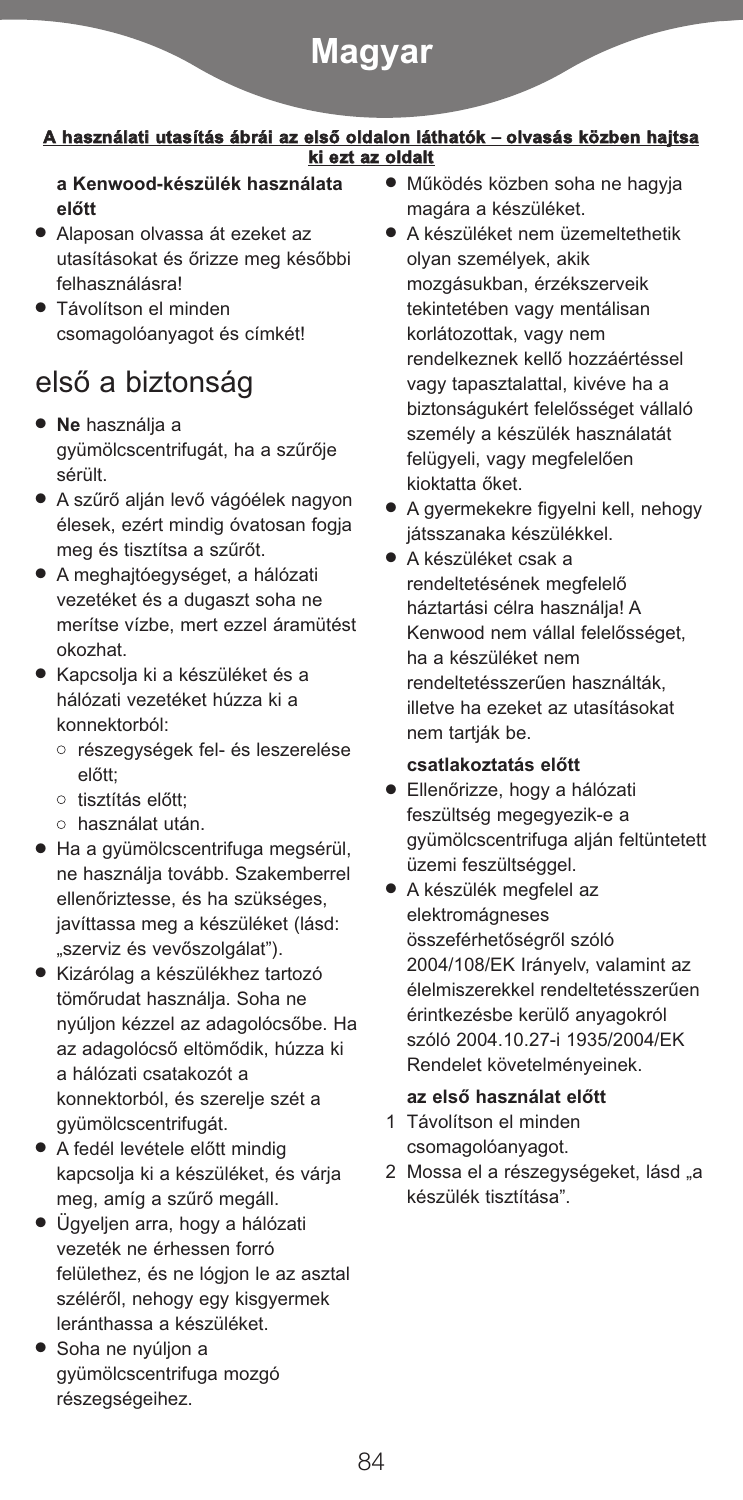# a készülék részei

- tömőrúd
- extra nagy adagolócső
- (3) fedél
- szűrő
- szűrőtartó
- csepegésgátló kiömlőnyílás
- rögzítőpántok
- fedél habelválasztóval
- ivólégyűjtő edény
- meghajtóegység
- be/ki/sebességszabályozó
- (12) gyümölcshústartály
- (i3) gyümölcshústartály retesze
- szűrőtisztító kefe
- vezetéktároló

## a gyümölcscentrifuga használata

#### **összeszerelés és használat**

- 1 Helyezze fel a szűrőtartót (5).
- 2 Helyezze a szűrőt (4) a szűrőtartóba.
- 3 Helyezze fel a fedelet. Rögzítse a fedelet úgy, hogy a pántok tetejét  $\bullet$  a fedélre illeszti. Ezután a pántok alsó részét @ pattintsa be.
- 4 Csúsztassa a gyümölcshústartályt a helyére.
- **● A gyümölcscentrifuga nem működik, ha a gyümölcshústartály vagy a fedél nincs megfelelően felszerelve.**
- 5 Helyezze a csepegésgátló kiömlőnyílást (6) a szűrőtartóra és fordítsa el úgy, hogy az ivólékészítő állás **e** legyen felül.
	- $a \bullet = iv$ ólékészítő állás,

 $b$   $\mathcal{L}$  = csepegésgátló állás.

6 Az ivólégyűjtő edényt helyezze a kiömlőnyílás alá. Az edényben levő habelválasztó megakadályozza, hogy az összegyűlt ivólé felhabosodjon.

- 7 A felhasználási útmutató táblázata segít abban, hogyan készíthet ivólét különféle gyümölcsökből és zöldségekből.
- 8 Kapcsolja be a készüléket (ii), és a tömőrúddal nyomja le a nyersanyagot. Ügyeljen arra, hogy a tömőrúdon levő vágat illeszkedjen az adagolócsőben levő horonyhoz.
- 9 Az utolsó nyersanyagdarab behelyezése után egy ideig még hagyja működni a gyümölcscentrifugát, hogy az ivólé távozzon a szűrőből/szűrőtartóból. Az ehhez szükséges idő függ a gyümölcs típusától és az ivólé sűrűségétől.
- 10Kapcsolja ki a készüléket, és várja meg, amíg a szűrő megáll és már csak pár csepp ivólé jön a kiömlőnyíláson. Ezután fordítsa el a kiömlőnyílást úgy, hogy a csepegésgátló állás / legyen felül, majd vegye el az edényt.
- **●** Keményebb nyersanyagokból maximum 2 kg mennyiséget használjon fel, maximum 2 percig működtetve a készüléket. Nagyon kemény nyersanyagok feldolgozása közben a gyümölcscentrifuga lelassulhat vagy megállhat. Ilyenkor kapcsolja ki a készüléket, és tisztítsa meg a szűrőt.
- **●** Használat közben a gyümölcshústartályt rendszeresen ürítse. **Használat után a hálózati dugaszt mindig húzza ki a konnektorból.**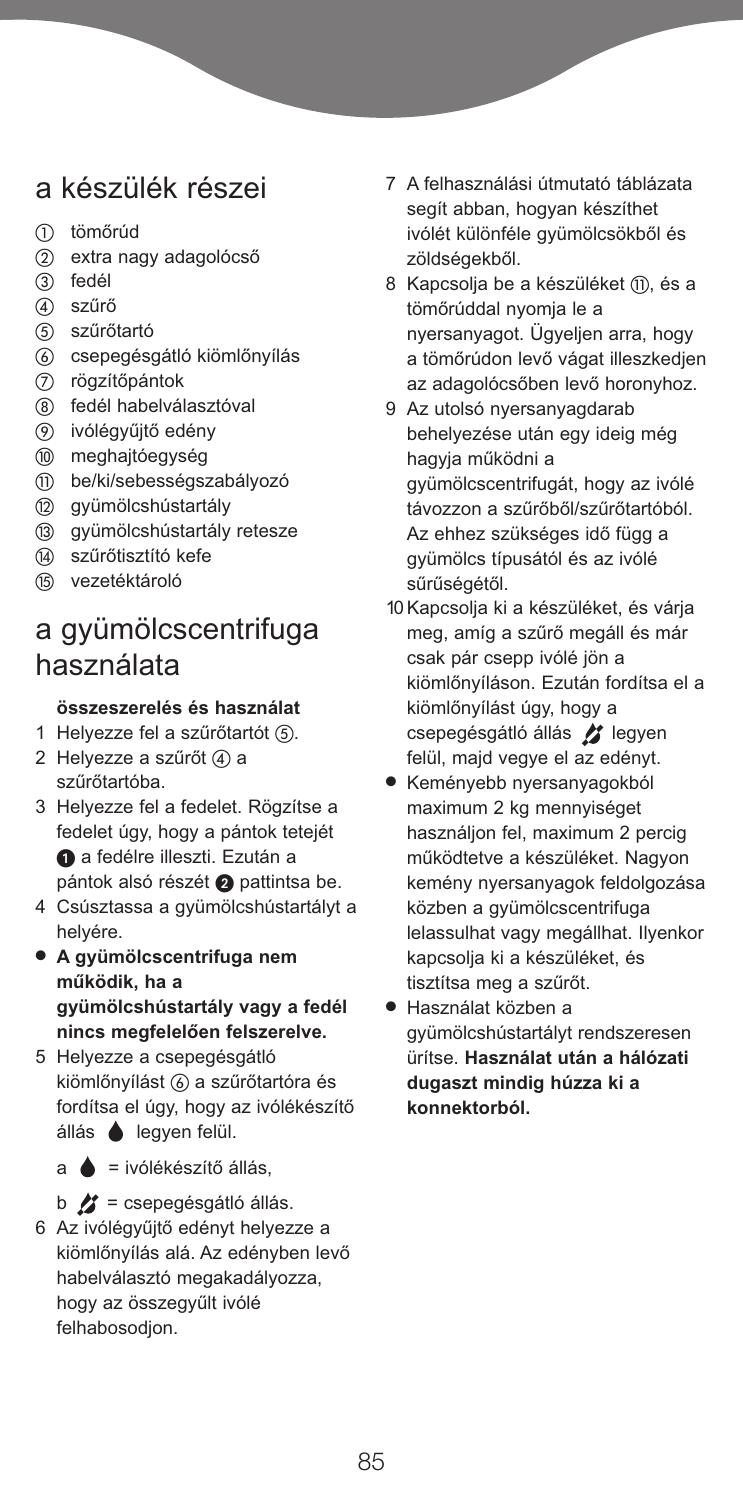#### **megjegyzés:**

- **●** Az ivólében levő vitaminok gyorsan lebomlanak, ezért az elkészült ivólevet minél előbb fogyassza el.
- **●** Ha néhány óráig tárolni kívánja az ivólevet, tegye be a hűtőszekrénybe. Jobban eláll az ivólé, ha néhány csepp citromlevet ad hozzá.
- Ha nincs hozzászokva a friss zöldég- és gyümölcsléhez, napi három pohárnál (napi 7 dl) ne igyon többet.
- **●** Kisgyermekek számára azonos mennyiségű vízzel hígítsa fel az ivólevet.
- **●** Sötétzöld (brokkoli, spenót stb.) és sötétvörös (cékla, vörös káposzta stb.) zöldségekből rendkívül erős ivólé készül, ezért ezeket mindig hígítsa fel.
- **●** Az ivólevek sok fruktózt (gyümölcscukrot) tartalmaznak, ezért az alacsony vércukorszintű vagy cukorbeteg személyek mértékkel fogyasszák.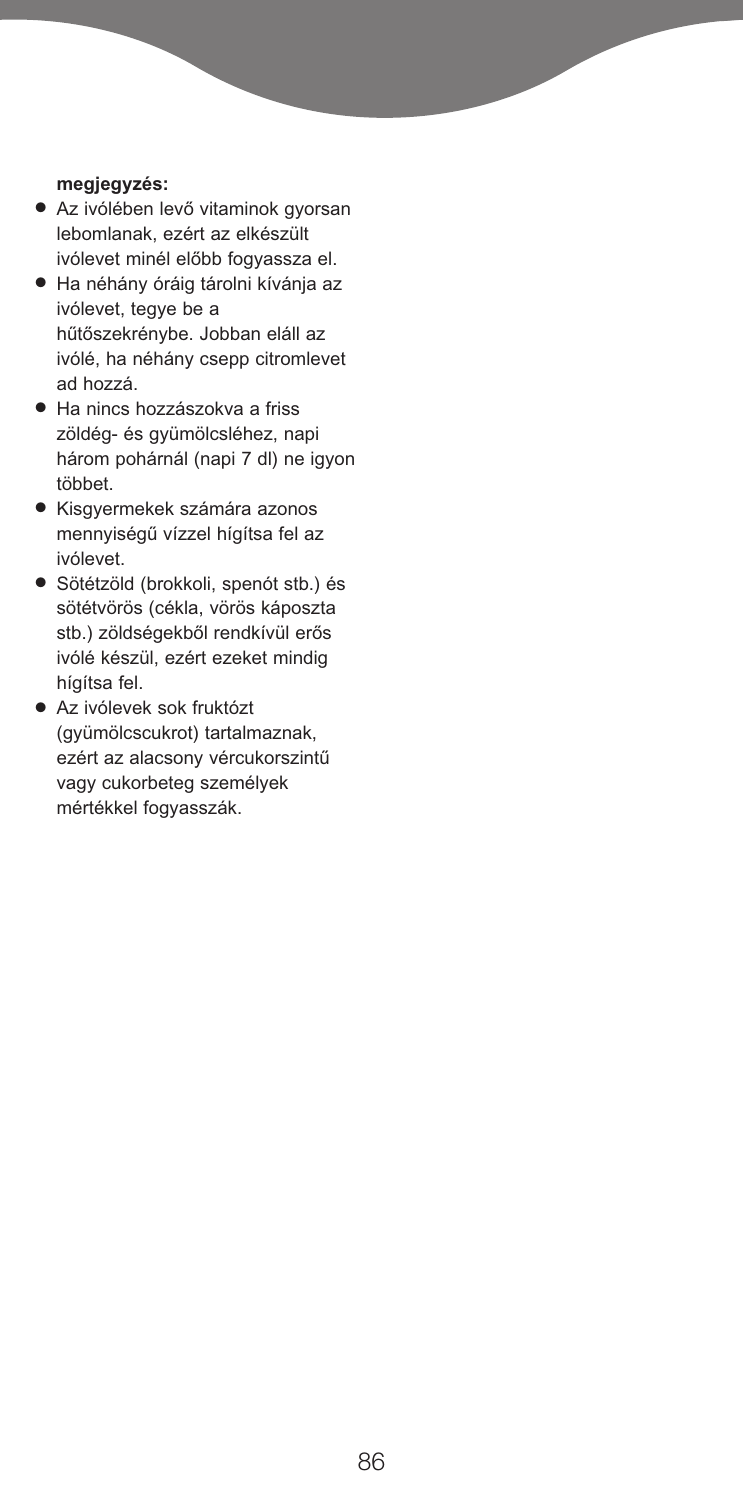# felhasználási útmutató táblázata

- Az ivólé készítése előtt minden zöldséget és gyümölcsöt alaposan<br>mosson meg.<br>● A keményebb nyersanyagokat a 2. sebességfokozatban centrifugálja.<br>● A puhább nyersanyagokat az 1. sebességfokozatban centrifugálja.<br>● A maxi
- 
- 
- A banámula o roce amizou de alagolócsöbe, és lassan nyomja lefelé.<br>■ A banán, a mangó és a bogyós gyümölcsök pépesítéséhez célszerűbb
- **aprítógépet használni.**

| Gyümölcs/zöldség Előkészítés                                            |                                                                                                                                                                                   | Ajánlott<br>sebesség | Tanácsok és tippek                                                                                                                                  |
|-------------------------------------------------------------------------|-----------------------------------------------------------------------------------------------------------------------------------------------------------------------------------|----------------------|-----------------------------------------------------------------------------------------------------------------------------------------------------|
| Alma és körte                                                           | Egészben                                                                                                                                                                          | 2                    | A maximális ivólé                                                                                                                                   |
| Gyökérzöldségek<br>- sárgarépa                                          | Egészben                                                                                                                                                                          | $\overline{2}$       | kinyerése érdekében a<br>kemény nyersanyagokat<br>legcélszerűbb<br>szobahőmérsékleten<br>centrifugálni.                                             |
| Ananász                                                                 | Vegyen 1 nagy ananászt,<br>és a tetejét és az alját<br>levágva távolítsa el a<br>leveleket és a szárrészt.<br>A hámozatlan és<br>magozatlan ananászt<br>hosszában vágja négyfelé. | $\overline{2}$       | Körülbelül 20 másodpercig<br>centrifugálja. A szűrő<br>eltömődésének<br>megelőzése érdekében<br>minden nagy ananász után<br>tisztítsa meg a szűrőt. |
| Szőlő                                                                   | Távolítsa el a szárakat.                                                                                                                                                          | 1                    | A maximális ivólé<br>kinyerése érdekében<br>egyszerre csak maréknyi<br>mennyiséget centrifugáljon.                                                  |
| Paradicsom                                                              | Egészben                                                                                                                                                                          | 1                    | Sűrű, pépes ivólét<br>eredményez, nem hígat.                                                                                                        |
| Csonthéjas<br>gyümölcsök -<br>őszibarack,<br>nektarin, szilva           | Vágja félbe, és távolítsa<br>el a magot.                                                                                                                                          | 1                    |                                                                                                                                                     |
| Mangó                                                                   | Hámozza meg és<br>magozza ki.                                                                                                                                                     | 1                    | Az eredményül kapott ivólé<br>nagyon sűrű lesz, ezért<br>érdemes más<br>gyümölcsökkel vegyítve<br>hígítani.                                         |
| Dinnye                                                                  | Távolítsa el a héját.                                                                                                                                                             | 1                    | A maximális ivólé<br>kinyerése céljából lassan<br>adagolja.                                                                                         |
| Kivi                                                                    | Egészben                                                                                                                                                                          | 1                    |                                                                                                                                                     |
| Szamóca, eper                                                           | Távolítsa el a leveleket.                                                                                                                                                         | 1                    |                                                                                                                                                     |
| Puha bogyós<br>gyümölcsök -<br>málna, szeder stb.                       | Egészben                                                                                                                                                                          | 1                    | A maximális ivólé<br>kinyerése érdekében<br>egyszerre csak maréknyi                                                                                 |
| Keményebb bogyós<br>gyümölcsök -<br>fekete áfonya,<br>vörös áfonya stb. | Egészben                                                                                                                                                                          | 1                    | mennyiséget adagoljon,<br>és keverje más<br>gyümölcsökkel.                                                                                          |
| Cékla (nyers)                                                           | Távolítsa el a leveleket,<br>és hámozza meg.                                                                                                                                      | $\overline{2}$       | Akkor a legjobb ízű, ha a<br>levelek el vannak távolítva<br>és le van hámozva.                                                                      |
| Leveles zöldségek<br>- paraj, káposzta<br>stb.                          | Távolítsa el a torzsát.<br>Vágja fel, hogy beférjen<br>az adagolócsőbe. Fogja<br>össze a leveleket<br>kötegbe.                                                                    | $\overline{2}$       | Az ivólé kinyerése nagyon<br>lassú, ezért érdemes más<br>gyümölcsökkel vagy<br>zöldségekkel együtt<br>centrifugálni.                                |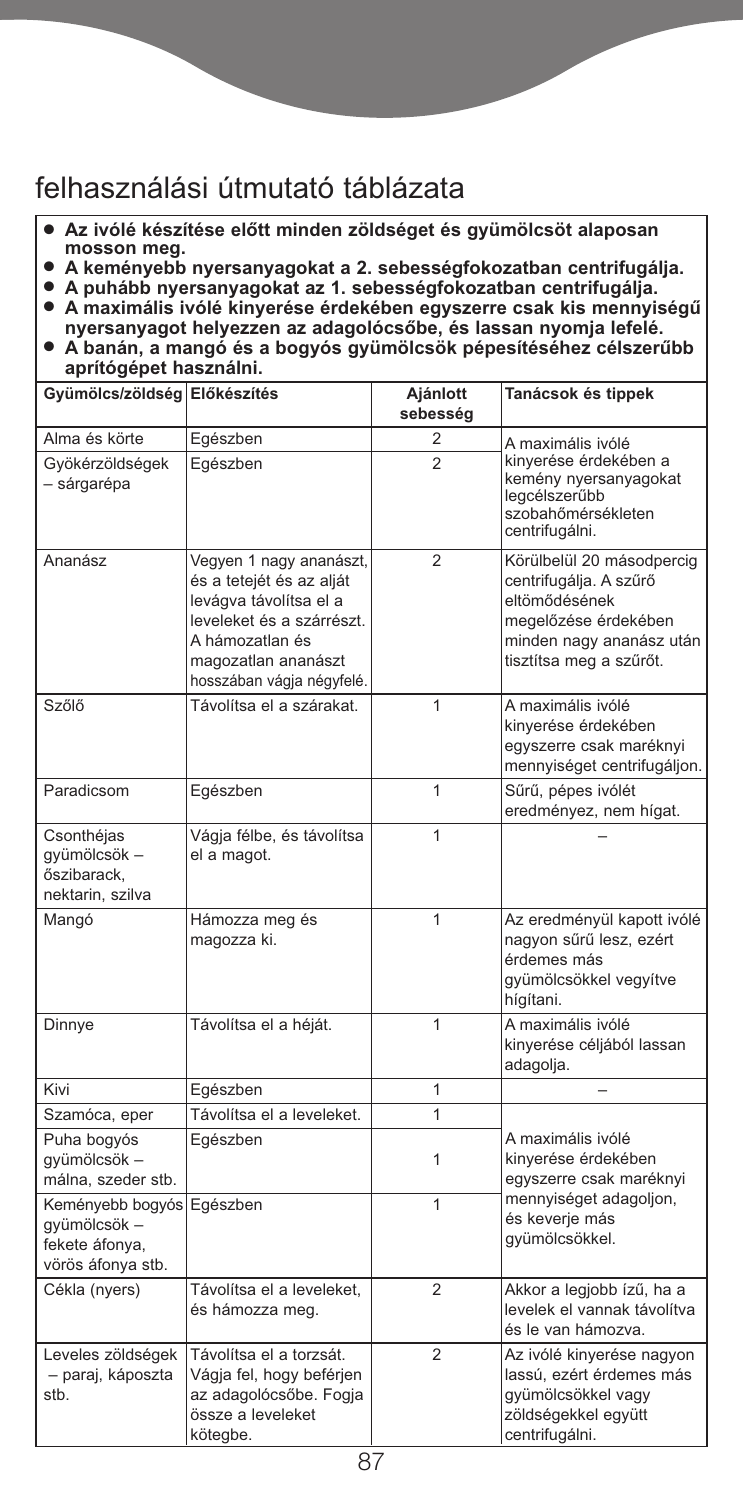| Gyümölcs/zöldség Előkészítés       |                                                           | Ajánlott<br>sebesség | Tanácsok és tippek                                                                                                                       |
|------------------------------------|-----------------------------------------------------------|----------------------|------------------------------------------------------------------------------------------------------------------------------------------|
| Zeller                             | Egészben                                                  | 2                    |                                                                                                                                          |
| Uborka                             | Egészben                                                  |                      | A maximális ivólé<br>kinyerése céljából lassan<br>adagolja.                                                                              |
| Citrusfélék -<br>narancs, grépfrút | Hámozza meg és<br>távolítsa el a fehér belső<br>héjat is. |                      | A belső fehér héj<br>eltávolításával javítja az ízt.<br>Javasoljuk, hogy a<br>centrifuga helyett használja<br>a Kenwood citrusfacsaróit. |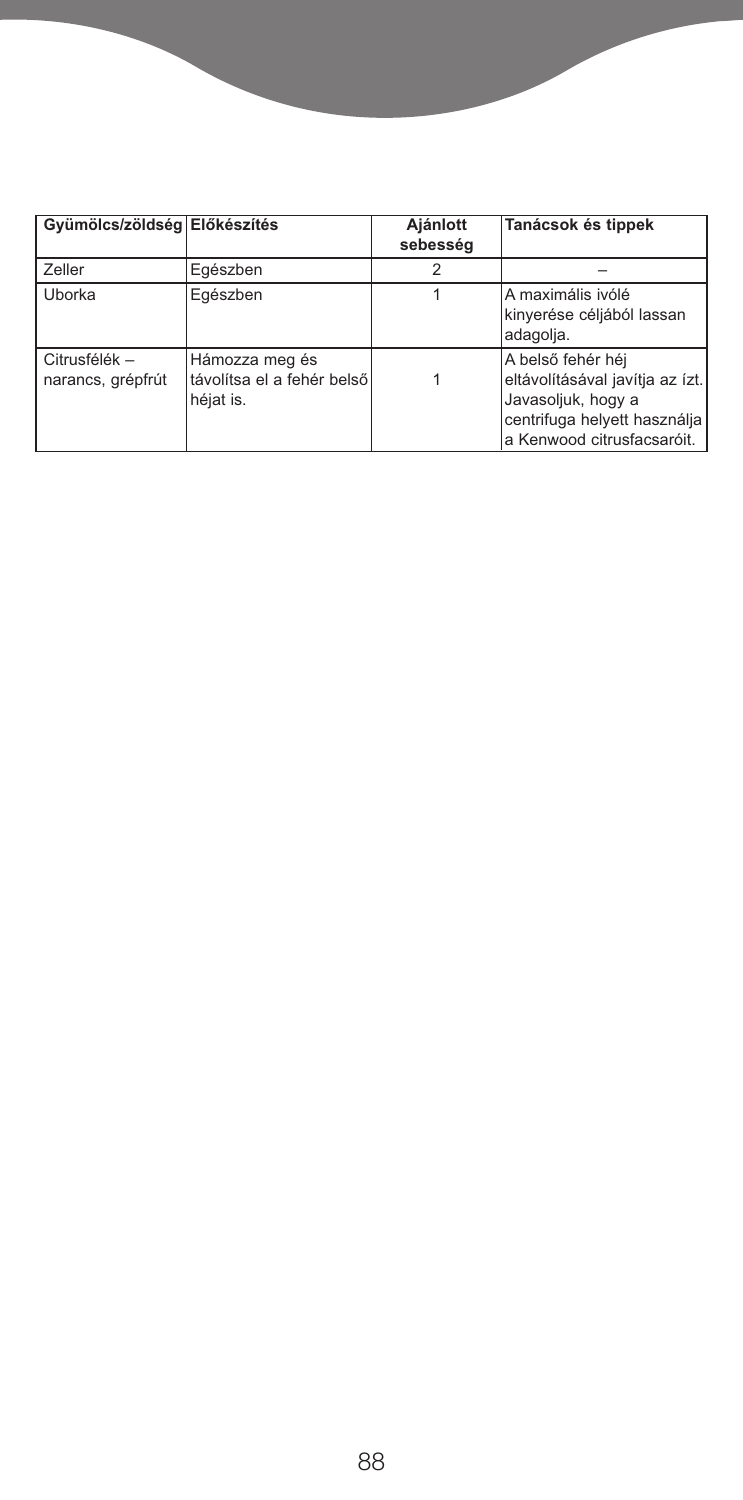# a gyümölcscentrifuga szétszerelése

- 1 A gyümölcshústartály reteszét @ lenyomva csatolja le a gyümölcshústartályt, és csúsztassa ki.
- 2 Oldja ki a pántokat, és emelje le a fedelet.
- 3 Emelje le egyben a szűrőt és a szűrőtartót. Ezután válassza szét őket a tisztításhoz.

# a készülék tisztítása

- **●** Tisztítás előtt a hálózati dugaszt mindig húzza ki a konnektorból!
- **●** Ha a szűrő beszorult a tartóba, várjon néhány percig, amíg magától kilazul.
- **●** Egyes nyersanyagok, például a sárgarépa, elszínezhetik a készülék műanyag részeit. Az elszíneződések étolajba mártott ruhával dörzsölve eltávolíthatók.

#### **meghajtóegység**

- **●** Törölje meg egy nedves ruhával, majd szárítsa meg.
- **●** Soha ne mártsa vízbe.
- **●** A felesleges vezetéket tárolja a meghajtó egység hátoldalán kiképzett tárolóban (ß).

#### **szűrő**

- **●** Tisztítsa meg a tartozék kefével. Megjegyzés: A kefe lapos végével eltávolíthatja a gyümölcshúst a fedélről.
- **● A szűrő épségét rendszeresen ellenőrizni kell. Sérült szűrővel ne használja a gyümölcscentrifugát. (Lásd: "szerviz és vevőszolgálat".)**

#### **egyéb alkatrészek**

**●** Mossa le meleg mosogatószeres vízzel, majd szárítsa meg.

**●** Mosogatógépben is biztonságosan elmosogathatók, a mosogatógép felső rekeszén. Az alsó rekeszre, közvetlenül a fűtőelem fölé, ne helyezze az elmosogatandó egységeket. A mosogatáshoz rövid és alacsony hőmérsékletű (maximum 50 °C) programot ajánlunk.

### szerviz és vevőszolgálat

- **●** Ha a hálózati vezeték sérült, azt biztonsági okokból ki kell cseréltetni a KENWOOD vagy egy, a KENWOOD által jóváhagyott szerviz szakemberével.
- **● Ha a gyümölcscentrifuga használata során bármilyen gondja merülne fel, először mindig olvassa el a "hibaelhárítás" részt. Ha ez nem vezet eredményre, forduljon szakemberhez.**

Ha segítségre van szüksége:

- **●** a készülék használatával vagy
- **●** a szervizzel vagy javításokkal kapcsolatban, lépjen kapcsolatba az elárusítóhellyel, ahol a készüléket vásárolta.
- **●** Tervezte és kifejlesztette a Kenwood az Egyesült Királyságban.
- **●** Készült Kínában.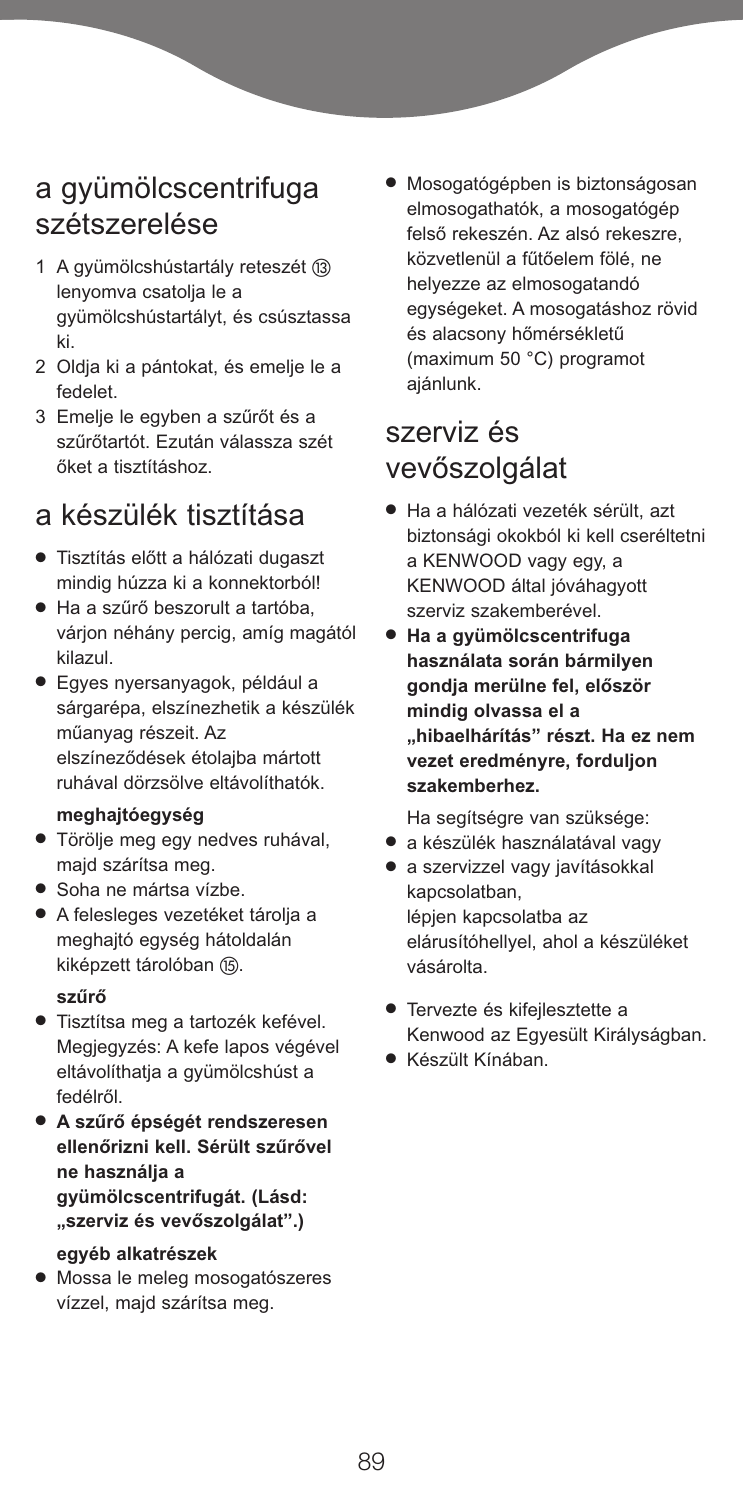# hibaelhárítás

| Hiba                                                                                 | Oka és megoldása                                                                                                                                                                                                                                                                                                                                                                                                                            |
|--------------------------------------------------------------------------------------|---------------------------------------------------------------------------------------------------------------------------------------------------------------------------------------------------------------------------------------------------------------------------------------------------------------------------------------------------------------------------------------------------------------------------------------------|
| A gyümölcscentrifuga nem                                                             | • A gyümölcscentrifuga nincs<br>csatlakoztatva a hálózathoz.<br>• A gyümölcscentrifuga nincs megfelelően<br>összeszerelve. Ellenőrizze:<br>O A fedél pántjai megfelelően rögzítve<br>vannak a helyükön.<br>○ A gyümölcshústartály a helyén van, és<br>megfelelően rögzítve van.                                                                                                                                                             |
| A meghajtóegység lassúnak<br>tűnik vagy használat közben<br>leáll.                   | • Ellenőrizze a felhasználási útmutató<br>táblázatában, hogy a megfelelő<br>sebességet használja-e.<br>• Kemény vagy rostos nyersanyagok<br>feldolgozásakor ellenőrizze, hogy nincs-e<br>tele a gyümölcshústartály és nem<br>rakódott-e le gyümölcshús a szűrőn vagy<br>körülötte.<br>Kapcsolja ki a készüléket, húzza ki a<br>hálózati csatlakozót, majd ürítse ki a<br>gyümölcshústartályt és tisztítsa meg a<br>szűrőt és a szűrőtartót. |
| A gyümölcshús túl nedves és<br>kevés ivólé keletkezik.                               | • Lassabban végezze a műveletet, és<br>kisebb mennyiségeket dolgozzon fel<br>egyszerre.<br>• Nagyon rostos nyersanyagok<br>feldolgozásakor tisztítsa meg a szűrőt.<br>• Ellenőrizze a felhasználási útmutató<br>táblázatában, hogy a megfelelő<br>sebességet használja-e.                                                                                                                                                                   |
| Ivólé szivárgó a fedél és a<br>gyümölcshústartály között.                            | • Rossz sebességet használ. Nézzen<br>utána a felhasználási útmutató táblázatában.<br>• Túl gyorsan nyomta le a nyersanyagot az<br>adagolócsőben. Lassabban végezze a<br>műveletet.<br>• Ellenőrizze, hogy a gyümölcshústartály<br>megfelelően van-e rögzítve.                                                                                                                                                                              |
| A csepegésgátló kiöntőnyílás<br>csepeg.                                              | • Csak azután fordítsa csepegésgátló<br>állásba a nyílást, miután az ivólé nagy<br>része már kifolyt a centrifugából.                                                                                                                                                                                                                                                                                                                       |
| A gyümölcshús a munkafelületre<br>esik, amikor eltávolítja a<br>gyümölcshústartályt. | Lassabb mozdulattal távolítsa el a<br>tartályt, és csúsztassa végig a fedél alján,<br>hogy a rajta levő gyümölcshús a tartályba<br>hulljon.<br>· Rendszeresen ürítse a gyümölcshústartályt,<br>hogy megelőzze a gyümölcshús túlzott<br>lerakódását a fedélnél és az edény<br>garatjánál.                                                                                                                                                    |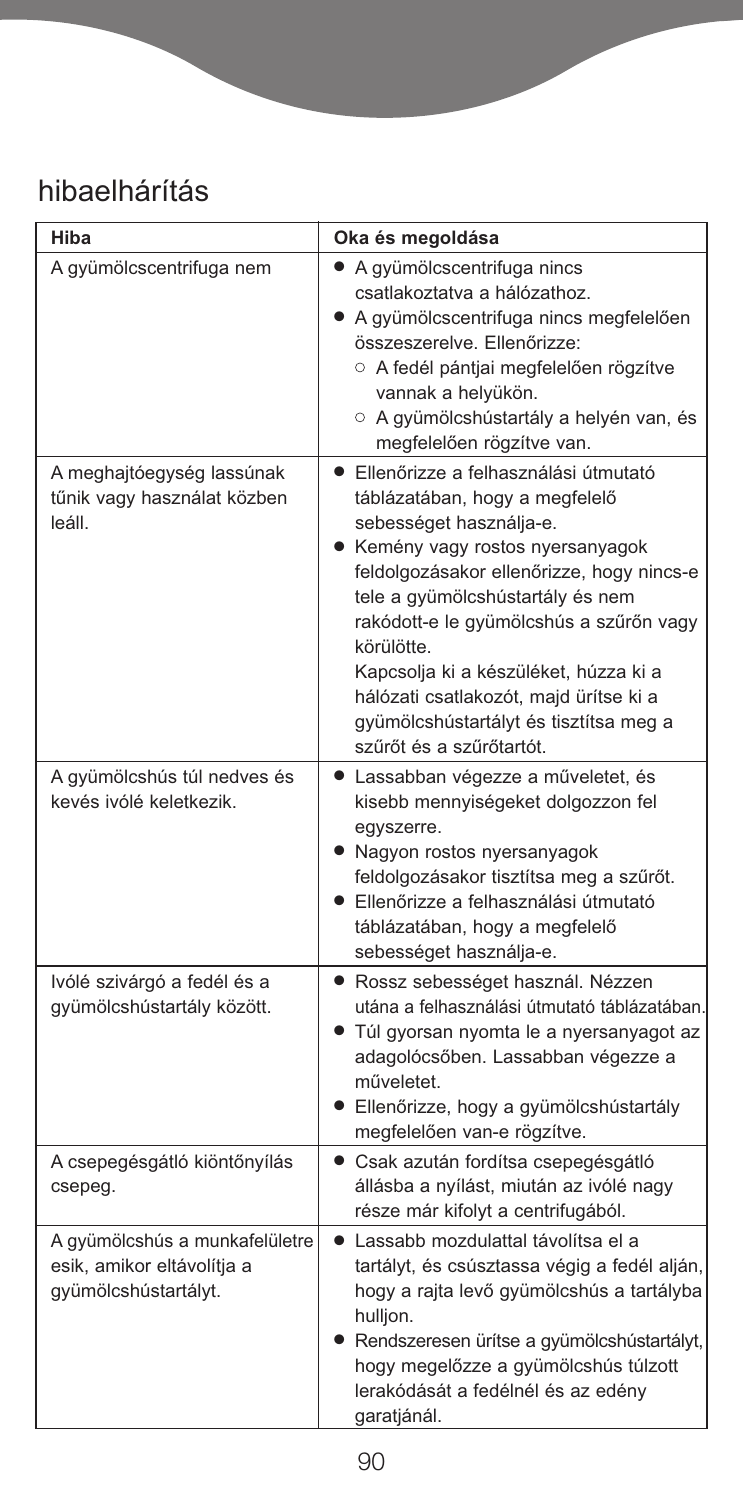

#### **A TERMÉK MEGFELELŐ HULLADÉKKEZELÉSÉRE VONATKOZÓ FONTOS TUDNIVALÓK A 2002/96/EK IRÁNYELV ÉRTELMÉBEN**

A hasznos élettartamának végére érkezett készüléket nem szabad kommunális hulladékként kezelni. A termék az önkormányzatok által fenntartott szelektív hulladékgyűjtő helyeken vagy az ilyen szolgáltatást biztosító kereskedőknél adható le. Az elektromos háztartási készülékek szelektív hulladékkezelése lehetővé teszi a nem megfelelő hulladékkezelésből adódó esetleges, a környezetet és az egészséget veszélyeztető negatív hatások megelőzését és a készülék alkotóanyagainak újrahasznosítását, melynek révén jelentős energia- és forrás-megtakarítás érhető el. A terméken áthúzott kerekes kuka szimbólum emlékeztet az elektromos háztartási készülékek szelektív hulladékkezelésének szükségességére.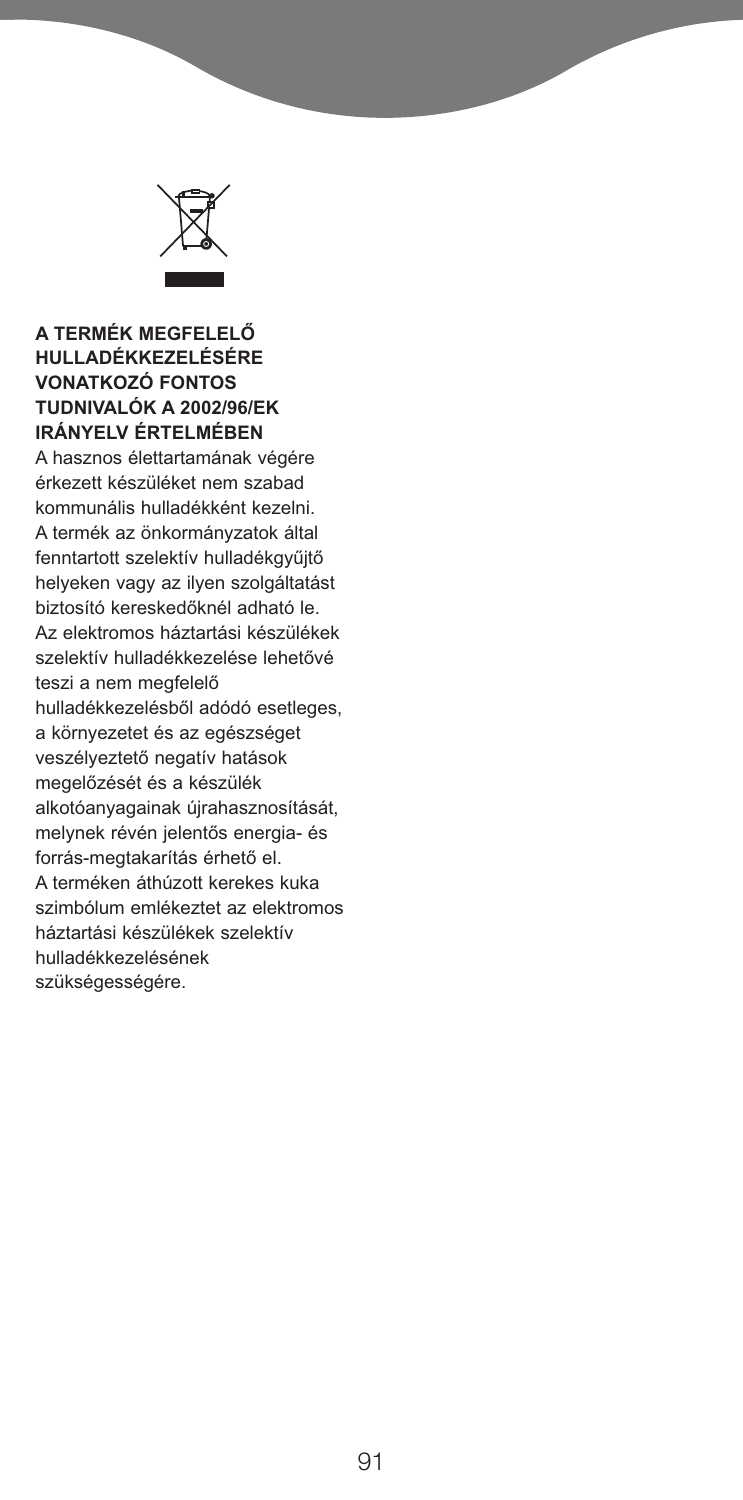# **Polski**

#### **Przed czytaniem prosimy roz¢o¯yç pierwszå stronë, zawierajåcå ilustracje**

#### **przed użyciem urządzenia Kenwood**

- **●** Przeczytać uważnie poniższą instrukcję i zachować na wypadek potrzeby skorzystania z niej w przyszłości.
- **●** Usunąć wszelkie materiały pakunkowe i etykiety.

## bezpieczeństwo obsługi

- **● Nie** używać sokowirówki, jeżeli filtr jest uszkodzony.
- **●** Ostrza w podstawie filtra są bardzo ostre – podczas obsługi i czyszczenia filtra należy zachować szczególną ostrożność.
- **●** Korpusu z silnikiem, wtyczki ani przewodu sieciowego nie wolno zanurzać w wodzie z uwagi na ryzyko porażenia prądem.
- **●** Wyłączyć urządzenie i wyjąć wtyczkę z gniazda sieciowego:
	- **●** przed przystąpieniem do montażu i demontażu części
	- **●** przed przystąpieniem do czyszczenia
	- **●** po użyciu.
- **●** Nie używać uszkodzonej sokowirówki. W razie awarii oddać ją do sprawdzenia lub naprawy (zob. część pt. "serwis i punkty obsługi klienta").
- **●** Używać wyłącznie załączonego w zestawie popychacza. Do podajnika pod żadnym pozorem nie wolno wkładać palców. Przed odblokowywaniem zatkanego podajnika wyjąć wtyczkę z gniazda sieciowego i rozmontować sokowirówkę.
- **●** Przed zdjęciem pokrywy wyłączyć urządzenie i zaczekać, aż filtr się zatrzyma.
- **●** Nie dopuszczać, by przewód sieciowy stykał się z gorącymi przedmiotami lub zwisał z blatów lub powierzchni w miejscach dostępnych dla dzieci, ponieważ dziecko może pociągnąć za przewód i zrzucić urządzenie.
- **●** Nie dotykać elementów znajdujących się w ruchu.
- **●** Włączonego urządzenia nie należy pozostawiać bez dozoru.
- **●** Urządzenie nie jest przeznaczone do użytku przez osoby (w tym dzieci) o obniżonej sprawności fizycznej, zmysłowej lub umysłowej lub nie mające doświadczenia ani wiedzy na temat jego zastosowania, chyba że korzystają z urządzenia pod nadzorem osoby odpowiedzialnej za ich bezpieczeństwo lub otrzymały od tej osoby instrukcje dotyczące obsługi urządzenia.
- **●** Dzieci należy nadzorować i nie dopuszczać, by bawiły się urządzeniem.
- **●** Urządzenie jest przeznaczone wyłącznie do zgodnego z przeznaczeniem użytku domowego. Firma Kenwood nie ponosi odpowiedzialności za wypadku i uszkodzenia powstałe podczas niewłaściwej eksploatacji urządzenia lub w wyniku nieprzestrzegania niniejszej instrukcji.

#### **przed podłączeniem do sieci**

- **●** Sprawdzić, czy napięcie sieciowe odpowiada danym znamionowym podanym na spodzie obudowy urządzenia.
- **●** Urządzenie spełnia wymogi dyrektywy Wspólnoty Europejskiej nr 2004/108/WE, dotyczącej kompatybilności elektromagnetycznej oraz rozporządzenia Wspólnoty nr 1935/2004 z dnia 27 października 2004 r., dotyczącego materiałów i wyrobów przeznaczonych do kontaktu z żywnością.

#### **przed pierwszym użyciem**

- 1 Usunąć wszelkie materiały pakunkowe.
- 2 Umyć części (zob. część pt. "konserwacja i czyszczenie").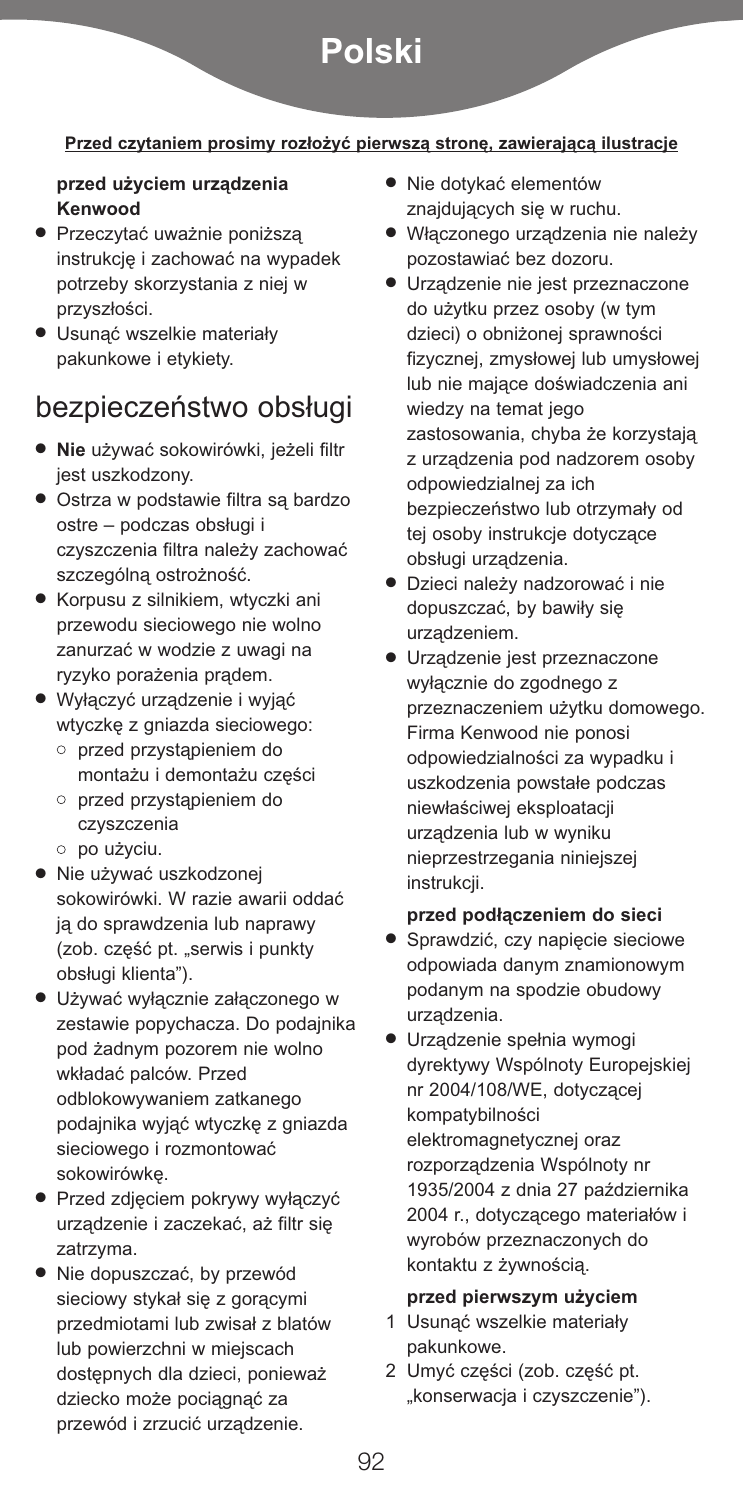### oznaczenia

- popychacz
- duży podajnik
- (3) pokrywa
- 4 filtr
- obsada filtra
- dzióbek zapobiegający wyciekaniu
- klamry blokujące
- pokrywa z oddzielaczem piany
- dzbanek na sok
- 10 korpus z silnikiem
- włącznik z regulatorem prędkości
- zbiornik miąższu
- zaczep zbiornika miąższu
- szczoteczka do filtra
- miejsce na przewód sieciowy

### eksploatacja sokowirówki

#### **montaż i obsługa**

- 1 Zamocować obsadę filtra (5).
- 2 Wewnątrz obsady zamocować filtr  $\mathcal{A}$ .
- 3 Założyć pokrywę. Zablokować pokrywę, zaczepiając o nią górną część klamer **O**. Następnie, przyciskając dolną część klamer  $\bullet$ , zatrzasnąć je w odpowiedniej pozycji.
- 4 Wsunąć zbiornik miąższu na miejsce.
- **● Sokowirówka nie będzie działać, jeżeli zbiornik miąższu albo pokrywa nie zostaną poprawnie zamocowane.**
- 5 Do obsady filtra przymocować dzióbek zapobiegający wyciekaniu i przekręcić tak, by symbol wypływania soku  $\bullet$  znalazł się u góry.

 $a \triangleq$  = położenie "wypływanie soku"

b  $\mathcal{L}$  = położenie zapobiegające wyciekaniu.

- 6 Pod otwór wylotowy soku podstawić dzbanek. Dzięki oddzielaczowi w pokrywie dzbanka, piana nie dostaje się do dzbanka z sokiem.
- 7 W tabeli zaleceń znajdują się wskazówki dotyczące przygotowywania soku z różnych warzyw i owoców.
- 8 Wcisnąć włącznik <sup>(1)</sup> i wkładać składniki do podajnika, popychając je w dół za pomocą popychacza – dbając, by wycięcie w popychaczu było ustawione równo z wypustką w ściance podajnika.
- 9 Po dodaniu ostatniego składnika pozwolić, by sokowirówka nadal pracowała, co ma na celu opróżnienie filtra/obsady filtra ze znajdującego się w nich soku. Potrzebna do tego ilość czasu zależy od rodzaju użytych owoców i gęstości soku.
- 10Wyłączyć urządzenie i zaczekać, aż filtr zatrzyma się, a strumień wyciekającego soku zmieni się w powolne kapanie. Następnie, przed wyjęciem dzbanka spod wylotu, przekręcić dzióbek tak, by symbol położenia zapobiegającego wyciekaniu / znalazł się u góry.
- **●** Zalecamy, by maksymalna ilość składników przy wyciskaniu soku z twardych warzyw i owoców nie przekraczała 2 kg, a czas pracy sokowirówki 2 minut. Niektóre bardzo twarde składniki mogą spowodować spowolnienie pracy lub całkowite zatrzymanie się sokowirówki. Należy wtedy wyłączyć urządzenie i odblokować filtr.
- **●** Podczas pracy regularnie wyłączać urządzenie i opróżniać zbiornik z miąższu. **Po zakończeniu pracy zawsze wyjmować wtyczkę z gniazda sieciowego.**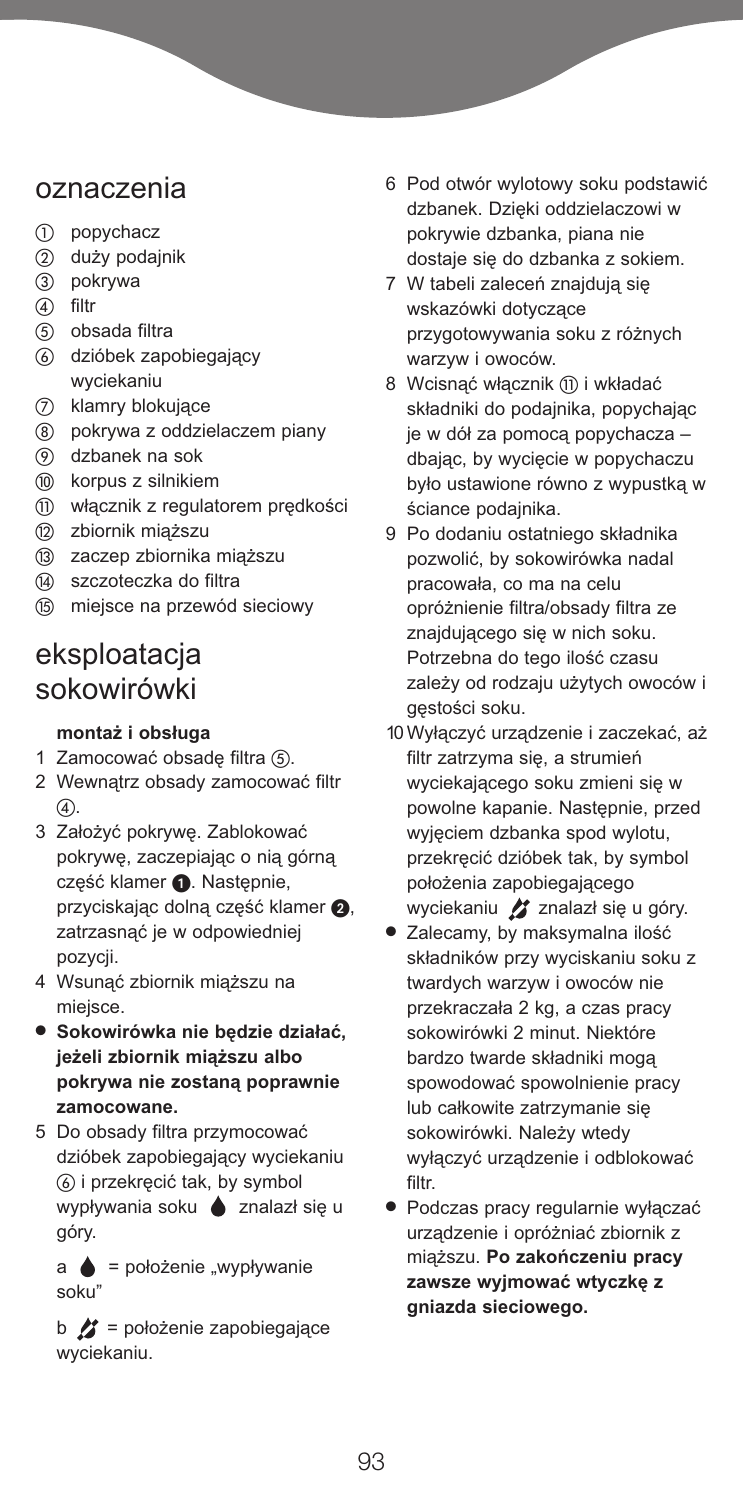#### **uwaga:**

- **●** Witaminy ulegają rozkładowi najwięcej witamin zawiera świeżo wyciśnięty sok, dlatego najlepiej wypić go bezpośrednio po przygotowaniu.
- **●** Jeżeli konieczne jest przechowanie soku przez kilka godzin, należy wstawić go do lodówki. Sok nie zepsuje się tak szybko, gdy dodamy do niego kilka kropli soku z cytryny.
- **●** Osoby nieprzyzwyczajone nie powinny pić więcej niż trzy 230 mililitrowe szklanki soku dziennie.
- **●** Podając sok dziecku, należy go rozcieńczyć pół na pół z wodą.
- **●** Sok z warzyw ciemnozielonych (brokuły, szpinak itp.) lub ciemnoczerwonych (buraki, czerwona kapusta itp.) jest bardzo mocny, dlatego zawsze należy go rozcieńczyć.
- **●** W soku z owoców znajduje się bardzo dużo fruktozy (cukru owocowego), dlatego osoby cierpiące na cukrzycę lub mające niski poziom cukru we krwi nie powinny pić go w zbyt dużych ilościach.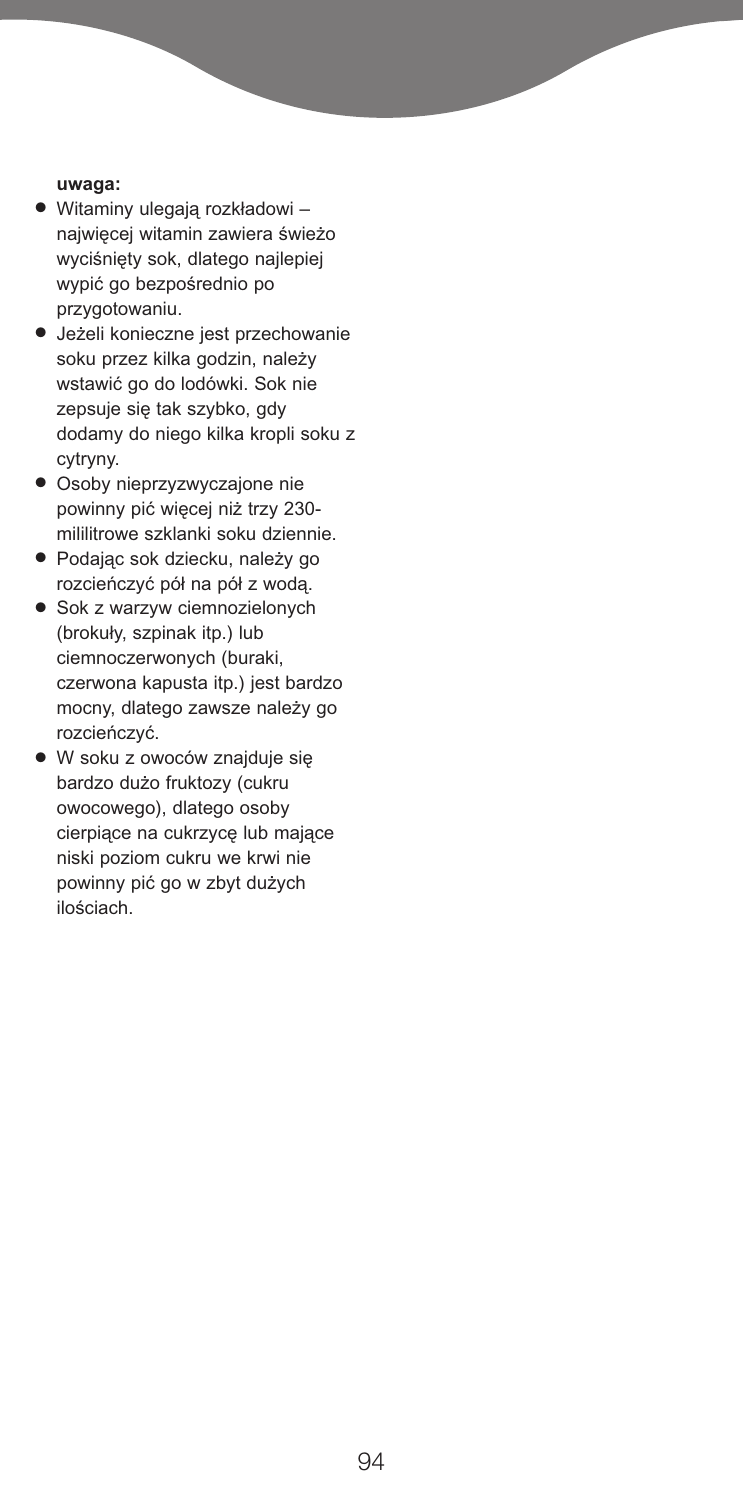# tabela zaleceń

- 
- 
- 
- Przed wyciśnięciem soku wszystkie składniki należy dokładnie umyć.<br>• Wyciskając sok z twardych składników, należy użyć prędkości 2.<br>• Przy składnikach miękkich należy użyć prędkości 1.<br>• Aby wycisnąć możliwie najwięcej
- · W przypadku takich owoców, jak banany, mango czy miękkie owoce **jagodowe, najlepsze wyniki daje użycie blendera.**

| Rodzaj owoców/<br>warzyw                                                | Przygotowanie                                                                                                                                        | Zalecana<br>prędkość | Porady i wskazówki                                                                                                                                      |  |
|-------------------------------------------------------------------------|------------------------------------------------------------------------------------------------------------------------------------------------------|----------------------|---------------------------------------------------------------------------------------------------------------------------------------------------------|--|
| Jabłka i gruszki                                                        | Wyciskać w całości.                                                                                                                                  | $\overline{2}$       | Aby wycisnąć możliwie                                                                                                                                   |  |
| Warzywa<br>korzeniowe -<br>np. marchewka                                | Wyciskać w całości.                                                                                                                                  | $\overline{2}$       | najwięcej soku z twardych<br>owoców i warzyw, powinny<br>one mieć temperature<br>pokojową.                                                              |  |
| Ananasy                                                                 | Z jednego dużego<br>ananasa usunać liście i<br>łodygę, odcinając<br>czubek i podstawę. Nie<br>obierać i nie wydrążać.<br>Pokroić wzdłuż na ćwiartki. | $\overline{2}$       | Wyciskać sok przez ok. 20<br>sekund. Aby nie dopuścić<br>do zapychania się filtra,<br>oczyszczać go po<br>wyciśnięciu soku z<br>każdego dużego ananasa. |  |
| Winogrona                                                               | Usunąć szypułki.                                                                                                                                     | 1                    | Aby wycisnąć możliwie<br>najwięcej soku, za jednym<br>razem przetwarzać tylko<br>małą garść winogron.                                                   |  |
| Pomidory                                                                | Wyciskać w całości.                                                                                                                                  | $\overline{1}$       | Sok z pomidorów jest<br>gęsty i ma papkowatą<br>konsystencję.                                                                                           |  |
| Owoce pestkowe -<br>brzoskwinie.<br>nektarynki, śliwki                  | Przekroić na pół i<br>usunąć pestkę.                                                                                                                 | 1                    |                                                                                                                                                         |  |
| Mango                                                                   | Usunąć twardą skórę i<br>pestke.                                                                                                                     | 1                    | Wyciskany sok będzie<br>bardzo gęsty, dlatego aby<br>zwiekszyć predkość<br>przepływu soku, mango<br>najlepiej łączyć z innymi<br>owocami.               |  |
| Melony                                                                  | Usunąć twardą skórę.                                                                                                                                 | 1                    | Powoli dodawać do<br>podajnika, aby wycisnąć<br>możliwie najwięcej soku.                                                                                |  |
| Kiwi                                                                    | Wyciskać w całości.                                                                                                                                  | 1                    |                                                                                                                                                         |  |
| Truskawki                                                               | Usunąć listki.<br>Wyciskać w całości.                                                                                                                | 1                    |                                                                                                                                                         |  |
| Miękkie owoce<br>jagodowe - maliny,<br>jeżyny itp.                      | Wyciskać w całości.                                                                                                                                  | $\mathbf{1}$         | Aby wycisnąć możliwie<br>najwięcej soku, za jednym<br>razem przetwarzać jedynie                                                                         |  |
| Twardsze owoce<br>jagodowe-<br>borówka<br>amerykańska,<br>żurawina itp. | Wyciskać w całości.                                                                                                                                  | 1                    | małą garść i łączyć je z<br>innymi owocami.                                                                                                             |  |
| Buraki (surowe)                                                         | Usunać liście i obrać.                                                                                                                               | $\overline{2}$       | Sok jest najsmaczniejszy,<br>jeżeli usuniemy liście i<br>obierzemy buraki.                                                                              |  |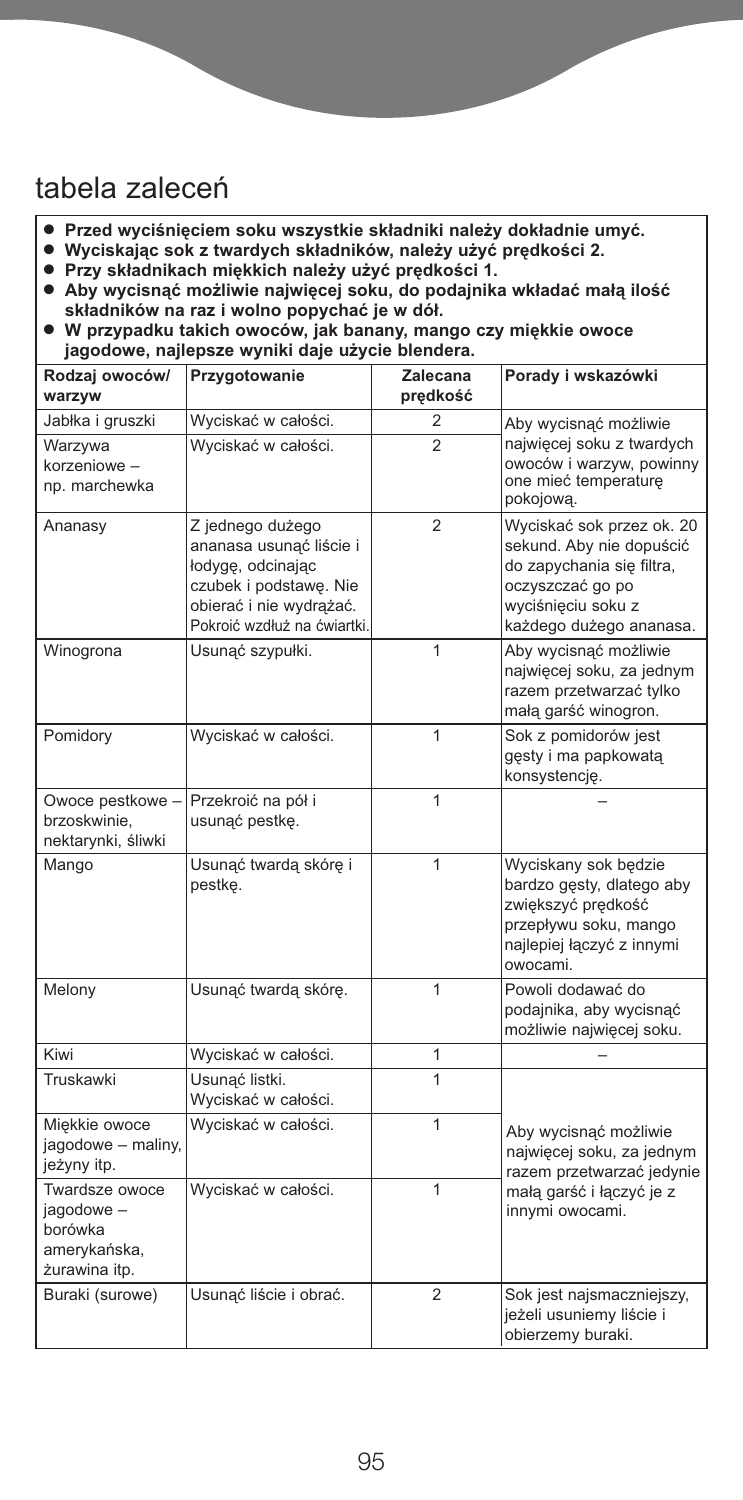| Rodzaj owoców/<br>warzyw                       | Przygotowanie                                                                                         | Zalecana<br>predkość | Porady i wskazówki                                                                                                               |
|------------------------------------------------|-------------------------------------------------------------------------------------------------------|----------------------|----------------------------------------------------------------------------------------------------------------------------------|
| Warzywa liściowe:<br>szpinak, kapusta<br>itp.  | Usunać twardy rdzeń.<br>Pokroić, by mieściły się<br>do otworu podajnika.<br>Zwinać kilka liści razem. | $\overline{2}$       | Wyciskanie soku trwa<br>by mieściły się do otworu<br>podajnika. Zwinąć kilka<br>liści razem.                                     |
| Seler naciowy                                  | Wyciskać w całości.                                                                                   | $\overline{2}$       |                                                                                                                                  |
| Ogórki                                         | Wyciskać w całości.                                                                                   | 1                    | Powoli dodawać do<br>podajnika, aby wycisnąć<br>możliwie najwięcej soku.                                                         |
| Owoce cytrusowe<br>a pomarańcze,<br>grejpfruty | Obrać i usunać biała<br>włóknista błonke.                                                             |                      | Sok bedzie smaczniejszy,<br>gdy usuniemy błonkę.<br>Najlepsze wyniki daje<br>stosowanie wyciskarek do<br>cytrusów marki Kenwood. |

### rozmontowywanie sokowirówki

- 1 Wyjąć zbiornik miąższu, naciskając zaczep (i3) i wysuwając zbiornik.
- 2 Zwolnić klamry i zdjąć pokrywę.
- 3 Wyjąć obsadę z filtrem w środku. Następnie rozłączyć je do czyszczenia.

# konserwacja i czyszczenie

- **●** Przed przystąpieniem do czyszczenia sokowirówki, wyjąć wtyczkę z gniazda sieciowego.
- **●** Jeżeli filtra nie można wyjąć z obsady, odczekać kilka minut, aż się zluzuje.
- **●** Niektóre składniki (np. marchewka) powodują przebarwienie plastikowych elementów urządzenia. Pocieranie plam ściereczką umoczoną w oleju roślinnym pomaga je usunąć.

#### **korpus z silnikiem**

- **●** Wytrzeć wilgotną szmatką, a następnie wysuszyć.
- **●** Nie zanurzać w wodzie.
- **●** Niepotrzebną część przewodu sieciowego można przechowywać w schowku na przewód w tylnej części podstawy zasilającej (15).

#### **filtr**

- **●** Wyczyścić za pomocą szczoteczki załączonej w zestawie. Wskazówka: płaski koniec szczoteczki służy do usuwania miąższu z pokrywy.
- **● Filtr należy regularnie sprawdzać pod kątem oznak uszkodzenia. Jeżeli jest uszkodzony, nie używać. Zob. część pt. "serwis i punkty obsługi klienta".**

#### **pozostałe elementy**

- **●** Umyć w gorącej wodzie z dodatkiem płynu do mycia naczyń, a następnie wysuszyć.
- **●** Można także myć je w górnym koszu zmywarki do naczyń. Unikać umieszczania elementów bezpośrednio nad grzałką, w dolnym koszu zmywarki. Zaleca się krótki program o niskiej temperaturze (maksymalnie 50°C).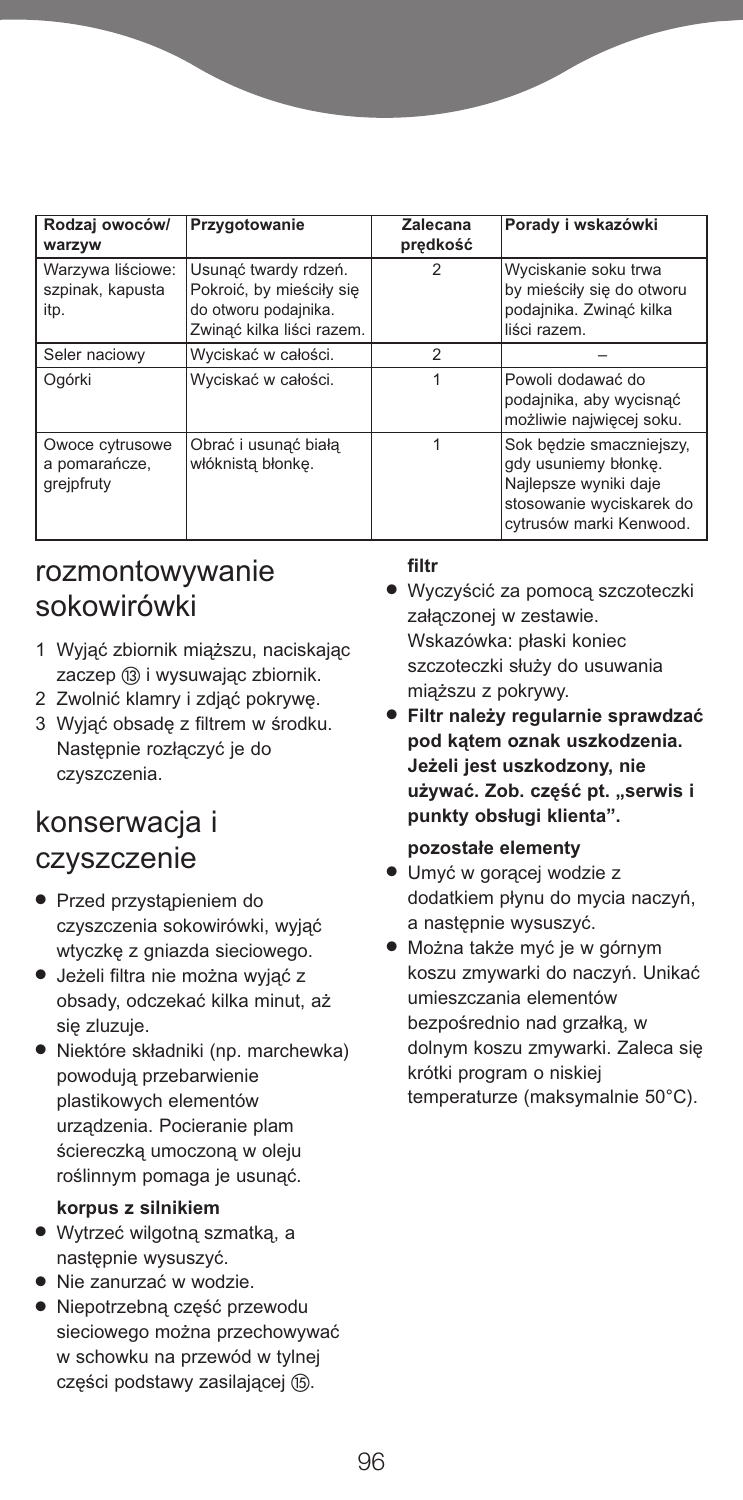# serwis i punkty obsługi klienta

- **●** Ze względów bezpieczeństwa uszkodzony przewód musi zostać wymieniony przez pracownika firmy KENWOOD lub upoważnionego przez firmę KENWOOD zakładu naprawczego.
- **● W razie problemów z obsługą sokowirówki, przed zatelefonowaniem do działu obsługi klienta prosimy zapoznać się ze wskazówkami w części pt. "rozwiązywanie problemów".**

Pomocy w zakresie:

- **●** użytkowania urządzenia lub
- **●** zynności serwisowych bądź naprawczych udziela punkt sprzedaży, w którym zakupiono urządzenie.
- **●** Zaprojektowała i opracowała firma Kenwood w Wielkiej Brytanii.
- **●** Wyprodukowano w Chinach.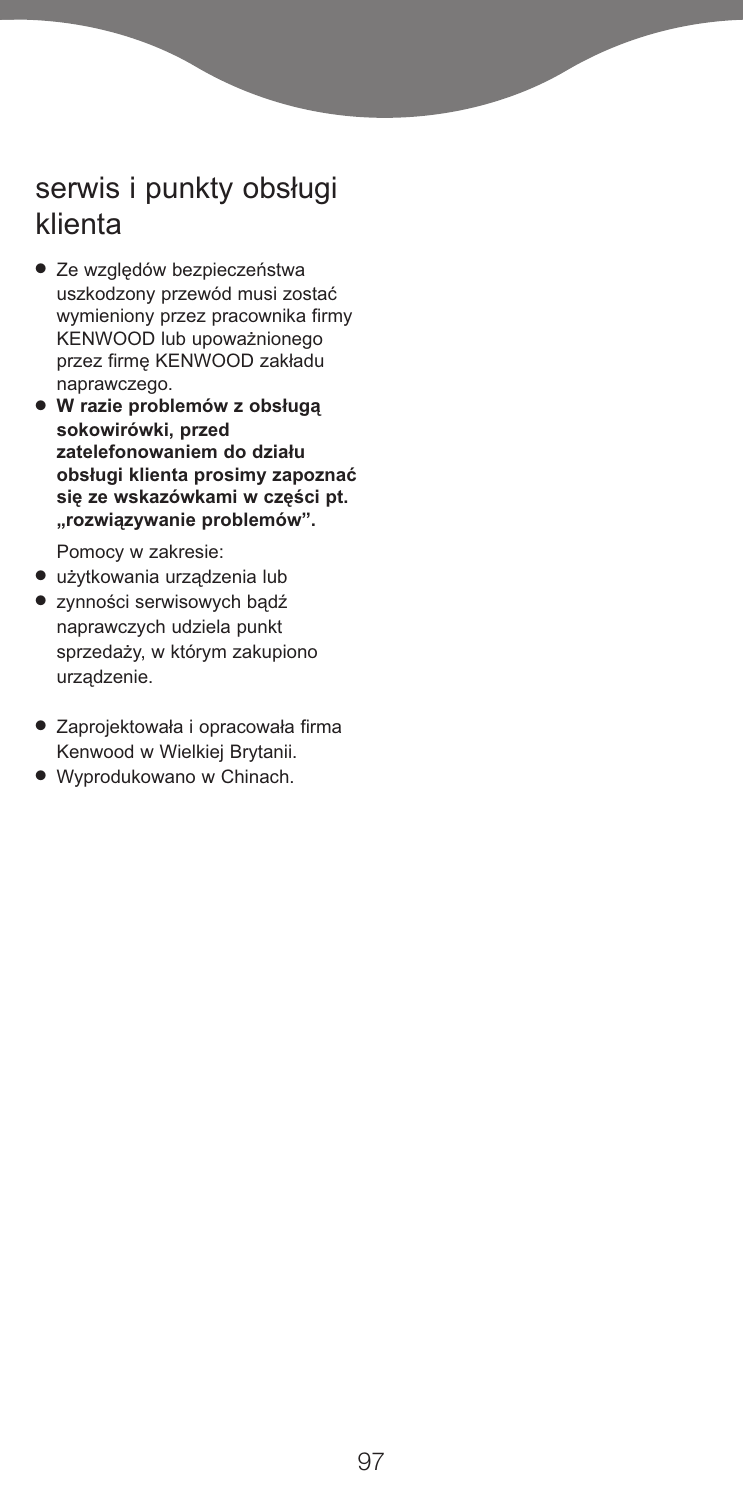# rozwiązywanie problemów

| Problem                                                 | Przyczyna i rozwiązanie                                                                                                                                                                                                                                                                                                                                                                               |
|---------------------------------------------------------|-------------------------------------------------------------------------------------------------------------------------------------------------------------------------------------------------------------------------------------------------------------------------------------------------------------------------------------------------------------------------------------------------------|
| Sokowirówka nie działa                                  | Sokowirówka nie jest podłączona do<br>prądu.<br>• Sokowirówka nie została prawidłowo<br>zmontowana. Sprawdzić, czy:<br>○ zaczepy pokrywy zostały prawidłowo<br>zablokowane we właściwym położeniu;<br>○ zbiornik miąższu został poprawnie<br>założony i zapięty.                                                                                                                                      |
| Silnik zwalnia lub zatrzymuje<br>się podczas pracy      | · Sprawdzić, czy używana jest<br>odpowiednia prędkość (zob. tabela<br>zaleceń).<br>• Jeżeli sok wyciskany jest z twardych lub<br>włóknistych składników, sprawdzić, czy<br>zbiornik miąższu nie jest pełny i czy<br>miąższ nie nagromadził się na filtrze i<br>wokół niego.<br>Wyłączyć urządzenie i wyjąć wtyczkę z<br>gniazda sieciowego, a następnie opróżnić<br>zbiornik i oczyścić filtr/obsadę. |
| Miąższ jest zbyt mokry, a<br>wyciskanego soku jest mało | • Użyć niższej prędkości, a do podajnika<br>wkładać mniejsze ilości składników na<br>raz.<br>• Jeżeli używane składniki są bardzo<br>włókniste, oczyścić filtr.<br>· Sprawdzić, czy używana jest odpowiednia<br>predkość (zob. tabela zaleceń).                                                                                                                                                       |
| Spomiędzy pokrywy i zbiornika<br>miąższu wycieka sok    | • Źle dobrana predkość. Zob. tabela<br>zaleceń.<br>• Składniki są zbyt szybko popychane do<br>podajnika. Wolniej popychać składniki.<br>Sprawdzić, czy zbiornik został prawidłowo<br>zapięty.                                                                                                                                                                                                         |
| Z dzióbka kapie sok                                     | • Przed przekręceniem dzióbka do<br>położenia zapobiegającego wyciekaniu<br>sprawdzić, czy wyciekła z niego<br>większość soku.                                                                                                                                                                                                                                                                        |
| Podczas wyjmowania zbiornika<br>miąższ wypada na blat   | · Ostrożniej wysuwać zbiornik,<br>przesuwając go wzdłuż spodu pokrywy,<br>zgarniając w ten sposób miąższ do<br>środka zbiornika.<br>Regularnie opróżniać zbiornik, by miąższ<br>nie gromadził się w nadmiernej ilości na<br>pokrywie i wlocie.                                                                                                                                                        |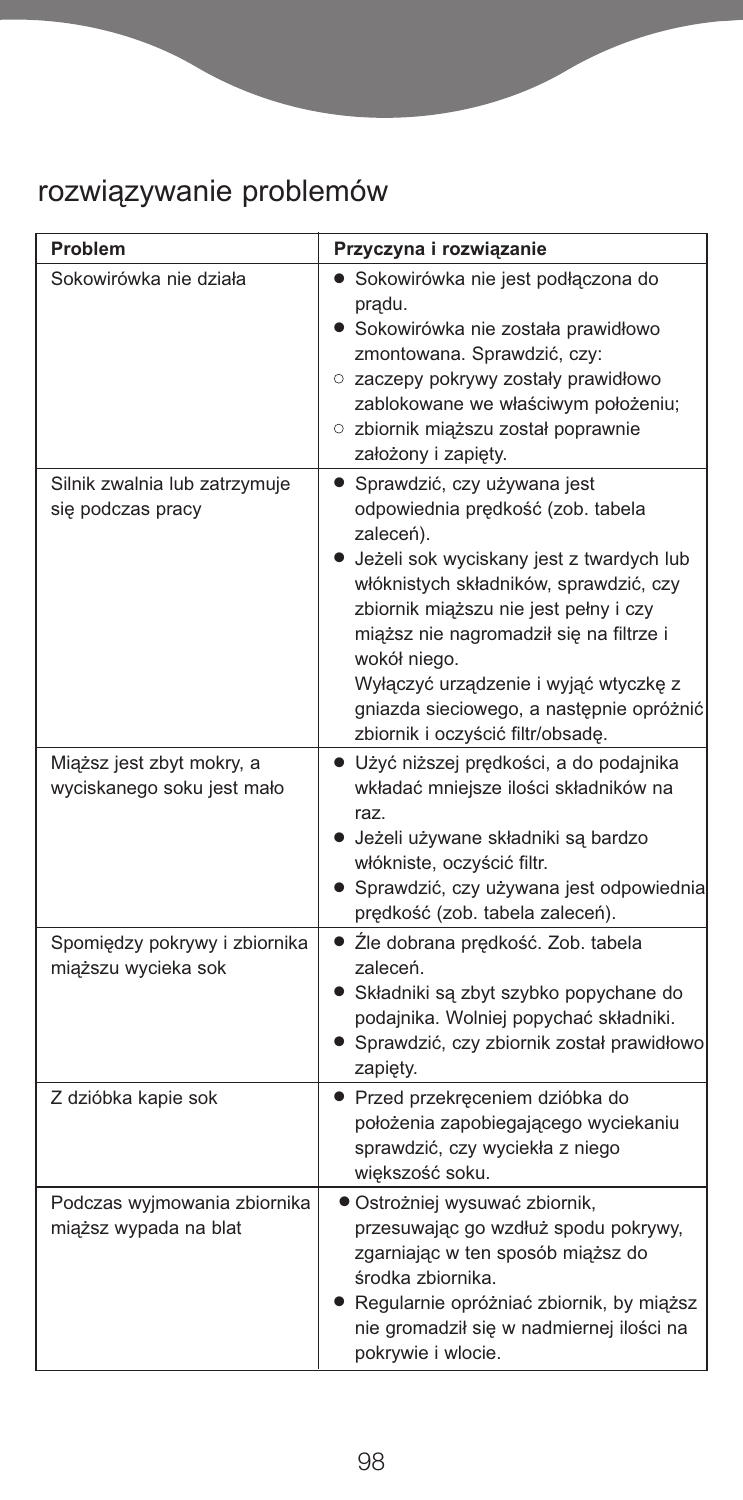

**UWAGI DOTYCZĄCE PRAWIDŁOWEGO USUWANIA PRODUKTU, ZGODNIE Z WYMOGAMI DYREKTYWY WSPÓLNOTY EUROPEJSKIEJ 2002/96/WE.**

Po zakończeniu okresu użytkowania produktu nie wolno wyrzucać razem z innymi odpadami komunalnymi. Należy go dostarczyć do prowadzonego przez władze miejskie punktu zajmującego się segregacją odpadów lub zakładu oferującego tego rodzaju usługi.

Osobne usuwanie sprzętu AGD pozwala uniknąć szkodliwego wpływu na środowisko naturalne i zdrowie ludzkie, wynikającego z nieodpowiedniego usuwania tego rodzaju sprzętu, oraz umożliwia odzyskiwanie materiałów, z których sprzęt ten został wykonany, a w konsekwencji znaczną oszczędność energii i zasobów naturalnych. O konieczności osobnego usuwania sprzętu AGD przypomina umieszczony na produkcie symbol przekreślonego pojemnika na śmieci.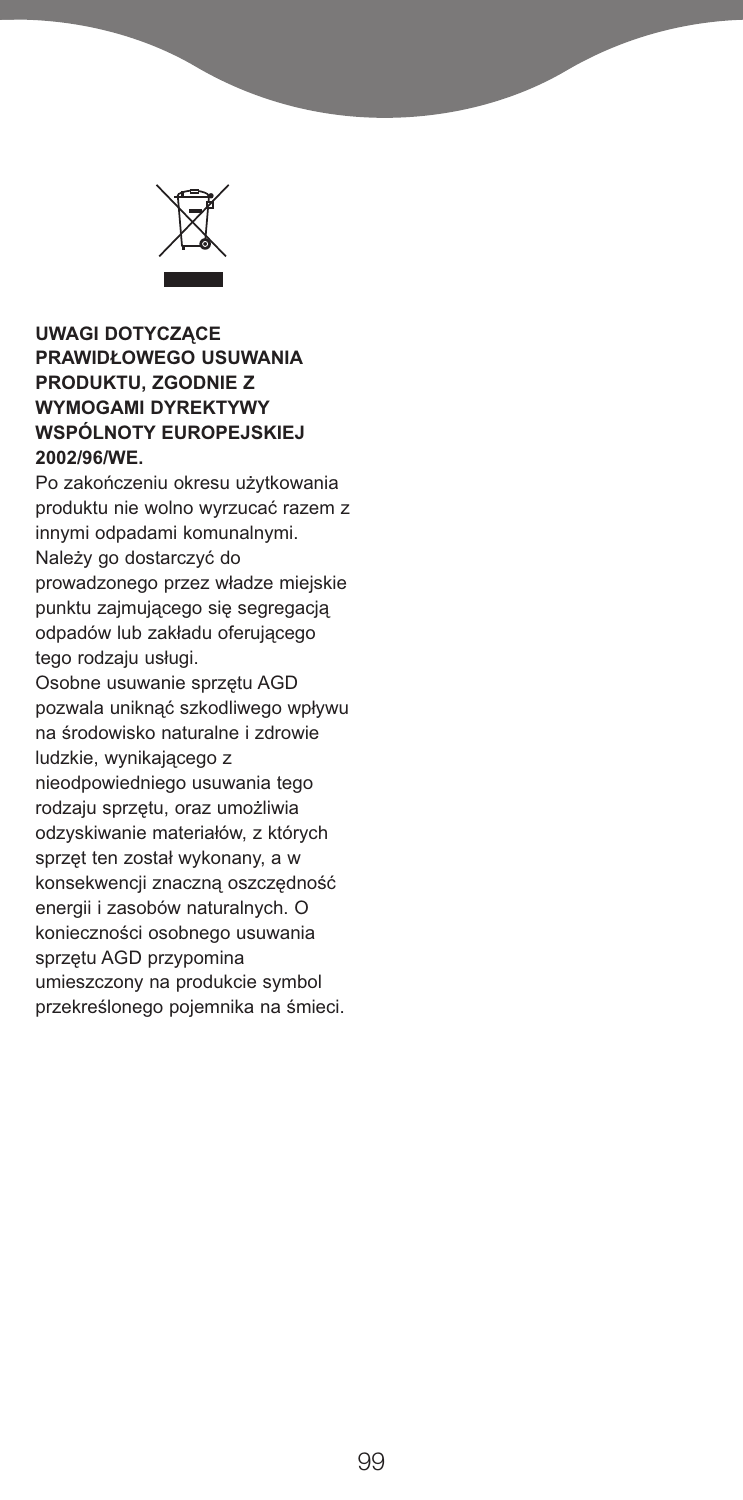# **Русский**

#### **См. иллюстраии на передней страние**

#### **Перед использованием электроприбора Kenwood**

- **●** Внимательно прочтите и сохраните эту инструкцию.
- **●** Распакуйте изделие и снимите все упаковочные ярлыки.

### Меры безопасности

- **● Не** пользуйтесь соковыжималкой, если поврежден фильтр.
- **●** Режущие лезвия, расположенные у основания корзины фильтра, очень острые, поэтому будьте осторожны во время работы и чистки фильтра.
- **●** Во избежание поражения электрическим током, не опускайте двигатель, шнур или вилку в воду.
- **●** Выключайте прибор и отключайте его от сети:
	- **●** перед установкой или извлечением деталей
	- **●** перед чисткой
	- **●** после использования.
- **●** Не пользуйтесь неисправной соковыжималкой. Проверьте и отремонтируйте его: см. раздел 'Ремонт и обслуживание'
- **●** Используйте толкатель, который поставляется в комплекте. Не опускайте пальцы в подающую трубку. Перед тем, как разблокировать подающую трубку, отключите прибор от сети и разберите.
- **●** Перед тем, как открыть крышку, выключите прибор и дождитесь полной остановки фильтра.
- **●** Шнур не должен соприкасаться с горячей поверхностью и свисать в местах, где до него может дотянуться ребенок.
- **●** Не прикасайтесь к движущимся деталям.
- **●** Не оставляйте включенную соковыжималку без присмотра.
- **●** Людям (включая детей) с ограниченными физическими, сенсорными или психическими способностями, а также при недостатке опыта и знаний разрешается пользоваться данным бытовым прибором только под наблюдением лица, ответственного за их безопасность, и после инструктажа по использованию прибора.
- **●** Дети должны быть под присмотром и не играть с прибором.
- **●** Этот бытовой электроприбор разрешается использовать только по его прямому назначению. Компания Kenwood не несет ответственности, если прибор используется не по назначению или не в соответствии с данной инструкцией.

#### **перед включением в сеть**

- **●** Убедитесь, что параметры электрической сети совпадают с данными, указанными в табличке на обороте соковыжималки.
- **●** Данное устройство соответствует директиве ЕС 2004/108/EC по электромагнитной совместимости, а также норме ЕС 1935/2004 от 27/10/2004 по материалам, предназначенным для контакта с пищевыми продуктами.

#### **перед первым использованием**

- 1 Снимите упаковку.
- 2 Вымойте все части: см. Раздел «Уход и чистка».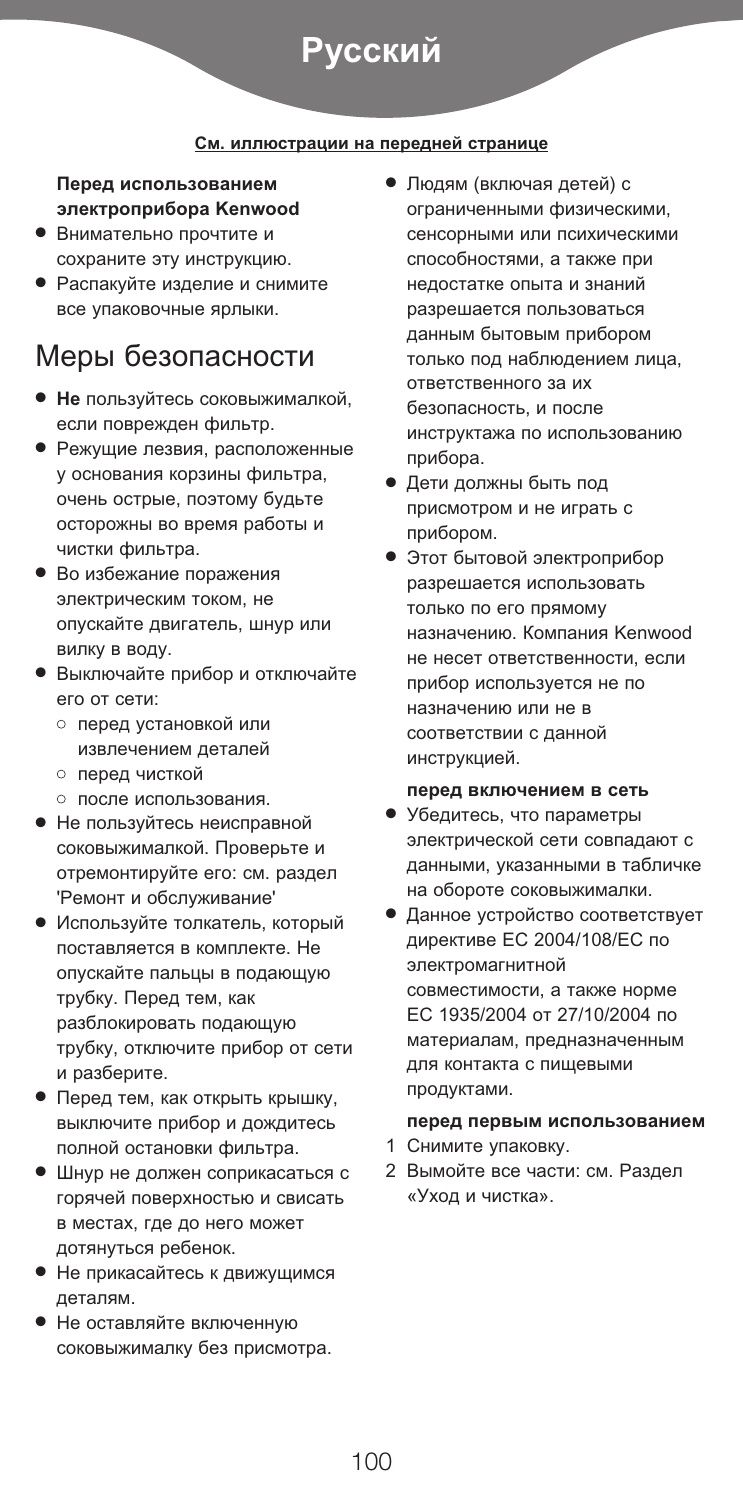### Основные компоненты

- толкатель
- подающая трубка большого диаметра
- крышка
- фильтр
- держатель фильтра
- противокапельный носик
- фиксаторы
- крышка с пеноотделителем
- стакан для сока
- блок электродвигателя
- регулятор скорости on/off (включить/выключить)
- (2) резервуар для мякоти
- защелка резервуара для мякоти
- щеточка для фильтра
- отсек для шнура питания

### Как пользоваться соковыжималкой

#### **Сборка и использование**

- 1 Установите держатель фильтра  $(5)$ .
- 2 Установите фильтр (4) внутри держателя фильтра.
- 3 Закройте крышку. Зафиксируйте крышку, накинув наружные фиксаторы • поверх крышки. После этого опустите и прижмите нижнюю часть фиксаторов  $\bullet$  к корпусу.
- 4 Продвиньте резервуар для мякоти на его место.
- **● Если резервуар для мякоти или крышка установлены неправильно, соковыжималка работать не будет.**
- 5 Установите противокапельный носик (6) на держатель фильтра и поверните в положение разлива сока, чтобы символ находился вверху.
	- a = положение «разлив сока»

 $b \rightarrow$  = положение «противокапельная система активирована».

- 6 Поставьте стакан для сока под выходное отверстие. Пеноотделитель, установленный на стакане, обеспечивает получение сока без пены.
- 7 Используйте таблицу с рекомендациями по использованию соковыжималки для выработки сока из разных овощей и фруктов.
- 8 Включите прибор (ii) и начинайте проталкивать продукты по подающей трубку с помощью толкателя. Паз на толкателе должен совпадать с выступом на внутренней стороне подающей трубки.
- 9 После того, как вы положите последний кусочек в подающую трубку, не выключайте сразу соковыжималку, она должна поработать еще некоторое время, чтобы остатки сока вылились из фильтра/держателя фильтра. Время обработки зависит от типа фрукта и густоты получаемого сока.
- 10Выключите прибор, дождитесь полной остановки фильтра, пока струя сока не превратится в капельки. Перед тем, как извлечь стакан, поверните противокапельный носик в положение задержки капель, чтобы символ  $\boldsymbol{\mathcal{L}}$  находился вверху.
- **●** Если вы обрабатываете твердые продукты, рекомендуемая норма загрузки составляет не более 2 кг, а максимальное время обработки – 2 минуты. Если продукты слишком твердые, соковыжималка может замедлить работу или совсем остановиться. В таком случае выключите прибор и разблокируйте фильтр.
- **●** Во время работы соковыжималки выключайте прибор и регулярно опорожняйте резервуар для мякоти. **Всегда отключайте прибор от сети после завершения работы.**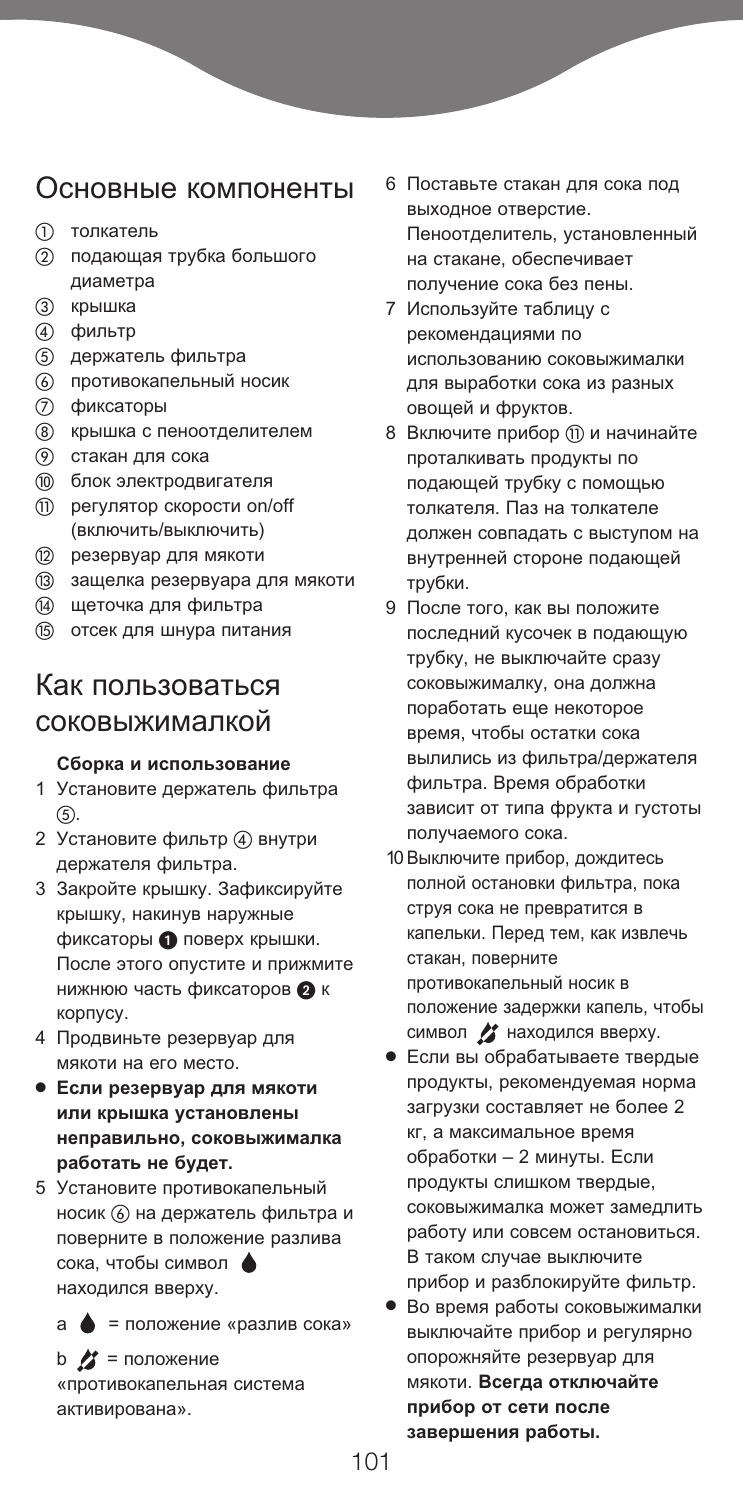#### **ВНИМАНИЕ:**

- **●** Сок содержит витамины, но они быстро растворяются, поэтому чем скорее вы выпьете сок, тем больше витаминов получите.
- **●** Если вам необходимо сохранить сок в течение нескольких часов, поставьте его в холодильник. Сок будет лучше храниться, если вы добавите в него несколько капель лимонного сока.
- **●** Не рекомендуется употреблять более трех стаканов, емкостью 230 мл (8 жид. унций), в день. Исключения допускаются, если человек не имеет противопоказаний и может употреблять больше.
- **●** Детям рекомендуется разбавлять сок равным количеством воды.
- **●** Сок, который получается из темно зеленых (брокколи, шпинат и т.п.) или темно красных (бурак, красная капуста и т.п.) овощей – очень концентрированный. Поэтому рекомендуется его разбавлять.
- **●** Фруктовые соки содержат большое количество фруктозы (фруктового сахара), поэтому больные диабетом или люди с пониженным уровнем сахара в крови должны соблюдать осторожность и не превышать максимально допустимую дозу.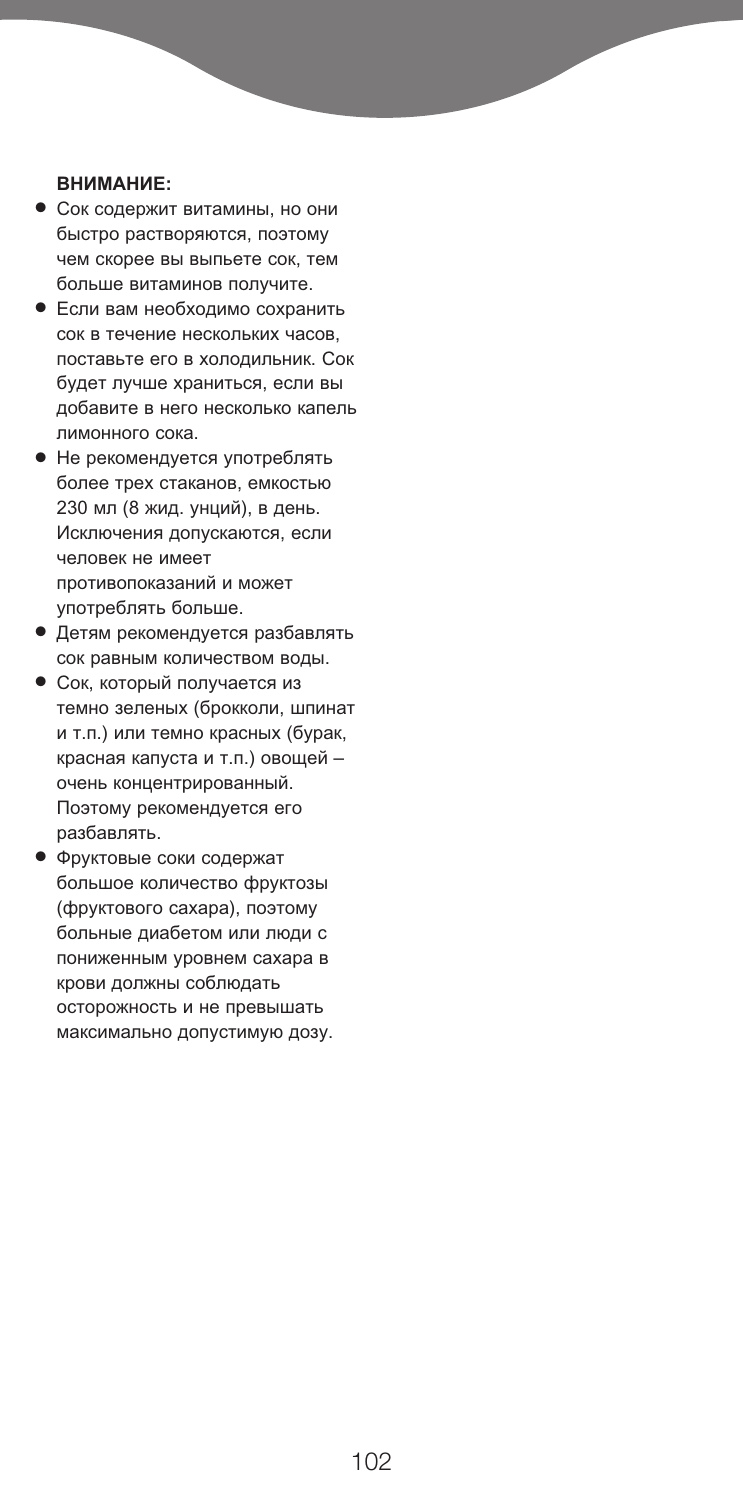### таблица с рекомендациями по использованию соковыжималки

- **● Перед началом обработки все овощи и фрукты следует тщательно помыть. ● Для продуктов <sup>с</sup> твердой текстурой рекомендуется использовать**
- **скорость 2. ● Для продуктов <sup>с</sup> более мягкой текстурой рекомендуется использовать**
- 
- **скорость 1. ● Для получения максимального объема сока за один цикл помещайте**
- Для получения лучших результатов такие фрукты, как бананы, манго, а **также мягкие ягоды рекомендуется обрабатывать в блендере.**

| Фрукты/овощи                                             | Подготовка                                                                                                                                                                        | Рекоменд<br>уемая | Полезные<br>советы                                                                                                                                       |
|----------------------------------------------------------|-----------------------------------------------------------------------------------------------------------------------------------------------------------------------------------|-------------------|----------------------------------------------------------------------------------------------------------------------------------------------------------|
|                                                          |                                                                                                                                                                                   | скорость          |                                                                                                                                                          |
| Яблоки и груши                                           | Обрабатывать целиком                                                                                                                                                              | 2                 | Для получения                                                                                                                                            |
| Корнеплоды -<br>морковь                                  | Обрабатывать целиком                                                                                                                                                              | $\mathfrak{p}$    | максимального объема<br>сока твердые продукты<br>должны быть комнатной<br>температуры.                                                                   |
| Ананас                                                   | Возьмите 1 большой<br>ананас, удалите листья<br>и стебель, а также<br>отрежьте верхушку и низ.<br>Порежьте неочищенный<br>ананас с сердцевиной<br>вдоль на равные<br>четвертинки. | $\overline{2}$    | Обрабатывайте в<br>течение 2 секунд. Во<br>избежание блокировки<br>фильтра очищайте его<br>регулярно после каждого<br>обработанного большого<br>ананаса. |
| Виноград                                                 | Удалите стебельки                                                                                                                                                                 | 1                 | Для получения<br>максимального объема<br>сока обрабатывайте<br>небольшие жмени за<br>ОДИН ЦИКЛ.                                                          |
| Томаты                                                   | Обрабатывать<br>целиком                                                                                                                                                           | 1                 | В результате вы<br>получите не однородный<br>сок, а густой сок с<br>мякотью.                                                                             |
| Фрукты с<br>косточками -<br>персики,<br>нектарины, сливы | Порежьте пополам и<br>удалите косточки                                                                                                                                            | 1                 |                                                                                                                                                          |
| Манго                                                    | Удалите жесткую<br>кожуру и косточки                                                                                                                                              | 1                 | Сок получится очень<br>густым, поэтому, чтобы<br>ускорить процесс разлива<br>сока, манго<br>рекомендуется<br>смешивать с другими<br>фруктами.            |
| Дыни                                                     | Удалите жесткую<br>кожуру                                                                                                                                                         | 1                 | Для получения<br>максимального объема<br>сока обрабатывайте на<br>медленной скорости.                                                                    |
| Киви                                                     | Обрабатывать целиком                                                                                                                                                              | 1                 |                                                                                                                                                          |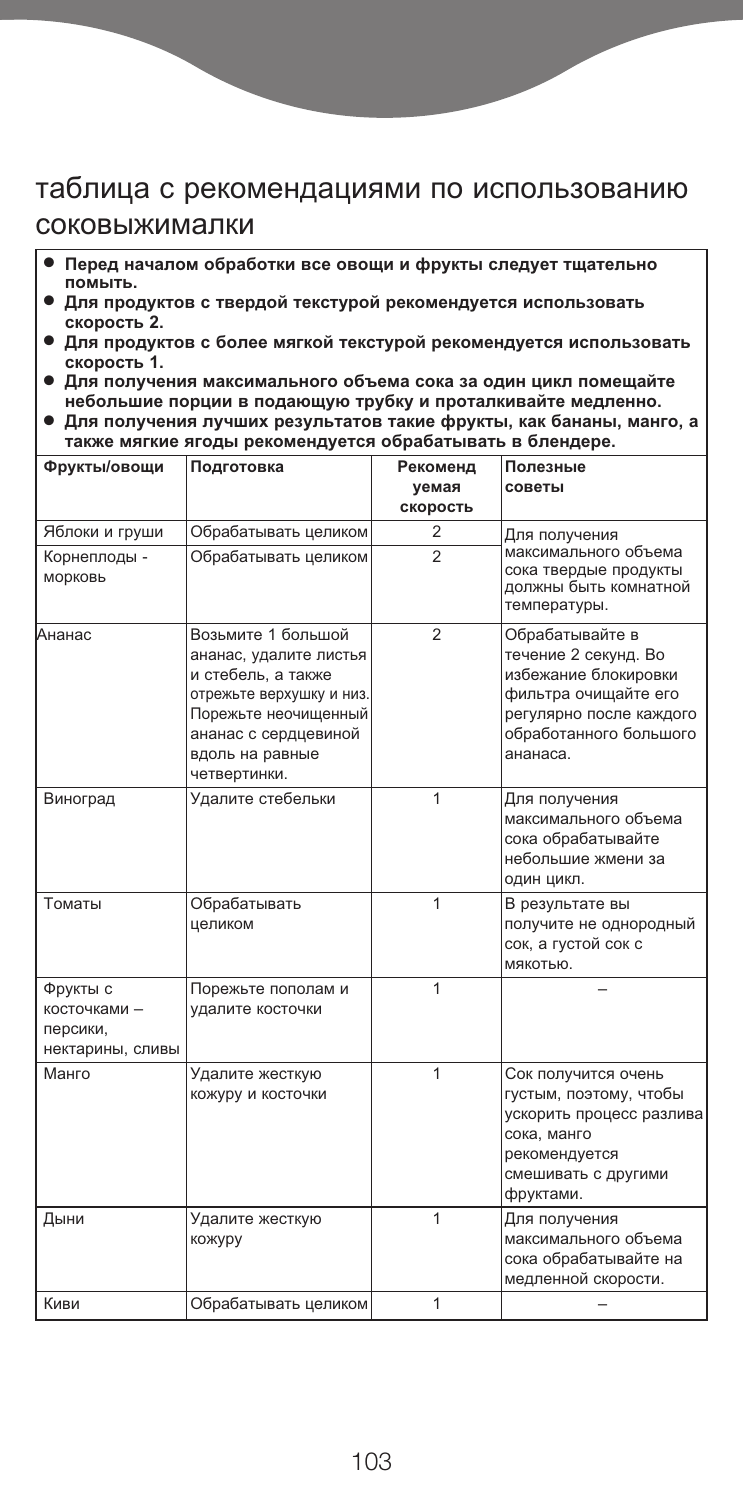| Фрукты/овощи                                                         | Подготовка                                                                                                                                                            | Рекоменд<br>уемая | Полезные<br>советы                                                                                                                                                                               |
|----------------------------------------------------------------------|-----------------------------------------------------------------------------------------------------------------------------------------------------------------------|-------------------|--------------------------------------------------------------------------------------------------------------------------------------------------------------------------------------------------|
|                                                                      |                                                                                                                                                                       | скорость          |                                                                                                                                                                                                  |
| Клубника                                                             | Удалите листья<br>Обрабатывать целиком                                                                                                                                | 1                 |                                                                                                                                                                                                  |
| Ягоды с мягкой<br>текстурой -<br>малина, ежевика<br>и т.п.           | Обрабатывать целиком                                                                                                                                                  | $\mathbf{1}$      | Для получения<br>максимального объема<br>сока обрабатывайте<br>небольшие жмени за                                                                                                                |
| Ягоды с более<br>твердой<br>текстурой -<br>черника, клюква<br>и т.п. | Обрабатывать целиком                                                                                                                                                  | $\mathbf{1}$      | один цикл и смешивайте<br>с другими фруктами.                                                                                                                                                    |
| Бурак (сырой)                                                        | Удалите листья и<br>почистите                                                                                                                                         | $\overline{2}$    | Сок получается более<br>вкусным, если бурак<br>почистить<br>и удалить листья.                                                                                                                    |
| Овощи с<br>ЛИСТЬЯМИ<br>шпинат, капуста<br>и т.п.                     | Удалите сердцевину.<br>Порежьте<br>так, чтобы кусочки<br>могли беспрепятственно<br>проходить через<br>подающую трубку.<br>Заверните листья,<br>чтобы получился пучок. | $\overline{2}$    | В результате получится<br>небольшой объем сока,<br>поэтому рекомендуется<br>смешивать с другими<br>фруктами или овощами.                                                                         |
| Сельдерей                                                            | Обрабатывать целиком                                                                                                                                                  | $\overline{2}$    |                                                                                                                                                                                                  |
| Огурцы                                                               | Обрабатывать целиком                                                                                                                                                  | 1                 | Для получения<br>максимального объема<br>сока обрабатывайте на<br>медленной скорости.                                                                                                            |
| Цитрусовые -<br>апельсины,<br>грейпфруты                             | Почистите и удалите<br>белые косточки                                                                                                                                 | 1                 | Сок получится вкуснее,<br>если удалить белые<br>косточки. Но для<br>получения лучших<br>результатов<br>рекомендуется<br>использовать<br>соковыжималки для<br>цитрусовых производства<br>Kenwood. |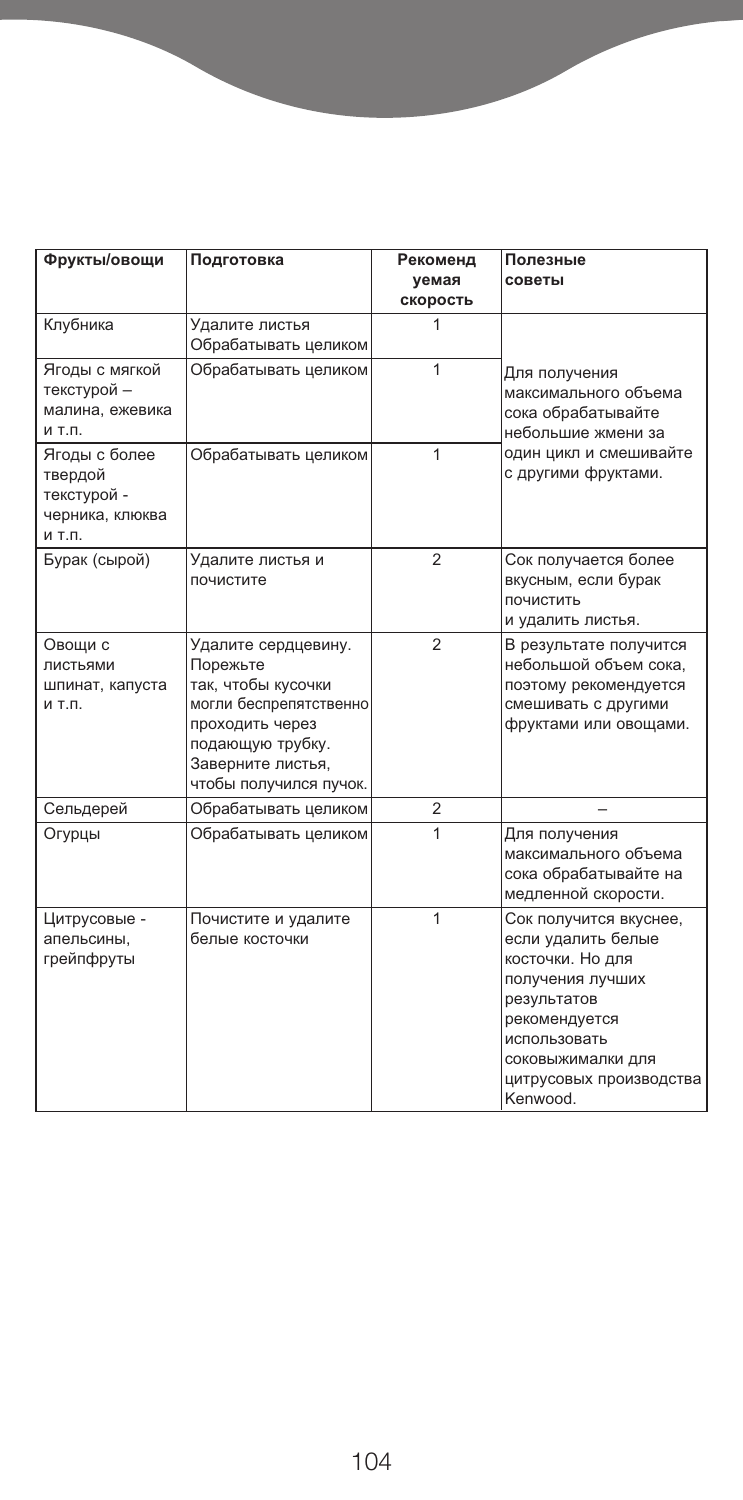## Как разобрать соковыжималку

- 1 Извлеките резервуар для мякоти. Для этого надавите на защелку резервуара (3) и вытяните резервуар.
- 2 Разблокируйте и откройте крышку.
- 3 Снимите фильтр вместе с держателем фильтра. Во время чистки разделите.

### Уход и очистка

- **●** Перед чисткой отключите соковыжималку от сети.
- **●** Если вы не можете сразу снять фильтр, подождите несколько минут. Не применяйте силу.
- **●** Некоторые продукты, например такие, как морковь могут окрашивать пластик. Чтобы удалить следы окрашивания, смочите ткань в растительном масле и протрите.

#### **блок электродвигателя**

- **●** Протрите влажной тканью, а затем просушите.
- **●** Не опускайте в воду.
- **●** Шнур питания при необходимости можно укоротить, поместив часть его в отделение для хранения в задней части приводного блока  $(15)$ .

#### **фильтр**

- **●** Почистите с помощью щеточки, которая входит в комплект. Внимание: С помощью плоского конца щеточки удалите мякоть из крышки.
- **● Регулярно проверяйте фильтр не предмет повреждений. Не используйте прибор, если фильтр поврежден. См. раздел «Техническое обслуживание».**

#### **другие детали**

**●** Помойте в горячей мыльной воде, затем просушите.

**●** Также разрешается мыть их в посудомоечной машине на верхней полке. Не кладите их на нижнюю полку прямо над нагревательным элементом. Рекомендуется использовать программу с низким температурным режимом (максимум 50°C).

### Обслуживание и забота о покупателях

- **●** При повреждении шнура в целях безопасности он должен быть заменен в представительстве компании или в специализированной мастерской по ремонту агрегатов KENWOOD.
- **● Если в работе соковыжималки возникают неполадки, попробуйте устранить их с помощью таблицы поиска и устранения неисправностей. Если попытка окажется неудачной, обратитесь в сервисный центр.**

Если вам нужна помощь в:

- **●** пользовании прибором или
- **●** техобслуживании или ремонте, обратитесь в магазин, в котором вы приобрели прибор.
- **●** Спроектировано и разработано компанией Kenwood, Соединенное Королевство.
- **●** Сделано в Китае.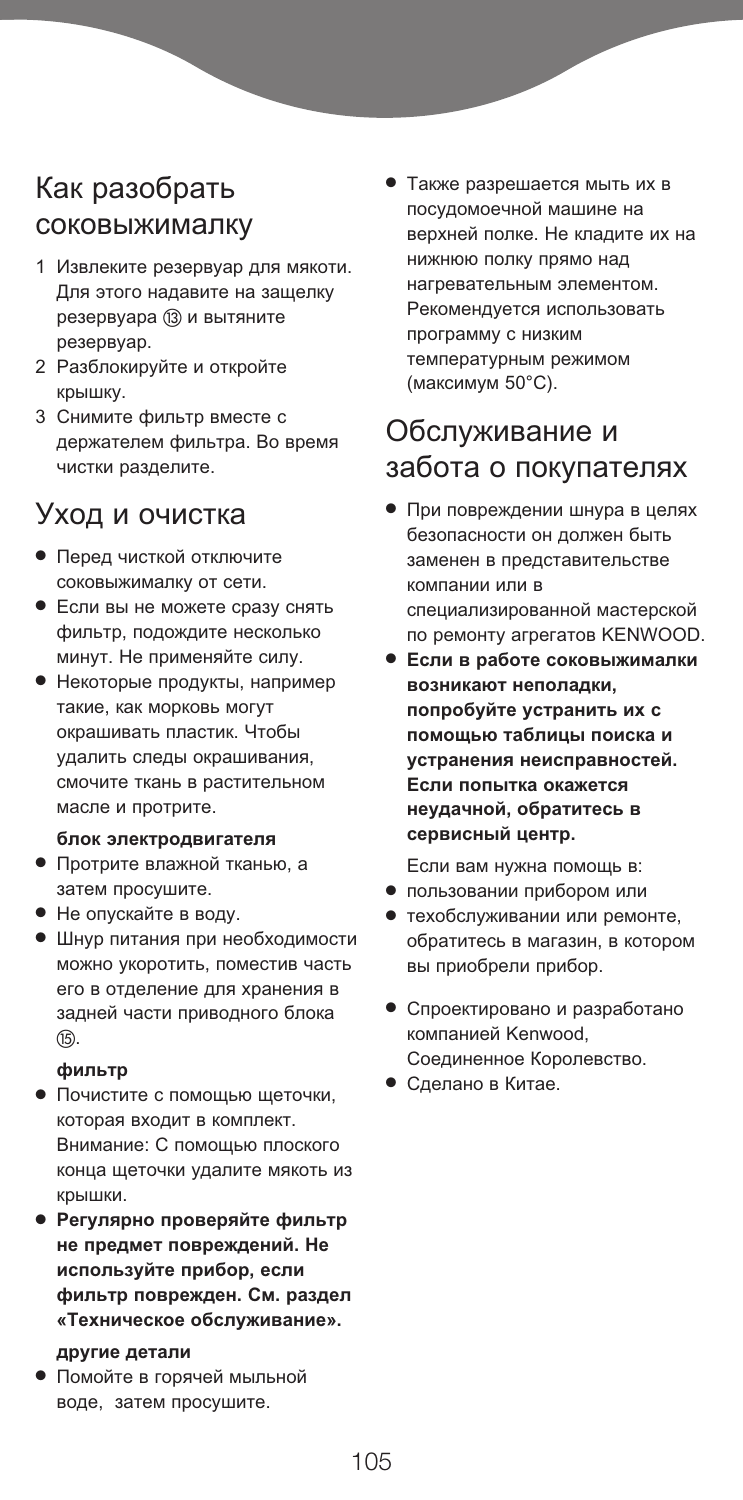# таблица поиска и устранения неисправностей

| Проблема                                                                     | Причина и устранение                                                                                                                                                                                                                                                                                                                                                                                                                     |
|------------------------------------------------------------------------------|------------------------------------------------------------------------------------------------------------------------------------------------------------------------------------------------------------------------------------------------------------------------------------------------------------------------------------------------------------------------------------------------------------------------------------------|
| Соковыжималка не работает                                                    | • Соковыжималка не подключена к<br>розетке.<br>• Соковыжималка собрана неправильно.<br>Проверьте:<br>правильно ли заблокированы<br>$\circ$<br>фиксаторы крышки.<br>$\circ$<br>правильно ли установлен и<br>заблокирован резервуар для<br>мякоти.                                                                                                                                                                                         |
| Двигатель замедляет работу<br>или останавливается во<br>время использования. | • См. таблицу с рекомендациями по<br>использованию соковыжималки, чтобы<br>убедиться, что вы выбрали<br>правильную скорость.<br>• При обработке продуктов с твердой<br>или волокнистой текстурой резервуар<br>не должен переполняться, а также<br>мякоть не должна скапливаться на<br>фильтре и вокруг него.<br>Выключите прибор и отключите его от<br>сети, опорожните резервуар для<br>мякоти и почистите фильтр/держатель<br>фильтра. |
| Мякоть водянистая, объем<br>сока на выходе очень<br>маленький                | • Обрабатывайте продукты на<br>медленной скорости, а также<br>обрабатывайте небольшие порции за<br>один цикл.<br>• При обработке продуктов с<br>волокнистой текстурой не забывайте<br>чистить фильтр.<br>• См. таблицу с рекомендациями по<br>использованию соковыжималки, чтобы<br>убедиться, что вы выбрали<br>правильную скорость.                                                                                                    |
| Сок протекает между<br>крышкой и резервуаром для<br>мякоти                   | • Выбрана неправильная скорость. См.<br>таблицу с рекомендациями по<br>использованию соковыжималки.<br>• Слишком быстро проталкиваете<br>продукты по подающей трубке.<br>Проталкивайте медленнее.<br>• Проверьте, правильно ли<br>зафиксирован резервуар для мякоти.                                                                                                                                                                     |
| Противокапельный носик<br>протекает                                          | • Прежде, чем перемещать носик в<br>противокапельное положение,<br>убедитесь, что большая часть сока<br>вылилась из соковыжималки.                                                                                                                                                                                                                                                                                                       |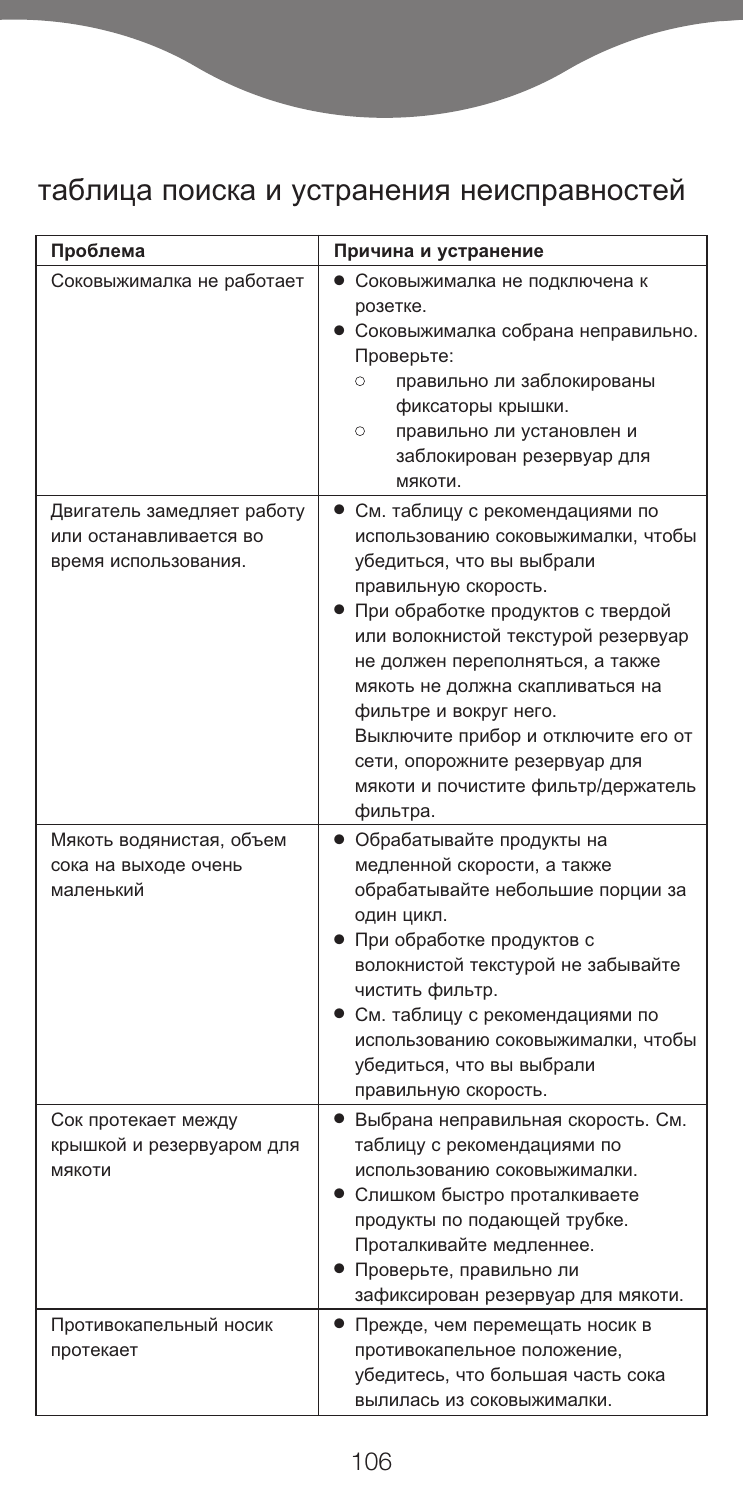| Проблема                                                              | Причина и устранение                                                                                                                                                                                                                                               |
|-----------------------------------------------------------------------|--------------------------------------------------------------------------------------------------------------------------------------------------------------------------------------------------------------------------------------------------------------------|
| При извлечении резервуара<br>мякоть падает на рабочую<br>поверхность. | • Плавно вынимайте резервуар, а также<br>старайтесь выдвигать его вдоль<br>оборотной стороны крышки, чтобы<br>собрать всю мякоть в резервуар.<br>• Во избежание скопления мякоти на<br>крышке и в подающей воронке,<br>регулярно очищайте резервуар для<br>мякоти. |



#### **ВАЖНАЯ ИНФОРМАЦИЯ ПО ПРАВИЛЬНОЙ УТИЛИЗАЦИИ ИЗДЕЛИЯ СОГЛАСНО ДИРЕКТИВЕ ЕС 2002/96/EC.**

По истечении срока службы изделие нельзя выбрасывать как бытовые (городские) отходы. Изделие следует передать в специальный коммунальный пункт раздельного сбора отходов, местное учреждение или в предприятие, оказывающее подобные услуги. Отдельная утилизация бытовых приборов позволяет предотвратить возможные негативные последствия для окружающей среды и здоровья, которыми чревата ненадлежащая утилизация, и позволяет восстановить материалы, входящие в состав изделий, обеспечивая значительную экономию энергии и ресурсов. В качестве напоминания о необходимости отдельной утилизации бытовых приборов на изделие нанесен знак в виде перечеркнутого мусорного бака на колесах.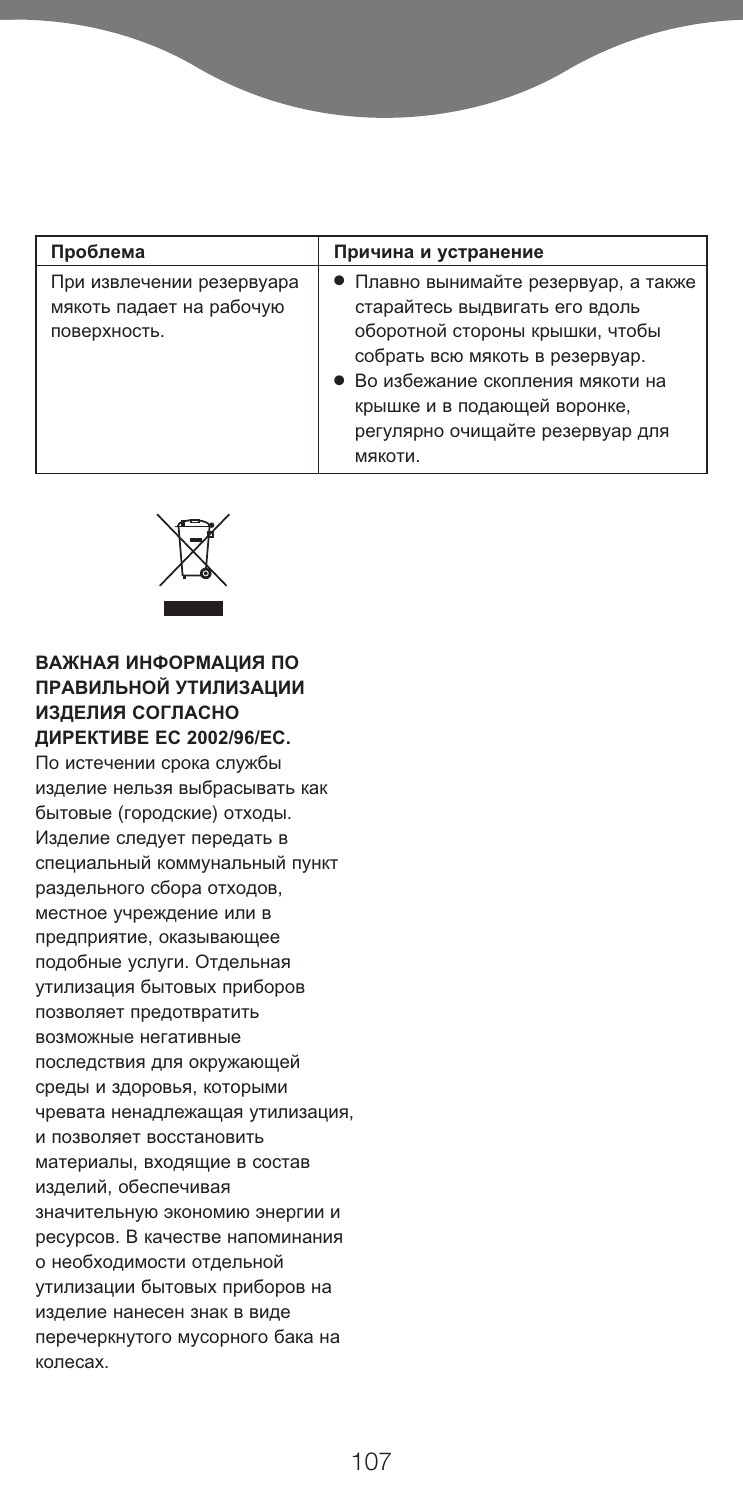# <u>Ελληνι</u>κά

#### <u>Πριν από την ανάγνωση, παρακαλώ ξεδιπλώστε την μπροστινή σελίδα όπου<br>Παρέχεται η εικονογράφηση</u> παρέχεται η εικονογράφηση

**πριν χρησιμοποιήσετε sg rtrjet Kenwood**

- **Διαβάστε προσεκτικά αυτές τις** οδηγίες και φυλάξτε τις για μελλοντική αναφορά.
- <sup>●</sup> Αφαιρέστε τη συσκευασία και τις ετικέτες.

### ασφάλεια

- **●** Μην χρησιμοποιείτε τον αποχυμωτή εάν έχει χαλάσει το φίλτρο.
- **●** Οι κοπτικές λεπίδες στη βάση του φίλτρου είναι πολύ αιχμηρές, να είστε προσεκτικοί κατά το χειρισμό και τον καθαρισμό του φίλτρου.
- **●** Μην τοποθετείτε ποτέ τη μονάδα του κινητήρα, το καλώδιο τροφοδοσίας ή το φις μέσα σε νερό – μπορεί να πάθετε ηλεκτροπληξία.
- **●** Να θέτετε τη συσκευή εκτός λειτουργίας και να την αποσυνδέετε από την πρίζα:
	- **●** πριν προσαρμόσετε ή αφαιρέσετε εξαρτήματα
	- **●** πριν από τον καθαρισμό
	- **●** μετά τη χρήση.
- **●** Μην χρησιμοποιείτε ποτέ χαλασμένο αποχυμωτή. Πηγαίνετέ τον για έλεγχο ή επισκευή: βλ. «σέρβις και εξυπηρέτηση πελατών».
- **●** Χρησιμοποιείτε μόνο τον ωστήρα που παρέχεται. Μην βάζετε ποτέ τα δάχτυλά σας μέσα στο σωλήνα τροφοδοσίας. Να αποσυνδέετε τον αποχυμωτή από την πρίζα και να τον αποσυναρμολογείτε, προτού αποφράξετε το σωλήνα τροφοδοσίας.
- **●** Προτού αφαιρέσετε το καπάκι, να θέτετε τη συσκευή εκτός λειτουργία και να περιμένετε μέχρις ότου σταματήσει το φίλτρο να κινείται.
- **●** Μην αφήνετε ποτέ το καλώδιο τροφοδοσίας να ακουμπά σε θερμές επιφάνειες ή να κρέμεται σε μέρη όπου θα μπορούσε να το πιάσει κάποιο παιδί.
- **●** Μην αγγίζετε μέρη που κινούνται.
- **●** Μην αφήνετε ποτέ τον αποχυμωτή να λειτουργεί χωρίς επίβλεψη.
- **•** Η συσκευή αυτή δεν προορίζεται για χρήση από άτομα (συμπεριλαμβανομένων των παιδιών) με περιορισμένες φυσικές, αισθητήριες ή διανοητικές ικανότητες ή έλλειψη εμπειρίας και ννώσεων, παρά μόνον εάν βρίσκονται υπό την επίβλεψη ατόμου που είναι υπεύθυνο για την ασφάλειά τους ή ακολουθούν τις οδηγίες του σχετικά με τη λειτουργία της συσκευής.
- **●** Τα παιδιά θα πρέπει να βρίσκονται υπό παρακολούθηση, έτσι ώστε να διασφαλίζεται ότι δεν παίζουν με τη συσκευή.
- **Χρησιμοποιείτε τη συσκευή μόνο** για την οικιακή χρήση για την οποία προορίζεται. Η Kenwood δε φέρει οποιαδήποτε ευθύνη αν η συσκευή χρησιμοποιηθεί με λανθασμένο τρόπο ή σε περίπτωση μη συμμόρφωσης με αυτές τις οδηγίες.

#### προτού συνδέσετε τη συσκευή στην πρίζα

- **●** Βεβαιωθείτε ότι η παροχή ηλεκτρικού ρεύματος είναι ίδια με αυτήν που αναγράφεται στο κάτω μέρος του αποχυμωτή σας.
- **•** Αυτή η συσκευή συμμορφώνεται με την οδηγία της ΕΚ 2004/108/ΕΚ σχετικά με την Ηλεκτρομαγνητική συμβατότητα και τον κανονισμό ΕΚ υπ' αριθμόν 1935/2004 της 27/10/2004 σχετικά με τα υλικά που προορίζονται να έρθουν σε επαφή με τρόφιμα.

#### πριν από την πρώτη χρήση

- 1 Αφαιρέστε όλα τα υλικά συσκευασίας.
- 2 Πλύνετε τα μέρη: βλ. «φροντίδα και καθαρισμός».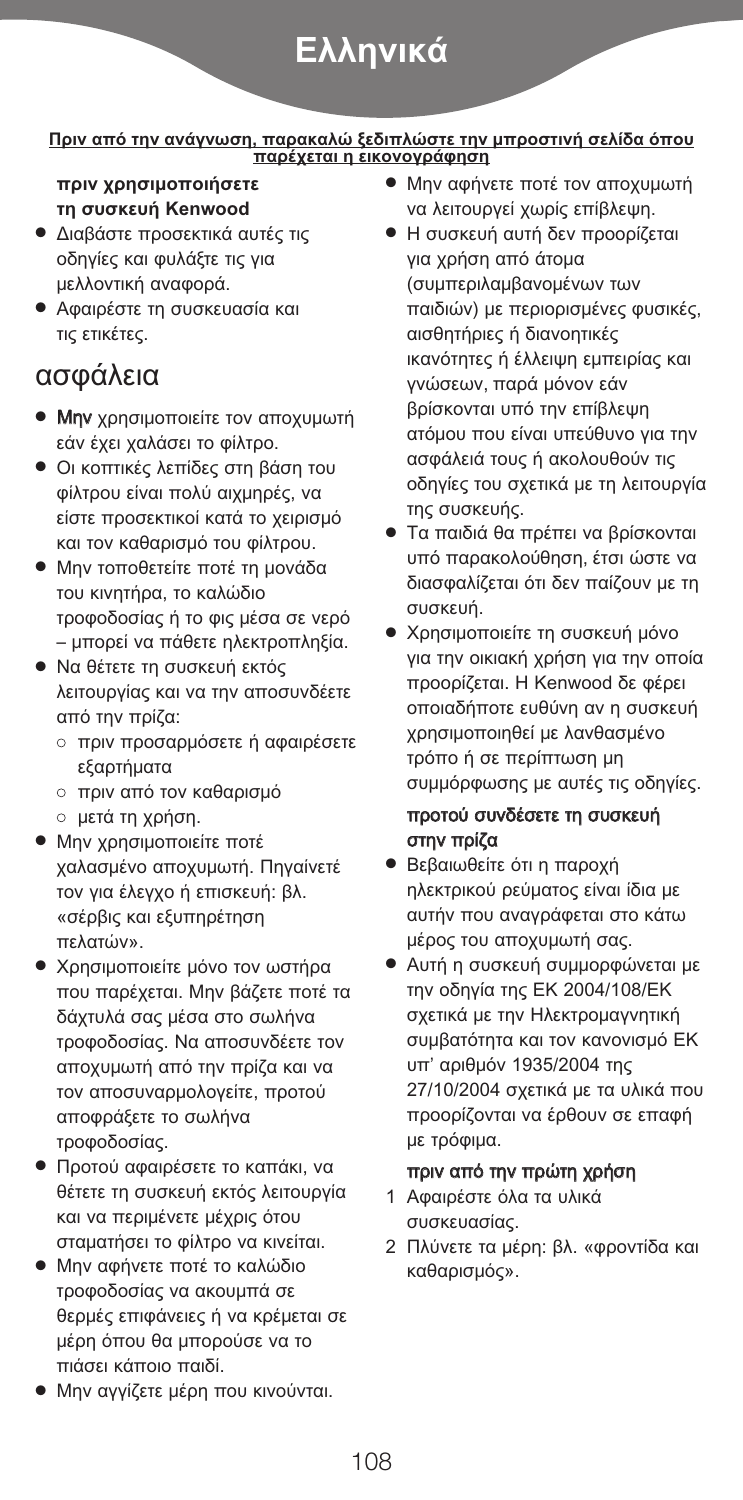## επεξήγηση συμβόλων

- ωστήρας
- πολύ μεγάλος σωλήνας τροφοδοσίας
- καπάκι
- φίλτρο
- υποδοχή φίλτρου
- στόμιο που εμποδίζει το στάξιμο
- λαβές συγκράτησης
- καπάκι με διαχωριστήρα αφρού
- κανάτα χυμού
- μονάδα κινητήρα
- διακόπτης επιλογής ταχυτήτων on/off
- συλλέκτης πολτού
- λαβή συλλέκτη πολτού
- βουρτσάκι φίλτρου
- (i5) χώρος αποθήκευσης καλωδίου

## πώς χρησιμοποιείται

ο αποχυμωτής σας

#### συναρμολόγηση και χρήση

- 1 Τοποθετήστε την υποδοχή του φίλτρου (5).
- 2 Τοποθετήστε το φίλτρο (4) μέσα στην υποδοχή του φίλτρου.
- 3 Τοποθετήστε το καπάκι. Ασφαλίστε το καπάκι στερεώνοντας το πάνω μέρος των λαβών συγκράτησης **Ο** στο καπάκι. Έπειτα πιέστε το κάτω μέρος των λαβών συγκράτησης στη θέση τους.
- 4 Τοποθετήστε το συλλέκτη πολτού στη θέση του.
- **●** Ο αποχυμωτής σας δεν θα λειτουργήσει, εάν ο συλλέκτης πολτού ή το καπάκι δεν έχουν τοποθετηθεί σωστά.
- 5 Τοποθετήστε το στόμιο που εμποδίζει το στάξιμο (6) στην υποδοχή του φίλτρου και στρέψτε το πλήρως στη θέση στυψίματος .
	- $a \triangleq 0$  = θέση στυψίματος

b  $\mathcal{L} = \theta$ έση που εμποδίζει το στάξιμο.

- 6 Τοποθετήστε την κανάτα χυμού κάτω από το στόμιο. Χάρη στο διαχωριστήρα αφρού που βρίσκεται μέσα στην κανάτα, διασφαλίζεται ότι ο χυμός δεν θα έχει αφρό.
- 7 Χρησιμοποιείτε το διάγραμμα συνιστώμενης χρήσης ως οδηγό για να στύβετε διάφορα φρούτα και λαχανικά.
- 8 Θέστε τη συσκευή σε λειτουργία και σπρώξτε τα τρόφιμα προς τα κάτω με τον ωστήρα – φροντίζοντας ώστε η εσοχή του ωστήρα να ευθυγραμμίζεται με την προεξοχή στο εσωτερικό του σωλήνα τροφοδοσίας.
- 9 Αφού προσθέσετε και το τελευταίο κομμάτι τροφίμου, αφήστε τον αποχυμωτή σε λειτουργία, ώστε να καθαρίσει ο χυμός από το φίλτρο/την υποδοχή του φίλτρου. Ο χρόνος που απαιτείται διαφέρει ανάλογα με το φρούτο και την πυκνότητα του χυμού που φτιάχνετε.
- 10Θέστε τη συσκευή εκτός λειτουργίας και περιμένετε έως ότου το φίλτρο σταματήσει και η ροή του χυμού έχει μειωθεί σε λίγες αραιές σταγόνες. Στη συνέχεια, στρέψτε πλήρως το στόμιο στη θέση που εμποδίζει το στάξιμο , προτού αφαιρέσετε την κανάτα.
- **●** Όταν στύβετε σκληρά τρόφιμα, συνιστούμε να μην στύβετε περισσότερα από 2 κιλά και να μην αφήνετε τη συσκευή σε λειτουργία για περισσότερο από 2 λεπτά. Ορισμένα πολύ σκληρά τρόφιμα ενδέχεται να μειώνουν την ταχύτητα του αποχυμωτή σας ή να διακόπτουν τη λειτουργία του. Εάν συμβεί αυτό, θέστε τη συσκευή εκτός λειτουργίας και αποφράξτε το φίλτρο.
- **●** Να θέτετε τη συσκευή εκτός λειτουργίας και να αδειάζετε το συλλέκτη πολτού τακτικά κατά τη χρήση. Να αποσυνδέετε πάντα τη συσκευή από την πρίζα μετά τη χρήση.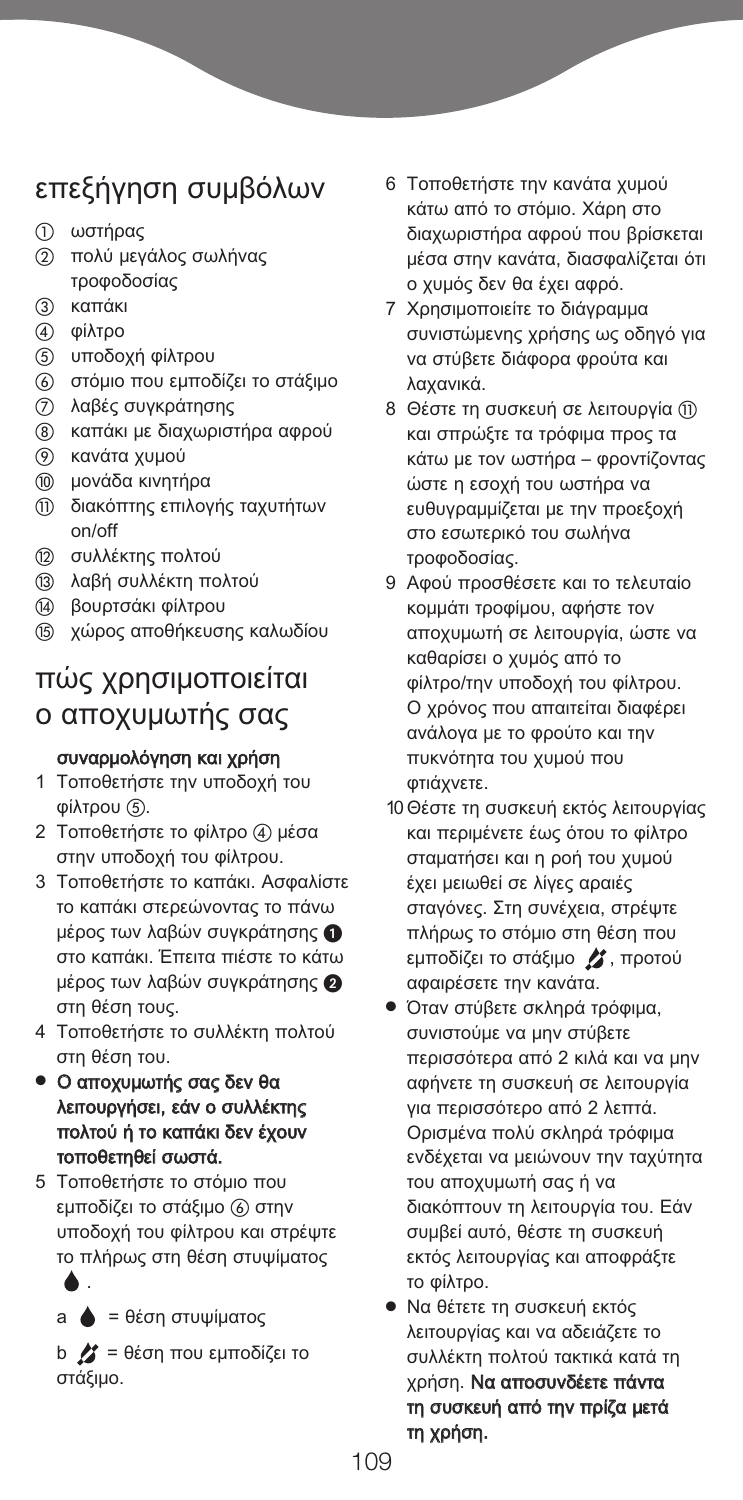#### σημείωση:

- **●** Οι βιταμίνες αλλοιώνονται για μέγιστα οφέλη, όσο πιο σύντομα πίνετε το χυμό σας, τόσο περισσότερες βιταμίνες θα προσλαμβάνετε.
- **●** Εάν χρειαστεί να φυλάξετε το χυμό για λίγες ώρες, βάλτε τον στο ψυγείο. Θα διατηρηθεί καλύτερα εάν προσθέσετε λίγες σταγόνες χυμό λεμονιού.
- **●** Μην πίνετε περισσότερο από τρία ποτήρια των 230 ml χυμό την ημέρα, εκτός εάν είστε συνηθισμένοι.
- **●** Πριν δώσετε χυμό σε παιδιά, να τον αραιώνετε με ίση ποσότητα νερού.
- **●** Οι χυμοί από σκούρα πράσινα (μπρόκολο, σπανάκι κ.λπ.) ή σκούρα κόκκινα (παντζάρια, κόκκινο λάχανο κ.λπ.) λαχανικά είναι εξαιρετικά δυνατοί, γι' αυτό να τους αραιώνετε πάντα.
- **●** Οι χυμοί φρούτων έχουν υψηλή περιεκτικότητα σε Φρουκτόζη (ζάχαρη των φρούτων), γι' αυτό οι άνθρωποι που πάσχουν από διαβήτη ή έχουν χαμηλή τιμή σακχάρου στο αίμα πρέπει να αποφεύγουν να πίνουν μεγάλες ποσότητες.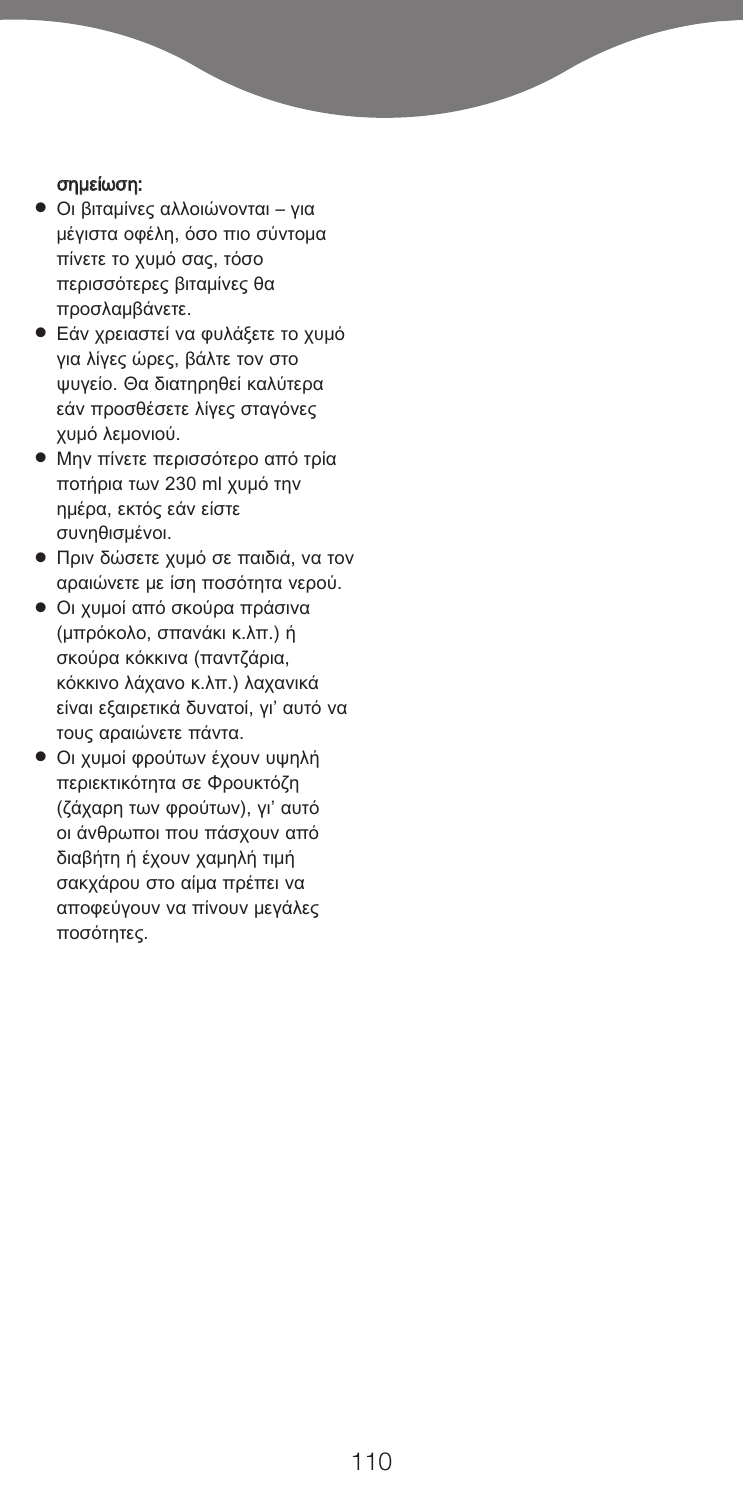# διάγραμμα συνιστώμενης χρήσης

- 
- 
- 
- Να πλένετε καλά όλα τα φρούτα και τα λαχανικά, πριν το στύψιμο.<br>● Να χρησιμοποιείτε την Ταχύτητα 2 για τα πιο σκληρά τρόφιμα.<br>● Να χρησιμοποιείτε την Ταχύτητα 1 για τα πιο μαλακά τρόφιμα.<br>● Για να παρασκευάζεται όσο το φορά μικρές ποσότητες στο σωλήνα τροφοδοσίας και να τις σπρώχνετε αργά<br>προς τα κάτω.
- προς τα κάτω. **●** Για καλύτερα αποτελέσματα, είναι προτιμότερο να επεξεργάζεστε φρούτα όπως μπανάνες, μάνγκο και μαλακά μούρα χρησιμοποιώντας μπλέντερ.

| Φρούτο/Λαχανικό                                                   | Προετοιμασία                                                                                                                                                                                                                      | Συνιστώμενη<br>ταχύτητα | Συμβουλές και<br>μυστικά                                                                                                                                                |  |
|-------------------------------------------------------------------|-----------------------------------------------------------------------------------------------------------------------------------------------------------------------------------------------------------------------------------|-------------------------|-------------------------------------------------------------------------------------------------------------------------------------------------------------------------|--|
| Μήλα και αχλάδια                                                  | Τα στύβετε ολόκληρα                                                                                                                                                                                                               | 2                       | Για να παρασκευάζεται όσο                                                                                                                                               |  |
| Ριζωματώδη<br>λαχανικά -καρότα                                    | Τα στύβετε ολόκληρα                                                                                                                                                                                                               | $\overline{2}$          | το δυνατόν περισσότερος<br>χυμός, είναι προτιμότερο να<br>στύβετε τα σκληρά τρόφιμα<br>όταν βρίσκονται σε<br>θερμοκρασία δωματίου.                                      |  |
| Ανανάς                                                            | Παίρνετε 1 μεγάλο ανανά<br>και αφαιρείτε τα φύλλα και<br>το κοτσάνι, κόβοντας το<br>επάνω και κάτω μέρος του.<br>Κόβετε τον ανανά κατά<br>μήκος σε τέταρτα, χωρίς<br>να τον ξεφλουδίζετε και<br>χωρίς να αφαιρείτε τον<br>πυρήνα. | $\overline{2}$          | Στύβετε για περίπου 20<br>δευτερόλεπτα. Για να μην<br>φράζει το φίλτρο,<br>καθαρίζετέ το μετά από<br>κάθε μεγάλο ανανά.                                                 |  |
| Σταφύλια                                                          | Αφαιρείτε τα κοτσάνια                                                                                                                                                                                                             | 1                       | Στύβετε λίγα τη φορά για<br>να παρασκευάζεται όσο το<br>δυνατόν περισσότερος<br>χυμός.                                                                                  |  |
| Ντομάτες                                                          | Τις στύβετε ολόκληρες                                                                                                                                                                                                             | $\mathbf{1}$            | Παρασκευάζεται πηχτός<br>πολτός, και όχι λείος χυμός.                                                                                                                   |  |
| Φρούτα με<br>κουκούτσι –<br>ροδάκινα,<br>νεκταρίνια,<br>δαμάσκηνα | Τα κόβετε στη μέση και<br>αφαιρείτε το κουκούτσι                                                                                                                                                                                  | 1                       |                                                                                                                                                                         |  |
| Μάνγκο                                                            | Αφαιρείτε τη σκληρή<br>φλούδα και τα<br>κουκούτσια                                                                                                                                                                                | 1                       | Ο χυμός που<br>παρασκευάζεται είναι πολύ<br>πηχτός, γι' αυτό είναι<br>προτιμότερο να συνδυάζετε<br>το μάνγκο με άλλα φρούτα,<br>ώστε ο χυμός να βγαίνει<br>πιο γρήγορα. |  |
| Πεπόνια                                                           | Αφαιρείτε τη φλούδα                                                                                                                                                                                                               | 1                       | Να τα ρίχνετε σιγά σιγά<br>στον αποχυμωτή, ώστε να<br>παρασκευάζεται όσο το<br>δυνατόν περισσότερος<br>χυμός.                                                           |  |
| Ακτινίδια Φρούτα                                                  | Τα στύβετε ολόκληρα                                                                                                                                                                                                               | 1                       |                                                                                                                                                                         |  |
| Φράουλες                                                          | Αφαιρείτε τα φυλλαράκια<br>Τις στύβετε ολόκληρες                                                                                                                                                                                  | 1                       | Να βάζετε στον<br>αποχυμωτή μικρές                                                                                                                                      |  |
| Μαλακά μούρα –<br>σμέουρα,<br>βατόμουρα κ.λπ.                     | Τα στύβετε ολόκληρα                                                                                                                                                                                                               | 1                       | ποσότητες κάθε φορά και<br>να τις στύβετε μαζί με άλλα<br>φρούτα για να                                                                                                 |  |
| Πιο σκληρά<br>μούρα – μύρτιλλα,<br>κράνα κ.λπ.                    | Τα στύβετε ολόκληρα                                                                                                                                                                                                               | 1                       | παρασκευάζεται όσο το<br>δυνατόν περισσότερος<br>χυμός.                                                                                                                 |  |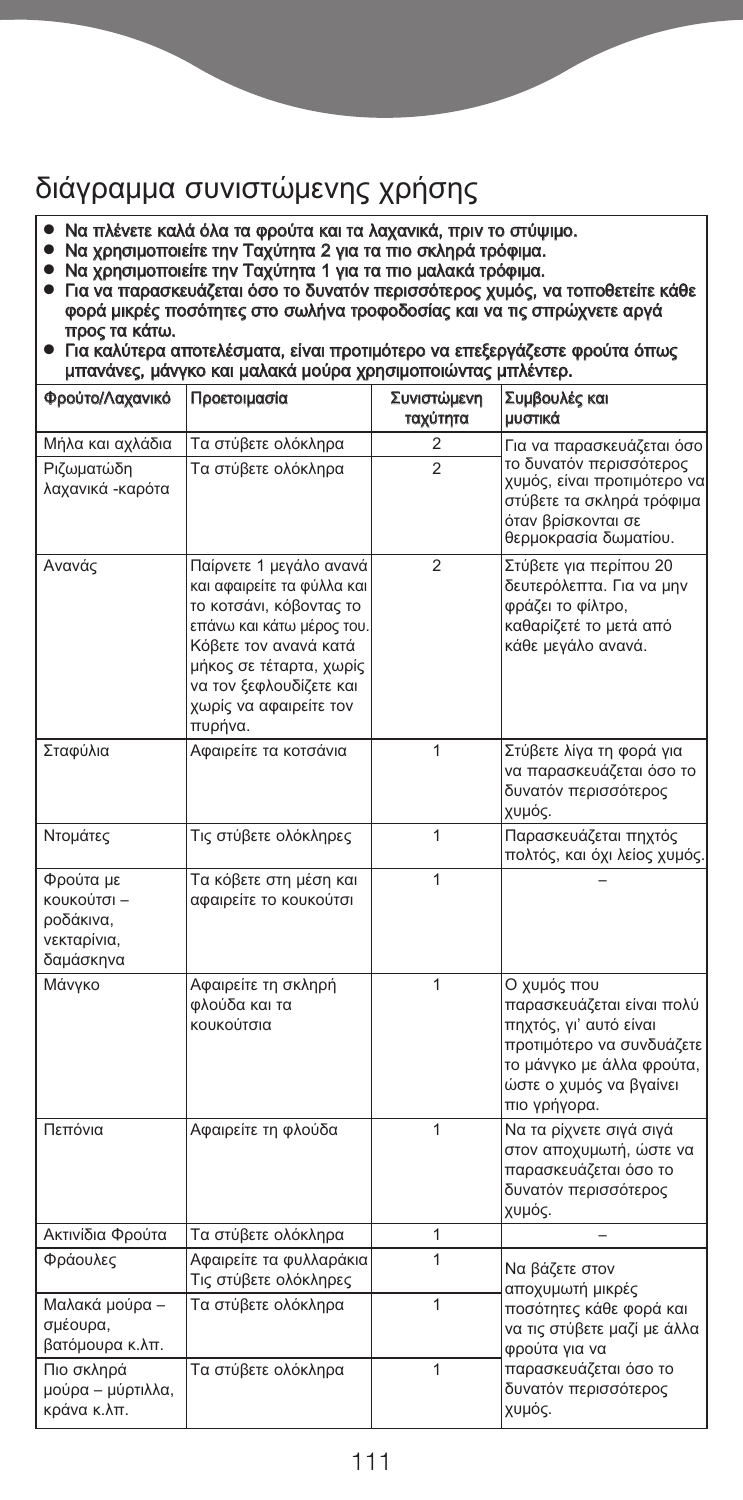| Φρούτο/Λαχανικό                                                    | Προετοιμασία                                                                                                                        | Συνιστώμενη<br>ταχύτητα | Συμβουλές και<br>μυστικά                                                                                                                                                           |
|--------------------------------------------------------------------|-------------------------------------------------------------------------------------------------------------------------------------|-------------------------|------------------------------------------------------------------------------------------------------------------------------------------------------------------------------------|
| Παντζάρια (ωμά)                                                    | Αφαιρείτε τα φύλλα και<br>τα καθαρίζετε                                                                                             | $\mathfrak{p}$          | Ο χυμός γίνεται πιο<br>γευστικός εάν είναι<br>καθαρισμένα και χωρίς<br>τα φύλλα.                                                                                                   |
| Φυλλώδη<br>λαχανικά –<br>σπανάκι, λάχανο<br>$\kappa \lambda \pi$ . | Αφαιρείτε το σκληρό<br>πυρήνα. Κόβετε σε<br>κομμάτια που να χωρούν<br>στο σωλήνα τροφοδοσίας.<br>Τυλίγετε τα φύλλα μαζί<br>σε ρολό. | $\overline{2}$          | Η ποσότητα του χυμού θα<br>είναι πολύ μικρή, γι' αυτό<br>είναι προτιμότερο να τα<br>στύβετε μαζί με άλλα<br>φρούτα ή λαχανικά.                                                     |
| Σέλινο                                                             | Το στύβετε ολόκληρο                                                                                                                 | $\overline{2}$          |                                                                                                                                                                                    |
| Αγγούρι                                                            | Το στύβετε ολόκληρο                                                                                                                 | 1                       | Να το ρίχνετε σιγά σιγά<br>στον αποχυμωτή, ώστε να<br>παρασκευάζεται όσο το<br>δυνατόν περισσότερος<br>χυμός.                                                                      |
| Εσπεριδοειδή<br>-πορτοκάλια,<br>γκρέιπφρουτ                        | Καθαρίζετε και αφαιρείτε<br>τις λευκές ίνες                                                                                         | 1                       | Ο χυμός θα είναι πιο<br>γευστικός, εφόσον αφαιρείτε<br>τις ίνες. Για καλύτερα<br>αποτελέσματα, συνιστάται<br>να χρησιμοποιείτε τους<br>Αποχυμωτές<br>Εσπεριδοειδών της<br>Kenwood. |

## πώς αποσυναρμολογείται ο αποχυμωτής σας

- 1 Αφαιρέστε το συλλέκτη πολτού, πιέζοντας το κούμπωμα του συλλέκτη πολτού (3) και σύροντας το συλλέκτη προς τα έξω.
- 2 Απασφαλίστε το καπάκι και αφαιρέστε το.
- 3 Αφαιρέστε μαζί το φίλτρο και την υποδοχή του φίλτρου. Στη συνέχεια, χωρίστε τα για να τα καθαρίσετε.

## φροντίδα και καθαρισμός

- **●** Προτού καθαρίσετε τον αποχυμωτή σας, αποσυνδέστε τον από την πρίζα.
- **●** Εάν το φίλτρο είναι πολύ σφιχτό και δεν βγαίνει, περιμένετε μερικά λεπτά μέχρι να χαλαρώσει.

**●** Ορισμένα τρόφιμα, π.χ. καρότα, θα αποχρωματίσουν το πλαστικό. Τρίψτε το πλαστικό με πανί εμποτισμένο σε φυτικό έλαιο για να αφαιρέσετε τον αποχρωματισμό.

#### μονάδα κινητήρα

- **●** Σκουπίζετε με νωπό πανί και μετά στεγνώνετε.
- **●** Μην βυθίζετε σε νερό.
- **•** Να αποθηκεύετε το καλώδιο που περισσεύει στον ειδικό χώρο πίσω από τη μονάδα ηλεκτρικού ρεύματος (15).

#### φίλτρο

- **●** Καθαρίζετε χρησιμοποιώντας το βουρτσάκι που παρέχεται. Σημείωση: Χρησιμοποιείτε το επίπεδο άκρο της βούρτσας για να αφαιρείτε τον πολτό από το καπάκι.
- **●** Να ελέγχετε τακτικά το φίλτρο για ενδείξεις ζημιάς. Μην χρησιμοποιείτε τη συσκευή, εάν το φίλτρο έχει υποστεί ζημιά. Ανατρέξτε στην ενότητα «σέρβις και εξυπηρέτηση πελατών»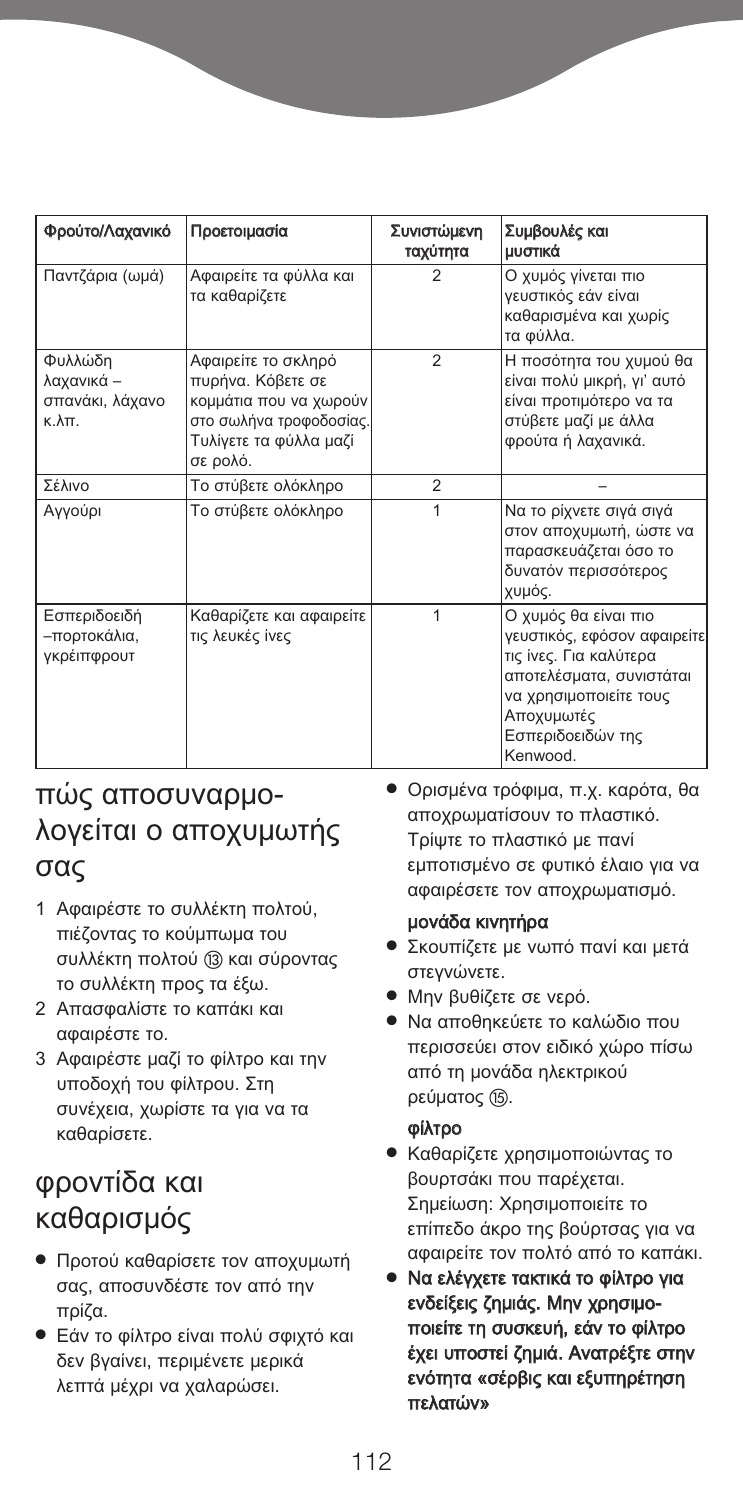#### άλλα μέρη

- **●** Πλένετε σε ζεστή σαπουνάδα, έπειτα στεγνώνετε.
- **●** Εναλλακτικά, μπορείτε να τα πλένετε στο πλυντήριο πιάτων, τοποθετώντας τα στο επάνω ράφι. Αποφεύγετε να τοποθετείτε εξαρτήματα στο κάτω ράφι, απευθείας πάνω από το θερμαντικό στοιχείο. Συνιστάται ένα σύντομο πρόγραμμα με χαμηλή θερμοκρασία (Μέγιστη θερμοκρασία 50 °C).

### σέρβις και εξυπηρέτηση πελατών

- **•** Εάν το καλώδιο έχει υποστεί ζημιά, πρέπει, για λόγους ασφαλείας, να αντικατασταθεί από την KENWOOD ή από εξουσιοδοτημένο κέντρο επισκευών της KENWOOD.
- **●** Εάν αντιμετωπίσετε οποιοδήποτε πρόβλημα σχετικά με τη λειτουργία του αποχυμωτή σας, προτού ζητήσετε βοήθεια, ανατρέξτε στον οδηγό αντιμετώπισης προβλημάτων.

Εάν χρειάζεστε βοήθεια σχετικά με:

- **•** τη χρήση της συσκευής ή
- **•** Το σέρβις ή τις επισκευές επικοινωνήστε με το κατάστημα από το οποίο αγοράσατε τη συσκευή σας.
- **Σχεδιάστηκε και αναπτύχθηκε από** την Kenwood στο Ηνωμένο Βασίλειο.
- **Κατασκευάστηκε στην Κίνα.**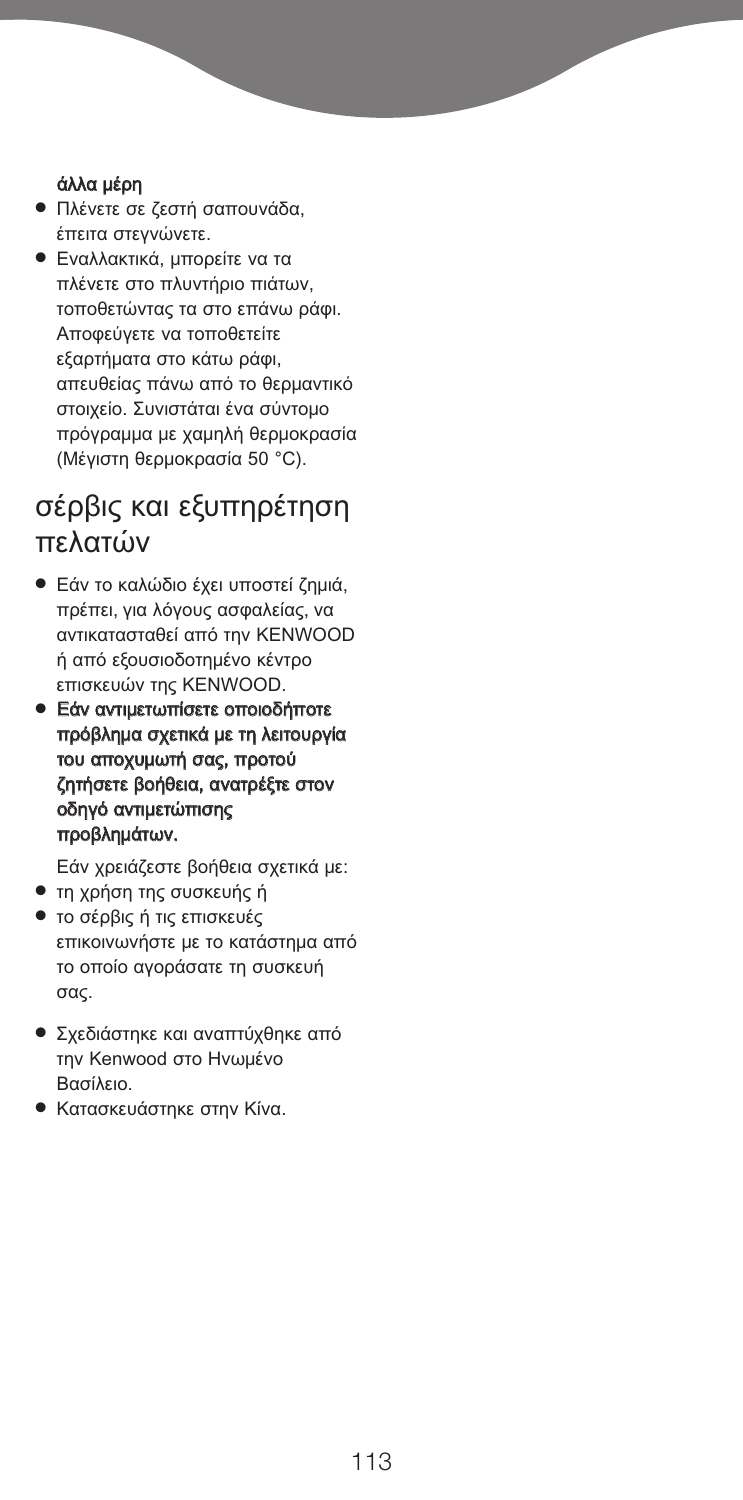# οδηγός αντιμετώπισης προβλημάτων

| Πρόβλημα                                                                                     | Αιτία και λύση                                                                                                                                                                                                                                                                                                                                                                                                                                                   |
|----------------------------------------------------------------------------------------------|------------------------------------------------------------------------------------------------------------------------------------------------------------------------------------------------------------------------------------------------------------------------------------------------------------------------------------------------------------------------------------------------------------------------------------------------------------------|
| Ο αποχυμωτής δεν λειτουργεί                                                                  | • Ο αποχυμωτής δεν είναι συνδεδεμένος<br>στην πρίζα.<br>● Ο αποχυμωτής δεν έχει συναρμολογηθεί<br>σωστά. Ελέγξτε ότι:<br>○ Οι ασφάλειες που υπάρχουν επάνω<br>στο καπάκι έχουν ασφαλίσει σωστά στη<br>θέση τους.<br>Ο Ο συλλέκτης πολτού είναι στη θέση του<br>και έχει ασφαλίσει σωστά.                                                                                                                                                                         |
| Ο κινητήρας φαίνεται να<br>χαμηλώνει ταχύτητα ή να<br>σταματά κατά τη διάρκεια<br>της χρήσης | • Ανατρέξτε στο διάγραμμα συνιστώμενης<br>χρήσης για να βεβαιωθείτε ότι<br>χρησιμοποιείτε τη σωστή ταχύτητα.<br>● Εάν επεξεργάζεστε σκληρά ή ινώδη<br>τρόφιμα, βεβαιωθείτε ότι ο συλλέκτης<br>πολτού δεν έχει γεμίσει και ότι δεν έχει<br>συσσωρευτεί πολτός επάνω ή γύρω από<br>το φίλτρο.<br>Θέστε τη συσκευή εκτός λειτουργίας και<br>αποσυνδέστε την από την πρίζα και, στη<br>συνέχεια, αδειάστε το συλλέκτη πολτού<br>και καθαρίστε το φίλτρο/την υποδοχή. |
| Ο πολτός είναι πολύ υγρός και<br>η ποσότητα του χυμού πολύ<br>μικρή                          | Χρησιμοποιήστε χαμηλότερη ταχύτητα και<br>να επεξεργάζεστε μικρότερες ποσότητες<br>τη φορά.<br>● Καθαρίστε το φίλτρο εάν επεξεργάζεστε<br>πολύ ινώδη τρόφιμα.<br>● Ανατρέξτε στο διάγραμμα συνιστώμενης<br>χρήσης για να βεβαιωθείτε ότι<br>χρησιμοποιείτε τη σωστή ταχύτητα.                                                                                                                                                                                    |
| Ο χυμός στάζει ανάμεσα στο<br>καπάκι και το συλλέκτη πολτού                                  | • Χρησιμοποιείτε λάθος ταχύτητα.<br>Ανατρέξτε στο διάγραμμα συνιστώμενενης<br>χρήσης.<br>• Τα τρόφιμα κατεβαίνουν πολύ γρήγορα<br>στο σωλήνα τροφοδοσίας. Να τα<br>προσθέτετε πιο αργά.<br>● Βεβαιωθείτε ότι ο συλλέκτης πολτού έχει<br>ασφαλίσει σωστά.                                                                                                                                                                                                         |
| Το στόμιο που εμποδίζει το<br>στάξιμο στάζει                                                 | Βεβαιωθείτε ότι σχεδόν όλος ο χυμός έχει<br>βγει από το στόμιο, προτού το στρέψετε<br>στη θέση που εμποδίζει το στάξιμο.                                                                                                                                                                                                                                                                                                                                         |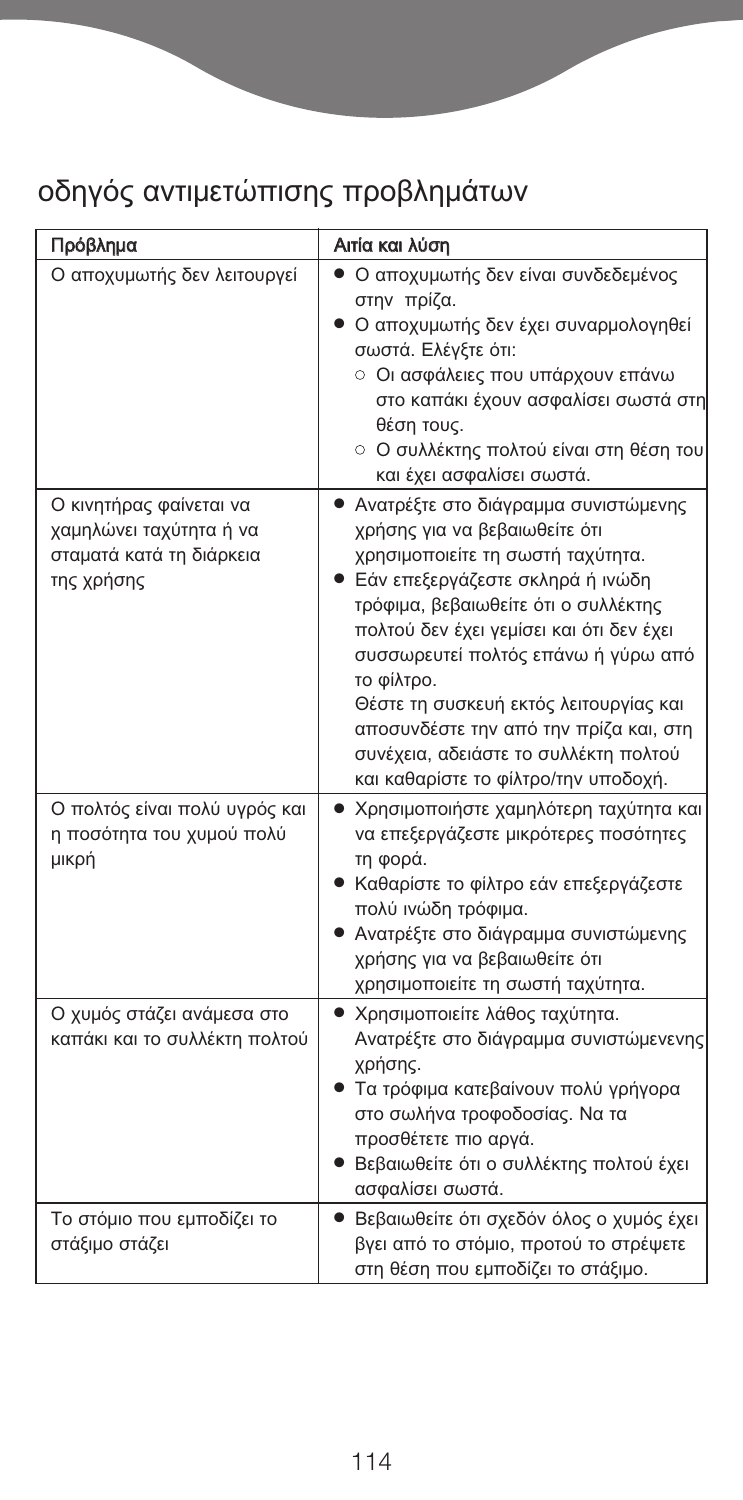| Πρόβλημα                                                                 | Αιτία και λύση                                                                                                                                                                                                                                                                     |
|--------------------------------------------------------------------------|------------------------------------------------------------------------------------------------------------------------------------------------------------------------------------------------------------------------------------------------------------------------------------|
| Ο πολτός πέφτει επάνω στον<br>πάγκο όταν αφαιρείτε το<br>συλλέκτη πολτού | • Αφαιρέστε το συλλέκτη με πιο αργές<br>κινήσεις και φροντίστε να τον σύρετε<br>κάτω από το καπάκι, ώστε να μαζευτεί ο<br>πολτός μέσα στο συλλέκτη.<br>• Να αδειάζετε τακτικά το συλλέκτη πολτού,<br>για να μη συσσωρεύεται πολύς πολτός<br>στο καπάκι και στο σωλήνα τροφοδοσίας. |



#### **ΠΡΟΕΙΔΟΠΟΙΗΣΕΙΣ ΓΙΑ ΤΗ** ΣΩΣΤΗ **ΑΠΟΡΡΙΨΗ ΤΟΥ ΠΡΟΟΝΤΟΣ** ΣΥΜΦΩΝΑ ΜΕ ΤΗΝ ΕΥΡΩΠΑΪΚΗ **ΟΔΗΓΙΑ 2002/96/ΕΚ**

Στο τέλος της ωφέλιμης ζωής του, το προϊόν δεν πρέπει να απορρίπτεται με τα αστικά απορρίμματα. Πρέπει να απορριφθεί σε ειδικά κέντρα διαφοροποιημένης συλλογής απορριμμάτων που ορίζουν οι δημοτικές αρχές ή στους φορείς που παρέχουν αυτήν την υπηρεσία. Η χωριστή απόρριψη μιας οικιακής ηλεκτρικής συσκευής επιτρέπει την αποφυγή πιθανών αρνητικών συνεπειών για το περιβάλλον και την υγεία από την ακατάλληλη απόρριψη και επιτρέπει την ανακύκλωση των υλικών από τα οποία αποτελείται ώστε να επιτυγχάνεται σημαντική εξοικονόμηση ενέργειας και πόρων. Για την επισήμανση της υποχρεωτικής χωριστής απόρριψης οικιακών ηλεκτρικών συσκευών, το προϊόν φέρει το σήμα του διαγραμμένου τροχοφόρου κάδου απορριμμάτων.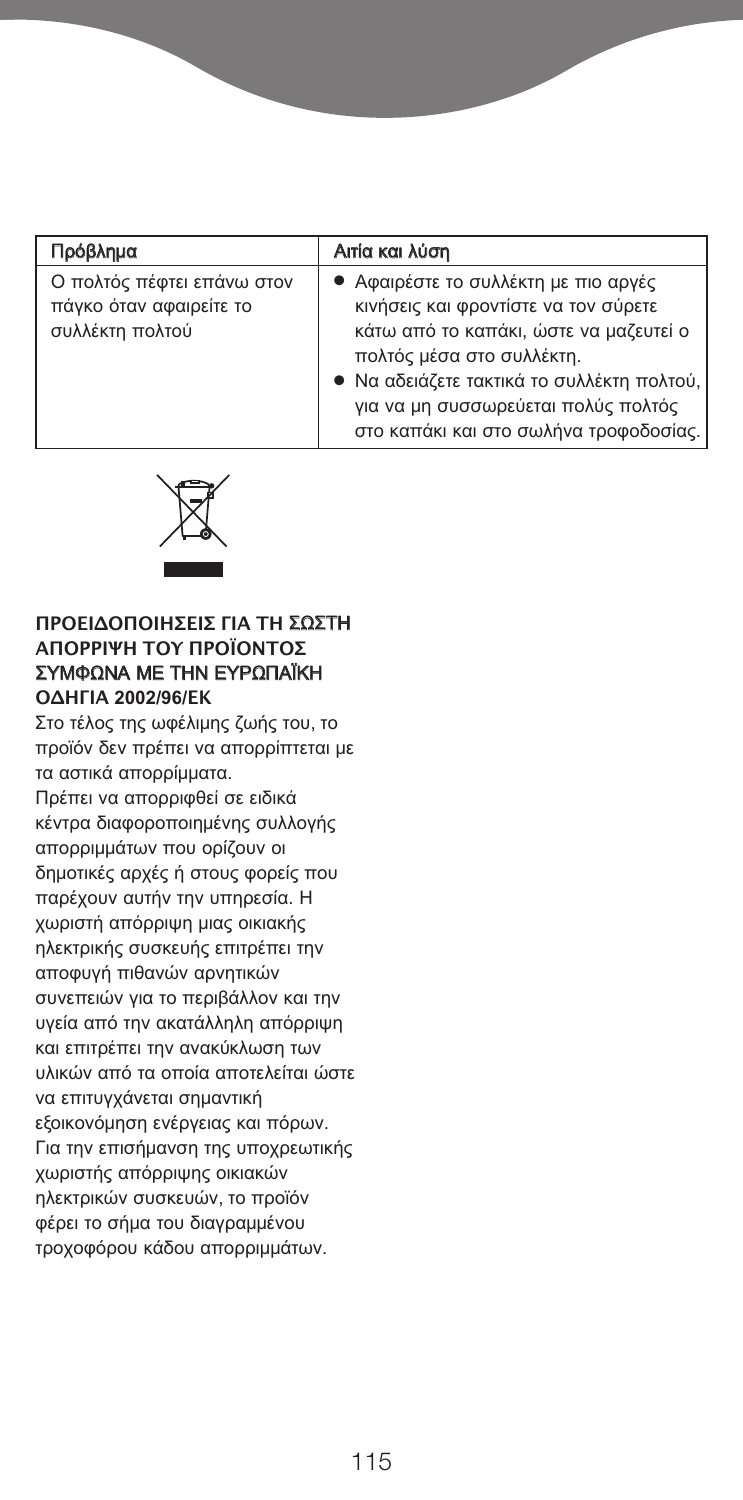#### **Otvorte ilustrácie z titulnej strany**

#### **pred použitím zariadenia Kenwood**

- **●** Starostlivo si prečítajte tieto inštrukcie a uschovajte ich pre budúcnosť.
- **●** Odstráňte všetky obaly a štítky.

### bezpečnosť

- **● Nepoužívajte** odšťavovač, ak je poškodený filter.
- **●** Čepele na základni filtra sú veľmi ostré, pri manipulácii a čistení filtra postupujte opatrne.
- **●** Jednotku s motorom, kábel ani zástrčku nikdy nedávajte do vody – mohol by vás zasiahnuť elektrický prúd.
- **●** Vypnite odšťavovač a vytiahnite ho zo zásuvky:
	- **●** pred namontovaním alebo odmontovaním súčastí,
	- **●** pred čistením
	- **●** po použití.
- **●** Nikdy nepoužívajte poškodený odšťavovač. Dajte ho skontrolovať alebo opraviť: pozrite časť "Servis a starostlivosť o zákazníkov".
- **●** Používajte len dodaný posúvač. Nikdy nedávajte prsty do plniacej trubice. Pred uvoľnením plniacej trubice vytiahnite odšťavovač zo zásuvky a rozmontujte ho.
- **●** Pred odmontovaním veka ho vypnite a počkajte, kým sa zastaví filter .
- **●** Nikdy nedovoľte, aby sa kábel dotýkal horúcich povrchov, ani ho nenechávajte visieť tak, aby ho mohli uchopiť deti.
- **●** Nedotýkajte sa pohyblivých súčastí.
- **●** Nikdy nenechávajte odšťavovač bez dozoru.
- **●** Toto zariadenie nesmú používať žiadne osoby (vrátane detí), ktoré majú obmedzené fyzické, senzorické alebo mentálne schopnosti, alebo majú málo skúseností s podobnými zariadeniami, iba ak by tak robili pod kvalifikovaným dohľadom alebo

ak vopred obdržia dostatočné inštrukcie o obsluhe tohto zariadenia od osoby, ktorá zodpovedá za ich bezpečnosť.

- **●** Deti musia byť pod dohľadom, aby sa zaručilo, že sa nebudú s týmto zariadením hrať.
- **●** Toto zariadenie používajte len v domácnosti na stanovený účel. Firma Kenwood nepreberie žiadnu zodpovednosť za následky nesprávneho používania zariadenia, ani za následky nerešpektovania týchto inštrukcií.

#### **pred zapojením do zásuvky**

- **●** Overte, či má vaša elektrická sieť rovnaké parametre, aké sú uvedené na spodnej strane odšťavovača.
- **●** Toto zariadenie spĺňa požiadavky európskej smernice 2004/108/ES o elektromagnetickej kompatibilite a nariadenia č. 1935/2004 zo dňa 27.10.2004 o materiáloch a predmetoch určených pre styk s potravinami.

#### **pred prvým použitím**

- 1 Odstráňte všetky obaly.
- 2 Umyte súčasti: pozrite časť "Starostlivosť a čistenie".

## popis súčastí

- posúvač
- veľmi široká plniaca trubica
- 3 veko
- 4) filter
- držiak filtra
- výpust proti odkvapkávaniu
- zaisťovacie západky
- veko s oddeľovačom peny
- nádoba na šťavu
- **10** pohonná jednotka
- ovládač zapnutia/vypnutia rýchlosti
- zberná nádoba na dužinu
- západka zbernej nádoby na dužinu
- (4) kefka na filter
- priestor na uloženie šnúry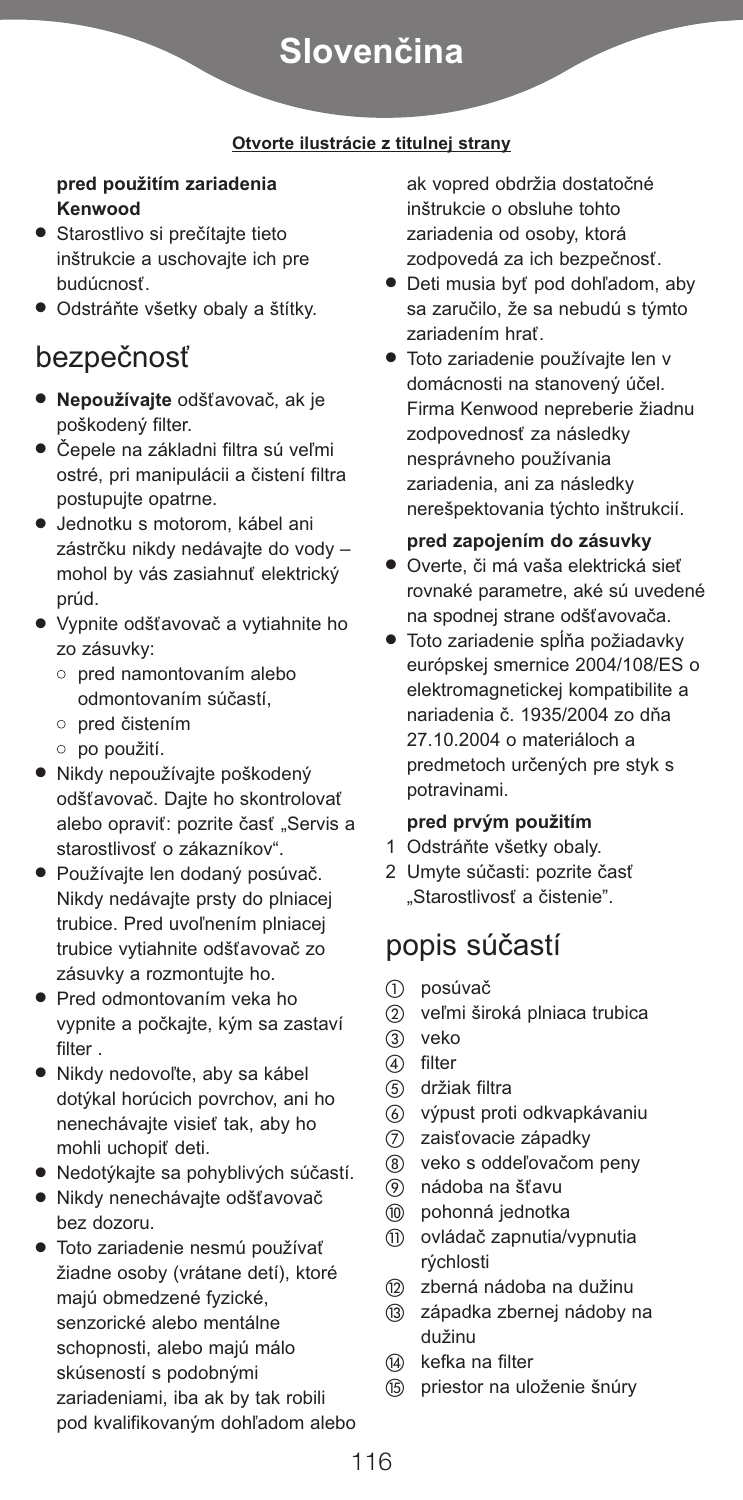## používanie odšťavovača

#### **montáž a používanie**

- 1 Namontujte držiak filtra (5).
- 2 Vložte filter (4) do držiaka filtra.
- 3 Založte veko. Zaistite ho zacvaknutím vrchnej časti západiek  $\bullet$  na veko. Potom zacvaknite spodnú časť západiek @ na svoje miesto.
- 4 Zasuňte zbernú nádobu na dužinu na svoje miesto.
- **● Odšťavovač nebude fungovať, ak nie je správne namontovaná buď zberná nádoba na dužinu alebo veko.**
- 5 Namontujte výpust proti odkvapkávaniu (6) na držiak filtra a otočte ho do polohy odšťavovania

**▲** najvyššie.

a – poloha odšťavovania

 $b \rightarrow$  = poloha proti odkvapkávaniu.

- 6 Nádobu na šťavu postavte pod výpust. Oddeľovač peny v nádobe zaistí, že šťava bude bez peny.
- 7 Ako pomôcku na odšťavovanie rôzneho ovocia a zeleniny si pozrite tabuľku odporúčaného použitia.
- 8 Zapnite odšťavovač (ii) a pomocou posúvača zatláčajte potraviny, pričom drážka posúvača sa musí kryť so zárezom na vnútornej strane plniacej trubice.
- 9 Po pridaní poslednej potraviny nechajte odšťavovač bežať, aby sa filter/držiak filtra zbavil šťavy. Čas sa bude líšiť v závislosti od druhu ovocia a hustoty vytlačenej šťavy.
- 10Vypnite odšťavovač a počkajte, kým sa filter zastaví, a z posledného prúdu šťavy zostane len niekoľko pomalých kvapiek. Pred odstránením nádoby potom výpust otočte tak, aby poloha proti odkvapkávaniu bola najvyššie.
- **●** Pri odšťavovaní tvrdých potravín odporúčame maximálne množstvo 2 kg a maximálny pracovný čas 2 minúty. Niektoré veľmi tvrdé potraviny môžu spôsobiť spomalenie alebo zastavenie odšťavovača. V takom prípade ho vypnite a uvoľnite filter.
- **●** Počas používania odšťavovač pravidelne vypínajte a vyprázdňujte zbernú nádobu na dužinu. **Po použití ho vždy vytiahnite zo zásuvky.**

#### **poznámka:**

- **●** Množstvo vitamínov klesá pre maximálny úžitok čím skôr šťavu vypijete, tým viac vitamínov získate.
- **●** Ak potrebujete šťavu na niekoľko hodín odložiť, dajte ju do chladničky. Lepšie ju uchováte, ak pridáte niekoľko kvapiek šťavy z citróna.
- **●** Nepite denne viac ako 230 ml (1 šálku) šťavy, pokiaľ nie ste na to zvyknutý.
- **●** Deťom šťavu zrieďte rovnakým množstvom vody.
- **●** Šťava z tmavozelenej zeleniny (brokolice, špenátu a pod.) alebo tmavočervenej zeleniny (cvikle, červenej kapusty a pod.) je extrémne silná, preto ju vždy zrieďte.
- **●** Ovocná šťava má vysoký obsah fruktózy (ovocného cukru), a preto diabetici alebo ľudia s nízkou hladinou cukru v krvi by mali piť len malé množstvo.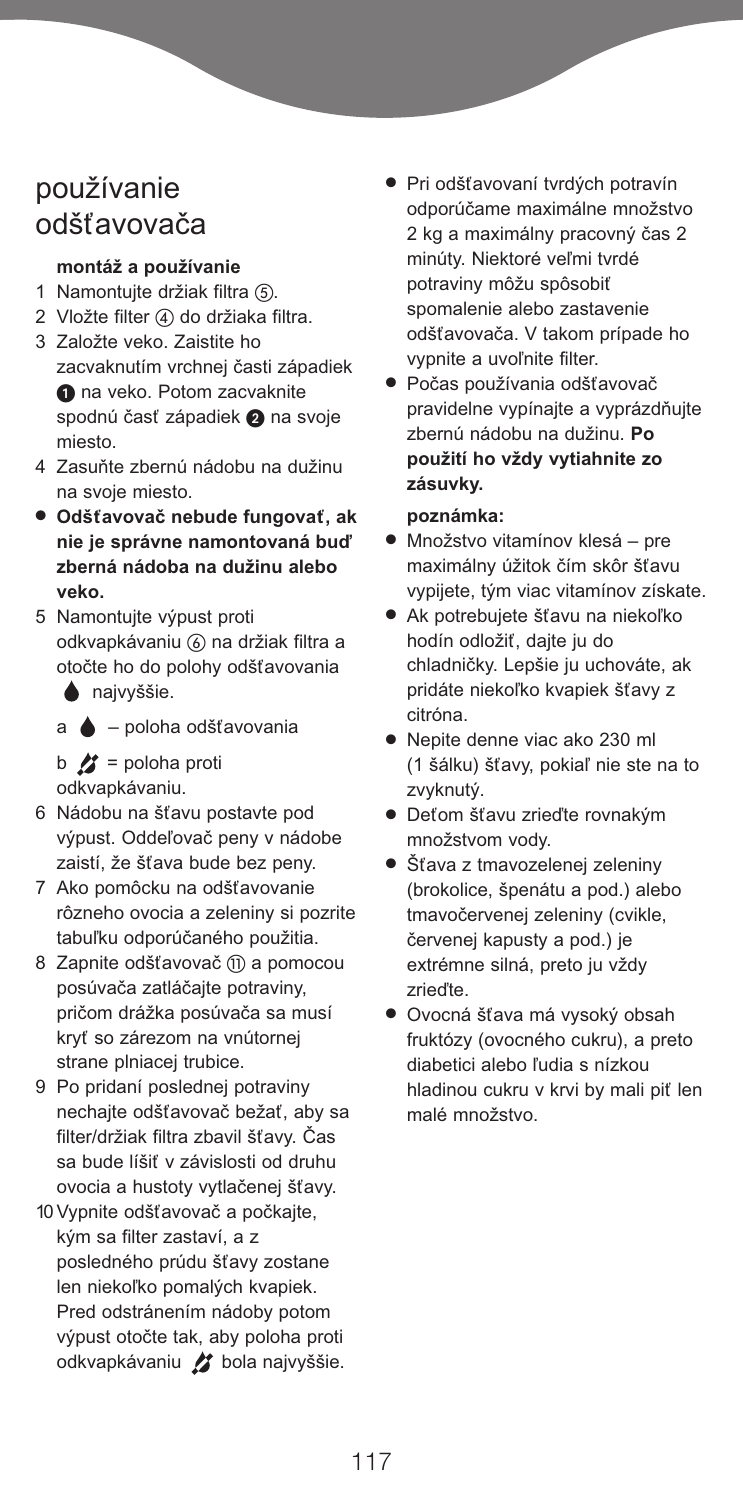## tabuľka odporúčaného použitia

- 
- 
- 
- Pred odšťavovaním dôkladne umyte všetko ovocie a zeleninu<br>● Na tvrdšie potraviny použite rýchlosť 2.<br>● Na mäkšie potraviny použite rýchlosť 1.<br>● Aby ste vytlačili najviac šťavy, do plniacej trubice vložte naraz len malé
- · Pri ovocí ako sú banány, mango a mäkké bobuľové ovocie, najlepšie **výsledky dosiahnete pomocou mixéra.**

| Ovocie/zelenina                                                            | Príprava                                                                                                                                                        | Odporúčaná<br>rýchlosť | Pokyny a rady                                                                                                            |  |
|----------------------------------------------------------------------------|-----------------------------------------------------------------------------------------------------------------------------------------------------------------|------------------------|--------------------------------------------------------------------------------------------------------------------------|--|
| Jablká a hrušky                                                            | Odšťavte celé                                                                                                                                                   | 2                      | Aby ste vytlačili najviac                                                                                                |  |
| Koreňová<br>zelenina – mrkva                                               | Odšťavte celé                                                                                                                                                   | $\overline{2}$         | šťavy, tvrdé potraviny sa<br>najlepšie odšťavujú pri<br>izbovej teplote.                                                 |  |
| Ananás                                                                     | Vezmite 1 veľký ananás,<br>odstráňte listy a stopku,<br>a odrežte vrchnú a<br>spodnú časť. Ananás so<br>šupkou a jadrovníkom<br>narežte po dĺžke na<br>štvrtky. | $\overline{2}$         | Odšťavujte ho približne 20<br>sekúnd. Aby ste zabránili<br>upchatiu filtra, vyčistite ho<br>po každom veľkom<br>ananáse. |  |
| Hrozno                                                                     | Odstráňte stopky                                                                                                                                                | 1                      | Aby ste vytlačili najviac<br>šťavy, odšťavujte naraz len<br>malé množstvá.                                               |  |
| Paradajky                                                                  | Odšťavte celé                                                                                                                                                   | 1                      | Namiesto jemnej šťavy sa<br>bude vytvárať hustá<br>kašovitá šťava.                                                       |  |
| Kôstkovité<br>ovocie – broskyne,<br>nektárinky, slivky<br>odstráňte kôstku | Prekrojte na polovicu a                                                                                                                                         | 1                      |                                                                                                                          |  |
| Mango                                                                      | Odstráňte hrubú šupku<br>a kôstky                                                                                                                               | 1                      | Vytlačená šťava bude veľmi<br>hustá, takže pre zvýšenie<br>rýchlosti prúdu pridajte iné<br>ovocie.                       |  |
| Melóny                                                                     | Odstráňte hrubú šupku                                                                                                                                           | 1                      | Aby ste vytlačili najviac<br>šťavy, vkladajte ich pomaly.                                                                |  |
| Kivi                                                                       | Odšťavte celé                                                                                                                                                   | 1                      |                                                                                                                          |  |
| Jahody                                                                     | Odstráňte listy<br>Odšťavte celé                                                                                                                                | 1                      |                                                                                                                          |  |
| Mäkké bobuľové<br>ovocie - maliny,<br>černice a pod.                       | Odšťavte celé                                                                                                                                                   | 1                      | Aby ste vytlačili najviac<br>šťavy, vkladajte naraz len<br>malé množstvá a pridajte                                      |  |
| Tvrdšie<br>bobuľové ovocie -<br>čučoriedky,<br>brusnice a pod.             | Odšťavte celé                                                                                                                                                   | 1                      | aj iné ovocie.                                                                                                           |  |
| Cvikla (surová)                                                            | Odstráňte listy a ošúpte                                                                                                                                        | $\overline{2}$         | Najlepšie chutí bez šupky<br>a listov.                                                                                   |  |
| Listová zelenina -<br>špenát, kapusta<br>a pod.                            | Odstráňte tvrdý hlúb.<br>Nakrájajte ju tak, aby sa<br>vošla do plniacej trubice.<br>Zviňte listy tak, aby tvorili<br>zväzok.                                    | $\overline{2}$         | Odšťavovanie bude veľmi<br>pomalé, takže pridajte iné<br>ovocie alebo zeleninu.                                          |  |
| Zeler                                                                      | Odšťavte celé                                                                                                                                                   | 2                      |                                                                                                                          |  |
| Uhorka                                                                     | Odšťavte celé                                                                                                                                                   | 1                      | Aby ste vytlačili najviac<br>šťavy, vkladajte ich pomaly.                                                                |  |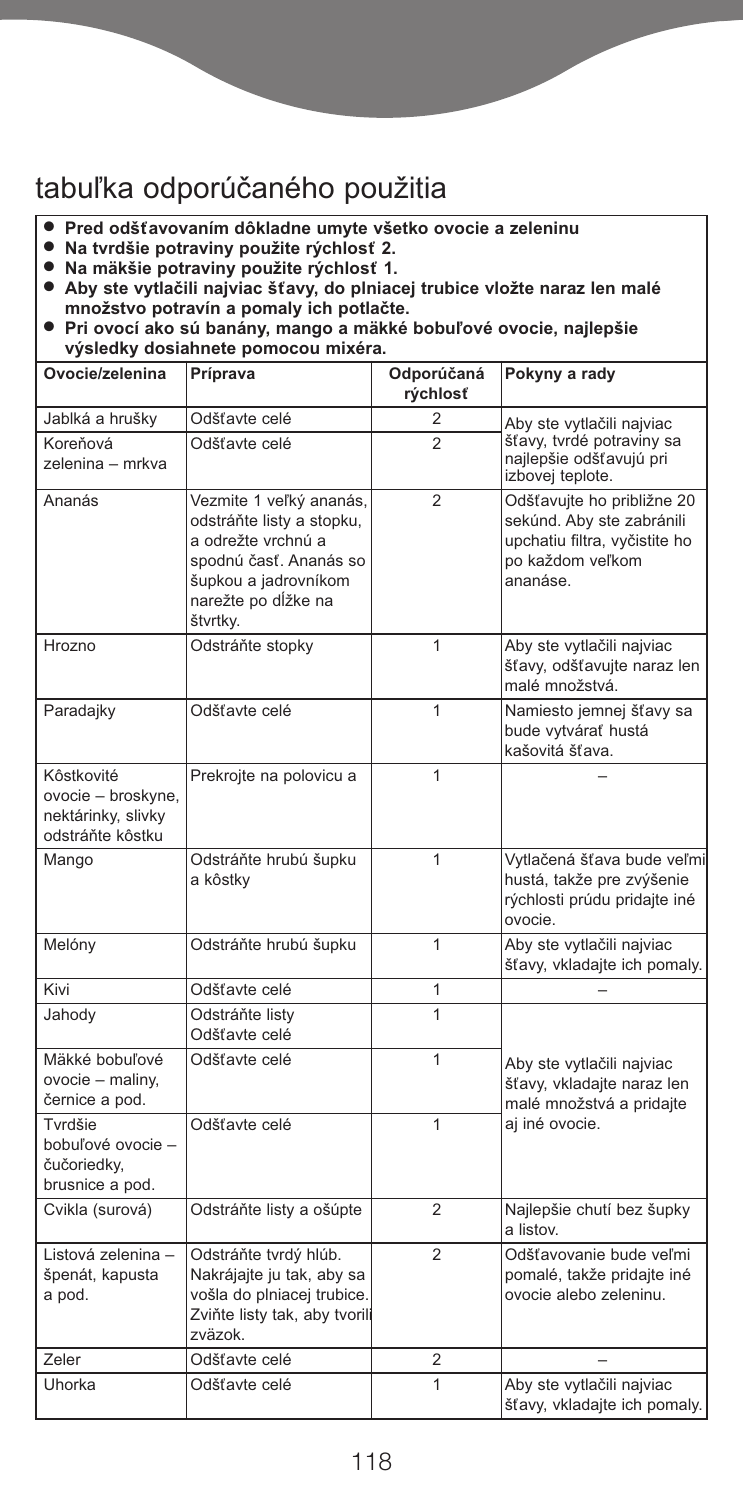| Ovocie/zelenina                                | Príprava                           | Odporúčaná<br>rýchlosť | Pokyny a rady                                                                                                                                   |
|------------------------------------------------|------------------------------------|------------------------|-------------------------------------------------------------------------------------------------------------------------------------------------|
| Citrusové plody -<br>pomaranče,<br>grapefruity | Ošúpte a odstráňte<br>bielu dužinu |                        | Lepšie chutia bez bielej<br>dužiny. Pre dosiahnutie<br>najlepších výsledkov sa<br>odporúčajú odšťavovače<br>citrusov od spoločnosti<br>Kenwood. |

### demontáž odšťavovača

- 1 Demontujte zbernú nádobu na dužinu stlačením jej západky (3) a vysunutím nádoby.
- 2 Uvoľnite západku veka a odklopte ho.
- 3 Filter a držiak filtra demontujte spolu. Pri čistení ich potom oddeľte.

## ošetrovanie a čistenie

- **●** Skôr než začnete odšťavovač čistiť, vytiahnite ho zo zásuvky.
- **●** Ak je filter silno upevnený a nedá sa vybrať, počkajte niekoľko minút, kým sa uvoľní.
- **●** Niektoré potraviny, napríklad mrkva, môžu zafarbiť plastové súčasti. Zafarbené súčasti ľahko očistíte handričkou namočenou v rastlinnom oleji.

#### **jednotka s motorom**

- **●** Poutierajte vlhkou handričkou a potom vysušte.
- **●** Neponárajte do vody.
- **●** Prebytočnú šnúru uložte do priestoru v zadnej časti pohonnej jednotky (15).

#### **filter**

- **●** Vyčistite pomocou dodanej kefky. Poznámka: Na odstránenie dužiny z veka použite plochý koniec kefky.
- **● Pravidelne kontrolujte, či na filtri nie sú známky poškodenia. Nepoužívajte odšťavovač, ak je poškodený filter. Pozrite časť "Servis a starostlivosť o zákazníkov".**

#### **ostatné súčasti**

- **●** Umyte v horúcej mydlovej vode a potom vysušte.
- **●** Súčasti je bezpečné umývať aj v umývačke riadu na hornom rošte. Neukladajte ich na spodný rošt, priamo nad vyhrievací článok. Odporúča sa krátky program pri nízkej teplote (maximálne 50°C).

### servis a starostlivosť o zákazníkov

- **●** Keď sa poškodí prívodná elektrická šnúra, musí ju z bezpečnostných príčin vymeniť alebo opraviť firma KENWOOD alebo pracovníci oprávnení firmou KENWOOD.
- **● Ak pri prevádzke odšťavovača stretnete s nejakými problémami, tak skôr než zavoláte pomoc si pozrite príručku na odstraňovanie problémov.**

Pokiaľ potrebujete pomoc pri nasledovných problémoch:

- **●** používanie vášho zariadenia
- **●** servis alebo opravy Kontaktujte obchod, v ktorom ste si zariadenie zakúpili.
- **●** Navrhnuté a vyvinuté spoločnosťou Kenwood v Spojenom kráľovstve.
- **●** Vyrobené v Číne.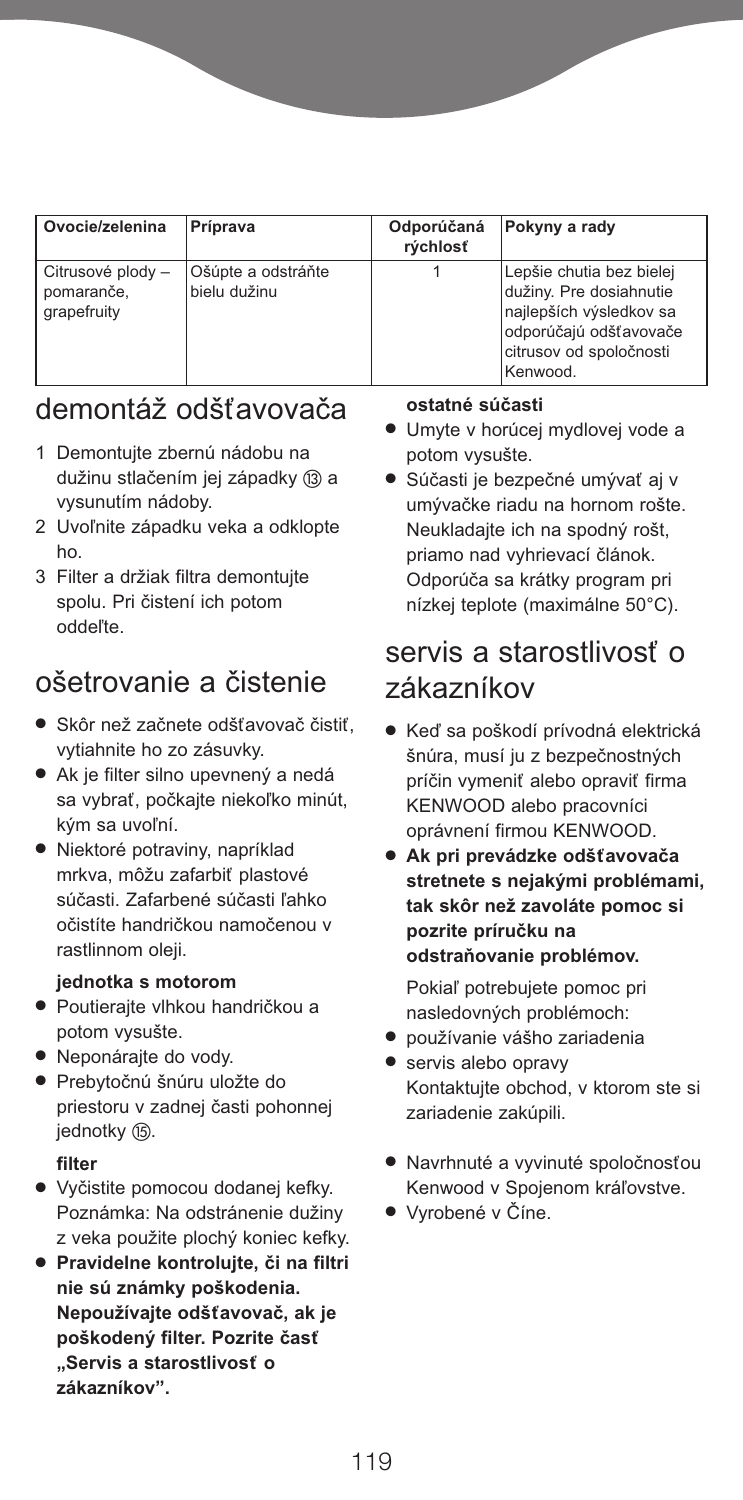# príručka na odstraňovanie problémov

| Problém                                                                      | Príčina a riešenie                                                                                                                                                                                                                                                                                                                                                                                       |
|------------------------------------------------------------------------------|----------------------------------------------------------------------------------------------------------------------------------------------------------------------------------------------------------------------------------------------------------------------------------------------------------------------------------------------------------------------------------------------------------|
| Odšťavovač nepracuje                                                         | · Odšťavovač nie je zapojený do zásuvky.<br>• Odšťavovač nie je správne zmontovaný.<br>Skontrolujte, či:<br>O Západky veka sú správne zaistené na<br>svojom mieste.<br>O Zberná nádoba na dužinu je na svojom<br>mieste a správne zaistená západkou.                                                                                                                                                     |
| Zdá sa, že motor počas<br>použitia spomaľuje alebo<br>zastavuje              | · Pozrite príručku na odstraňovanie<br>problémov pre kontrolu, či používate<br>správnu rýchlosť.<br>• Ak odšťavujete tvrdé alebo vláknité<br>potraviny, skontrolujte, či zberná nádoba<br>na dužinu nie je plná a či sa na filtri alebo<br>okolo neho nezhromažďuje dužina.<br>Vypnite odšťavovač a vytiahnite ho zo<br>zásuvky, potom vyprázdnite zbernú<br>nádobu na dužinu a vyčistite filter/držiak. |
| Príliš mokrá dužina a málo<br>vytlačenej šťavy                               | • Pri odšťavovaní postupujte pomalšie a<br>odšťavujte naraz len menšie množstvá.<br>· Ak odšťavujete vláknité potraviny,<br>vyčistite filter.<br>· Pozrite príručku na odstraňovanie<br>problémov pre kontrolu, či používate<br>správnu rýchlosť.                                                                                                                                                        |
| Šťava vyteká medzi vekom a<br>zbernou nádobou na dužinu                      | • Bola použitá nesprávna rýchlosť. Pozrite<br>si tabuľku odporúčaného použitia.<br>• Potraviny boli do plniacej trubice<br>potlačené príliš rýchlo. Postupujte<br>pomalšie.<br>· Skontrolujte, či je zberná nádoba na<br>dužinu správne zaistená západkou.                                                                                                                                               |
| Z výpustu proti odkvapkávaniu<br>kvapká                                      | · Pred otočením do polohy proti<br>odkvapkávaniu zaistite, aby väčšina šťavy<br>vytiekla z výpustu.                                                                                                                                                                                                                                                                                                      |
| Pri demontáži zbernej nádoby<br>na dužinu padá dužina na<br>pracovnú plochu. | · Pri demontáži zbernej nádoby postupujte<br>pomalšie a skĺznutím pozdĺž spodnej<br>strany veka vysypte dužinu do zbernej<br>nádoby.<br>• Pravidelne čistite zbernú nádobu na<br>dužinu, aby ste zabránili jej nadmernému<br>hromadeniu na veku a násadci nádoby.                                                                                                                                        |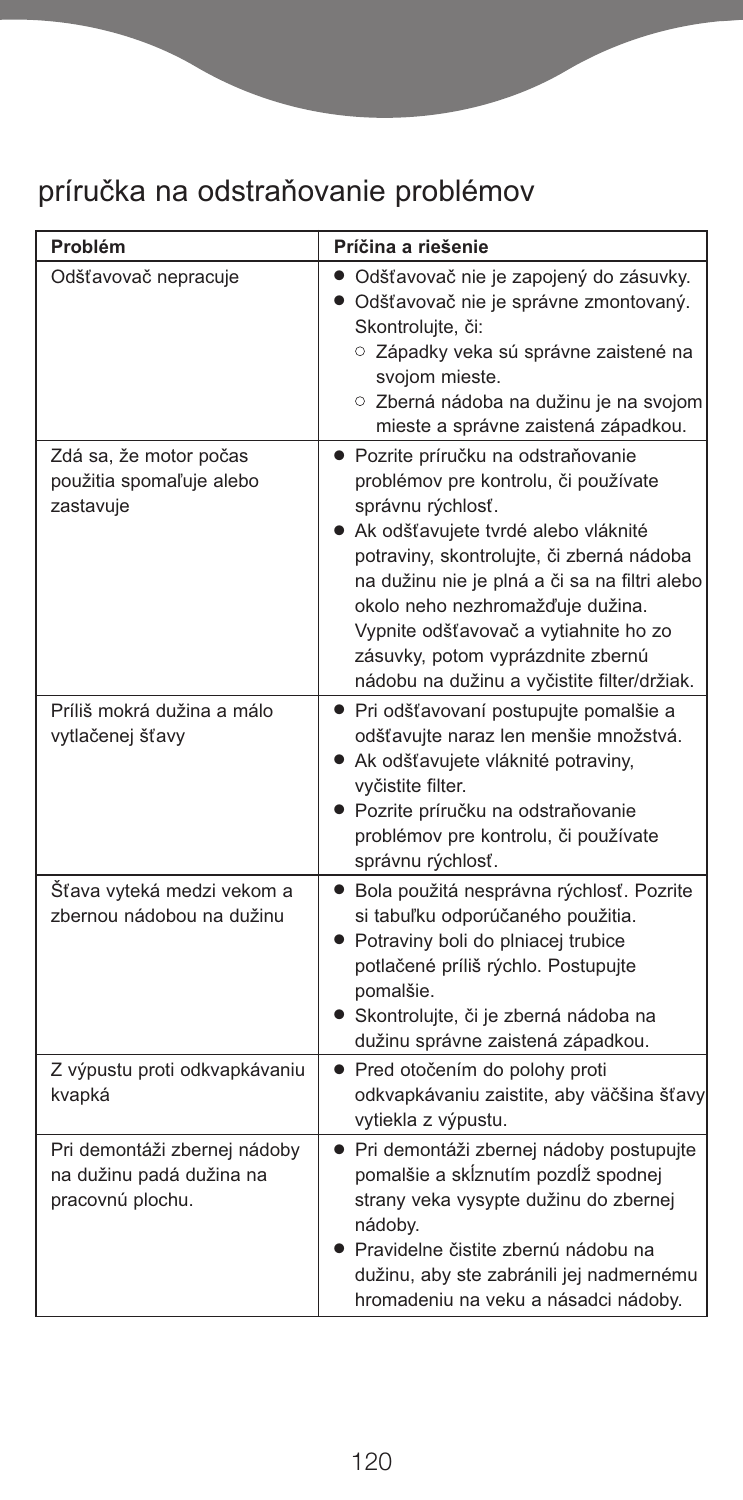

#### **DÔLEŽITÁ INFORMÁCIA NA SPRÁVNU LIKVIDÁCIU PRODUKTU PODĽA EURÓPSKEJ SMERNICE 2002/96/ES.**

Po skončení životnosti produktu sa tento produkt nesmie jednoducho vyhodiť spolu s domovým odpadom. Musí sa odovzdať na príslušné zberné miesto na roztriedenie odpadu alebo dílerovi, ktorý sa postará o takúto likvidáciu.

Separátnou likvidáciou domácich spotrebičov sa vyhneme negatívnym následkom na životné prostredie a zabránime ohrozeniu zdravia vzniknutého nevhodnou likvidáciou. Umožní sa tak aj recyklácia základných materiálov, čím sa dosiahne značná úspora energií a prírodných zdrojov. Na pripomenutie nutnosti separátnej likvidácie domácich spotrebičov je produkt označený preškrtnutým kontajnerom na zber domáceho odpadu.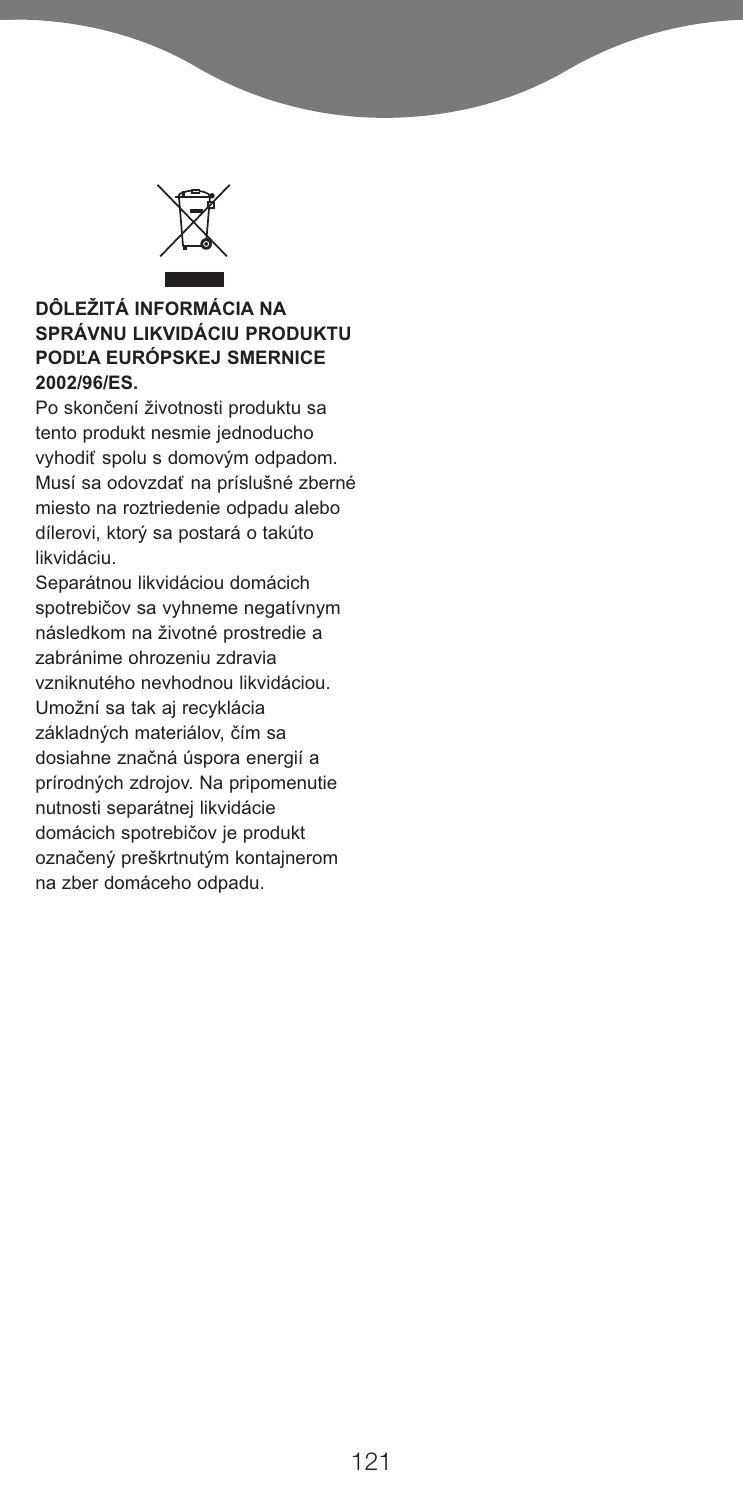# **Українська**

#### **Будь ласка, розгорніть першу сторінку з малюнками**

#### **Перед першим використанням приладу Kenwood**

- **●** Уважно прочитайте інструкцію та збережіть її для подальшого використання.
- **●** Зніміть упаковку та всі етикетки.

### заходи безпеки

- **● Не користуйтеся** соковижималкою, якщо фільтр пошкоджено.
- **●** Різальні ножі, розташовані в основі корзини фільтра, дуже гострі, тому під час роботи та чищенні будьте обережні.
- **●** Щоб уникнути враження електричним струмом, ніколи не опускайте блок двигуна, шнур або вилку у воду.
- **●** Вимкніть прилад та відключіть від мережі електропостачання:
	- **●** перед установкою або зніманням деталей
	- **●** перед чищенням
	- **●** після використання.
- **●** Не використовуйте пошкоджену соковижималку. Перевірка або ремонт здійснюються у спеціальних центрах: дивіться розділ «Сервісне обслуговування».
- **●** Використовуйте штовхач, що входить до комплекту. Не опускайте пальці до напрямної трубки. Перед розблокуванням напрямної трубки відключіть прилад від мережі електропостачання та розберіть соковижималку.
- **●** Перед зніманням кришки вимкніть прилад та дочекайтеся повної зупинки фільтру.
- **●** Не допускайте звисання шнура у місцях, де до нього може дотягнутися дитина.
- **●** Не торкайтеся рухомих деталей.
- **●** Не залишайте соковижималку, що працює без нагляду.
- **●** Не рекомендується користатись цим приладом особам (враховуючи дітей) із обмеженими фізичними або ментальними можливостями, або тим, хто має недостатньо досвіду в експлуатації цього приладу. Вищеназваним особам дозволяється користуватися приладом тільки після проходження інструктажу та під наглядом досвідченої людини, яка несе відповідальність за їх безпеку.
- **●** Не залишайте дітей без нагляду і не дозволяйте їм гратися із приладом.
- **●** Цей прилад призначений виключно для використання у побуті. Компанія Kenwood не несе відповідальності за невідповідне використання приладу або порушення правил експлуатації, викладених у цій інструкції.

#### **перед підключенням до мережі електропостачання**

- **●** Переконайтеся, що напруга електромережі у вашому домі відповідає показникам, вказаним на зворотній частині соковижималки.
- **●** Цей прилад відповідає вимогам директиви ЄС 2004/108/EC «Електромагнітна сумісність» та положення ЄС № 1935/2004 від 27/10/2004 стосовно матеріалів, що безпосередньо пов'язані з їжею.

#### **перед першим використанням**

- 1 Зніміть упаковку.
- 2 Промийте всі компоненти: дивіться розділ «Догляд та чищення».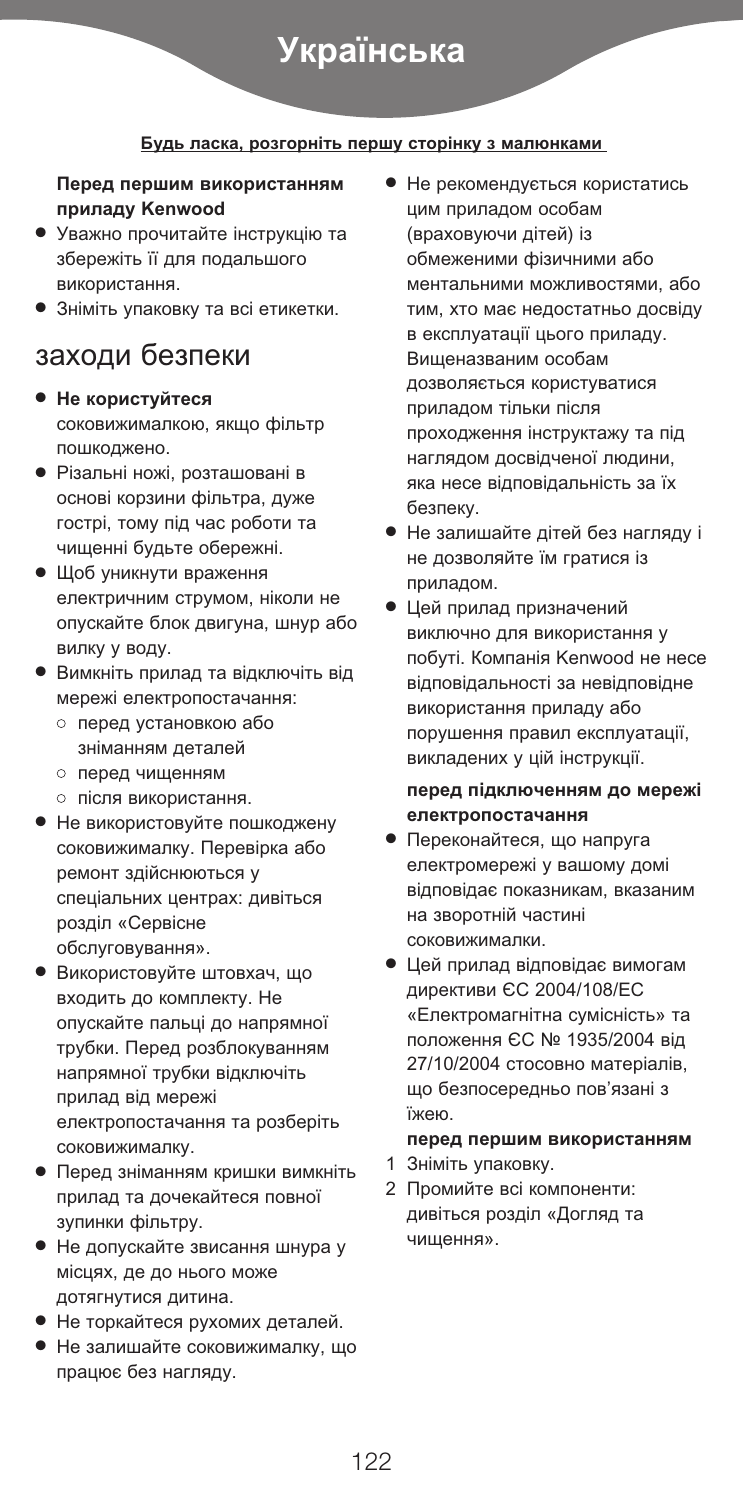### Покажчик

- штовхач
- напрямна трубка великого діаметру
- кришка
- фільтр
- тримач фільтра
- носик для затримування крапель
- фіксатори
- кришка із піновіддільником
- ємність для соку
- блок електродвигуна
- регулятор швидкості on/off (увімкнути/вимкнути)
- ємність для м'якоті
- фіксатор ємності для м'якоті
- щіточка для чищення фільтру
- відсік для зберігання шнура

### Як користуватися соковижималкою

#### **Збирання та використання**

- 1 Установіть тримач фільтра (5).
- 2 Установіть фільтр всередині тримача фільтра.
- 3 Закрийте кришку. Заблокуйте кришку. Для цього закрийте верхівку фіксаторів • Потім опустіть нижню частину фіксаторів на місце.
- 4 Просуньте ємність для м'якоті на місце.
- **● Якщо ємність для м'якоті або кришка не були встановлені правильно, соковижималка не працюватиме.**
- 5 Установіть носик для затримування крапель  $\circledA$  на тримач фільтра та покрутіть його символом догори. У такому положенні можна наливати сік.
	- $a \bullet =$  наливання соку

 $b$   $\mathcal{L}$  = затримування крапель. 6 Поставте ємність для соку під отвором. Піновіддільник, розташований у чаші, запобігає попаданню піни до соку.

- 7 Користуйтеся таблицею з рекомендаціями щодо вироблення соку з різних овочів та фруктів.
- 8 Увімкніть прилад (11) та проштовхуйте продукти за допомогою штовхача. Ринвочка у штовхачі має співпадати із щербиною на внутрішньому боці напрямної трубки.
- 9 Після того, як ви додасте останній шматочок, не вимикайте соковижималку одразу, вона повинна працювати ще деякий час, щоби видалити залишки соку з фільтра/тримача фільтра. Час буде змінюватися залежно від типу фрукта та густоти соку.
- 10Вимкніть прилад, дочекайтеся зупинки фільтра та доки струмінь соку не перетвориться на повільно падаючі краплі. Перед тим, як зняти ємність для соку установіть носик у положення затримування крапель символом догори.
- **●** Якщо ви використовуєте тверді продукти, максимальний рекомендований об'єм становить 2 кг, а час обробки - 2 хвилини. Деякі продукти можуть уповільнити рух приладу або навіть припинити його роботу. Якщо це трапилося, вимкніть прилад та розблокуйте фільтр.
- **●** Під час роботи регулярно вимикайте прилад та чистить ємність для м'якоті. **Завжди відключайте прилад від мережі після використання.**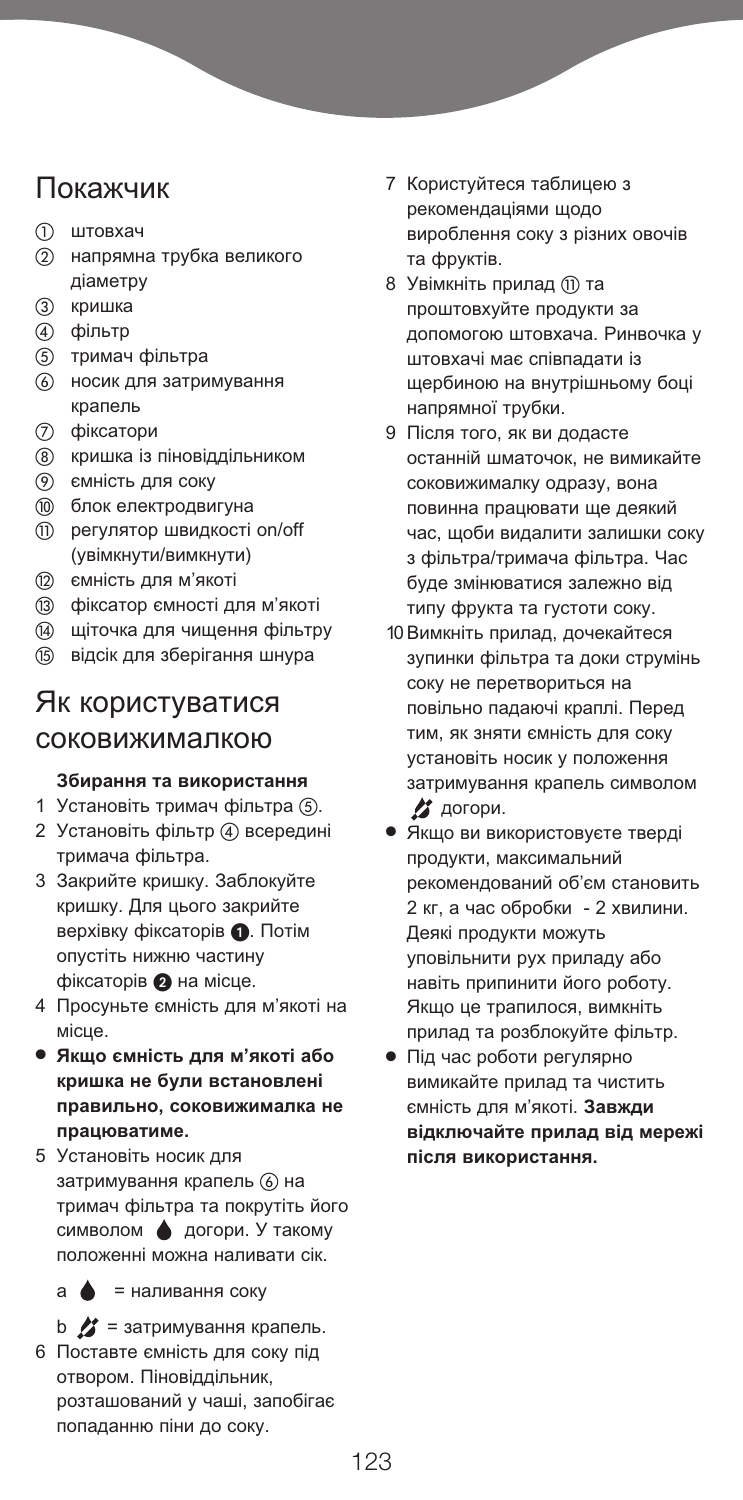#### **Увага:**

- **●** Сік містить вітаміни, але вони швидко розчиняються, і тому чим скоріше ви вип'єте сік, тим більш вітамінів ви отримаєте.
- **●** Якщо вам потрібно зберігати готовий сік протягом декілька годин, поставте його у холодильник. Він буде зберігатися краще, якщо ви додасте декілька крапель лимонного соку.
- **●** Не рекомендується вживати більше трьох склянок соку по 230 мл (8 рід. унцій) за день, тільки-но якщо ви на маєте протипоказань і можете вживати більше.
- **●** Дітям рекомендується розчиняти сік із рівною кількістю води.
- **●** Сік із темно зелених (проколі, шпинат і т.д.) та темно червоних (буряк, червона капуста і т.д.) овочів є дуже концентрованим, тому рекомендується його розводити.
- **●** Фруктовий сік містить багато фруктози (фруктового цукру), і тому хворі на діабет та люди із низьким рівнем цукру в крові повинні бути дуже обережними і не перевищувати максимально допустиму дозу.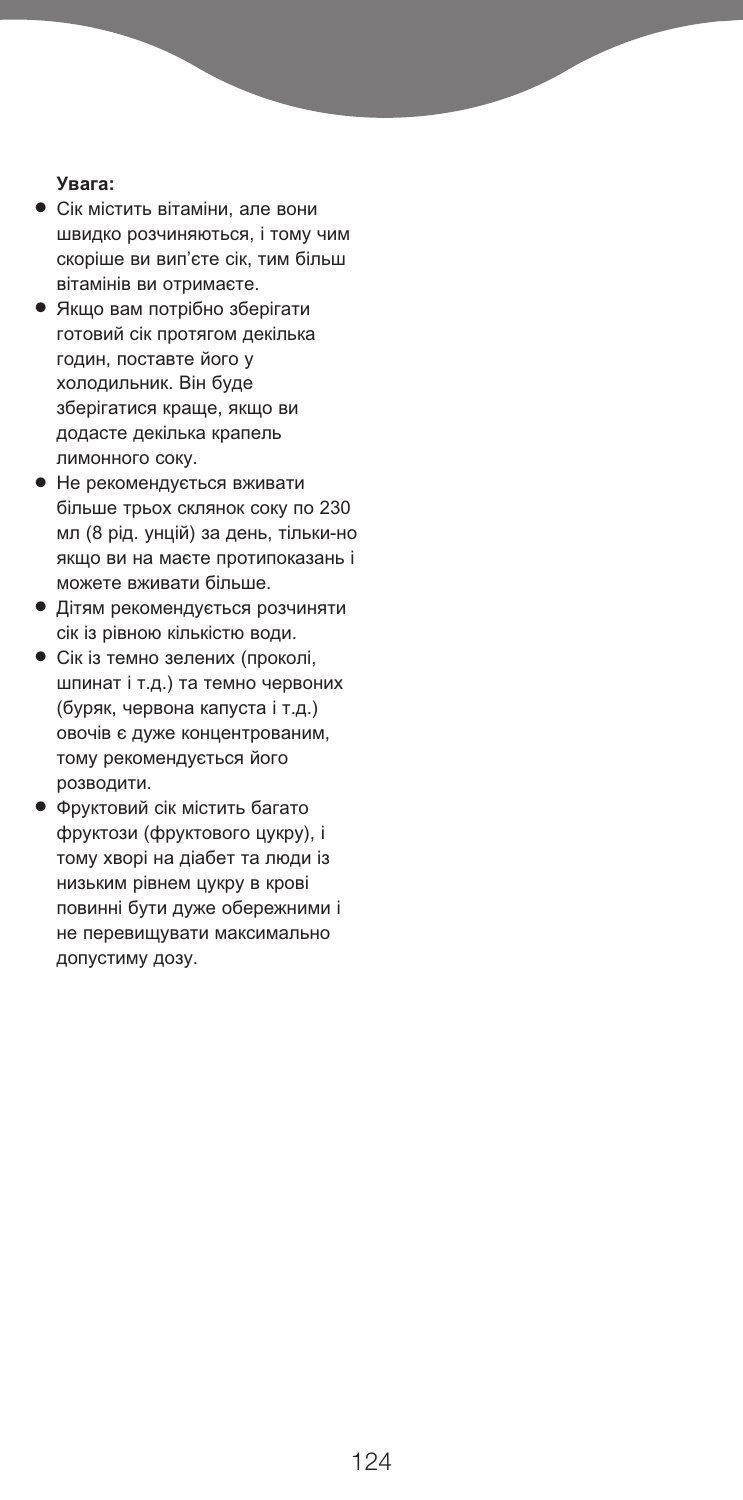## tаблиця з рекомендаціями щодо вироблення соку

- 
- 
- 
- Перед обробкою овочі та фрукти слід ретельно помити.<br>● Швидкість 2 призначена для обробки твердіших інгредієнтів.<br>● Швидкість 1 призначена для обробки м'якіших інгредієнтів.<br>● Для отримання більшого об'єму соку додавай
- Для отримання кращих результатів такі фрукти, як банани, манго та **м'які ягоди слід обробляти у бленд ері.**

| Фрукти/овочі                                                        | Підготовка                                                                                                                                                                        | швидкість      | Рекомендована Корисні поради                                                                                                                 |  |
|---------------------------------------------------------------------|-----------------------------------------------------------------------------------------------------------------------------------------------------------------------------------|----------------|----------------------------------------------------------------------------------------------------------------------------------------------|--|
| Яблука та груші                                                     | Обробляти цілком                                                                                                                                                                  | 2              | Для отримання                                                                                                                                |  |
| Коренеплоди -<br>морква                                             | Обробляти цілком                                                                                                                                                                  | $\overline{2}$ | максимального об'єму<br>соку тверді продукти<br>мають бути кімнатної<br>температури.                                                         |  |
| Ананас                                                              | Візьміть 1 ананас<br>великого розміру,<br>видаліть листя та<br>стебла, відріжте<br>верхівку та низ.<br>Розріжте нечищений<br>ананас із серцевиною<br>у довжину на<br>четвертинки. | $\overline{2}$ | Обробляйте протягом<br>приблизно 20 секунд. Щоб<br>уникнути бокування<br>фільтра, чистите його<br>після обробки кожного<br>великого ананасу. |  |
| Виноград                                                            | Видаліть стебелинки.                                                                                                                                                              | 1              | Обробляйте невеликі<br>жмені за один раз для<br>отримання<br>максимального об'єму<br>соку.                                                   |  |
| Томати                                                              | Обробляти цілком                                                                                                                                                                  | 1              | Сік буде скоріше густим з<br>м'якоттю, аніж<br>однорідним.                                                                                   |  |
| Фрукти з<br>кістками -<br>персики,<br>нектарини, сливи              | Порізати навпіл та<br>видалити кістки                                                                                                                                             | 1              |                                                                                                                                              |  |
| Манго                                                               | Видалить тверду<br>шкірку та кістки                                                                                                                                               | 1              | Сік буде дуже густим,<br>тому краще змішати з<br>іншими фруктами. Тоді сік<br>буде надходити скоріше.                                        |  |
| Диня                                                                | Видаліть тверду<br>шкірку                                                                                                                                                         | 1              | Обробляйте повільно,<br>щоб отримати<br>максимальний об'єм соку.                                                                             |  |
| Ківі фрукти                                                         | Обробляти цілком                                                                                                                                                                  | 1              |                                                                                                                                              |  |
| Полуниця                                                            | Видаліть листя<br>Обробляти цілком                                                                                                                                                | 1              |                                                                                                                                              |  |
| Ягоди м'якої<br>текстури<br>(наприклад,<br>малина,<br>ожина і т.д.) | Обробляти цілком                                                                                                                                                                  | 1              | Обробляйте невеликі<br>жмені за один раз та<br>краще змішуйте з іншими<br>фруктами. Таким чином,<br>ви отримаєте<br>максимальний об'єм.      |  |
| Ягоди твердішої<br>текстури - лохина,<br>журавлина і т.д.           | Обробляти цілком                                                                                                                                                                  | 1              |                                                                                                                                              |  |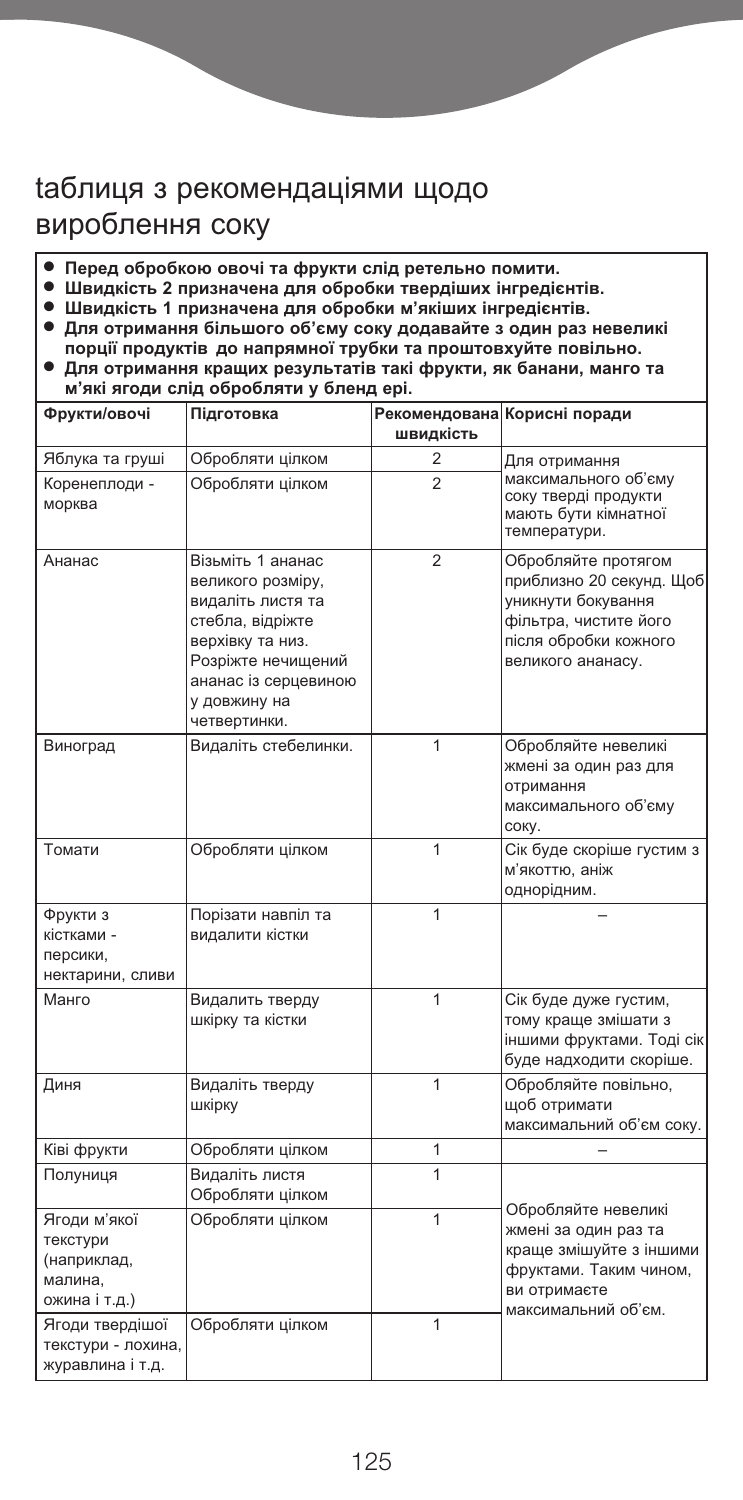| Фрукти/овочі                                | Підготовка                                                                                                                                      | швидкість      | Рекомендована Корисні поради                                                                                                                                                         |
|---------------------------------------------|-------------------------------------------------------------------------------------------------------------------------------------------------|----------------|--------------------------------------------------------------------------------------------------------------------------------------------------------------------------------------|
| Буряк (у сирому<br>вигляді)                 | Видаліть листя та<br>почистите.                                                                                                                 | $\overline{2}$ | Сік матиме кращий смак,<br>якщо перед обробкою<br>почистити та видалити<br>листя.                                                                                                    |
| Овочі з листям<br>шпинат, капуста<br>і т.д. | Видаліть тверду<br>серцевину. Поріжте,<br>щоби шматочки<br>проходили крізь<br>напрямну трубку.<br>Заверніть листя разом,<br>щоб отримати пучок. | $\mathfrak{p}$ | Буде надходити<br>маленький об'єм соку,<br>тому краще обробляти<br>разом з іншими овочами<br>або фруктами.                                                                           |
| Селера                                      | Обробляти цілком                                                                                                                                | $\overline{2}$ |                                                                                                                                                                                      |
| Огірки                                      | Обробляти цілком                                                                                                                                | $\mathbf{1}$   | Обробляйте повільно,<br>щоб отримати<br>максимальний об'єм соку.                                                                                                                     |
| Цитрусові -<br>помаранчі,<br>грейпфрути     | Почистите та видаліть<br>білі кістки                                                                                                            | 1              | Якщо видалити кістки,<br>смак соку буде кращим.<br>Але для отримання<br>кращих результатів<br>рекомендується<br>використовувати<br>соковижималки для<br>цитрусових фірми<br>Kenwood. |

### Як розібрати соковижималку

- 1 Зніміть ємність для м'якоті. Для цього натисніть на фіксатор ємності для м'якоті (3) та витягніть ємність.
- 2 Розблокуйте кришку та відкрийте її.
- 3 Зніміть фільтр разом із тримачем фільтра. Під час чищення розділіть.

### догляд та чищення

- **●** Перед чищенням відключіть соковижималку від мережі електропостачання.
- **●** Якщо ви не можете одразу зняти фільтр, заждіть декілька хвилин. Не застосовуйте силу.

**●** Деякі продукти, наприклад морква, можуть знебарвлювати пластикові деталі. Щоб вивести пляму, потріть її ганчіркою, змоченою у рослинній олії.

#### **Блок двигуна**

- **●** Протріть вологою ганчіркою, потім просушіть.
- **●** Не опускайте у воду.
- **●** Зберігайте зайву частину шнура у відсіку для зберігання, який розташовано у задній частині блока електродвигуна (б).

#### **фільтр**

**●** Почистіть за допомогою щіточки. Увага: Використовуйте плоский кінець щіточки, щоби видалити м'якоть з кришки.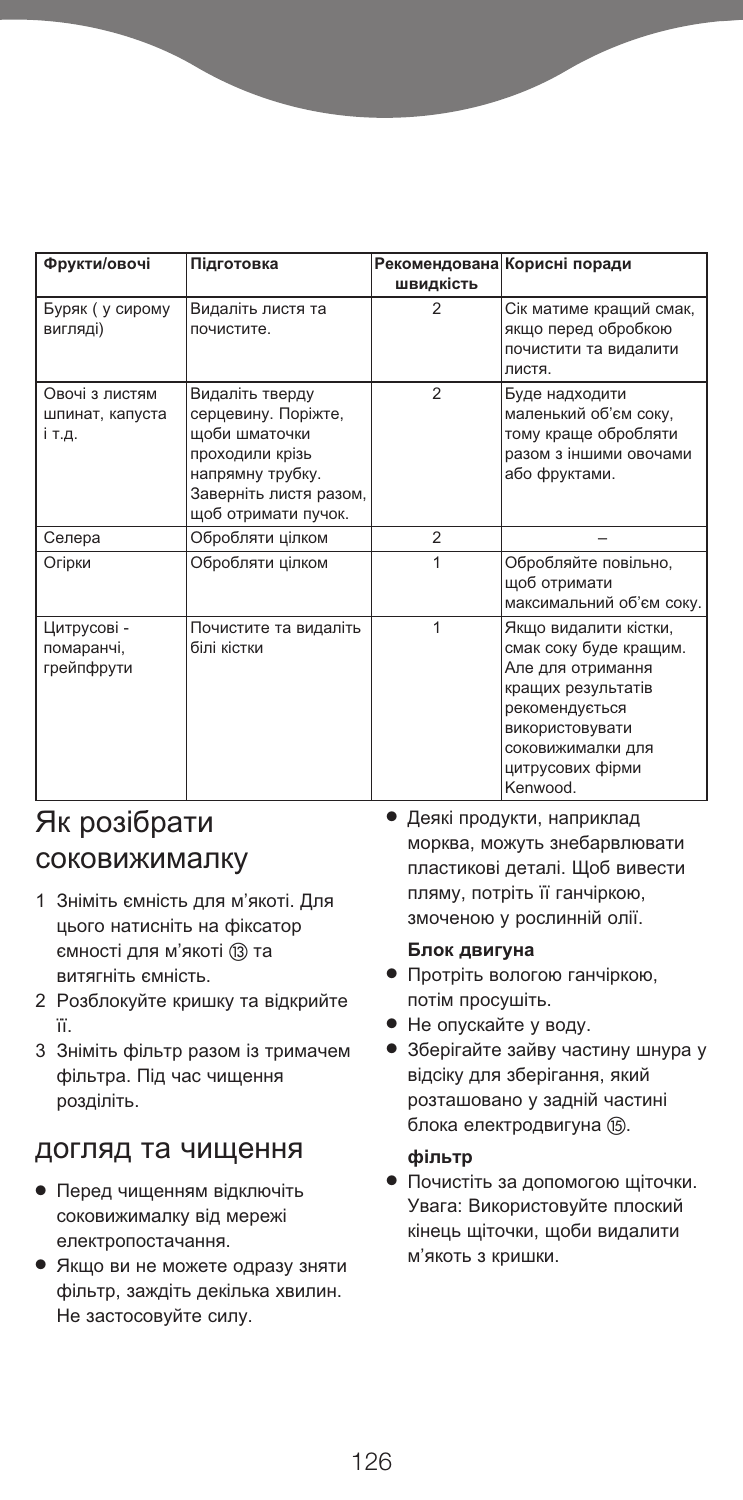**● Регулярно перевіряйте чи не має фільтр пошкоджень. Не використовуйте соковижималку, якщо фільтр було пошкоджено. Дивіться розділ «Обслуговування та ремонт».**

#### **інші деталі**

- **●** Помийте в мильній гарячій воді, потім просушіть.
- **●** Дозволяється мити інші деталі на верхній полиці посудомийної машини. Не рекомендується розміщувати деталі на нижній полиці прямо над нагрівальним елементом. Рекомендується використовувати коротку програму (максимум 50°C).

## Обслуговування та ремонт

- **●** Пошкоджений шнур живлення із метою безпеки підлягає заміні на підприємствах фірми KENWOOD або в авторизованому сервісному центрі KENWOOD.
- **● У разі появи несправностей у роботі соковижималки, спробуйте, перш ніж дзвонити до сервісного центру, усунути їх самостійно (див. посібник з усунення несправностей).**

Якщо вам необхідна консультація з приводу:

- **●** використання приладу або
- **●** обслуговування, придбання запасних деталей або ремонту, зверніться до магазину, в якому ви придбали цей прилад.
- **●** Спроектовано та розроблено компанією Kenwood, Об'єднане Королівство.
- **●** Зроблено в Китаї.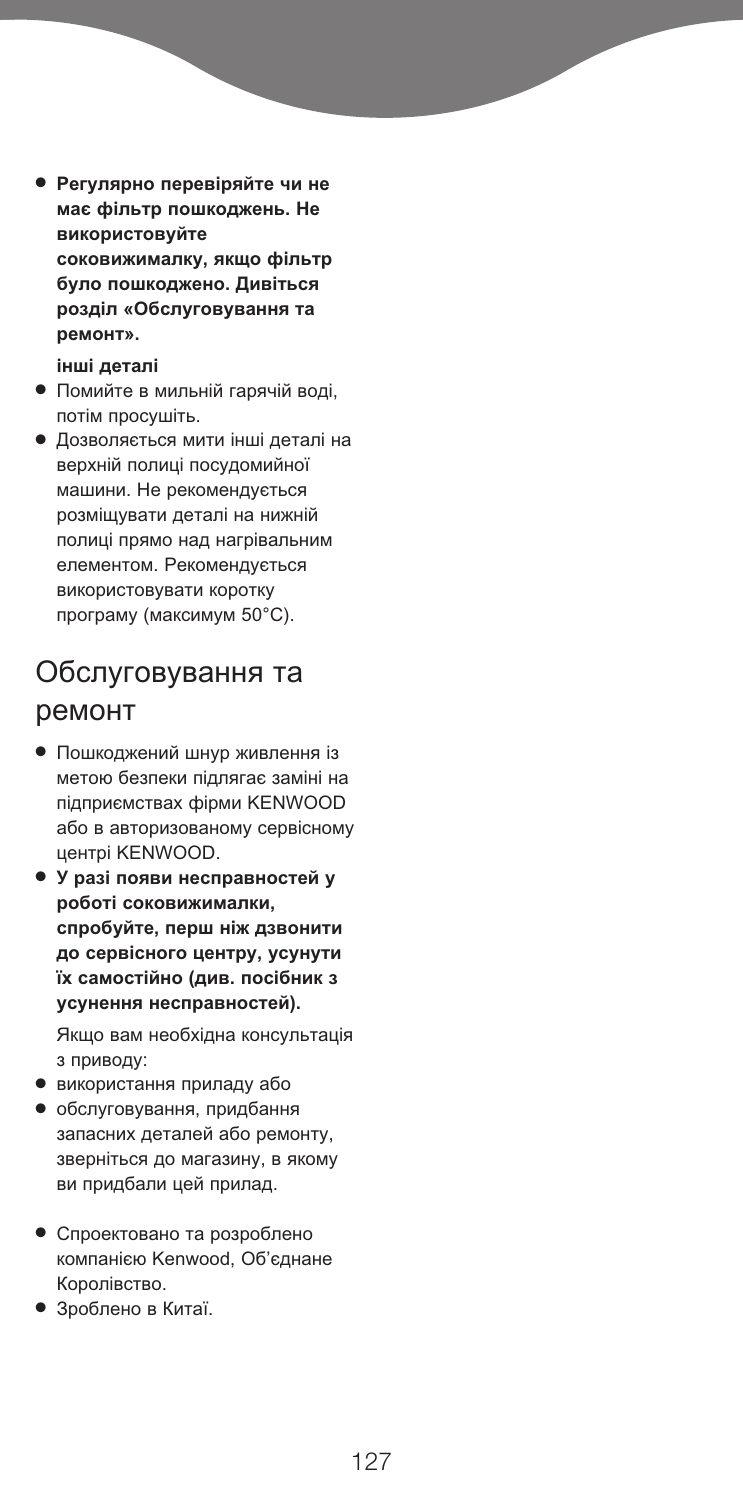# Посібник із усунення несправностей

| Проблема                                                         | Причина та усунення                                                                                                                                                                                                                                                                                                                                                                                                                                 |
|------------------------------------------------------------------|-----------------------------------------------------------------------------------------------------------------------------------------------------------------------------------------------------------------------------------------------------------------------------------------------------------------------------------------------------------------------------------------------------------------------------------------------------|
| Соковижималка не працює.                                         | • Соковижималку не підключено д мережі<br>електропостачання.<br>• Соковижималку було зібрано<br>неправильно. Перевірте чи:<br>○ правильно закрити фіксатори кришки.<br>о правильно встановлено та заблоковано<br>ємність для м'якоті.                                                                                                                                                                                                               |
| Двигун пригальмовує або<br>навіть зупиняється під час<br>роботи. | • Дивіться таблицю з рекомендаціями<br>стосовно вироблення соку та перевірте,<br>чи правильну швидкість ви обираєте.<br>• Якщо ви обробляєте продукту з<br>твердою або волокнистою текстурою,<br>переконайтеся, що ємність для м'якоті<br>не переповнена, а також що м'якоть на<br>скопилася на та навколо фільтра.<br>Вимкніть та відключіть прилад від<br>мережі електропостачання,<br>випорожніть ємність та почистіть<br>фільтр/тримач фільтра. |
| М'якоть волога, надходить<br>мало соку                           | • Використовуйте повільну обробку та<br>додавайте невелику кількість продуктів<br>за один раз.<br>• Якщо обробляєте волокнисті продукти,<br>почистіть фільтр.<br>• Дивіться таблицю з рекомендаціями<br>стосовно вироблення соку та<br>перевірте, чи правильну швидкість ви<br>обираєте.                                                                                                                                                            |
| Сік протікає поміж кришкою<br>та ємністю для м'якоті.            | • Вибрано не ту швидкість. (Дивіться<br>таблицю з рекомендаціями стосовно<br>вироблення соку).<br>• Швидко проштовхуєте інгредієнти крізь<br>напрямну трубку. Уповільніть темп<br>роботи.<br>• Переконайтеся, що ємність для м'якоті<br>зафіксовано правильно.                                                                                                                                                                                      |
| Носик для затримування<br>крапель протікає                       | • Переконайтеся, що більша частина<br>соку пройшла крізь носик перед тим, як<br>ви пересунули його у положення<br>затримування крапель.                                                                                                                                                                                                                                                                                                             |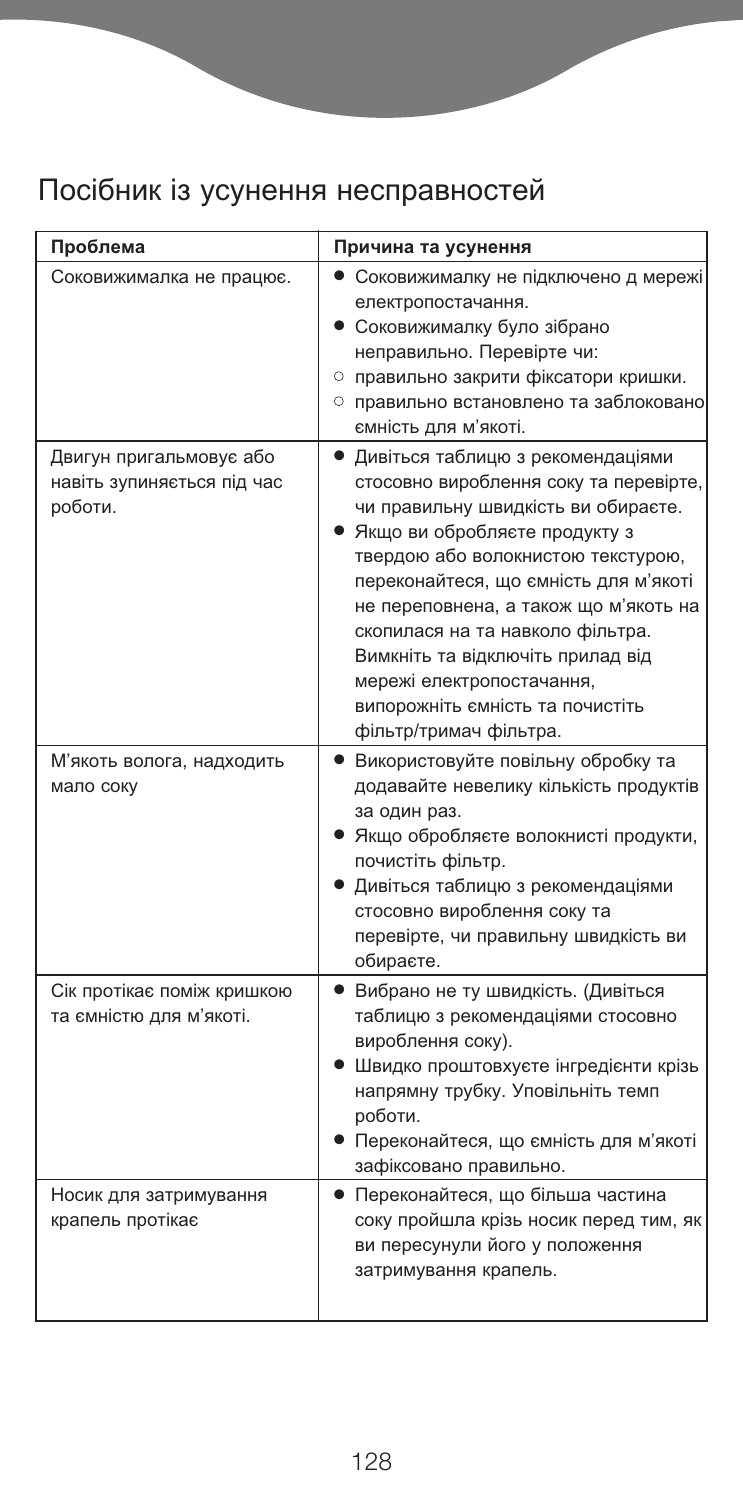| Проблема                                                                      | Причина та усунення                                                                                                                                                                                                                                                                                      |
|-------------------------------------------------------------------------------|----------------------------------------------------------------------------------------------------------------------------------------------------------------------------------------------------------------------------------------------------------------------------------------------------------|
| М'якоть падає на робочу<br>поверхню, коли ви знімаєте<br>ємність для м'якоті. | • Знімайте ємність не так швидко. Не<br>збувайте, що ви повинні витягувати<br>ємність для м'якоті впродовж<br>зворотного боку кришки, щоби зібрати<br>всю м'якоть у ємність.<br>• Чистіть ємність для м'якоті регулярно,<br>щоб уникнути накопичення м'якоті на<br>кришці та подовжувальній камері чаші. |



**ВАЖЛИВА ІНФОРМАЦІЯ СТОСОВНО НАЛЕЖНОЇ УТИЛІЗАЦІЇ ПРОДУКТУ ЗГІДНО ІЗ ДИРЕКТОВОЮ ЕС 2002/96/EC.**

Після закінчення терміну експлуатації не викидайте цей прилад з іншими побутовими відходами.

Віднесіть прилад до місцевого спеціального авторизованого центру збирання відходів або до дилера, який може надати такі послуги.

Відокремлена утилізація побутових приладів дозволяє уникнути можливих негативних наслідків для навколишнього середовища та здоров'я людини, які виникають у разі неправильної утилізації, а також надає можливість переробити матеріали, з яких було виготовлено даний прилад, що, в свою чергу, зберігає енергію та інші важливі ресурси. Про необхідність відокремленої утилізації побутових приладів наraдyє спеціальна позначка на продукті у вигляді перекресленого смітнику на колесах.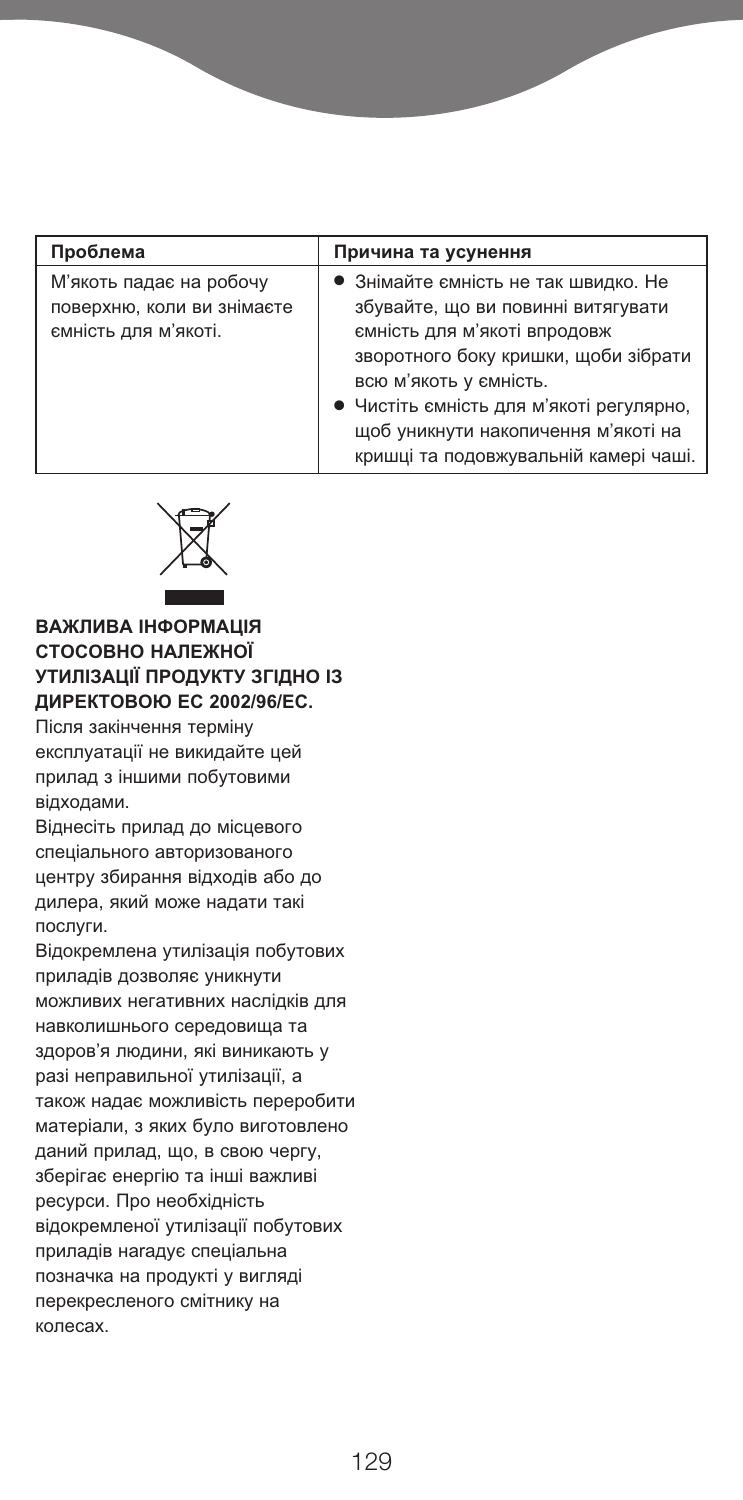

معلومات هامة حول كيفية التخلص الصحيحة من المنتج حسب توجيهات المحموعة الاقتصادية الأوروبية .2002/96/EC عند انتهاء العمر التشغيلي للمنتج يجب عدم التخلص من المنتج في مخلفات المناطق الحضرية. لا بد من أخذ المنتج إلى مركز سلطة محلية خاصة متخصصة في جمع النفايات أو موزع يقدم هذه الخدمة .إن التخلص من الأجهزة المنزلية بشكل منفصل يجنب الآثار السلبية المترتبة على البيئة والصحة والناجمة عن التخلص من الأجهزة بصورة غير سليمة كما أن هذا الإجراء يساعد فى إعادة استخدام المواد التأسيسية مما يوفر جانباً فعالاً من الطاقة والموارد. وللتذكير بوجوب التخلص من الأجهزة المنزلية ويشكل منفصل وضع على المنتج علامة سلة مهملات ذات العجلات مشطوبة.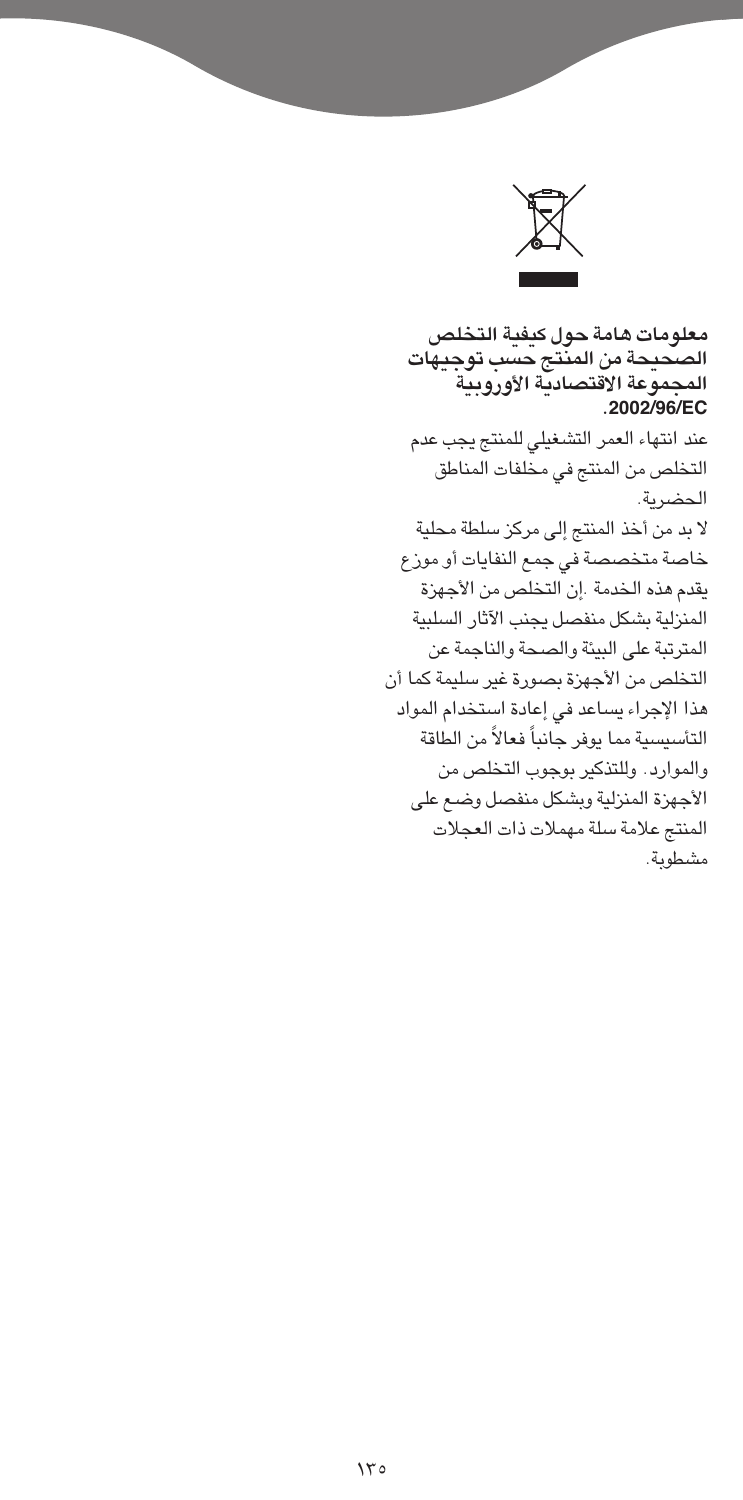# دليل استكشاف الأخطاء وإصلاحها

| المشكلة                                                          | سبب المشكلة وحلها                                                                                                                                                                                                                                                                                        |
|------------------------------------------------------------------|----------------------------------------------------------------------------------------------------------------------------------------------------------------------------------------------------------------------------------------------------------------------------------------------------------|
| العصارة لاتعمل                                                   | ● العصارة غير موصلة بمصدر التيار الكهربي.<br><b>ا</b> لم يتم تركيب العصارة بالطريقة الصحيحة. تحققي من<br>التالي:<br>○ اسْتقرار ألسنة الغطاء العلوي بشكل صحيح في<br>موضعها.<br><sup>0</sup> تركيب مجمع اللب واستقراره في موضىع التعشيق<br>بشكل صحيح.                                                      |
| تنخفض سرعة الموتور أو يتوقف الموتور<br>عن الحركة أثناء الاستخدام | ● راجعي جدول توصيات الاستخدام للتحقق من<br>استخدام السرعة المناسبة.<br>في حالة عصر مكونات صلبة أو ليفية القوام، تأكدي<br>من عدم امتلاء مجمع اللب وأيضاً تأكدي من عدم<br>تجمع اللب حول المرشح.<br>أوقفي تشغيل العصارة وافصليها عن مصدر التيار<br>الكهربي، ثم أفرغي مجمع اللب ونظفي المرشح/حامل<br>المرشح. |
| اللب مبتل جداً وكمية قليلة من العصير<br>مستخرجة                  | ● استخدمي سرعة عصر منخفضة واعصر <i>ى</i> كميات<br>صغيرة فى المرة الواحدة.<br>نظفي المرشح في حالة عصر مكونات ليفية.<br>راجعى جدول توصيات الاستخدام للتحقق من<br>استخدام السرعة المناسبة.                                                                                                                  |
| تسرب العصير من بين الغطاء العلوي<br>ومجمع اللب                   | استخدام سرعة عصر غير صحيحة. راجعي جدول<br>توصيات الاستخدام.<br>يتم دفع المكونات داخل أنبوب التغذية بسرعة.<br>استخدمى سرعة عصر منخفضة.<br>ا تأكدي من تعشيق مجمع اللب بشكل صحيح                                                                                                                            |
| هناك تنقيط من صمام منع التنقيط                                   | تأكدي من خروج غالبية العصير من الصمام قبل لفه<br>إلى موضع منع التنقيط.                                                                                                                                                                                                                                   |
| سقوط اللب على سطح التشغيل عند<br>إزالة مجمع اللب                 | استخدمي سرعة منخفضة عند إزالة المجمع وتأكدي<br>من إخراجه بحركة انزلاقية من أسفل الغطاء العلوى<br>لإزالة اللب عن المجمع<br>نظفى مجمع اللب بشكل منتظم لتجنب حدوث تكون<br>في اللب على الغطاء العلوي وأنبوب وعاء العصر.                                                                                      |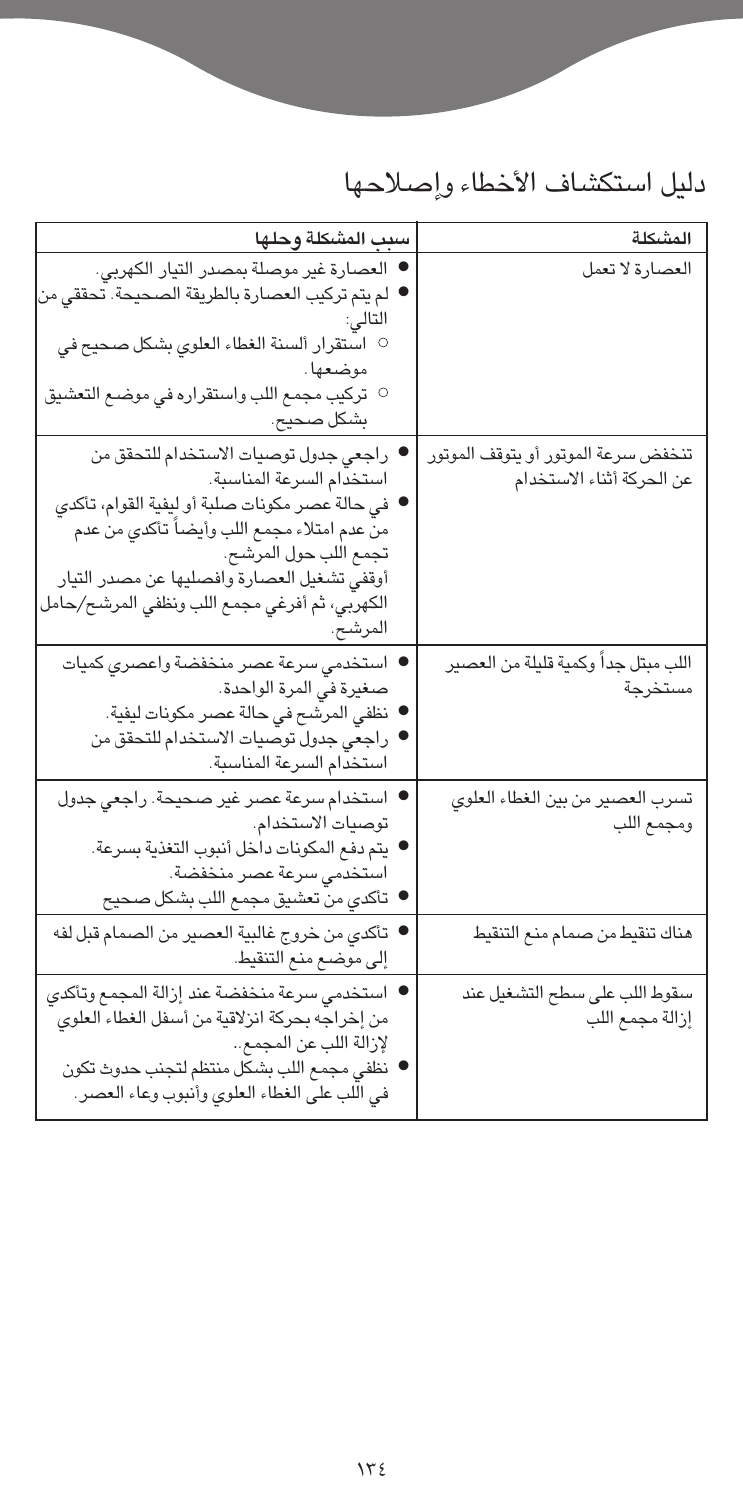### فك العصار ة

- ١ أزيلي مجمع اللب من خلال الضغط على مآسكة مجمع اللب ۞ وإخراج المرشح للخارج في حركة انزلاقية.<br>٢- فكي مشبك الغطاء العلوي وارفعيه.
- ٢ أزيلي كل من المرشح وحامل المرشح. ثم افصلَّيهما لغسل كل منهما على حدة.

### العناية والتنظيف

- قبل التنظيف، افصلي العصارة عن مصدر التيار الكهربي.
	- في حالة صعوبة إزالة المرشح، انتظرى بضع دقائق حتى يصبح من السهل فكه.
- قد تتسبب بعض المكونات مثل الجزر في تغير لون البلاستيك. امسحى البلاستيك بقماش مغموس في زيت نباتي لإزالة تغيير اللون.

وحدة الطاقة (الموتور)

- مسح بقطعة قماش رطبة ثم التجفيف.
- لا تغمري وحدة الطاقة (الموتور) في الماء.
- قومى بلف السلك الزائد فى مكان تخزين السلك أسفل وحدة الطاقة ١٥) .

المرشح

- نظفى المرشح باستخدام الفرشاة المزودة. ملاحظة: استخدمى الطرف المسطح للفرشاة لإزالة اللب من الغطاء العلوى.
- افحصى المرشح بشكل منتظم للّتأكد من عدم وجود أي علامات تدل علي تلفه. لا تستخدمي المرشح في حالة تلفه. راجعي قسم "الصيانة ورعاية العملاء

الأجزاء الأخرى

- غسيل بالماء الدافئ والصابون، ثم التحفيف.
- حيث أنه من الآمن غسل هذه المكونات في غسالة الأطباق فبطريقة أخرى يمكنك غسلها على الرف العلوي في غسالة الأطباق. تجنبي وضع العناصر على الرف السفلى مباشرة فوق عنصر التسخين. يوصى باستخدام برنامج قصير مع درجة حرارة منخفضة (٥٠ درجة مئوية كحد أقصى).

الصيانة ورعاية العملاء

- فى حالة تلف السلك الكهربى، يجب استبداله لأسباب متعلقة بالسلامة بواسطة KENWOOD أو مركز صيانة معتمد من .KENWOOD
- في حالة مواجهة مشكلات في تشغيل العصارة، قبل الاتصال لطلب الحصول على المساعدة راجعى دليل استكشاف الأخطاء وإصلاحها.

للحصول على مساعدة حول:

- استخدام الجهاز أو
- إجراء الصيانة أو استبدال الأجزاء اتصلى بالمتجر الذى قمت بشراء الجهاز
	- تصميم وتطوير Kenwood في المملكة المتحدة.
		- صنع في الصين.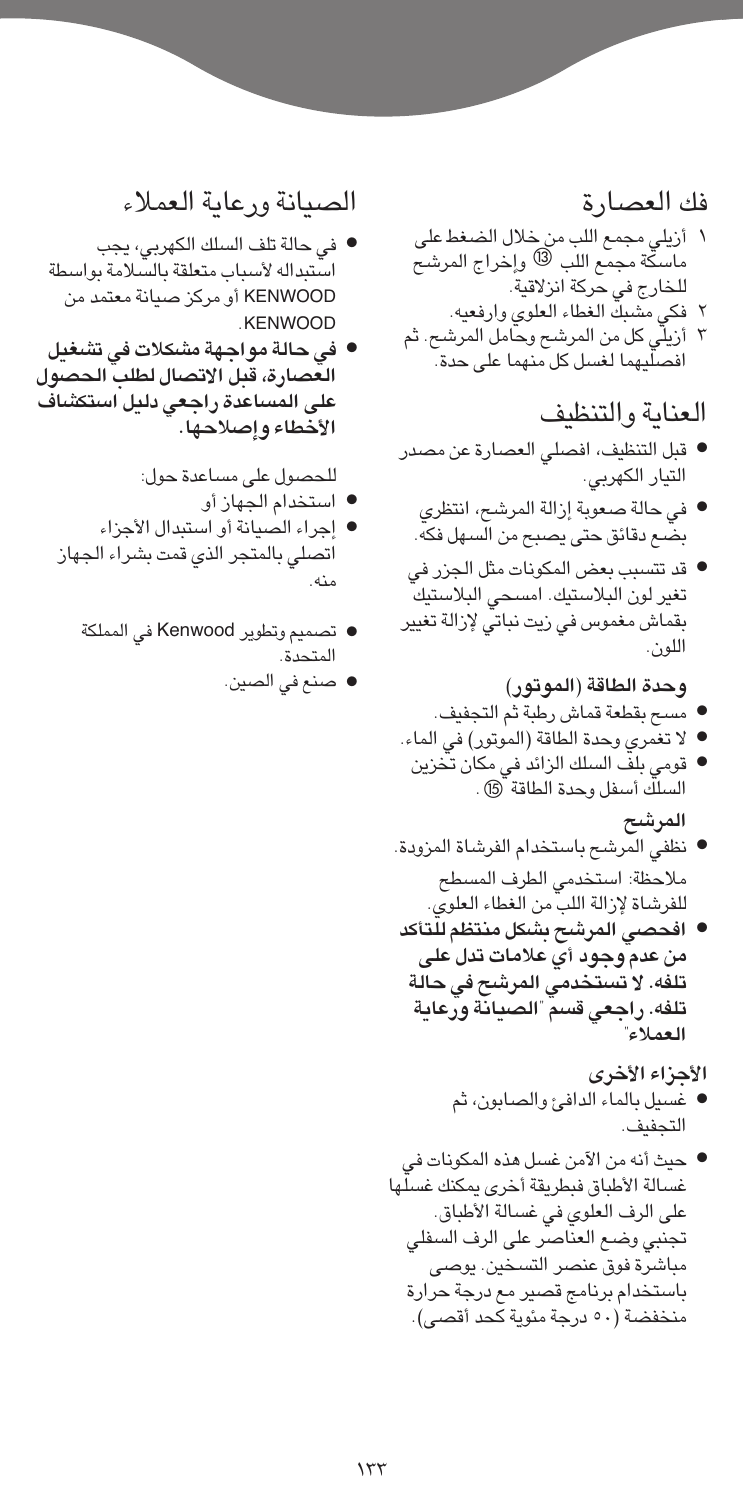## جدول توصيات الاستخدام

- - -
- اغسلي الفواكه والخضراوات حيداً قبل العصر.<br>● استخدمي السرعة ٢ مع المكونات الصلبة.<br>● استخدمي السرعة ١ مع المكونات اللينة.<br>● استخدمي السرعة ١ مع المكونات اللينة.<br>● للحصول على أفضل النتائج مع فواكه مثل الموز والمانجو والتو
	-

| السرحة الموضى المميحات وتصابح      |     | سجهير                          | العاجهة/الخصراوات       |
|------------------------------------|-----|--------------------------------|-------------------------|
|                                    | بها |                                |                         |
| للحصول على أكبر كمية من العصير     |     | للعصر بأكملها                  | التفاح والكمثري         |
| المستخرج، من الأفضل عصر            | ۲   | للعصر بأكملها                  | خضروات – الجزر          |
| المكونات الصلبة فى درجة حرارة      |     |                                |                         |
| الغرفة.                            |     |                                |                         |
| اعصرى الأناناس لمدة ٢٠ ثانية       |     | خذى ا ثمرة أناناس كبيرة، أزيلي | الأناناس                |
| تقريباً. لمنع انسداد المرشح، نظفيه |     | الأوراق والسيقان عن طريق       |                         |
| بعد عصر كل ثمرة أناناس كبيرة.      |     | تقطيع الجزء العلوي والسفلي من  |                         |
|                                    |     | الثمرة إلى شرائح. قطعي شرائح   |                         |
|                                    |     | الأناناس بعد تقشيرها وإزالة    |                         |
|                                    |     | اللب الداخلي إلى أربع قطع      |                         |
|                                    |     | متساوية الحجم.                 |                         |
| اعصري كمية مساوية لقبضة اليد       |     | أزيلي السيقان                  | العنب                   |
| فى كل مرة للحصول على أكبر كمية     |     |                                |                         |
| منّ العصير.                        |     |                                |                         |
| يكون العصير الناتج ثخينأ ويحتوي    |     | للعصر بأكملها                  | الطماطم                 |
| على اللَّب وليس عصيراً صافياً .    |     |                                |                         |
|                                    |     | تقطيع الثمار إلى نصفين         | الفواكه ذات بذور -      |
|                                    |     | وإزالة البذور                  | الخوخ والبرقوق          |
| قوام العصير الناتج ثخين جداً،      |     | أزيلي القشرة الصلبة            | المانجو                 |
| ولذلك إذا أردتى سرعة تدفق أالعصير  |     | والبذور                        |                         |
| الناتج، فمن الأفضل عصر المانجو     |     |                                |                         |
| مع فواكه أخرى.                     |     |                                |                         |
| أدخلي البطيخ ببطء داخل أنبوب       | ١   | أزيلي القشرة الصلبة            | البطيخ                  |
| التغذية للحصول على أكبر كمية من    |     |                                |                         |
| العصير .                           |     |                                |                         |
|                                    |     | للعصر بأكملها                  | الكيوى                  |
|                                    |     | أزيلي الأوراق                  | الفراولة                |
|                                    |     | للعصر بأكملها                  |                         |
| اعصري كمية مساوية لقبضة اليد       |     | للعصر بأكملها                  | التوت اللين – التوت     |
| في كل مرة واعصري الفراولة مع       |     |                                | والتوت الأسود وغيرها    |
| فواكه أخرى للحصول على أكبر         |     |                                | من الفواكه بنفس القوام  |
| كمية من العصير.                    | ١   | للعصر بأكملها                  | التوت الأكثر صلابة –    |
|                                    |     |                                | التوت الأزرق والتوت     |
|                                    |     |                                | البري وغيرها من الفواكه |
|                                    |     |                                | بنفس القوام             |
| تحصلين على أفضل مذاق عند           | ٢   | أزيلي الأوراق وقشرى الثمرة     | البنجر (نيء)            |
| تقشير الثمرة وإزالة الأوراق.       |     |                                |                         |
| استخلاص العصير ضعيف جدأ            | ۲   | أزيلي القلب الصلب. قطعي الثمرة | خضروات ذات أوراق –      |
| لذلك فمن الأفضل العصر مع           |     | إلى قطع تناسب أنبوب التغذية.   | السبانخ والكرنب         |
| فواكه أو خضراوات أخرى.             |     | كونى أحزم من الأوراق لعصرها    | وغيرها من الخضروات      |
|                                    |     | للعصر بأكملها                  | الكرفس                  |
| أدخلي الخيار ببطء داخل أنبوب       | ١   | للعصر بأكملها                  | الخيار                  |
| التغذية للحصول على أكبر كمية من    |     |                                |                         |
| العصير .                           |     |                                |                         |
| العصير الناتج مع إزالة اللب الأبيض |     | قشري الثمرة وأزيلي اللب        | الموالح – البرتقال،     |
| أفضل من حيث المذاق. للحصول         |     | الأبيض                         | الجريب فروت             |
| على أفضل النتائج، نوصىي            |     |                                |                         |
| باستخدام عصارة الموالح من          |     |                                |                         |
| Kenwood لتحضير عصير                |     |                                |                         |
| الموالح.                           |     |                                |                         |
|                                    |     |                                |                         |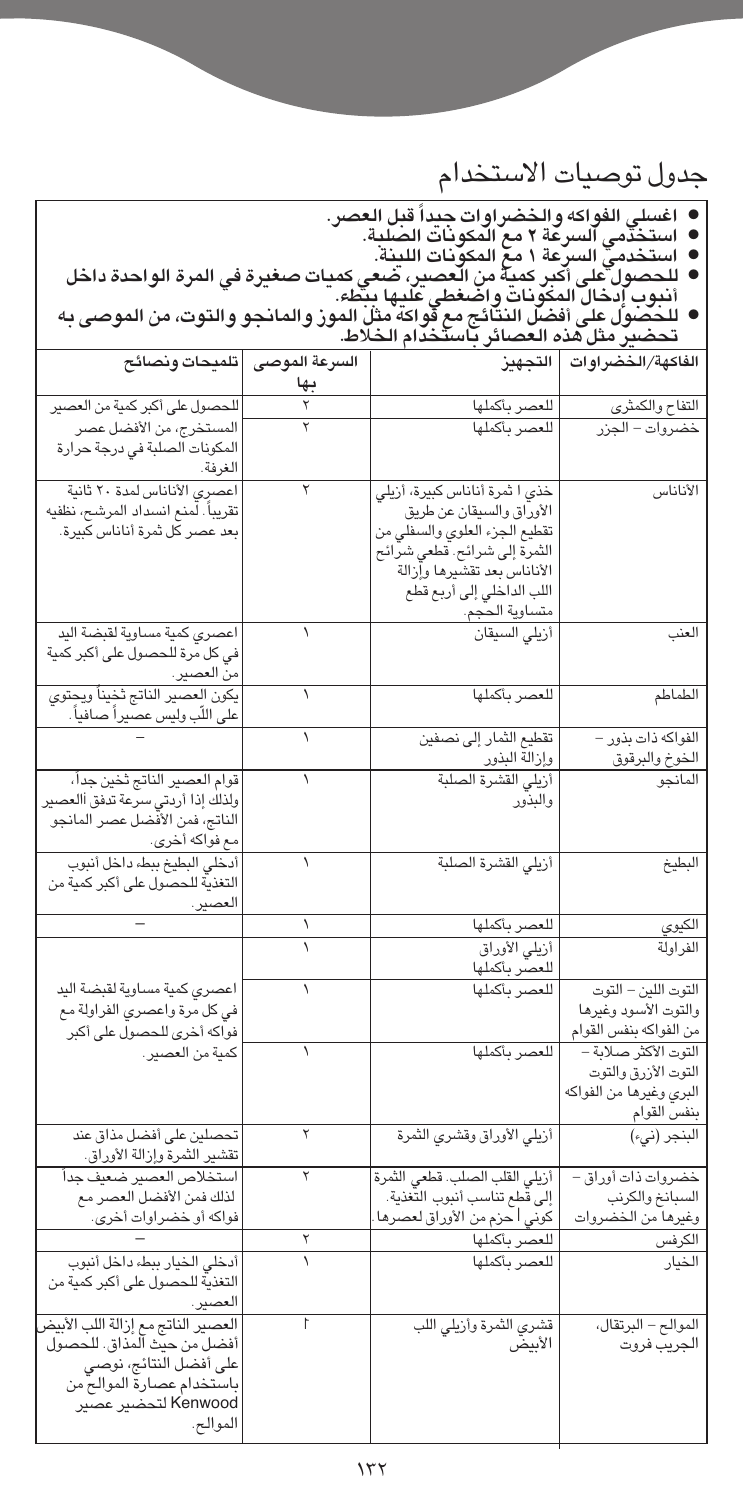- ٥ ركبي صمام منع التنقيط 6 في حامل المرشَّح ثم لفيه لأعلى إلى موضَّع العصر a ● = موضع العصر  $\frac{1}{2}$ موضع منع التنقيط = موضع
- ٦ ضعى دورق العصير أسفل مخرج العصير. يضمنّ فاصل الفوم الموجود في الدورق خلو العصير من الفوم.
	- ∨ استعيني بجدول توصيات الاستخدام كمرجع أسترشادي لعصر مختلف أنواع الفواكه والخضر اوآت.
- ٨ شغلَّى العصارة ۖ ۞ وأدخلي المكونات إلى أنبوب التغذية باستخدام عصا دفع المكونات – مع التأكد من محاذاة التجويف الموجود فى عصا دفع المكونات مع الحافة الموجودة في أنبوب تغذية المكونات.
- ٩ بعد إضافة آخر قطعة من المكونات، اسمحى للعصارة باستمرار التشغيل للمساعدة إخراج العصير من المرشح/حامل المرشح. يختلف الوقت اعتماداً على نوع الفاكهة وكثافة العصير المستخرج.
- ١٠أوقفي تشغيل العصارة وانتظرى حتى توقف المرشح وحتى يصبح تدفق العصير في صورة قطرات بطيئة. .<br>ثم لفي الصمام لأعلي حتى يصبح في<br>موضـع منـع التنقيط ل**ـــه** قبل إزالة الدورق.
	- ا عند عصر مكونات صلبة، نوصى بعصر كمية ٢ كيلوغرام كحد أقصى خلّال وقت تشغيلي قدره دقيقتين كحد أقصى. بعض أنواع الأطعمة الصلبة قد تسبب بطء أو توقف العصارة. إذا حدث ذلك، أوقفي التشغيل وأزيلي المرشح.
- أوقفي تشغيل العصارة وأفرغي مجمع اللب بشكلٌّ دور*ى* أثناء الاستخدام. **آفصلى** الجهاز دائماً عن مصدر التيار الكهربي بعد الاستخدام.

ملاحظة:

- انخفاض محتوى الفيتامينات للحصول على أعلى محتوى للفيتامينات من الموصى به تناول العصير بمجرد العصر.
- إذا أردتي تخزين العصير لبضعة ساعات ضعيه داخل الثلاجة. سيبقى العصير بحالة أفضل إذا أضفتي إليه بعض القطرات من عصير الليمون.
	- يجب عدم تناول أكثر من ٢٣٠ مل من العصير يومياً إلا في حالة الاعتياد على ذلك.
	- بالنسبة للأطفال، خففي العصير بكمية مماثلة من الماء.
- العصير الناتج عن الأعشاب والخضروات ذات اللون الأخضر الداكن (مثل البروكلي والسبانخ وغيرها من الخضروات) أو الخضروات ذات اللون الأحمر الداكن (مثل البنجر والكرنب الأحمر وغيرها من الخضروات) يكون قوي النكهة لذلك يجب تخفيفه.
- عصير الفواكه غنى بسكر الفواكه (الفراكتوز) لذلك يجب على مرضى السكر ومن يعانون من انخفاض مستوى السكر في الدم عدم تناول كميات كبيرة منه.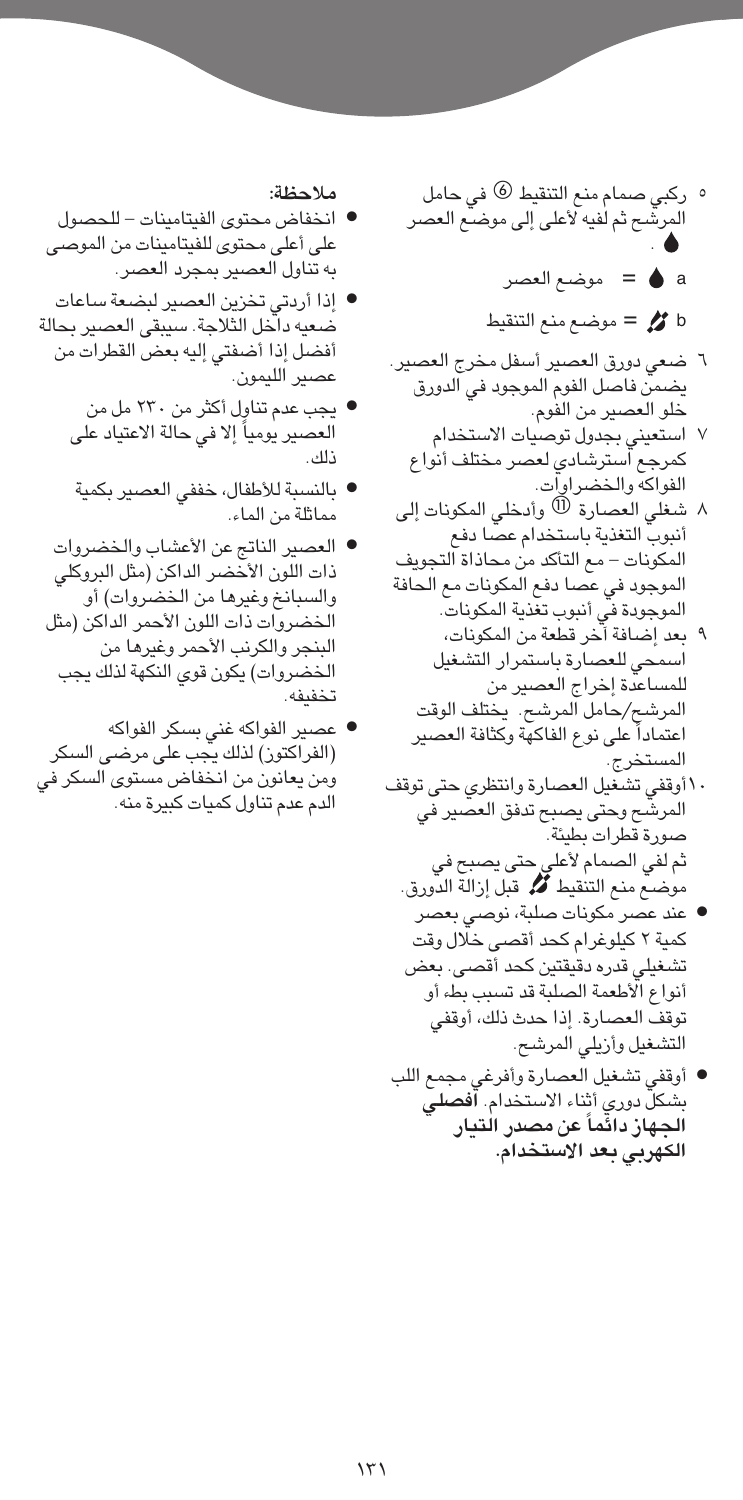

قبل القراءة، الرجاء قلب الصفحة الأولى لعرض الصور

قبل استخدام جهاز Kenwood الخاص ىك

- اقرأي التعليمات بحرص واحتفظي بها للاستخدامات المرجعية في المستقبل.
- أزيلي كل مواد التغليف وأي ملصقات.

لسلامتك

- لا تستخدمي العصارة في حالة تلف المرشح.
- شفرات التقطيع الموجودة في قاعدة المرشح حادة جداً، توخى الحذر عند التعامل مع المرشح وتنظيفه.
- يحذر غمر وحدة الطّاقة (الموتور)، السلك الكهربي أو القابس في الماء – فقد تصابين بصدمة كهربائية.
	- أُوقفي تشغيل الجهاز وافصليه عن مصدر التيار الكهربي: ○ قبل تركيبٌ وإزالة الأجزاء ○ قبل التنظيف ○ بعد الاستخدام.
- يحذر استخدام العصارة فى حالة تلفها . في مثل هذه الحالة يجب فحص الجهاز أو إصلاحه: راجعي قسم "الصيانة ورعاية العملاء".
- استخدمى عصا دفع المكونات المزودة فقط يحذر وضع أصابعك داخل أنبوب التغذية (إدخال المكونات). افصلى ألعصارة عن مصدر التيار الكهربي وابعديها قبل فصل أنبوب إدخال المكونات.
- قبل إزالة الغطاء العلوى، أوقفي تشغيل الجهاز وانتظري حتى توقف المرشح. ● يحذر ملامسة السلك الكهربي لأسطح ساخنة أو تركه متدلياً في حالّة وجود طفل فقد ينتزعه.
	- لا تلمسي الأجزاء المتحركة.
	- يحذر ترك العصارة دون ملاحظة أثناء التشغىل.
- هذا الجهاز غير مصمم للاستخدام بواسطة أشخاص (يتضمن ذلك الأطفال) بقدرات عقلية أو حسية أو جسدية منخفضة أو دون خبرة ومعرفة باستخدام الجهاز، إلا في حالة الإشراف عليهم أو التوجيه من قبل شخص مسؤول عن سلامتهم.
- يجب ملاحظة الأطفال للتأكد من عدم عبثهم بالجهاز.
- استخدم الجهاز في الاستخدام المنزلي فقط. لا تتحمل Kenwood أية مسئولية في حالة تعرض الجهاز للاستخدام غير الصحيح أو عدم الالتزام بهذه التعليمات.

قبل توصيل الجهاز بمصدر التيار الكهربي

- تأك*دي* من تماثل مواصفات المصدر الكهربى مع المواصفات الموضحة على الجانب السفلى للعصارة.
- يتوافق هذا الجّهاز مع توجيهات المجموعة الأوروبية 2004/108/EC المتعلقة بالتوافق الكهرومغناطيسي وتنظيمات المجموعة الأوروبية رقم 1935/2004 بتاريخ ٢٠٠٤/١٠/٢٧ المتعلقة بالمواد المتلامسة مع الطعام.

قدل استخدام الجهاز للمرة الأولى

أزيلي كل مكونات التغليف.  $\rightarrow$ اغسلَّى الأجزاء المسموح بغسلها: راجعي  $\lambda$ قسم "العناية والتنظيف".

> مفتاح الرسم التوضيحي (1) عصا دفع المكونات .<br>② أنبوب التغذية الإضافي الكبير (3) الغطاء العلوى @ المرشح 5) حامل المرشح @ صمام منع التنقيط (7) ألسنة التعشيق 8) الغطاء العلوى مع فاصل فوم @دورق العصير (0) وحدة الطاقة (الموتور) (1) مفتاح تحكم السرعة تشغيل/إيقاف (12) مجمع اللب (13) ماسكة مجمع اللب @ فرشاة المرشح ® مكان تخزين السلك

استخدام العصارة ا**لتركيب والاستخدام**<br>١ ركبي حامل المرشح <sup>⑤</sup>. ٢ ركبيّ المرشح ۞ داخل حامل المرشح. ٢ ركبي الغطاء العلوى. ثبتي الغطاء العلوى من خلال تشبيك الجزء العلوى من ألسنة التعشيق • في الغطاء العلوي. ثم ادفعي الجزء السّفلي من ألسنة التعشيق<br>♦ في مواضع استقرارها . ٤ أدخلي مجمع اللب بحركة انزلاقية في موضــّع اسـتقراره. ● لن تعمل العصارة في حالة التركيب الخاطئ لمجمع اللب أو الغطاء العلوي.